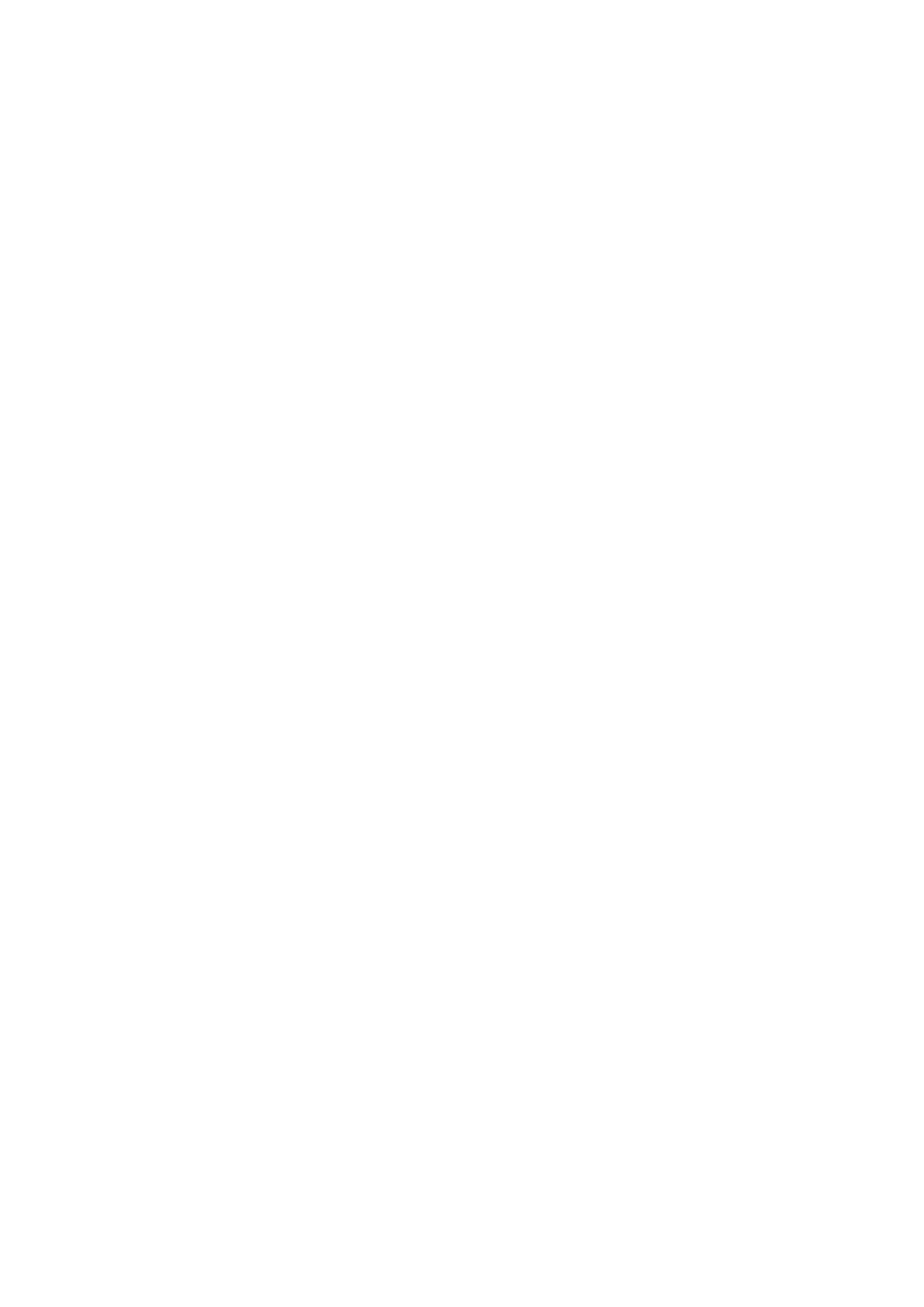# **Contents**

| 1              |                  |                                                                     |  |
|----------------|------------------|---------------------------------------------------------------------|--|
|                | 1.1              |                                                                     |  |
|                | 1.2              |                                                                     |  |
|                | 1.3              | Providing high-quality services in a time of financial constraints5 |  |
|                | 1.4              |                                                                     |  |
|                | 1.5              |                                                                     |  |
|                | 1.6              |                                                                     |  |
|                | 1.7              |                                                                     |  |
| $\overline{2}$ |                  |                                                                     |  |
|                | 2.1              |                                                                     |  |
|                | $2.2\phantom{0}$ |                                                                     |  |
|                | 2.3              |                                                                     |  |
|                | 2.4              |                                                                     |  |
| 3              |                  |                                                                     |  |
|                | 3.1              |                                                                     |  |
|                | 3.2              | The hospital ward as an unsuitable environment                      |  |
|                | 3.3              |                                                                     |  |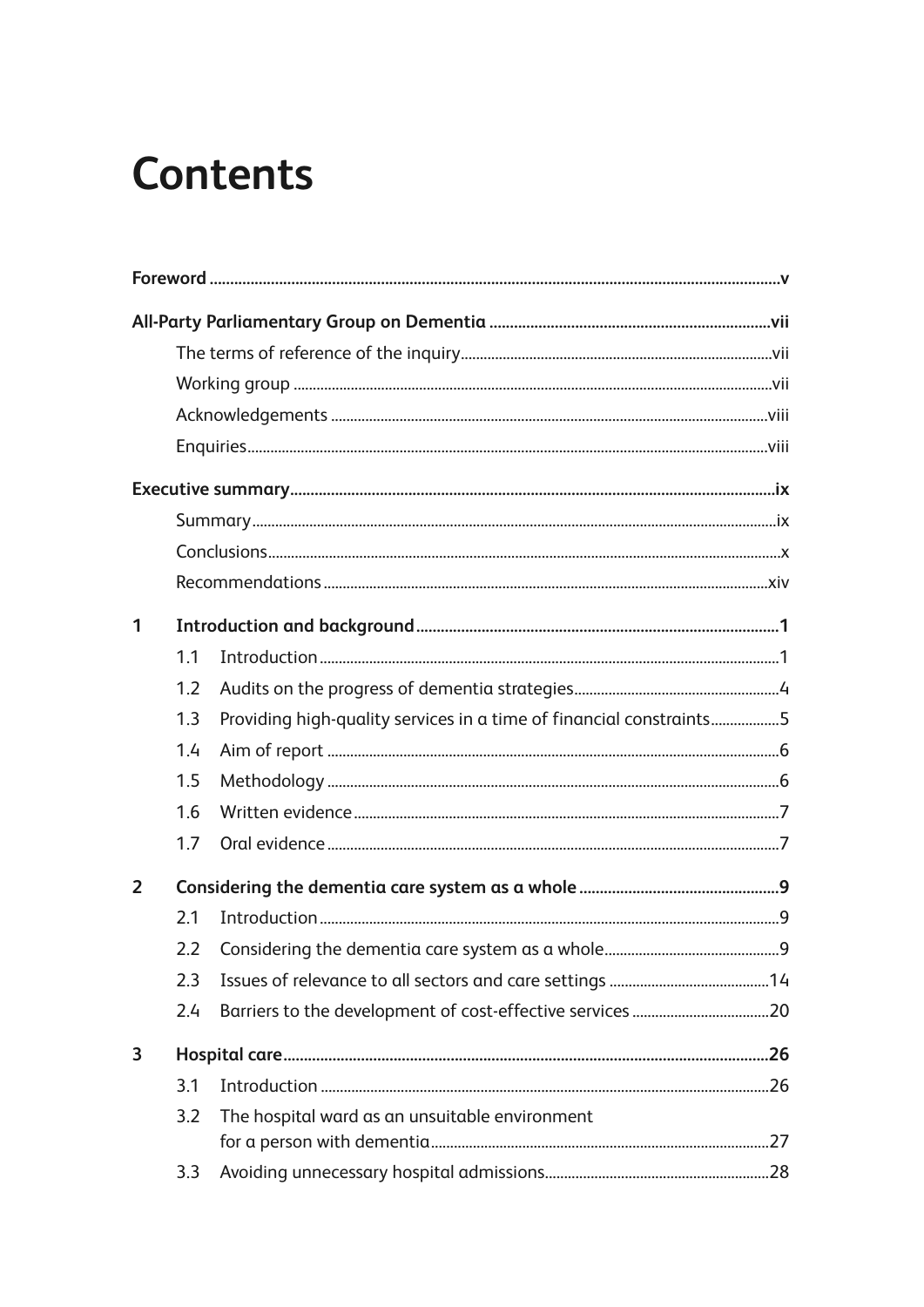|   | 3.4 |                                                                    |  |  |
|---|-----|--------------------------------------------------------------------|--|--|
|   | 3.5 |                                                                    |  |  |
| 4 |     |                                                                    |  |  |
|   | 4.1 | Improving community care services to increase cost-effectiveness44 |  |  |
|   | 4.2 |                                                                    |  |  |
|   | 4.3 | Services that could improve quality of life and represent          |  |  |
| 5 |     |                                                                    |  |  |
|   | 5.1 |                                                                    |  |  |
|   | 5.2 |                                                                    |  |  |
|   | 5.3 |                                                                    |  |  |
|   | 5.4 | Joint working between care homes and other dementia services 70    |  |  |
|   | 5.5 |                                                                    |  |  |
|   | 5.6 |                                                                    |  |  |
|   |     |                                                                    |  |  |
|   |     |                                                                    |  |  |
|   |     |                                                                    |  |  |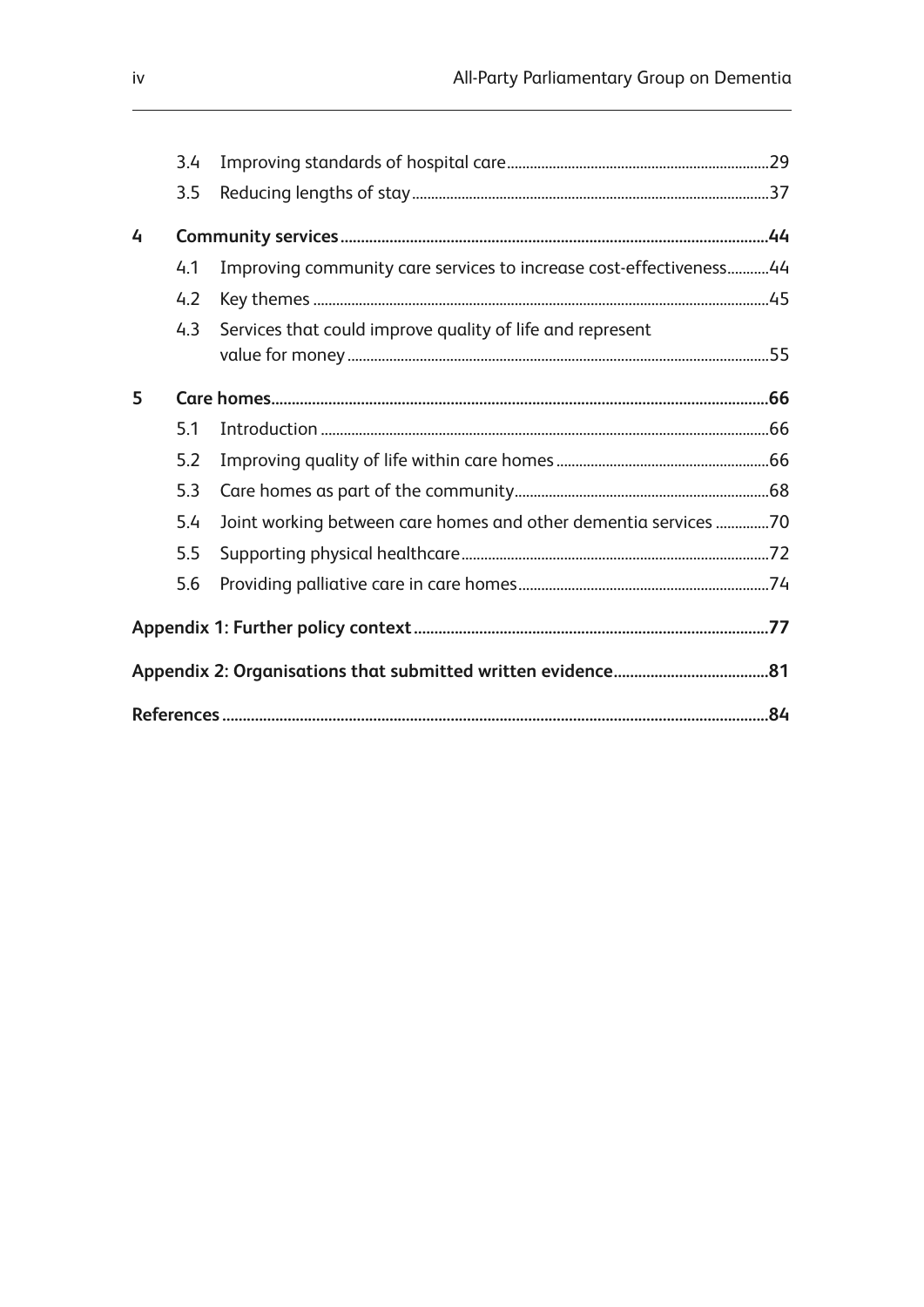# **Foreword**

Dementia is a colossal challenge that costs our economy billions of pounds every year. But even with the huge sums of money spent, we know a lot is wasted on poor-quality care and many people with dementia continue to be let down by the current system.

Poor-quality care means people with dementia and their families often go without proper support until they reach crisis point, and this brings with it a huge physical and emotional burden for them. Furthermore, the intensive type of care needed when people reach this point costs the state a huge amount every year, much of which is unnecessary and completely avoidable.

In the current financial climate, when we already see cuts to services in our communities, and with the knowledge that 100,000 people develop dementia every year, we have now reached a point when we can no longer ignore the issue. We have to ensure money in this area is spent more effectively in supporting people with dementia and their families properly and in a timely way. If we do not do so, we will find ourselves in a situation of unqualified crisis.

For this reason the All-Party Parliamentary Group (APPG) on Dementia decided to lead this inquiry. A range of experts have now contributed their ideas on how we can make better use of the resources spent on dementia while at the same time improving outcomes for people. We hope the evidence and case studies highlighted will be shared across the UK, empowering the NHS, local authorities and others to deliver the best care at the right price.

We urgently need people across health and social care to regard work in this area as a priority, and understand that providing good-quality care for people with dementia can help deliver against wider goals for the system. By gathering more practical examples and making them accessible to the people who design and provide services, together we can start to tackle the challenge ahead, both by meeting the demands of the difficult financial climate and transforming the way care is delivered.

reagros

Baroness Greengross Chair of the All-Party Parliamentary Group on Dementia July 2011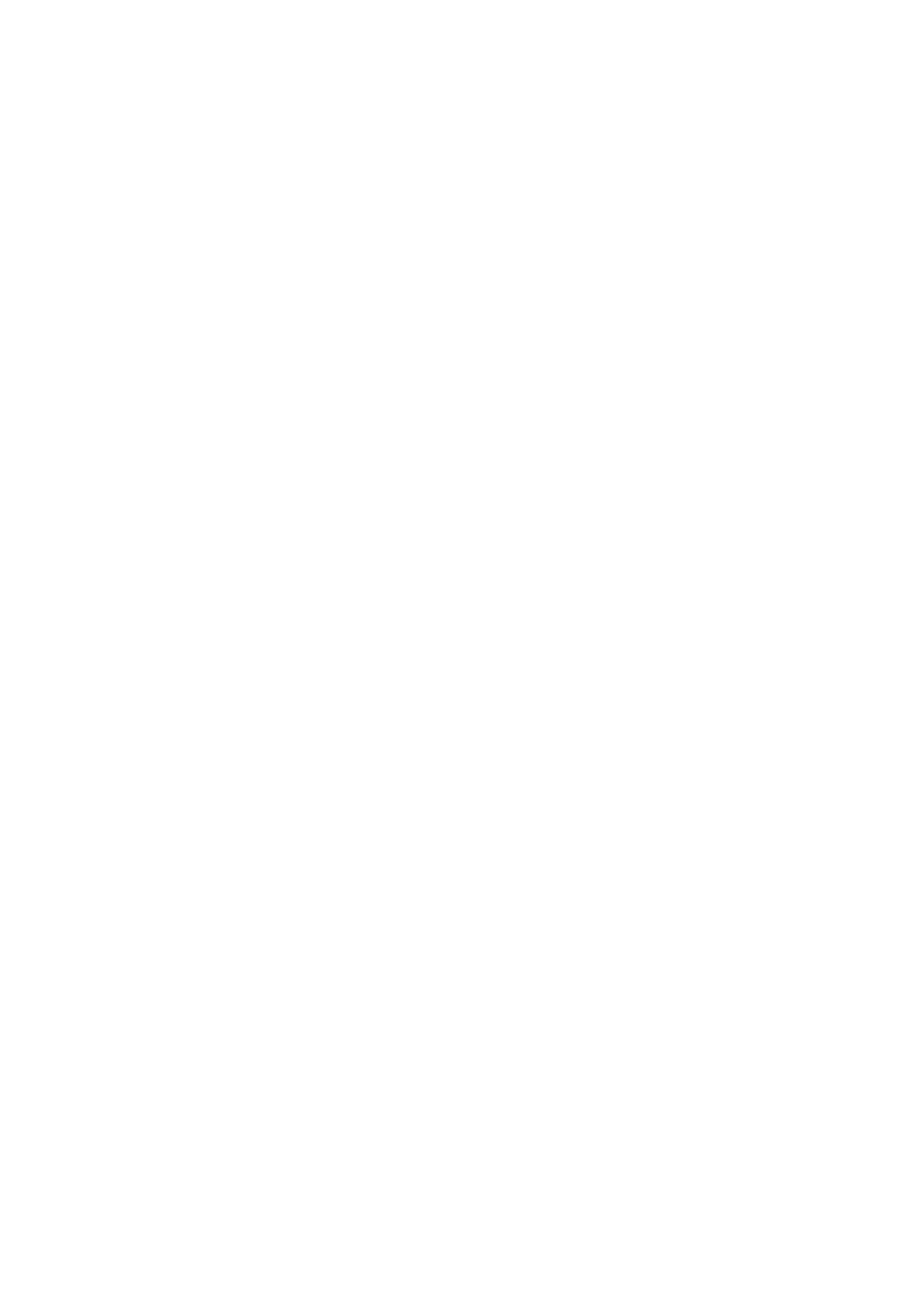# **All-Party Parliamentary Group on Dementia**

The All-Party Parliamentary Group (APPG) on Dementia was created in 2007 to build support for dementia to become a publicly stated health and social care priority, and therefore meet one of the greatest challenges presented by our ageing population.

# **The terms of reference of the inquiry**

In December 2010 the APPG on Dementia announced that it would undertake an inquiry into how to make the best use of the resources currently spent on dementia while at the same time improving outcomes for people with dementia and carers.

A key stimulus for this inquiry was the current difficult financial climate for public services, and also the existing evidence to show that although dementia costs the UK £20 billion a year, much of this money is spent inefficiently on poor-quality care.

The APPG was interested to find current examples of good practice in dementia care, which are both value for money and consistently deliver good outcomes for people. It also wanted to bring these together in a report as a useful tool that providers and commissioners of dementia care can draw on.

The inquiry requested evidence from a variety of stakeholder groups, including people with dementia, carers, health and social care professionals, care home and home care providers, academics, regulators and trade bodies.

These people were asked what they saw as the barriers to achieving quality and cost-efficient dementia care across the UK, and what opportunities there are to develop knowledge-sharing and best practice in this area.

# **Working group**

Members of the inquiry working group, who heard a summary of written evidence received and oral evidence from organisations and individuals in the House of Commons on 15 and 16 March 2011, are as follows:

Chair: Baroness Greengross, Crossbench Peer Vice-Chair: Hazel Blears, Labour MP for Salford and Eccles Vice-Chair: David Blunkett, Labour MP for Sheffield, Brightside and Hillsborough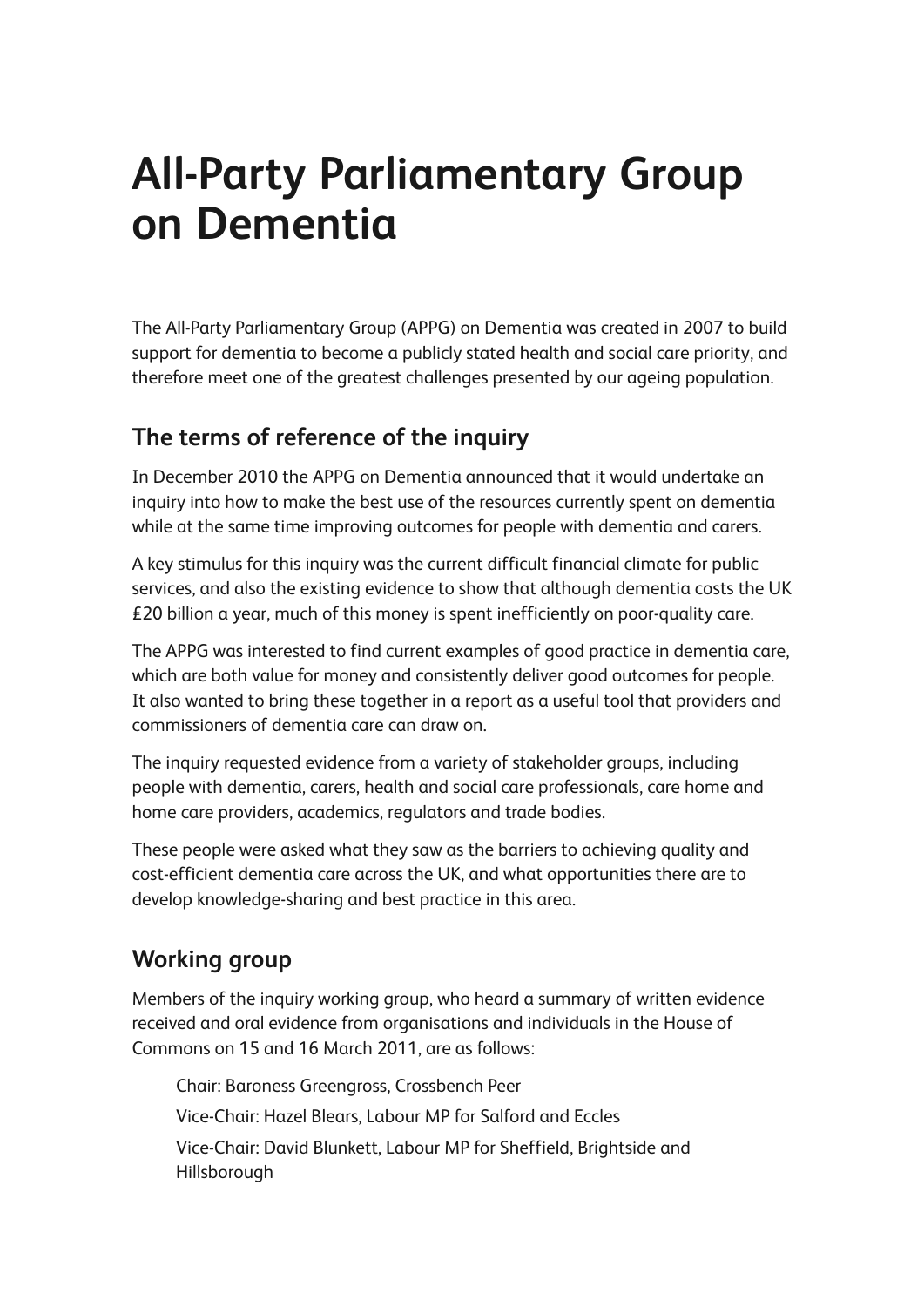Vice-Chair: Tracey Crouch, Conservative MP for Chatham and Aylesford Vice-Chair: Tim Farron, Liberal Democrat MP for Westmorland and Lonsdale Gavin Barwell, Conservative MP for Croydon Central Baroness Browning, Conservative Peer Baroness Blood, Labour Peer Stephen Lloyd, Liberal Democrat MP for Eastbourne Anne-Marie Morris, Conservative MP for Newton Abbot Baroness Ritchie of Brompton, Conservative Peer Lord Walton of Detchant, Crossbench Peer

# **Acknowledgements**

The group would like to thank Alzheimer's Society for its assistance in collating written evidence for the inquiry and organising the oral evidence sessions. We would like to thank Samantha Sharp, Senior Policy Officer at Alzheimer's Society, for the writing of the report together with Tess Saunders and Nicola O'Brien from Alzheimer's Society.

We would also like to thank the witnesses who took part in the oral evidence sessions, as well as those individuals and organisations that submitted written evidence.

# **Enquiries**

Please direct any comments or queries that you may have about this report or about the Group to the Secretariat at **appg@alzheimers.org.uk**. Alternatively, contact the Chair, Baroness Greengross, at the House of Lords, London, SW1A 0PA.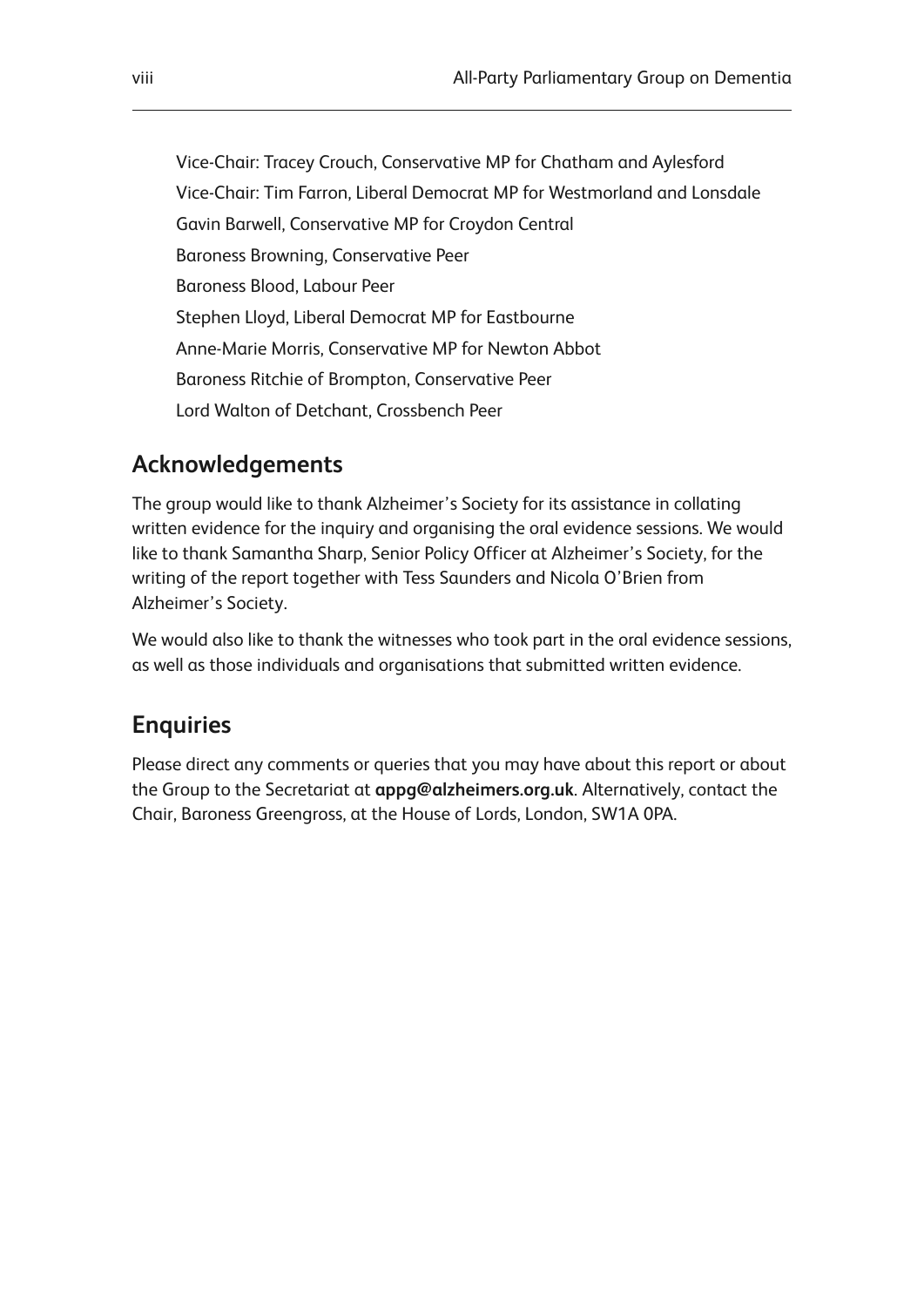# **Executive summary**

# **Summary**

The facts about the growing number of people with dementia in the UK and the associated costs are firmly established. It is well known that dementia is a significant and growing driver of demand for health and social care. The cost of dementia in the UK in 2010 was estimated to be £20 billion and this is expected to grow to over £27 billion by 2018. It is also clear that health and social care budgets are under extreme pressure and there is an urgent need to improve the cost-effectiveness of services.

Given the high financial costs of dementia and the human cost of failing to provide good quality support, commissioners and planners will miss a vital opportunity if they do not treat dementia as a priority area for improving cost-effectiveness. The APPG believes there is ample opportunity for using resources more effectively while at the same time improving outcomes for people with dementia.

The evidence in this report demonstrates that many areas have been able to not only achieve better outcomes for people with dementia but also to achieve greater value for money in dementia care, by making changes to service provision or adopting new ways of working. Many of the examples focus on earlier intervention to prevent crises or delay the need for more intensive types of support.

Witnesses were also clear that integrated models of care are necessary. Professionals from across health and social care need to work closely and co-ordinate services to improve the efficiency and quality of dementia services. These findings should be incorporated within the current health and social care reforms, for example, by ensuring resources are focused on prevention and that commissioning is informed by a wide range of views.

The APPG on Dementia considers that there is considerable potential to increase the cost-effectiveness of dementia services, while at the same time improving outcomes for people with dementia. We urge health and social care planners and providers to consider what they can do differently to achieve these ends. Given the considerable burden of dementia, improving the cost-effectiveness of dementia care could make a significant impact on the overall health and social care budget.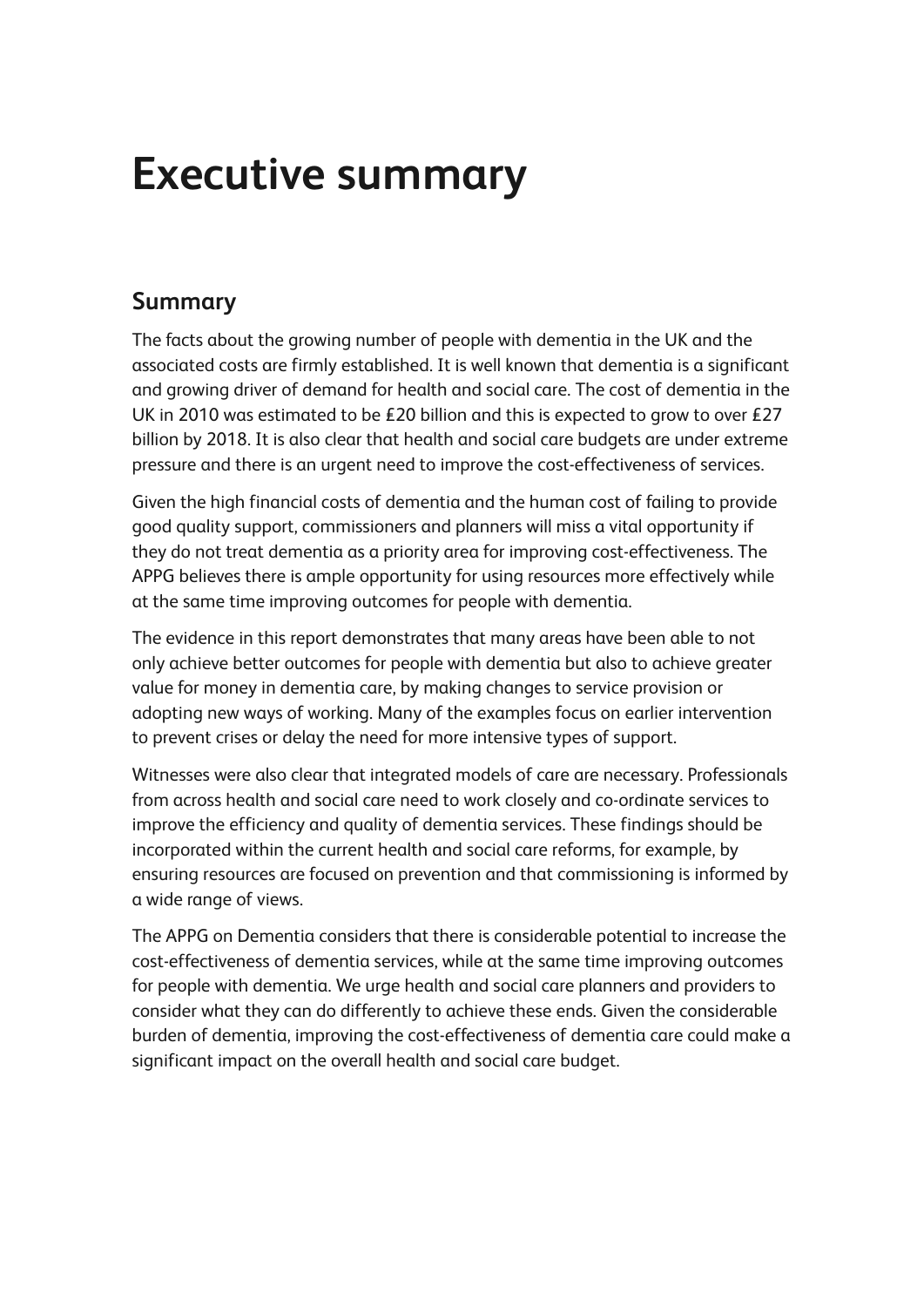# **Conclusions**

## **Considering the dementia care system as a whole**

- 1 It is vital to consider the dementia care system as a whole when working on how to improve cost-effectiveness. Focusing on single areas has been highlighted as a barrier to improving quality and efficiency because the different parts of the system significantly impact on each other. The approach recommended by stakeholders is to consider how the system as a whole can work most effectively and how the different sectors could best work together to support each other. It is important the pressures to make budget savings do not act as a barrier to joint working.
- 2 Staff are much better placed to make a difference to the well-being of people with dementia if they are well-supported and have the attitude and skills necessary to provide good care to people with dementia. They are also likely to be more productive and efficient if they can communicate well with individuals with dementia, identify problems early and know how to most effectively support the person to maintain independence and quality of life. 'Dementia Champions' has worked well as a model of staff development.<sup>1</sup>
- 3 Evidence shows that the physical environment can directly impact on a person's functional ability and independence. There is potential for improvements to both cost-effectiveness and well-being, through careful planning and design of the environment, for example, by preventing falls.
- 4 Volunteers have an important role across all dementia care settings in enhancing the quality of care and it would be useful if their numbers could be increased, not least because of the current perception that dementia care staff often do not have the time to provide one-to-one care. The knowledge and experience of people who are living with dementia and who have cared for people with dementia could be particularly useful. There are a number of examples of individuals already giving their time to support others going through a similar experience.
- 5 The low priority that has been assigned to dementia has hampered the development of services for people living with the condition. The available data on the growing numbers of people with dementia and the costs associated with the condition demonstrate the size of the challenge. These data should be used to plan the future development of dementia services, to ensure money is well spent on good-quality, cost-effective services.

Dementia Champions act as leaders in good dementia care and advisers to staff in a range of settings.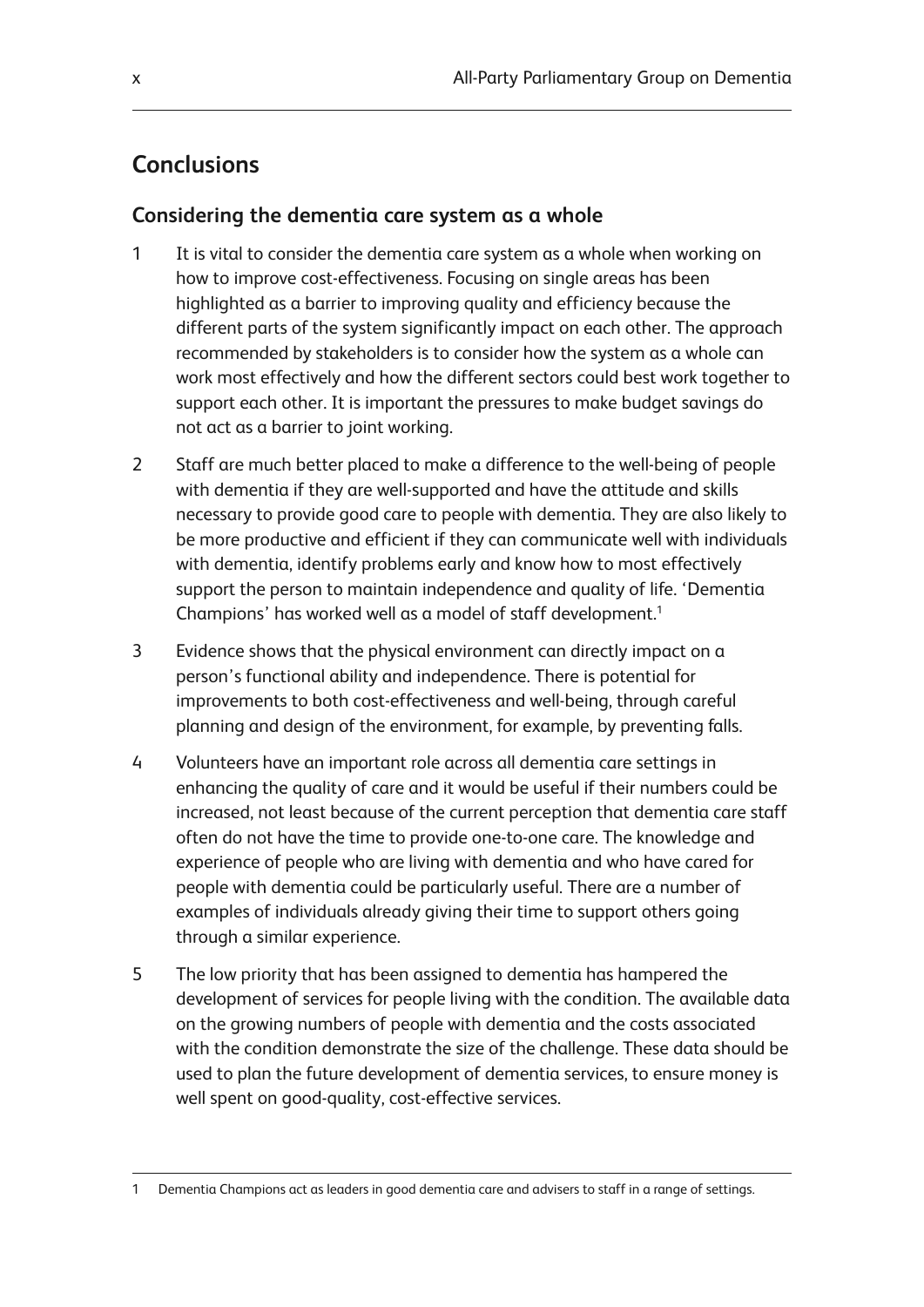- 6 Services and resources in dementia care have long been focused on people with complex needs and those who are facing crises in their situation. This has been to the detriment of early intervention and prevention services. There is evidence that investing in services for people with lower levels of need can prevent crises and the need for costly, intensive services, such as beds in acute hospitals. The support provided by early intervention can also improve the well-being of people with dementia and carers. Investing in community services may lead to savings in the acute sector, therefore joint planning and budgeting is required to encourage the sharing of costs and savings.
- 7 Although there is a growing evidence base on cost-effective interventions in dementia care, this evidence has not been used as effectively as it could be to improve the quality and cost-effectiveness of services. Improved use of data would also aid the development of a business case for investing in dementia services.

# **Hospital care**

- 8 Hospital care is expensive to provide and hospital stays can have a negative impact upon the symptoms of a person's dementia, as well as putting them at risk of complications such as infection and falls. Changes to the hospital environment can help to improve experiences of hospital stays; there should, however, be greater efforts to prevent inappropriate hospital admissions by investing in community services. This will be both more cost-effective and better for people with dementia.
- 9 Providing a better standard of care in hospitals will reduce the lengths of stay experienced by people with dementia, by avoiding complications and promoting well-being. There are specific aspects of care that could be addressed, including nutritional care and management of delirium, where simple interventions could be highly cost-effective. This requires an informed workforce, which can recognise dementia and understand how to provide high-quality care that meets the needs of people with dementia.
- 10 To facilitate better care, there should be increased use of psychiatric liaison services and joint working between departments to ensure that the care people with dementia receive is based on specialist expertise. There is also scope for greater involvement of appropriately trained and supported volunteers on hospital wards, to enhance the care provided by paid staff.
- 11 Lengths of hospital stay are too often extended for people with dementia beyond their clinical needs, because of their dementia. Improvements to care pathways and better discharge planning will enable earlier discharges, which will result in financial savings. To enable prompt discharge there needs to be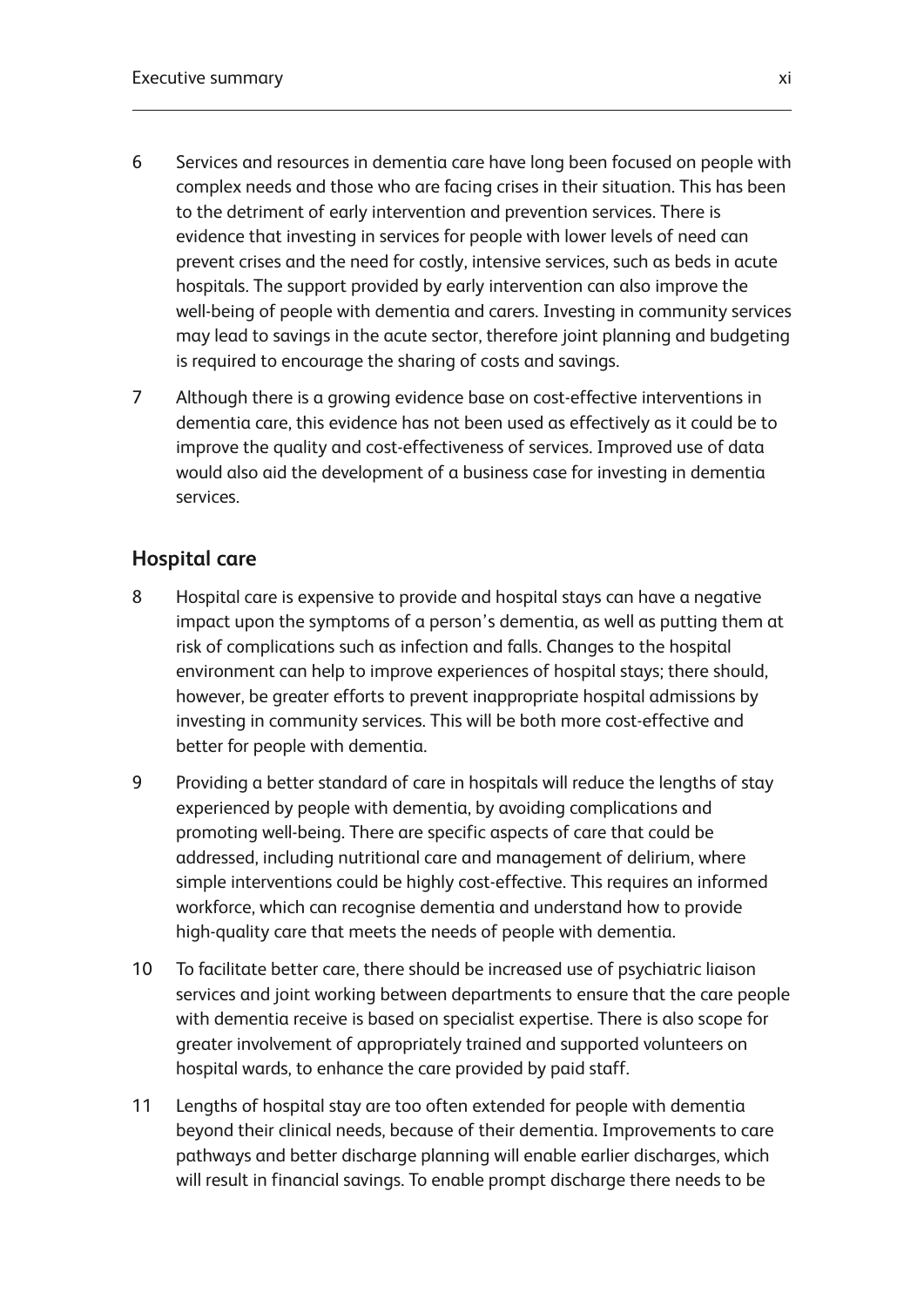further exploration of models of reablement and intermediate care to establish the most effective ways of supporting people with dementia after discharge, and to prevent inappropriate readmissions.

#### **Community services**

- 12 Ensuring the right support is in place is essential to maintaining a good quality of life for the person with dementia and to avoiding a situation reaching a point of crisis, which may require intensive input from services. However, currently fewer than half of people with dementia receive a diagnosis, meaning there is considerable risk that many people are struggling without the support they need.
- 13 There are a number of reasons behind the low rates of diagnosis, including the low levels of public awareness and understanding of dementia. The confidence and skill of some general practitioners in recognising dementia continues to be inadequate. Increasing the length of GP training so that it is equivalent to other specialisms would allow for improved coverage of dementia within the GP curriculum. But local areas should also consider how best to develop ongoing training, for example, brief, targeted sessions run by specialist dementia services at GP practices. This type of intervention may also support GPs as they take on new commissioning responsibilities.
- 14 The process of receiving a diagnosis is a means to an end, not an end in itself. It is a first step to getting a comprehensive package of support in place. It is this package, tailored to the individual's needs and circumstances, which will help people to maintain their quality of life and cope with the symptoms of dementia. There are also number of case studies of services that provide support at times of crises, which have helped to avoid hospital admission and breakdown in family support.
- 15 Evidence suggests people with dementia can benefit from both pharmacological and non-pharmacological interventions and NICE (National Institute for Health and Clinical Excellence) recommends both should be offered from the early stages of the illness. In addition, maintaining people's physical health can help to avoid a decline that could precipitate the need for hospital treatment or residential care.
- 16 There are a number of specific types of services that have the potential to improve quality of life and the overall cost-effectiveness of dementia services. These include day centres and services that enable people to carry on with interests and hobbies. Support that enables carers to carry on caring for people at home is also essential. This should include day and night respite care, as well as information and education.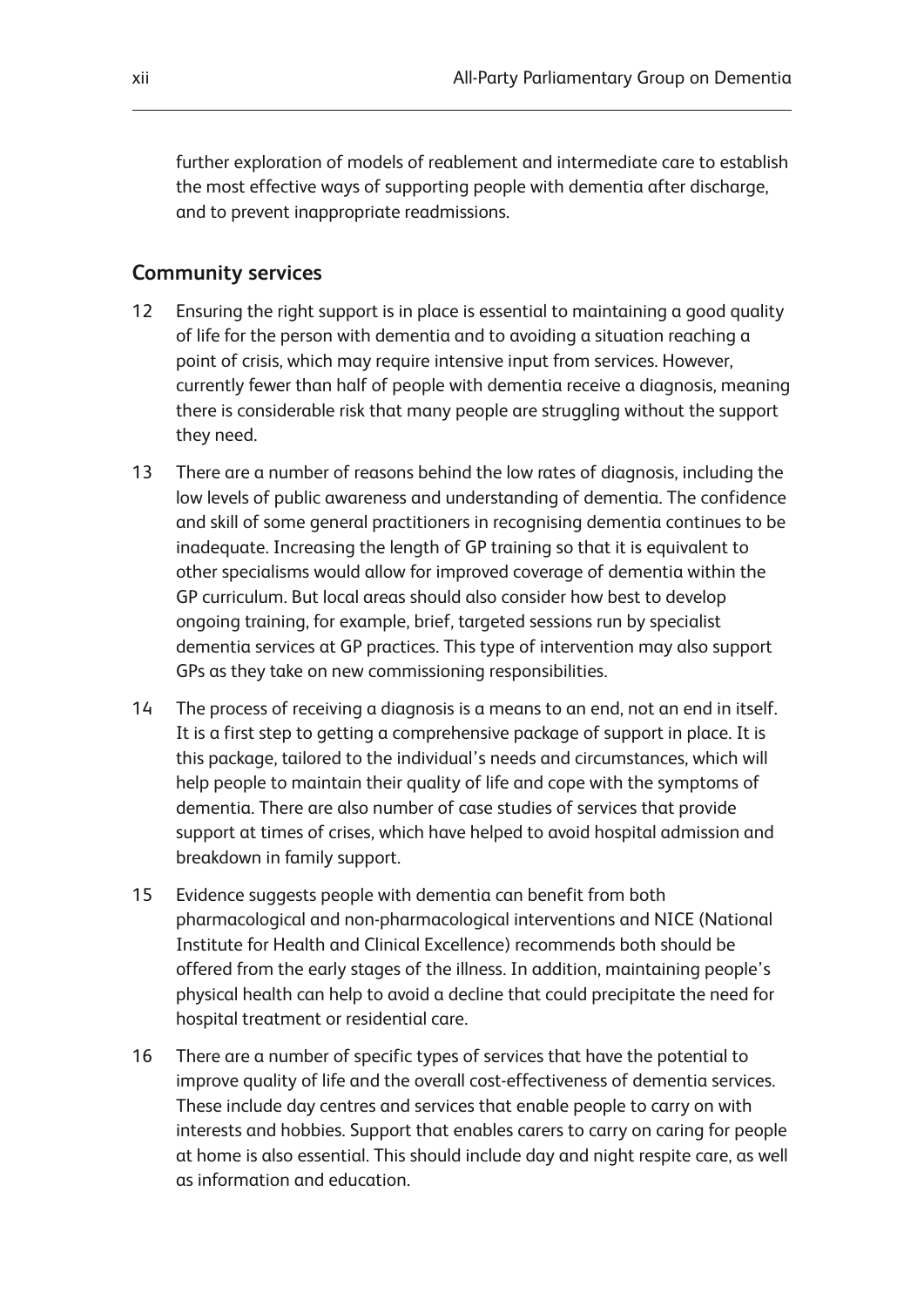- 17 Peer support both for people with dementia and carers was also valued and recommended. The quality of the services provided is of paramount importance. Individuals reported receiving poor-quality services that were wasteful and of no benefit, sometimes with potentially harmful results.
- 18 The ability of a 'key worker' system to improve the quality and cost-effectiveness of care was supported by research findings, as well as the views of professionals and people living with dementia. The co-ordination of the disparate parts of the dementia care system would be welcomed by carers and people with dementia, who find the current system confusing and difficult to navigate. The care management role could be taken on by a range of professionals, depending on the individual circumstances of the person with dementia.
- 19 Although personal budgets have been found to be very helpful for some individuals, there is little evidence that they would help everyone at the moment. Their use is currently not widespread. There are a number of reasons for this, including a lack of services for people to purchase. The market will need to be developed if personal budgets are to be most effective, so that choice is available. However, it is unlikely that increased use of personal budgets will be sufficient to stimulate the market; other measures are required.

## **Care homes**

- 20 It is vital that care homes are able to provide a good quality of life for people with dementia, given that most care home residents will have some form of dementia. Well trained and supported staff are essential to the provision of good-quality care. The support for staff must to go beyond training sessions and should respond to the stress experienced by care home staff.
- 21 It is important that people living in care homes are not isolated from the rest of the community. Opportunities to get involved in the wider community and inviting non-residents into the home could enable residents to have a wider social network and maintain enjoyable activities. Providing services within the care home to non-residents with dementia could be an effective use of existing resources and encourage the embedding of the care home into the wider dementia health and care system.
- 22 Care homes are a core part of the dementia care system and they must be given the necessary support to provide high-quality dementia care. Care homes can benefit significantly from the support and advice of older people's mental health teams, particularly in relation to responding to behavioural symptoms. A well supported home could mean reduced use of antipsychotics and avoidance of unnecessary hospital admissions, thus saving costs and improving quality of life.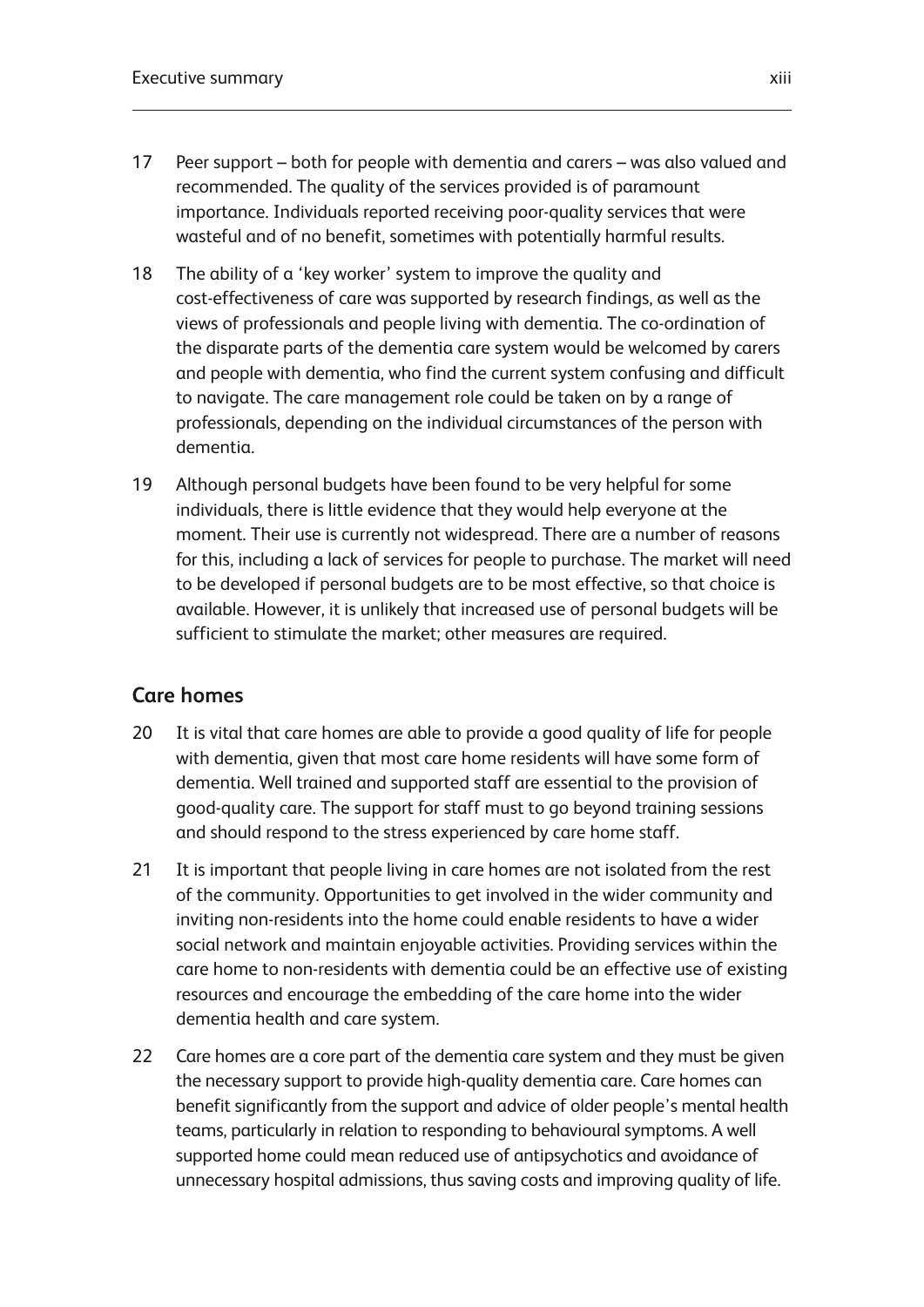There are also examples of care homes that work in partnership with local health services to provide much needed specialist support for people with high-level needs, who may otherwise experience multiple moves and hospital admissions.

- 23 Support to enable care homes to provide physical healthcare can help to avoid the financial cost of hospital admission, as well as the cost to individuals' health and well-being. Initial investment may be required, in addition to a willingness to try new ways of working – for example, geriatricians working closely with care homes. However, the benefits of reduced hospital admission could be substantial. Residents' well-being will also be better maintained if their physical health and comfort is well supported.
- 24 A significant proportion of people with dementia will be resident in a care home at the end of their lives. Support for care homes to provide good palliative care can avoid the need to move people to hospitals in their last days. Outreach support teams can enable this to happen. Many people would choose to die in the care home that has become their home, rather than be moved to a hospital, and families may also prefer this. Directing money to facilitate this, rather than to fund hospital admissions, appears to be a more effective use of resources and could also be cost-saving.

# **Recommendations**

#### **1 Better collaboration and integration**

The different sectors involved in local dementia care systems must work collaboratively to consider how resources could be used more effectively. A well balanced and integrated approach to providing support for people with dementia requires joint planning and also consideration of how costs and savings can be shared.

#### **2 Sharing expertise**

Sharing expertise between the different sectors involved in dementia care can help to improve the quality and cost-effectiveness of services. There are a number of examples of this, many of which have been recommended by national guidelines and strategies. The pressure on budgets makes it increasingly urgent that these ways of working are established. They include:

- hospital psychiatric liaison teams
- care home outreach teams
- palliative care outreach teams.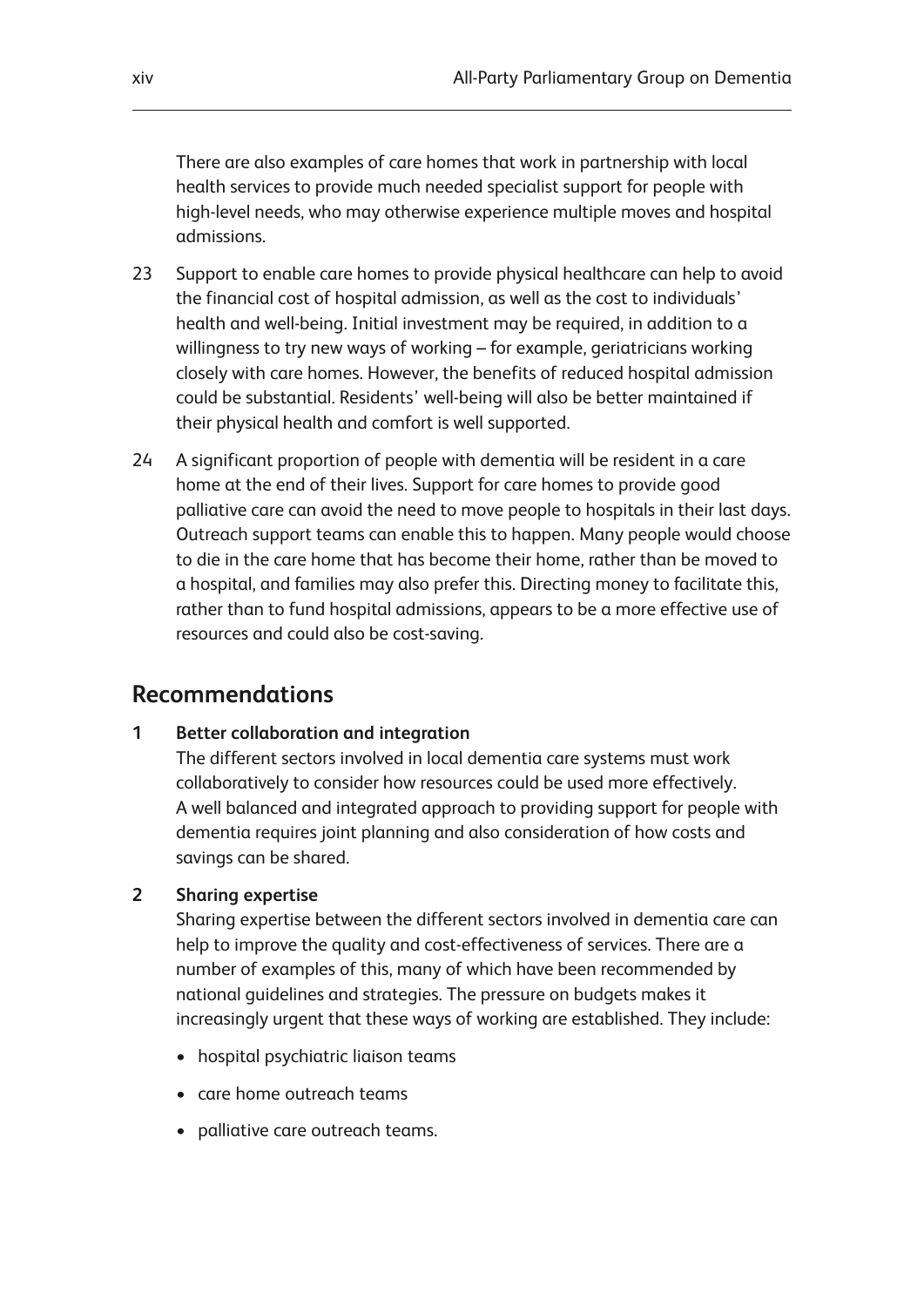#### **3 Early intervention**

There must be a clear focus on early intervention in dementia. This is both cost-effective and likely to improve the quality of life of both people with dementia and their carers. An 'invest to save' approach may be required, but it is vital that a long-term perspective is adopted, given the potential gains of focusing on early intervention.

#### **4 Improved co-ordination**

Improving the co-ordination of dementia services presents an opportunity to improve outcomes for people with dementia and also increase the efficiency of services. The Group calls for:

- increased use of key workers to act as a single point of contact and a coordinator of care (which professional takes on this role should depend on the circumstances of the individual with dementia, but they must have sufficient authority to instigate change within a person's care package)
- improved sharing of information and data between different sectors.

#### **5 Training in dementia care**

The level of training in dementia amongst health and social care staff is still inadequate, despite the opportunity to improve the quality and efficiency of dementia care. The Group calls for the implementation of the recommendation within the NICE guideline – that all staff working with older people in the health, social care and voluntary sectors have access to training in dementia care that is consistent with their roles and responsibilities.

#### **6 Diagnosis**

Rates of diagnosis must increase in order to ensure people with dementia have access to the treatment, services and information that they require in order to live well with the condition.

- The Group calls for ongoing campaigns to raise public awareness and reduce stigma, in order to encourage people to seek help if they are concerned about their memory or other symptoms.
- It is important that general practitioners are given the support they need to respond appropriately to people who are concerned they may have dementia. This includes increasing the length of GP training so that there is scope for including an adequate level of training about dementia within the curriculum.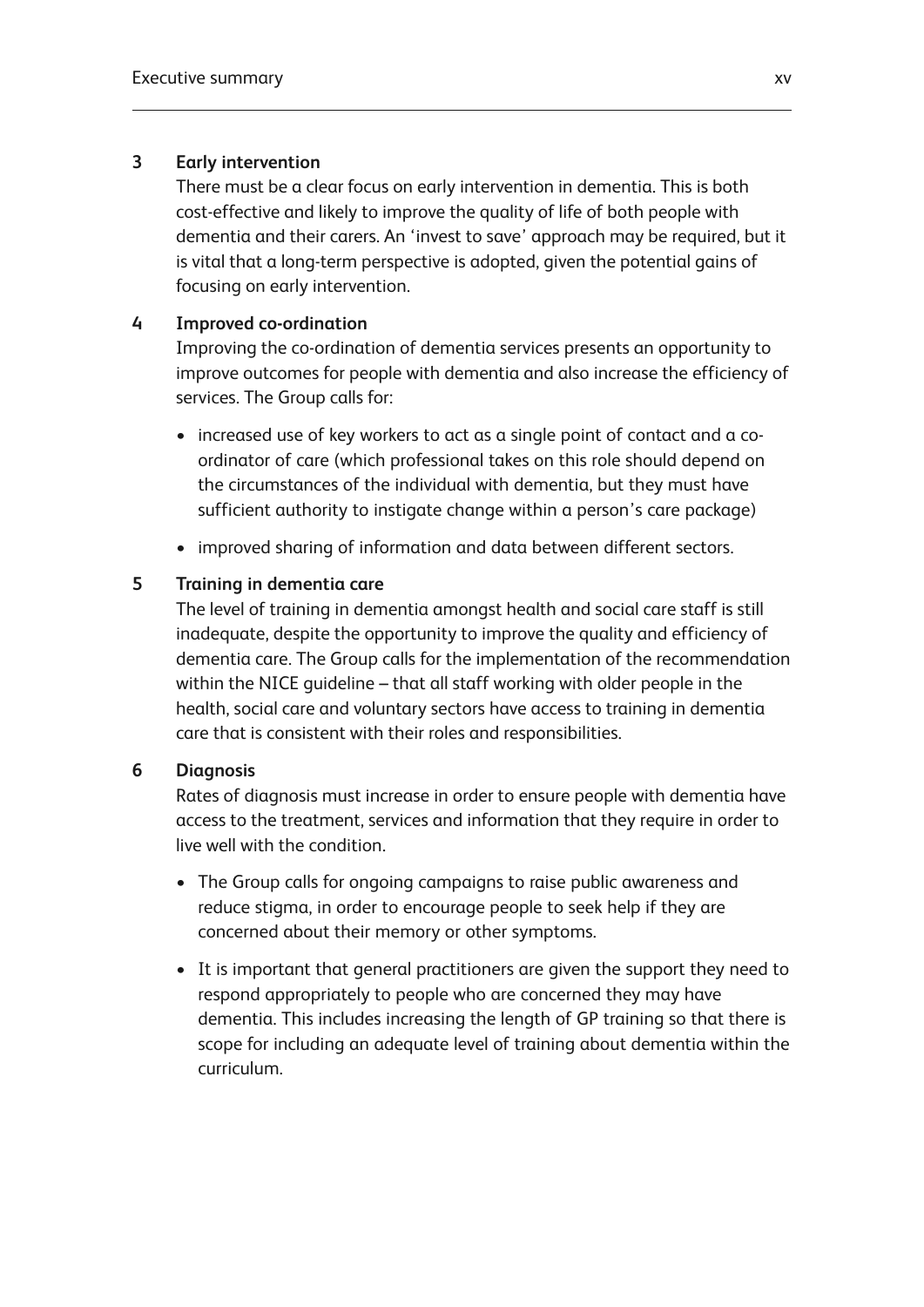#### **7 Supporting carers**

Carers are the mainstay of support for people with dementia and providing support to help them carry on caring is fundamental to providing a good-quality and cost-effective dementia care service. Good quality respite care is a vital part of carer support and this must include night respite services.

#### **8 Sharing best practice**

In order to encourage the uptake of cost-effective services that improve outcomes for people with dementia, the Group recommends that evidence of good practice and potential cost savings is widely shared and acted upon.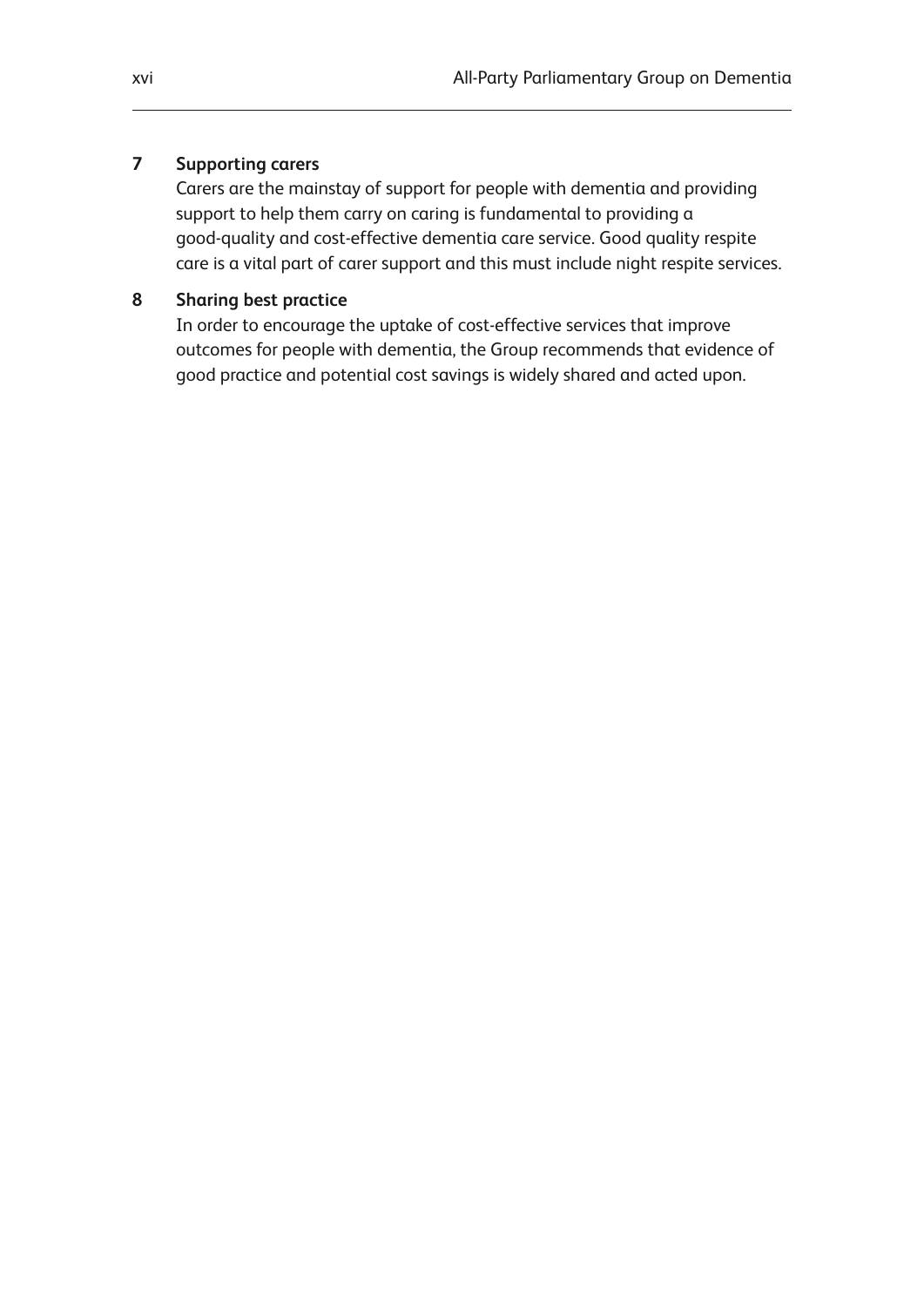# **1 Introduction and background**

# **1.1 Introduction**

Dementia represents a major and growing challenge to health and social care. There are approximately 750,000 people living with dementia in the UK in 2011 and this is set to increase to over a million by 2021. The financial cost of dementia in the UK is currently £20 billion each year.<sup>2</sup> By 2018 dementia will cost the UK £27 billion a  $vear.<sup>3</sup>$ 

The huge scale of this challenge is beginning to be better understood, and the profile of dementia on the public and political agenda is high and rising. In the last two years national dementia strategies and plans have been published in England, Wales and Scotland to improve the quality of life for people with dementia and their carers. A dementia strategy for Northern Ireland is currently in latter stages of development. These strategies are described below.

But at the same time there is significant evidence that public resources for dementia are still not being deployed effectively and are not delivering good outcomes for people with dementia and their families. A series of reports in recent years from the National Audit Office (NAO) and Alzheimer's Society, as well as others, has shown that health and social care services are struggling to provide good-quality care for people with dementia, despite the increase in awareness and in government priority.

# **The National Dementia Strategy for England (NDSE)**

The Department of Health launched the first ever National Dementia Strategy for England in February 2009. It was published following a series of reports from the National Audit Office, Alzheimer's Society and the APPG on Dementia. All these reports highlighted growing evidence that dementia care services were not sufficiently supporting people with dementia and carers to live well, or making the best use of money spent.

The National Dementia Strategy for England aimed to radically transform the quality of life for people with dementia and their carers in the next five years,

<sup>2</sup> Alzheimer's Society, Dementia UK, 2007

<sup>3</sup> King's Fund, Paying the price, 2008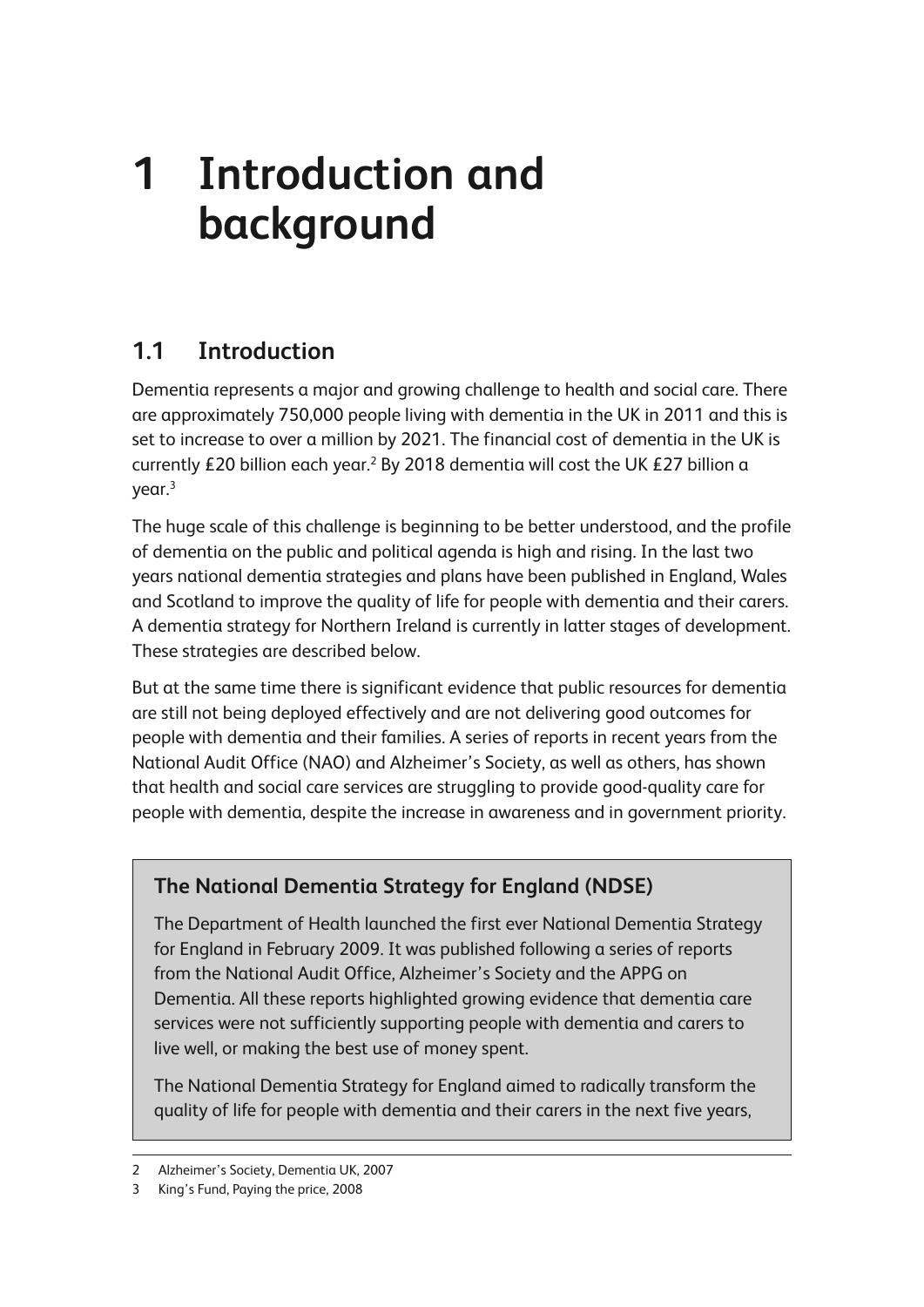setting out 17 recommendations that the government wants the NHS, local authorities and others to take to improve dementia care services. The recommendations are focused on three key themes of:

- raising awareness and understanding
- early diagnosis and support
- living well with dementia.

The government announced an extra investment of £150 million to support local services deliver the strategy. More information on the strategy is available from http://www.dh.gov.uk/en/SocialCare/National DementiaStrategy/index.htm

The coalition government has stated its commitment to continue work to implement the Strategy and published a revised implementation plan in 2010.<sup>4</sup>

## **Dementia Action Plans for Wales**

In Wales a decade-long review of social services published in 2009 found gaps in the provision of services for people with dementia, from intensive specialist care through to day care and respite services.<sup>5</sup>

In September 2009 the Welsh Assembly Government consulted on the draft National Dementia Action Plan for Wales paper produced by the Task and Finish Group established by the Minister for Health and Social Services. Following that consultation four priority areas were identified.

In July 2010 the Welsh Assembly Government published its plans to improve care and support of people with dementia and their families in Wales. These plans specify the objectives, actions and timescales relating to the four priority areas:

- improving service provision through better joint working across health, social care, voluntary sector and other agencies
- improving early diagnosis and ensuring timely interventions
- improving access to information and support for people and ensuring greater awareness and advocacy services

<sup>4</sup> Department of Health, Quality outcomes for people with dementia, 2010

<sup>5</sup> CSSIW and Wales Audit Office, Reviewing social services in Wales 1998–2008: Learning from the journey, 2009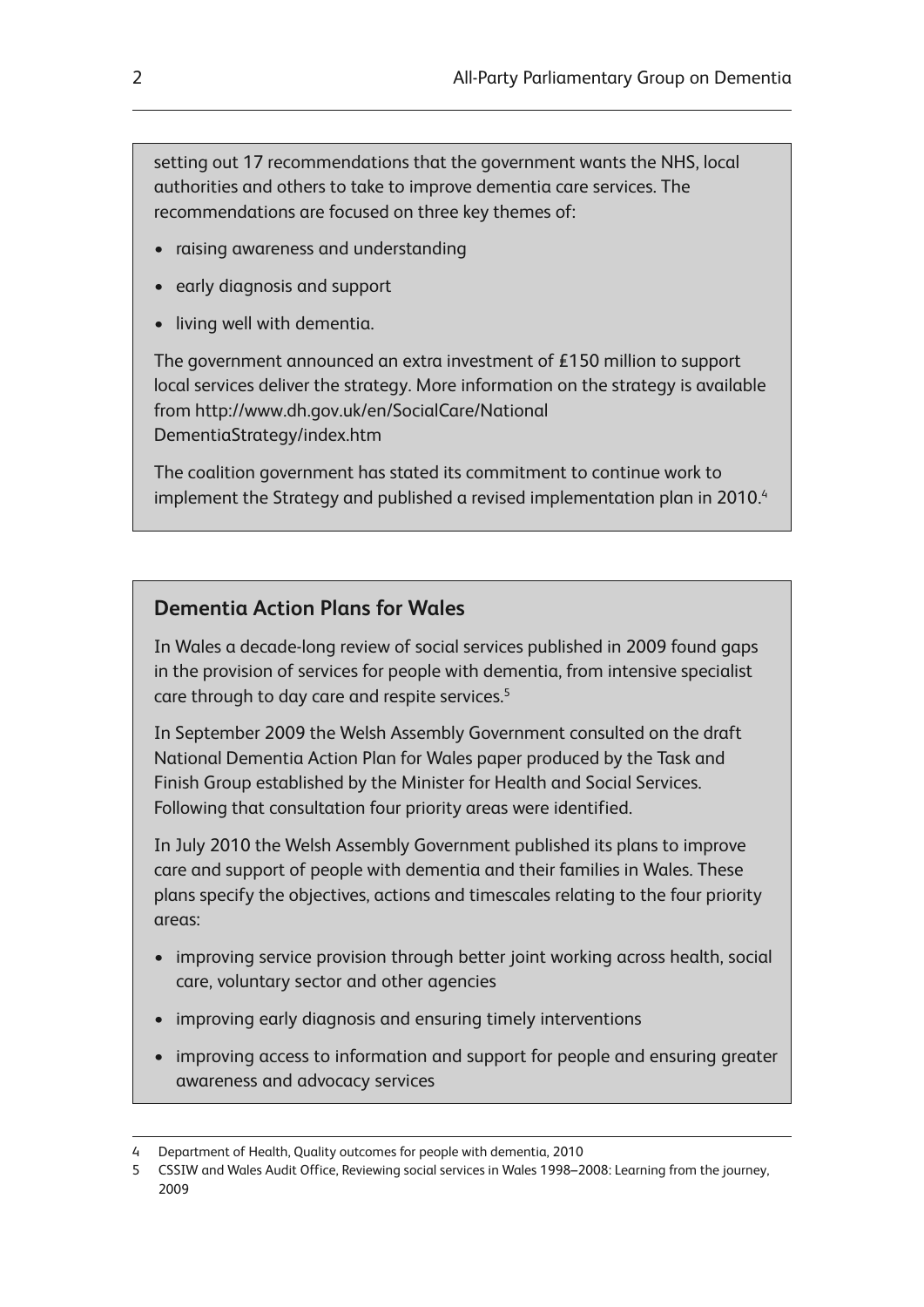• improving training for those delivering care.

Welsh Assembly Government announced additional funding of £1.5 million each year to support and implement the action plans. There has also been an additional £400,000 one-off funding to improve training and information on dementia. More information on the plans is available from http://www.wales.nhs.uk/healthtopics/conditions/dementia

#### **The National Dementia Strategy for Scotland**

A Scottish Dementia Strategy was published in June 2010. It aspires to deliver world-class dementia care and treatment in Scotland within existing budgets. Local dementia strategies are to be produced by health and social care partners. The strategy identifies five key challenges and sets two key priorities.

Challenges:

- Fear of dementia means that people delay in coming forward for diagnosis.
- Information and support after diagnosis for those with dementia and their carers is poor or non-existent.
- General healthcare services do not always understand how to respond well to people with dementia and their carers, leading to poor outcomes.
- People with dementia and their carers are not always treated with dignity and respect.
- Family members and people who support care for people with dementia do not always receive the help they need to protect their own welfare to enable them to go on caring safely and effectively.

Two key priorities:

- 1 Work to improve the support and information that people with dementia and their carers receive following diagnosis.
- 2 Work to improve the response to dementia in general hospital settings, including alternatives to admission and better planning for discharge.

The Scottish Government is establishing a monitoring framework to track change and improvement in dementia services both nationally and locally. There is a commitment to review the Strategy by June 2013. More information on the strategy is available from: http://www.scotland.gov.uk/Topics/Health/ health/mental-health/servicespolicy/Dementia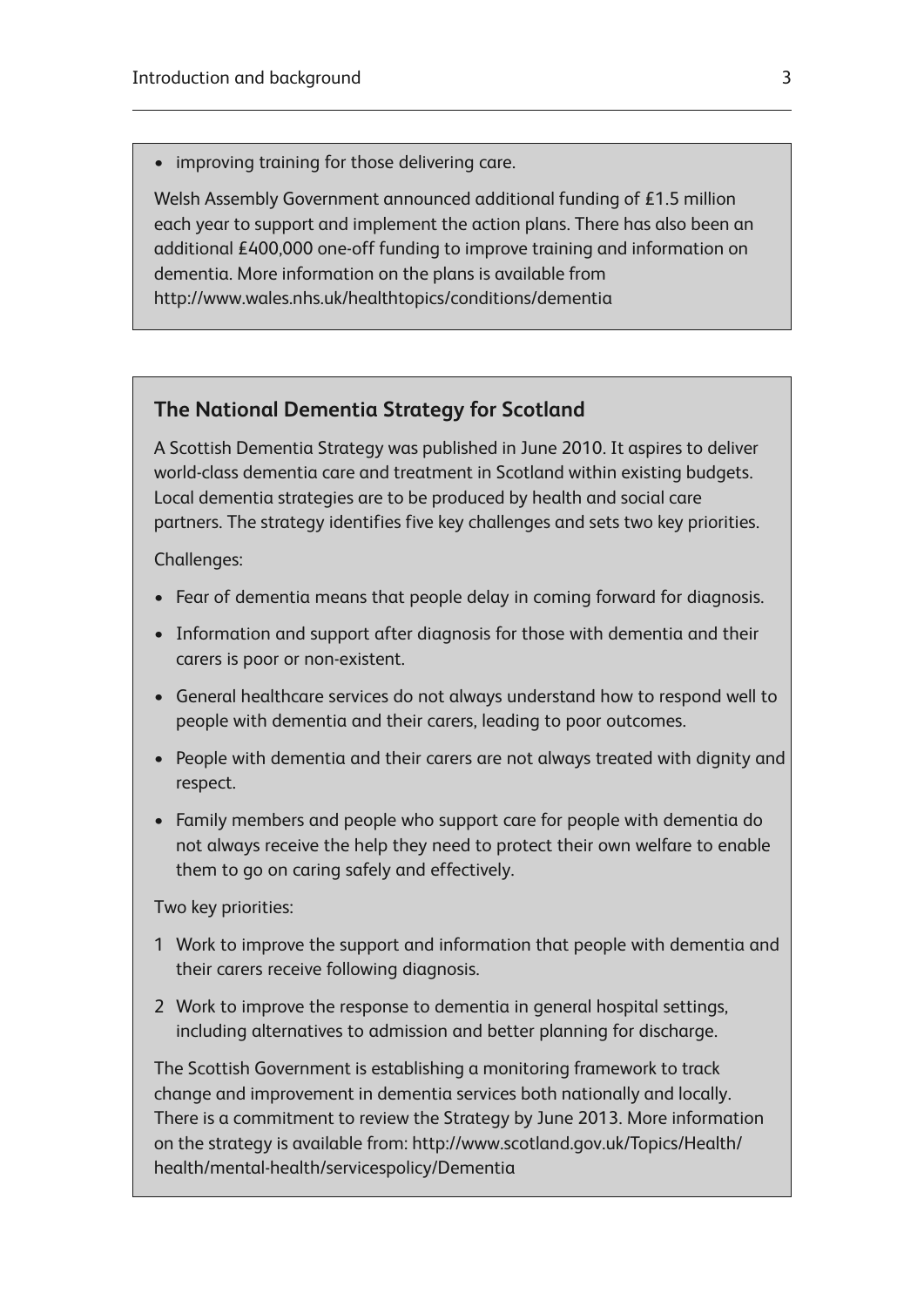#### **The Northern Ireland Dementia Strategy**

The need for a strategic approach to dementia was clearly indicated by the Bamford Review of Mental Health and Learning Disability. The review comprises a number of interlinked reviews relating to policy, practice and legislative reform in Northern Ireland. The report – Living fuller lives – focuses on the mental health of older people, including dementia.

The Northern Ireland Assembly Executive, in its response to Bamford in 2008, committed itself to develop a dementia services strategy for Northern Ireland. Development of the dementia strategy is the responsibility of Department of Health, Social Services and Public Safety (DHSSPS) and a draft strategy was released for public consultation in the summer of 2010.

However, the Assembly Executive failed to publish the dementia strategy before the Assembly was dissolved in preparation for the Assembly elections in May 2011, so it remains to be seen what level of commitment the implementation and funding of the strategy will have in the newly elected Assembly. More information on the Bamford review is available from http://www.dhsspsni.gov.uk/bamford.htm/

# **1.2 Audits on the progress of dementia strategies**

In England the 2010 National Audit Office (NAO) report found that, despite some early signs of progress, implementation of the National Dementia Strategy for England (NDSE) was patchy, and it was in need of stronger leadership and improved investment.6 The findings of the NAO were supplemented in 2010 by the report from the All Party Parliamentary Group (APPG) on Dementia, which found that two-thirds of PCTs (primary care trusts) analysed were unable to account for their funding under the dementia strategy and had not made dementia a priority.<sup>7</sup>

In Wales the 2011 report Dignified care?8 – which looked at the experiences of people with dementia in hospitals – uncovered poor communication with relatives of people with dementia, a lack of integration with psychiatry services, and physical environments that were not suitable for people with dementia. It also showed the great difficulty people have in accessing alternative provision for care after a hospital stay, with significantly prolonged stays for those waiting for residential or nursing home care or care packages.

<sup>6</sup> National Audit Office, Improving dementia services in England, 2010

<sup>7</sup> All-Party Parliamentary Group on Dementia, A misspent opportunity, 2010

<sup>8</sup> Older People's Commissioner for Wales, Dignified Care?, 2011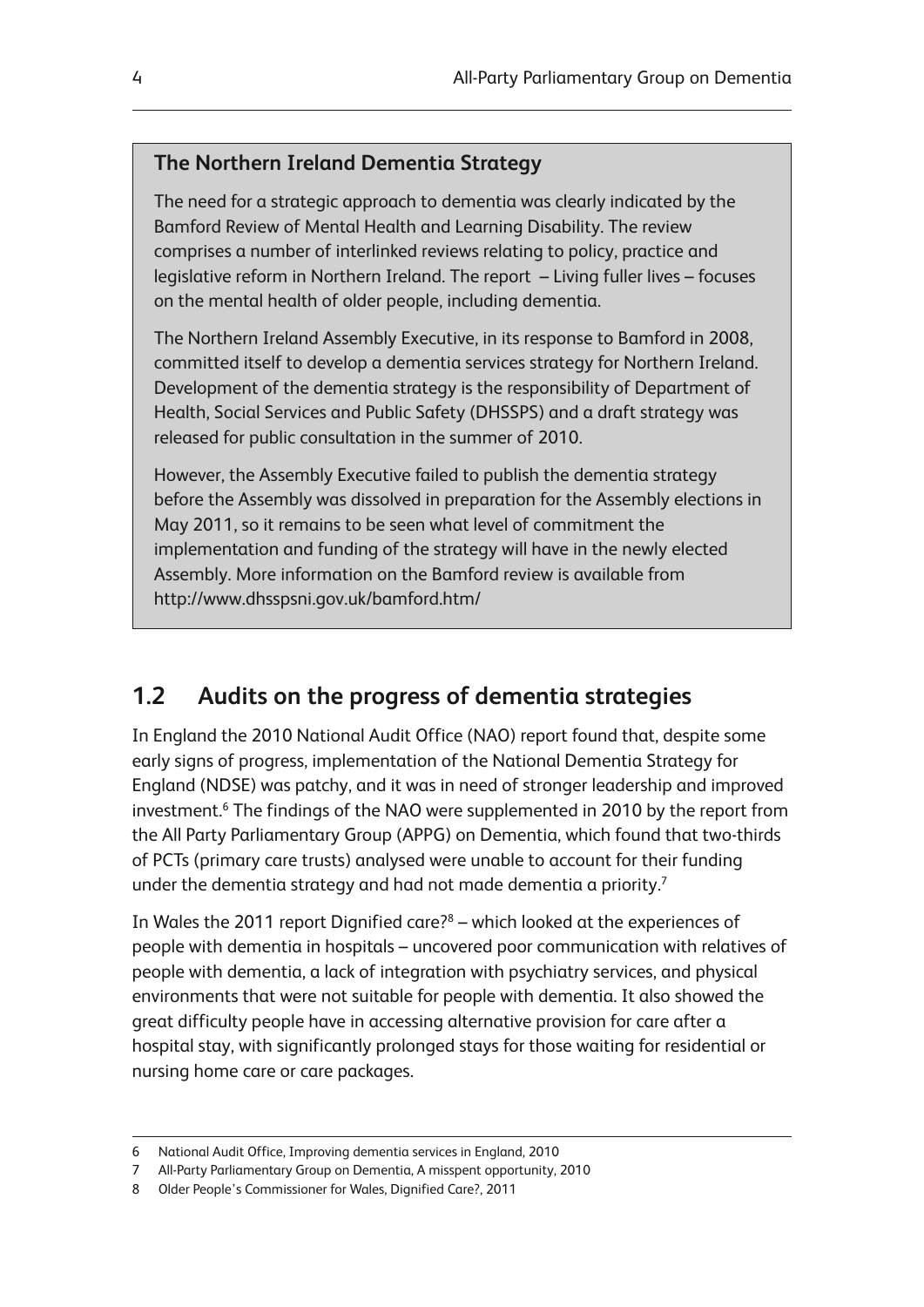It recommended better knowledge of the needs of older people with dementia, together with improved communication, training, support and standards of care in hospital wards.

Audits of care in Scotland and Northern Ireland have not yet been carried out. However, the reviews of services that preceded the strategies cited above give the most accurate picture of the current state of dementia care.

At the time of publication there is a range of initiatives and developments in the UK relevant to the delivery of dementia care services. These are described in appendix 1.

# **1.3 Providing high-quality services in a time of financial constraints**

Evidence of poor value for money in dementia services is of increasing concern at a time when the difficult financial climate is putting public services under pressure. Considerable strain is being felt within the NHS in England, as it is committed to deliver savings of £20 billion by 2014. Besides this pressure, the Government's 2010 Comprehensive Spending Review (CSR) set out real terms reductions of 28 per cent in local authority budgets across England over the next four years, which is having an impact on the social care services that they provide.

In the same CSR Wales was given a 7.5 per cent cut to central funding. The Welsh Assembly Government chose to protect its integrated health and social services budget from cash reductions over the three-year period; however the protection is not in real terms and means the NHS must make efficiencies to meet unavoidable increases in costs. This comes against a background in which the NHS in Wales has already saved £850 million over the past four years. The settlement for local government will also provide a level of protection for social services at 1 per cent above the settlement from the UK government.

Northern Ireland's central funding was reduced by 6.9 per cent over four years in the CSR, which amounts to savings of £4 billion over this period. The health budget will increase by £326 million, but this is a decrease in real terms. As the health element for Department of Health, Social Services and Public Safety (DHSSPS) budget is estimated to account for something in the region of 77 per cent of the entire budget, concerns have been voiced that pressure will likely be felt in community care, which could impact on people with dementia.

The Minister for Health estimates there will be a shortfall of £300 million this current year, rising to £800 million in 2014/15, just to maintain services and to meet increased demographic need. DHSSPS officials are working on measures to reduce this significant gap but a detailed savings plan has not yet been produced.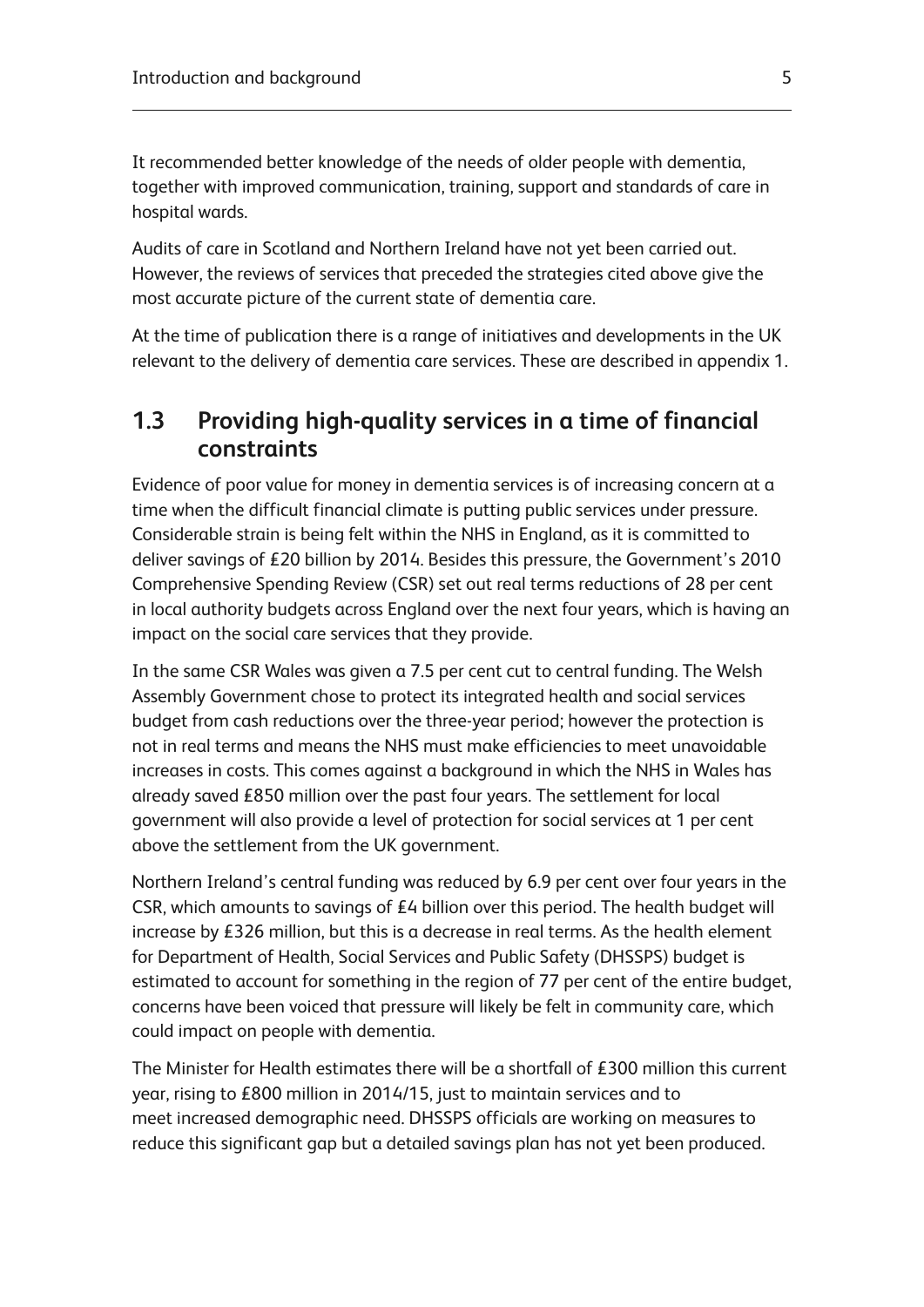As a result of the CSR, Scotland's block grant is to fall by 6.8 per cent by 2014/2015. The budget for NHS Scotland has since been protected from cuts by the Scottish Government, but inflationary pressures arising from increasing demographic changes, drugs and staff costs will mean that NHS boards in Scotland will need to make a minimum of 3 per cent efficiency savings to break even.

All of this means that across UK there are competing pressures on the NHS and on local authorities to deliver for many different conditions, and dementia is only one area of concern for them.

Nevertheless, there is evidence that focusing on improving dementia services – by improving, for example, early diagnosis and early intervention – can deliver cost savings to public services as well as delivering a better quality of care for people with dementia.

# **1.4 Aim of report**

APPG on Dementia is interested in driving positive change in dementia care services in this difficult economic climate. It is particularly interested in highlighting evidence of opportunities to make the best use of resources and deliver improved outcomes for people with dementia and their carers.

The purpose of this report is to build up a body of evidence that will be of use to commissioners and providers of dementia care everywhere, highlighting what can be done locally to ensure care is both cost-effective and meets the needs of the people with dementia and their families.

# **1.5 Methodology**

The APPG asked health and social care commissioners, care providers, and key stakeholders to set out what they see as the opportunities for making the most of existing resources in the systems while also ensuring quality of life for people with dementia. Copies of the questionnaires sent out to these groups of people are available at alzheimers.org.uk/appg

People with dementia and their carers were also asked to tell the Group what they feel makes a difference to their quality of life and allows them to live well with dementia. This information was collected through a questionnaire and also through focus groups organised by Alzheimer's Society.

As part of its inquiry, the APPG on Dementia has also commissioned a review of research literature, in the UK and internationally, on economic aspects of dementia care, including studies that have examined: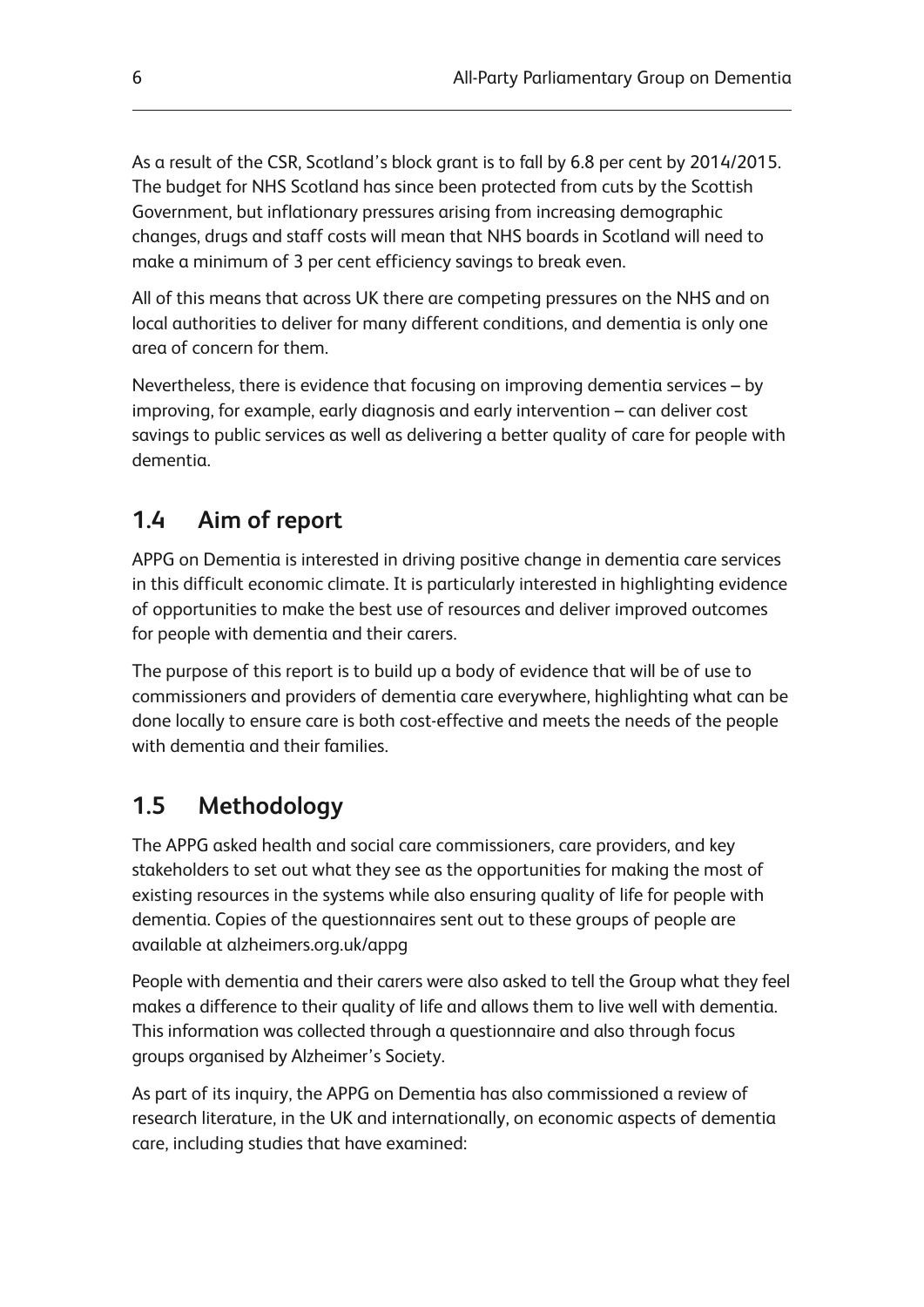- the costs of dementia care and support
- the cost-offsets from interventions (changes in total and component costs)
- cost-effectiveness (incremental costs and outcomes of interventions).

The literature review is available at alzheimers.org.uk/appg

At one of the inquiry's oral evidence sessions, Professor Martin Knapp, Institute of Psychiatry, King's College London, defined cost-effectiveness in the following terms:

'If a new intervention, which could be a new treatment, care arrangement or policy, is both more effective and less costly than another, then it is reasonably deemed to be more cost-effective. However, it is often the case that a new intervention is simultaneously more effective and more costly. In those circumstances it is necessary for the decision-maker to ask whether the better outcome is 'worth' the higher cost. If the decision-maker considers that it is worth it, then the new intervention could be called cost-effective. In this sense it is necessary to acknowledge that cost-effectiveness is often a value judgement: it requires the decision-maker to make a trade-off, explicitly or implicitly, between what they are willing to pay to achieve better outcomes.'9

# **1.6 Written evidence**

The group received over 200 pieces of evidence. A list of organisations that submitted evidence is in appendix 2.

The full collated evidence, including the anonymous responses from people with dementia and carers, can be found at alzheimers.org.uk/appg

# **1.7 Oral evidence**

Members also heard from witnesses at oral evidence sessions on 15 and 16 March 2011. The witnesses who gave oral evidence are listed below in order of appearance.

Professor Martin Knapp, Professor of Health Economics, Director of the Centre for the Economics of Mental Health at the Institute of Psychiatry, King's College

Karen Taylor, formerly Director of Health Value for Money at National Audit Office

<sup>9</sup> Knapp M, Personal communication, 2011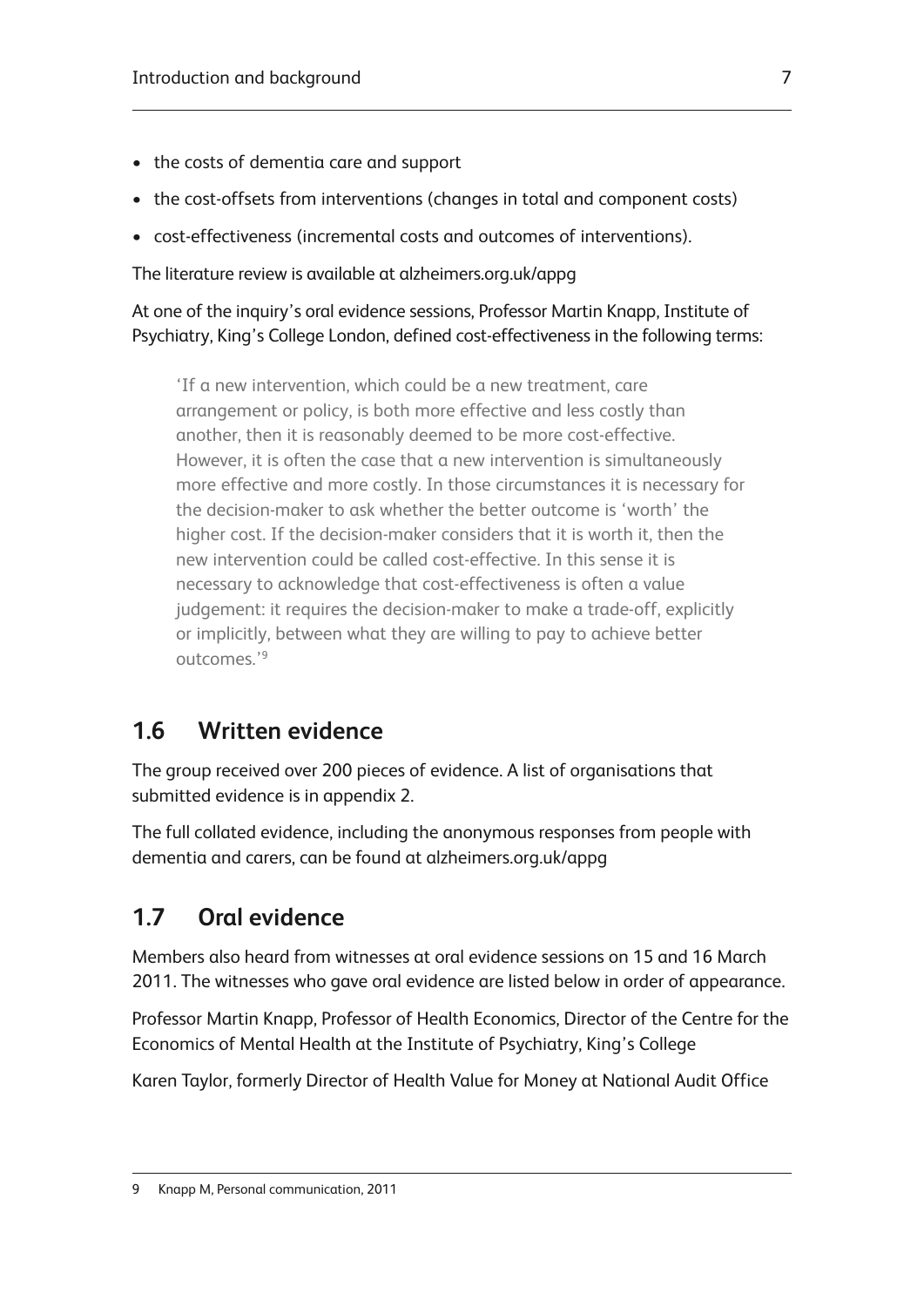and currently independent adviser on end of life care to Marie Curie Cancer Care

Simon Williams, Lead on Dementia for Association of Directors of Adult Social Services (ADASS) and Director of Adult Social Services at the London Borough of Merton.

Dr Daniel Harwood, Consultant Psychiatrist in Memory Services, Clinical Director, NHS Isle of Wight

Leon Smith, Chief Executive, Nightingale House Care Home

Dr Graham Stokes, Director of Dementia Care, Bupa Care Services

David Walden, Director of Adult Services and Regional Development, Social Care Institute for Excellence (SCIE)

Rachel Thompson, Dementia Project Lead, Royal College of Nursing

Dr Helena McKeown, GP and chair of the British Medical Association committee on Community Care

Transcripts of the oral evidence can be viewed at alzheimers.org.uk/appg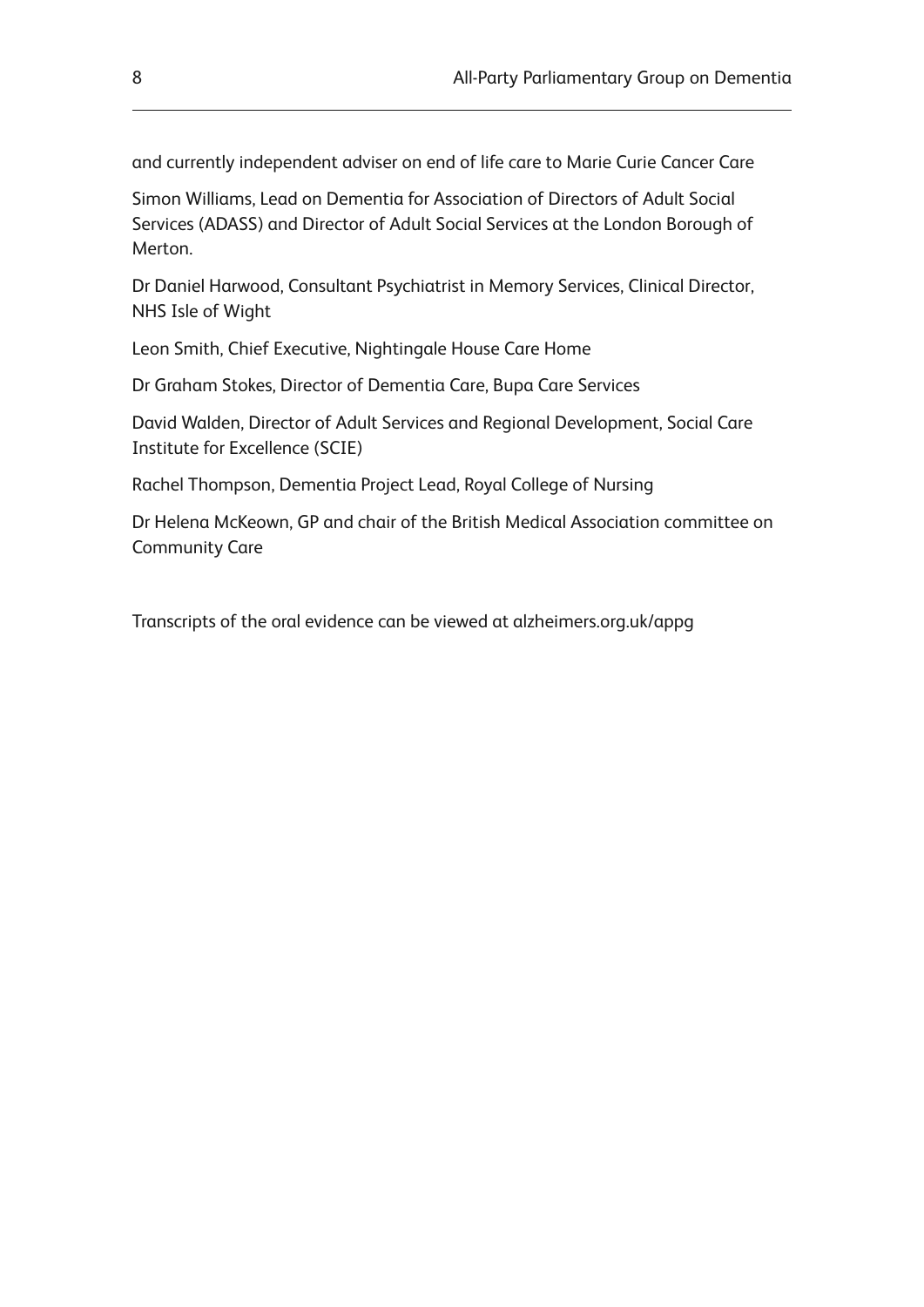# **2 Considering the dementia care system as a whole**

# **2.1 Introduction**

Organisations and individuals were asked for their views on opportunities to save money while ensuring quality of life for people with dementia in hospital, in their own homes and in care homes. Witnesses argued, however, that there are several overarching issues that apply to all sectors.

This chapter first addresses the need to consider the dementia care system and the range of people and services involved in providing dementia care as a whole. It then discusses the range of issues that are relevant to all settings. These include improving workforce training and ensuring the physical environment is suitable for people with dementia. Finally, it looks at some barriers that witnesses identified as hampering the development of good-quality, cost-effective dementia care services.

# **2.2 Considering the dementia care system as a whole**

It was argued that the dementia care system must be considered as a whole if efficiency and quality are to be improved. This comprises family carers, primary and secondary healthcare, and social care services, which will include the voluntary and independent sector.

Changes in one sector can often increase or decrease pressure in another. In addition, people with dementia may receive support from a range of services at any one time. Therefore, it is important to consider the system as a whole, in order to understand how different areas can best support each other and achieve a better quality, more cost-effective service overall. Joint working, planning and commissioning among the range of services involved in supporting people with dementia is vital.

'Planners find it easier to concentrate on individual projects without adequate overview of the totality of change required. The individual components of a dementia service, ie, community-based awareness raising and reduction of stigma, early identification and diagnosis, peridiagnostic support, comprehensive case planning, individualised community services, care home services, general hospital services, end of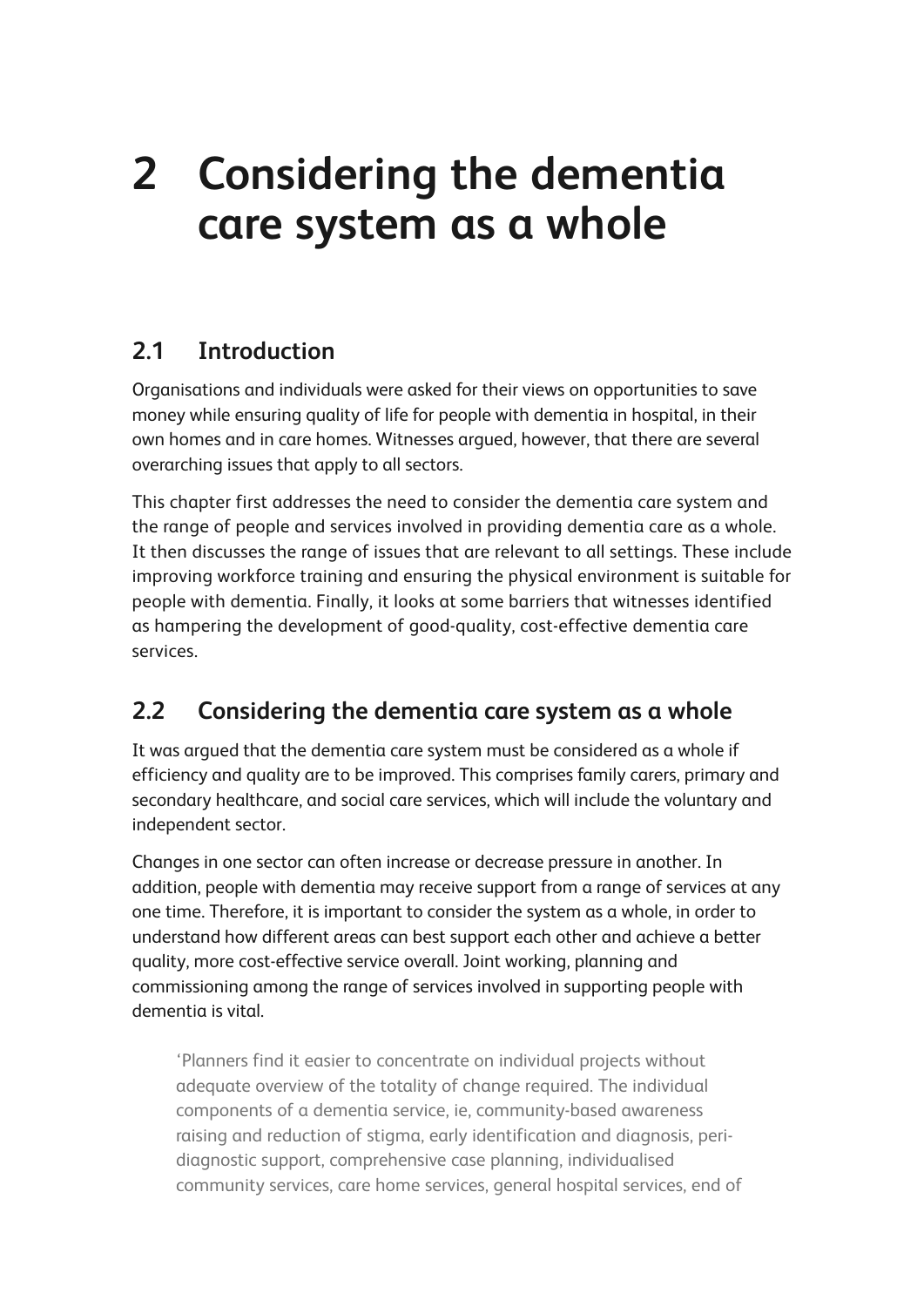life services and an academic ethos of education, teaching and research all function as the cogwheels in a watch mechanism. Failing to provide one or doubling the size of one, lead to the watch as a whole not working. A similar approach is required if well balanced, well integrated dementia services are to be developed in future.

> (Royal College of Psychiatrists, Faculty of Old Age Psychiatry, written evidence)

Rather than separate the identified opportunities under the headings suggested, we've taken the 'whole system' approach … Our reasoning is that many people with dementia live in one setting but also receive significant services from primary care, secondary care, care homes and elsewhere. There is evidence of this in recent analysis by Bupa Health Dialog, showing people with dementia using health and social care services extensively but without the knowledge of primary care.'

(Bupa, written evidence)

Karen Taylor, formerly Director of Health Value for Money at National Audit Office, described the savings that were achieved in Lincolnshire by adopting a whole systems approach. This work was done as part of the National Audit Office study into dementia, published in 2007<sup>10</sup>:

'There is a good practice case example of a whole economy approach to identifying and dealing with dementia, which was in Lincolnshire that we did with a group called the Balance of Care Group. They've taken that forward with Lincolnshire. Lincolnshire has released about £6.7 million from hospital settings to invest in supporting services.'

#### Several organisations pointed to the Joint Strategic Needs Assessment (JSNA) as providing an opportunity for comprehensive and integrated assessment and planning. The National Council for Palliative Care (NCPC) pointed out:

'Dementia and end of life care both cross health, social care and housing sector boundaries and rely on input from a wide range of statutory, voluntary sector and independent providers. Commissioning must look at the whole range of people's needs and respond accordingly. The JSNA is essential to avoiding duplication and recognising gaps.'

Witnesses discussed how spending in one sector often results in savings in another sector. For example, investing in good community services may result in savings to

10 National Audit Office, Improving services and support for people with dementia, 2007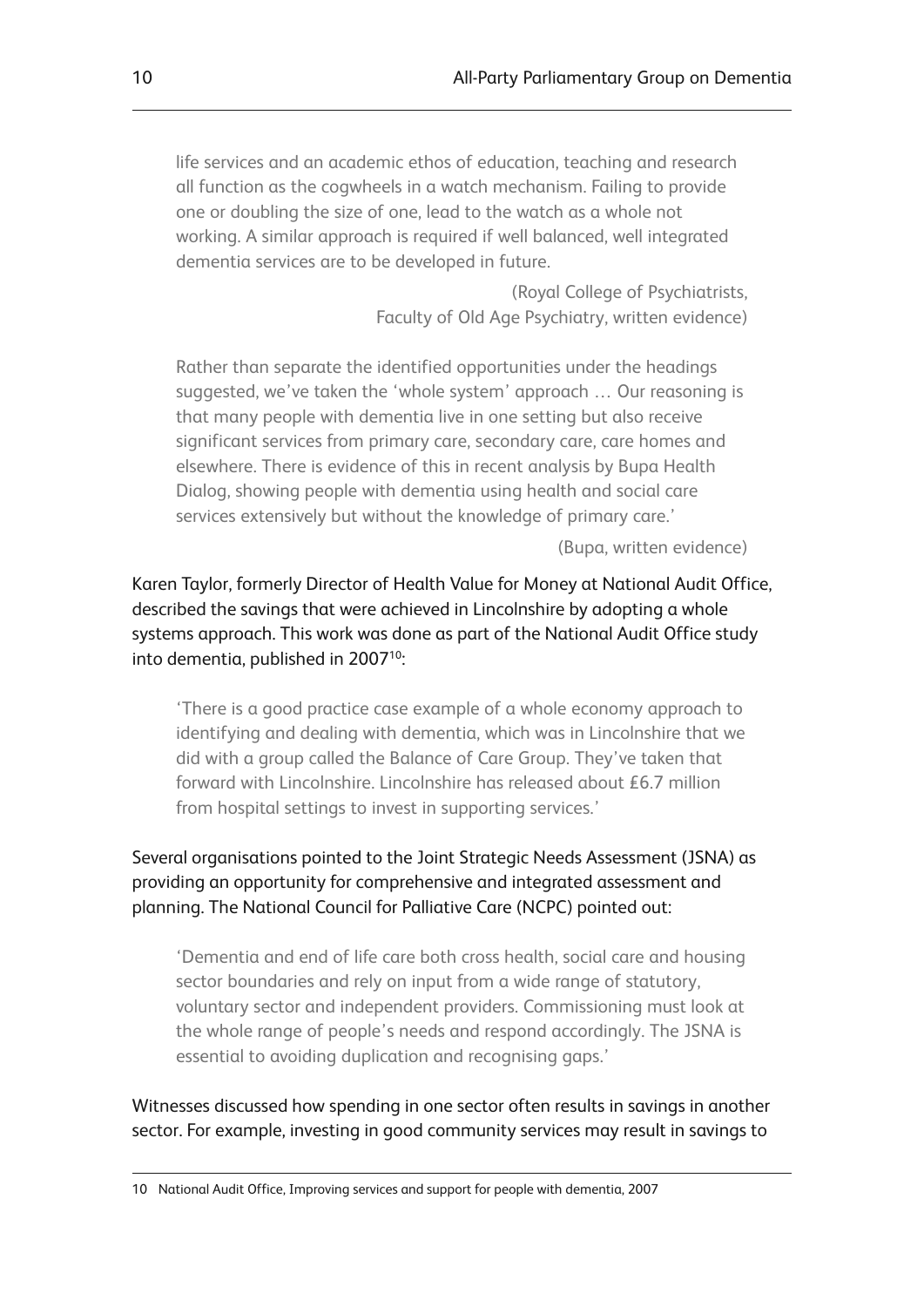the acute sector through reduced hospital admissions. This should provide further incentive for the different sectors to work closely and plan how costs and savings can be shared. However Bupa explains that this is not always the case (also discussed in section 2.4.2):

'However, one barrier transcends all of these and that is the continuing failure in many areas to take an integrated, 'whole system' approach to health and social care. This approach is vital to the achievement of the best and most cost-effective dementia care because otherwise, an investment in one part of the system will be seen as a burdensome cost because the expected savings are realised elsewhere in the system (most commonly in secondary care).'

(Bupa, written evidence)

While witnesses shared the view that joint working was vital for the development of cost-effective dementia services, they also highlighted that it did not happen routinely. Dr Daniel Harwood explained that cuts in funding are acting as barriers to effective joint working:

'Health and local authority, rather than working together, there's a danger that they're going to pull apart. Now, it's not happening everywhere, but it's certainly happening where I work. The local authority wants to pull the funding from the memory service and move their workers out into generic teams. Now, there may be some advantages to that, but for the people with dementia and their carers there's a lot of disadvantages and that's a real worry for me.'

(Dr Daniel Harwood, NHS Isle of Wight, oral evidence)

Simon Williams, of Association of Directors of Adult Social Services (ADASS), urged that the changes that will be brought by the government's Health and Social Care Bill (see appendix 1 for more information) should be seen as an opportunity to instigate better joint planning and co-operation:

'We would just really want to sit down with our health colleagues amidst all the changes and say, "Let's really look at where money is leaking out of our shared system, using evidence of public health and all that stuff and let's really, really focus on four or five things where we can move money around to make a difference" … I think again dementia would be a really good example of where, working with our health colleagues and provider trusts, there are already good examples of how you can save a lot of money in integrated services and mental health trusts.'

(Simon Williams, ADASS, oral evidence)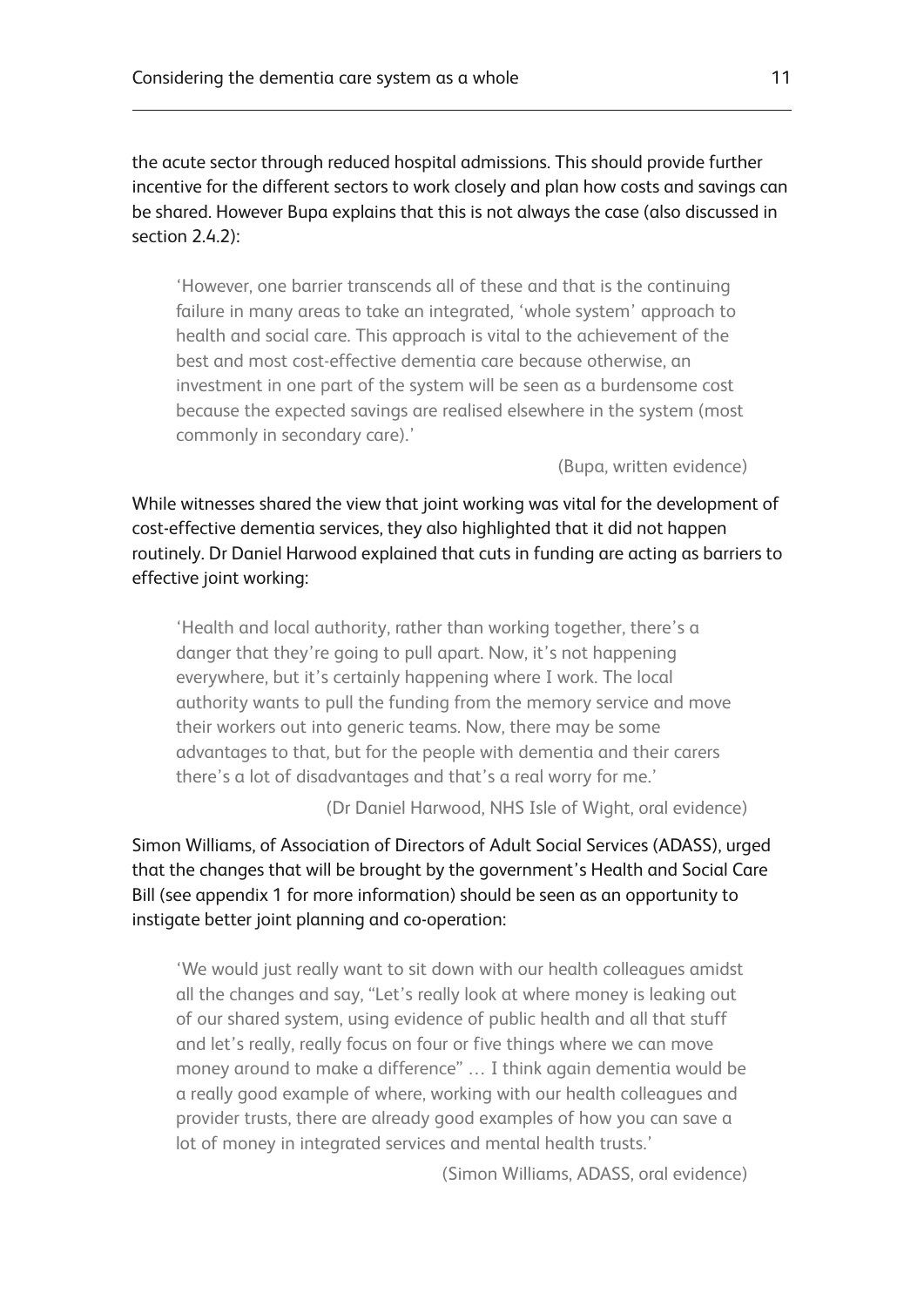#### **CASE STUDY**

#### **Whole systems approach – The Forth Valley Dementia Project**

The Forth Valley Dementia Project illustrates how multi-disciplinary co-operation can improve the provision for dementia care. In 2007, the Dementia Services Development Centre at the University of Stirling secured a Scottish Government grant to undertake a dementia improvement programme in the Forth Valley area.

The aims of the one-year project were:

- to determine the needs of people with dementia
- find out what services were available
- devise ways of improving the provision of care.

The 12-month pilot project provided a clear focus for service development, together with information, education and the tools and techniques to implement change across the whole system of dementia care. It took place across Clackmannanshire, Falkirk and Stirling Council areas. Therefore, three separate local authorities were working together with their health colleagues in primary and secondary care, and also with third sector organisations. The project ended in March 2008.

The project was launched with a one-day convention at which a wide range of staff who routinely work with people with dementia were asked to identify their existing challenges and suggest actions to deal with them. The ideas gathered provided the basis of an action plan, which translated into a range of activities, all targeted at improving services for people with dementia in the Forth Valley area. Some of the ideas had no cost implications, and some were paid for through project funds, while others were subsidised by participating partners or from other sources.

Examples of changes made include:

• A nurse at Bonnybridge, a small community hospital, realised that some of her colleagues already had some 'specialist' skills in carrying out interventions or investigations for people with dementia. As part of the nurse's leadership development through the project, she created a register so that everybody knew who these nurses were and when they were on duty. Previously, patients had to travel to a clinic or other hospital for a procedure like having blood taken. This took up staff time and was confusing or disturbing for the patient. Now patients can see a nurse from a different department within the same hospital. This has saved time and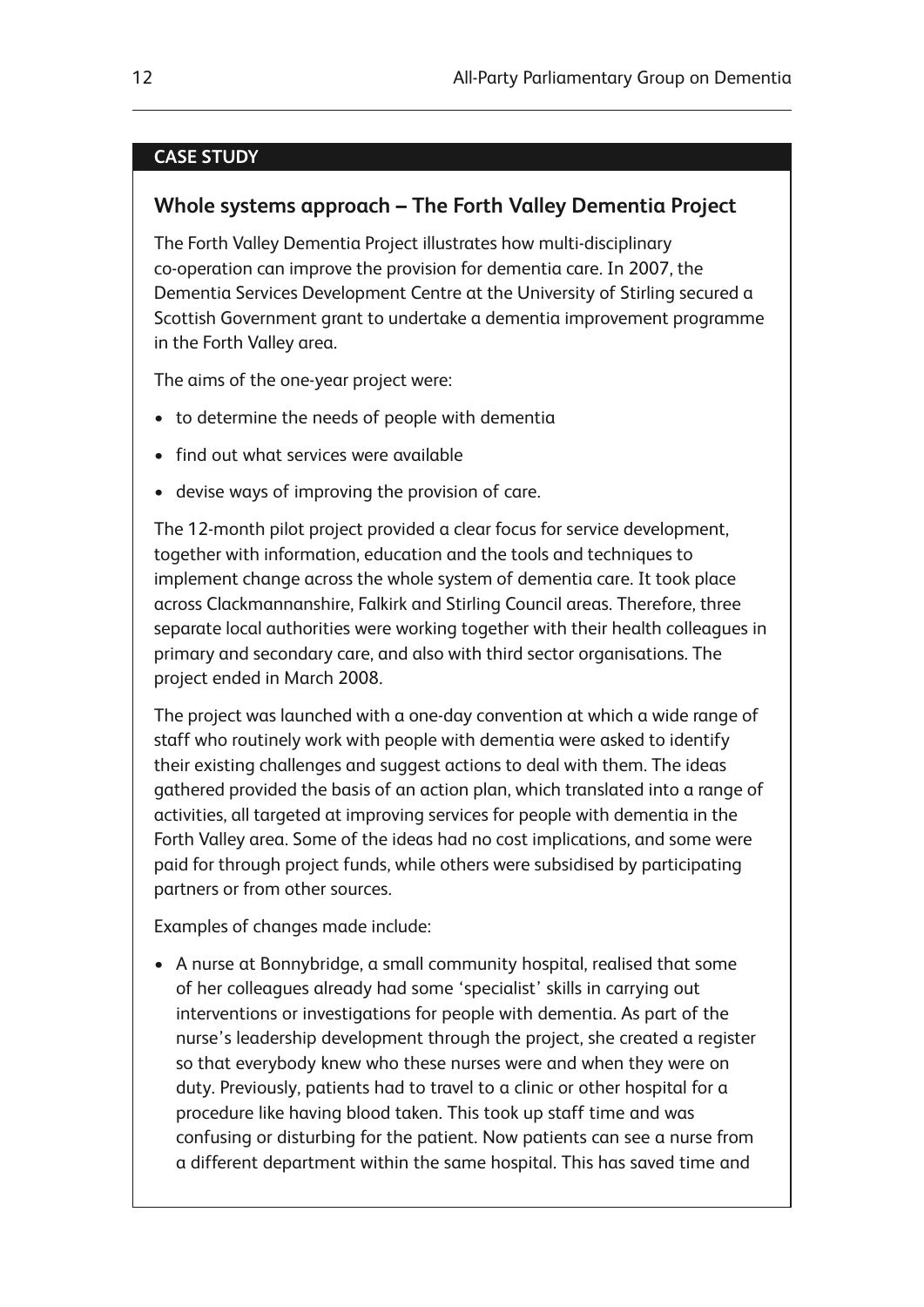money for nurses and patient transport services, while improving patient care.

- Alzheimer's Scotland provided a catalogue of all the services available to people with dementia in each council area. There was collaborative work between the university and health and social care staff to update and distribute the information.
- A training course has been developed to help relatives, carers and care support workers in the Falkirk area understand dementia better and improve their interaction with people with dementia.
- People with dementia took part in the nurse education programme. There is now a commitment to ensuring that people with dementia are involved in future courses.
- At one care setting in Forth Valley offering day and residential care a small group of people with dementia and their relatives took part in a pilot to create life story books. As a result of this project, the Scottish Government is funding the creation of 1,000 life story books across Scotland. These can be taken and used in whichever care setting the person with dementia lives in.

#### Outcomes:

- Almost half (47 per cent) of staff in Forth Valley who responded to a survey said they felt more confident in caring for people with dementia, and a further 51 per cent said they felt confident.
- Examples of good practice were being implemented more widely, and resources made available.
- System changes have taken place, and there is an indication that more partnership working is taking place across organisations. For example, one of the first care home liaison services in the UK was set up. A consultant psychiatrist of old age and hospital nurse worked together to support a group of care homes in the independent sector, and reduced the number of emergency admissions from those care homes to the hospital to zero, over one winter, from a previous number of over 40.
- Personal testimonies from organisations such as the police, churches, libraries and voluntary organisations, as well as members of the public, show they feel that their knowledge of how to support people with dementia in Forth Valley has improved.
- The Forth Valley project acted as a pilot project for a similar two-year project that has since taken place in the Lothian area, over three local authority areas. During that project the number of patients diagnosed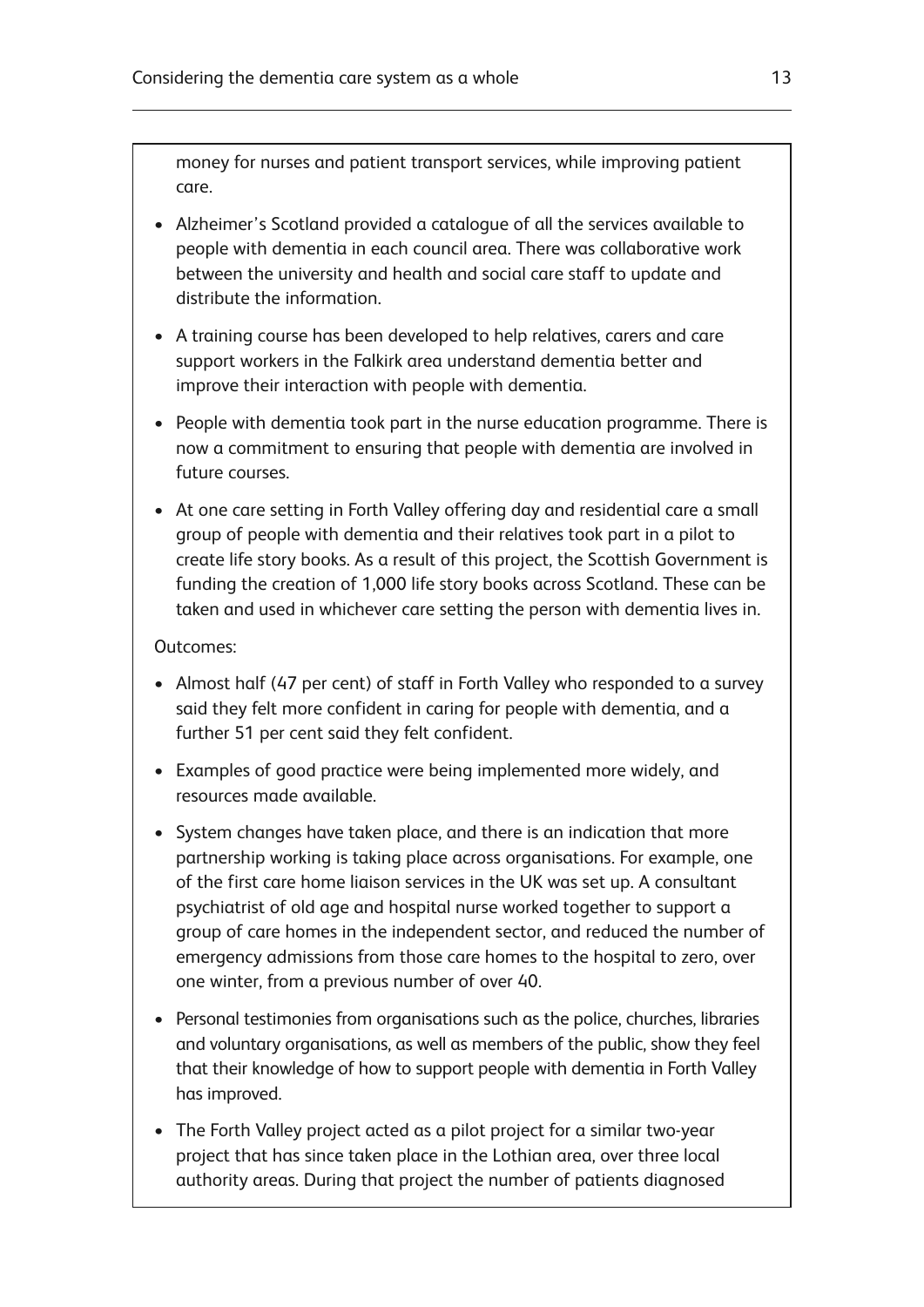increased by 30 per cent, and many staff have increased their knowledge about and confidence in caring for people with dementia.

# **Further information**

More information about the Forth Valley Dementia Project can be found at http://dementia.stir.ac.uk/Forth\_Valley\_Dementia\_Project\_Project1

# **Conclusion**

**It is vital to consider the dementia care system as a whole when working on how to improve cost-effectiveness. Focusing on single areas has been identified as a barrier to improving quality and efficiency because the different parts of the system significantly impact on each other. The approach recommended by stakeholders is to consider how the system as a whole can work most effectively and how the different sectors could best work together to support each other. It is important the pressures to make budget savings do not act as a barrier to joint working.**

# **2.3 Issues of relevance to all sectors and care settings**

# **2.3.1 Support must consider the needs of the individual**

Carers and people with dementia were clear that support needs to be tailor-made to suit the individual, so that it more effectively meets their needs. Regardless of the care setting, respondents emphasised the need to see each individual with dementia as a person with a history, specific needs and a range of preferences. Services that consider the individual circumstances and interests of the person were most likely to be of value to the person with dementia and therefore be a good use of resources.

'Day care provides a respite for the carer but is not necessarily welcomed or accepted by the sufferer. If day care were structured to pick up the pre-dementia interests of the sufferer it would be more readily accepted; eg, if the sufferer had previously been artistic or a cook, classes on basic art or cuisine would seem more natural.'

(Carer, written evidence)

'In my experience with both my mother and mother-in-law the main difficulty is a 'one size fits all' attitude to dementia and elderly care. Both ladies in question were not particularly clubbable so the "let's all go on a bus to the day centre", was not popular. It is important to gain an insight into the personality either through talking to the person with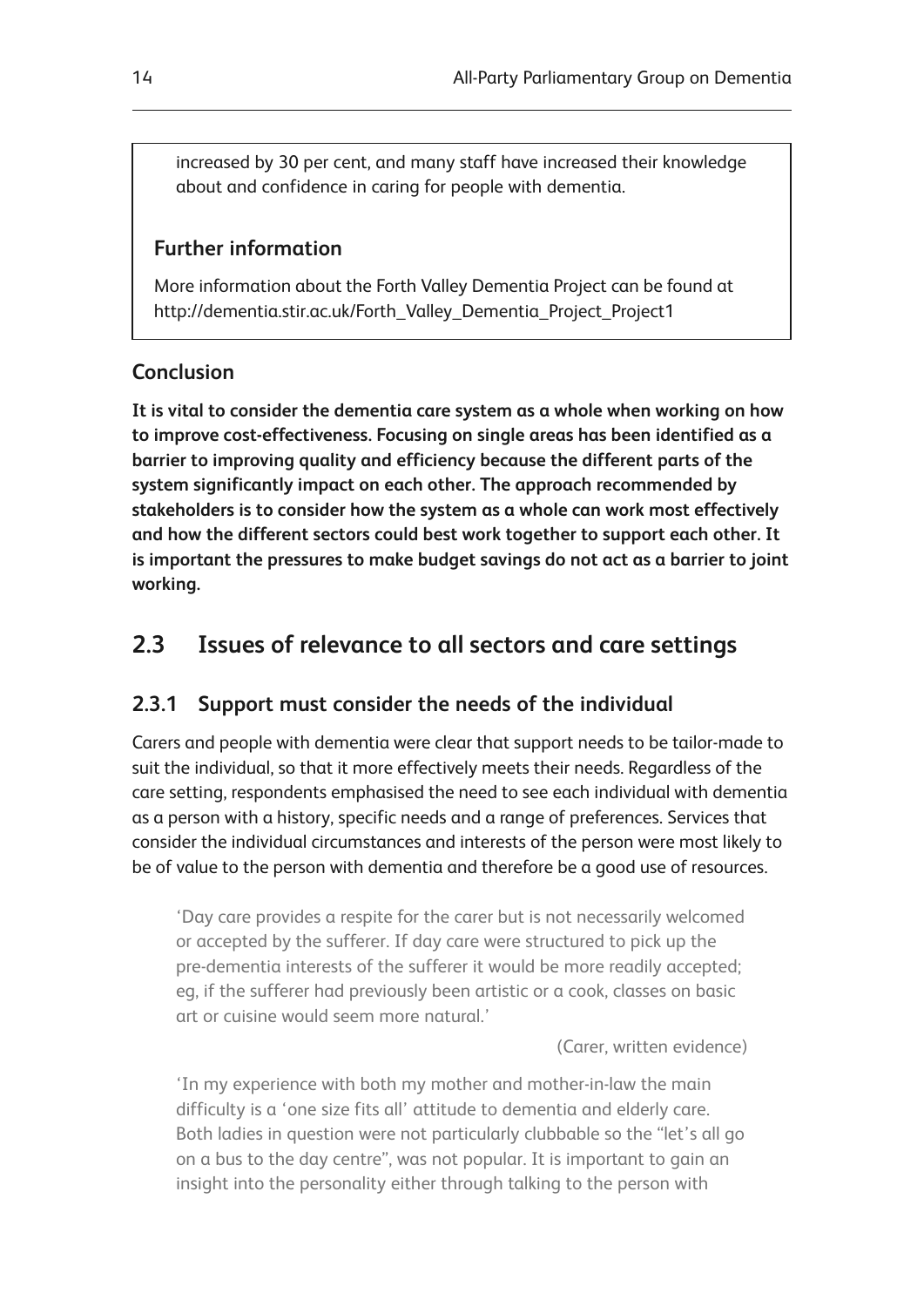dementia or their families to see what activity might be acceptable.'

(Carer, written evidence)

Personal budgets have helped some people to achieve a more tailored care package, but the evidence for their effectiveness is mixed (see section 4.3.8).

# **2.3.2 Staff training**

Witnesses said that improving the training of all staff working with people with dementia would improve the quality of care provided and also enable staff to provide support in a more efficient and productive manner. Many carers pointed out that poor-quality care, provided by untrained and unsupported care staff, was not a good use of limited resources. Investing in training and developing staff would help to improve outcomes for people with dementia and carers, as well as ensuring better value for money when purchasing care services:

'Better training for social workers etc: if the problem is dealt with first time it costs less in time and wages than the present system where it takes multiple phone calls and visits to solve the simplest request.'

(Carer, written evidence)

'It seems clear to me that when my wife was in hospital most of the nursing staff failed to appreciate that dementia sufferers need a tailored care system, which was different from the regime which catered well enough for other patients.'

(Carer, written evidence)

#### Professor June Andrews of Stirling University also explained how education can help to challenge negative attitudes relating to dementia:

'The barriers include a sense in some sectors, eg general practice and general hospital staff, that there is nothing that they can do for dementia. Education is the key. There is very little dementia education in the basic preparation of undergraduate or pre-registration health and social care professionals across the board, and this is reflected in the sense of hopelessness often displayed when they meet people with dementia.'

(Professor June Andrews, Stirling University, written evidence)

Specific examples of how staff training can reduce costs and improve outcomes were provided by Skills for Care and by Leon Smith, of Nightingale House Care Home: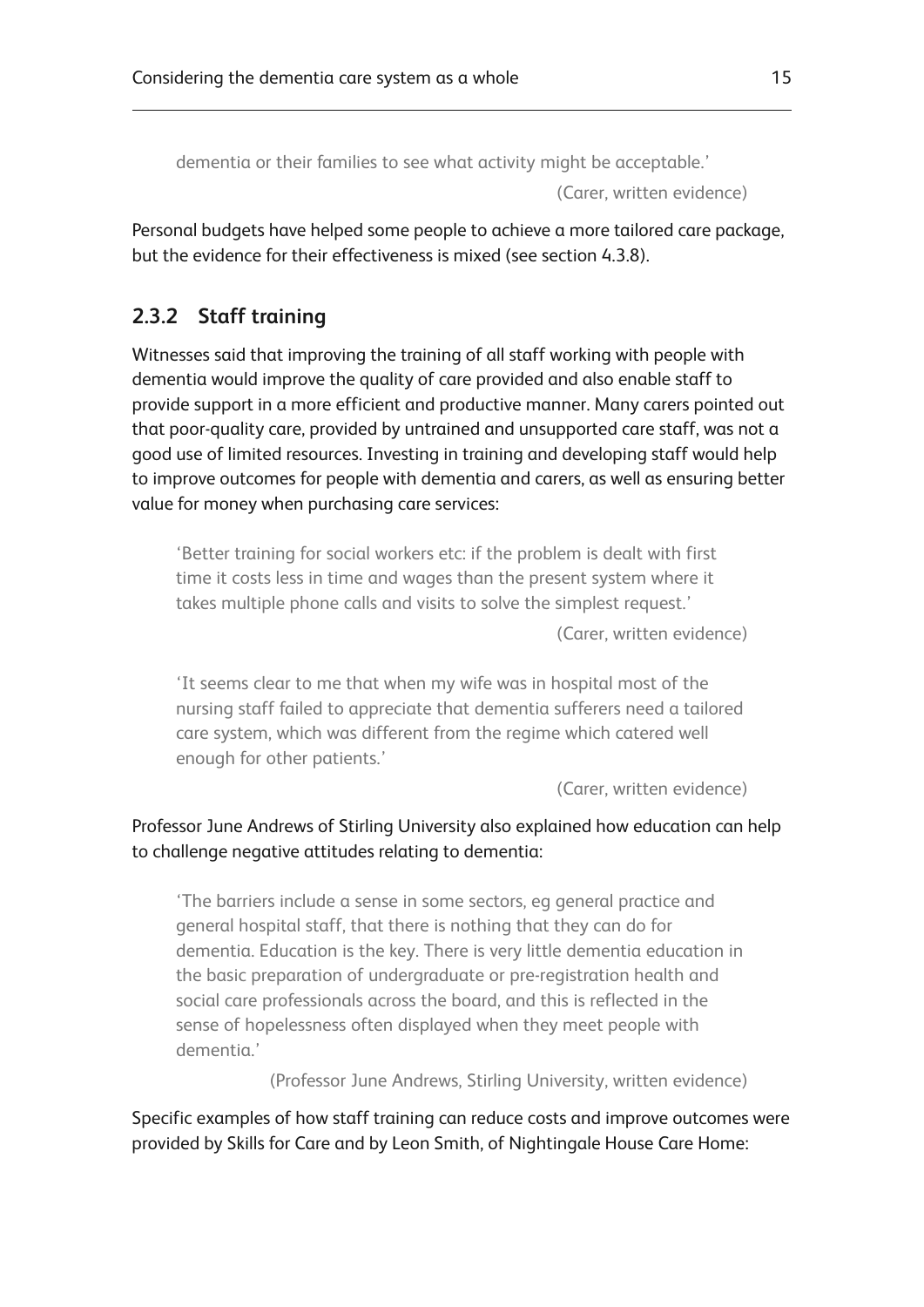'Critically the standards and qualifications above [referring to a list within Skills for Care's written submission] will also support the dementia workforce to become more proficient in managing challenging behaviour. Reducing challenging behaviour by supporting the workforce to understand and manage the triggers to such behaviour will reduce incidences of the behaviour. This in turn will reduce the need for antipsychotic medication to be prescribed and will support the coalition government drive to reduce the use of antipsychotic medication. In addition this will improve the job satisfaction levels of the workforce supporting people with dementia, because there will be reduced exposure to challenging behaviour.'

(Skills for Care, written evidence)

'I was at a meeting recently of our clinical governance group and I was astounded at the amount of money that is being spent on food supplements, with GPs prescribing food supplements simply because people were losing weight and it seemed the easiest thing to do. But if more people were trained in how to communicate with people with dementia, if they understood the nutrition and hydration issues, we wouldn't need to be spending so much on food supplements, which cost an absolute fortune.'

(Leon Smith, Nightingale House Care Home, oral evidence)

A number of witnesses pointed out that as well as increased staff training, the value of good-quality dementia care staff should be recognised by increased wages and better support for staff.

'I have already stressed the importance of training for carers, either those working for social services, voluntary bodies or care homes, but I should also say that if such staff are properly trained and the work they do properly acknowledged, both their status and pay should reflect this. When caring and carers get the respect that is deserved the result should be more efficiency, better work and the saving of money.'

(Carer, written evidence)

#### A number of respondents highlighted the usefulness of 'Dementia Champions', who act as leaders in good dementia care and advisers to staff in a range of settings:

'Having Dementia Champions on the ward/care home floor who were available at all times to provide support and model good ways of caring for someone with dementia to other less knowledgeable staff is a way of improving care and hence quality of life for the client. At the same time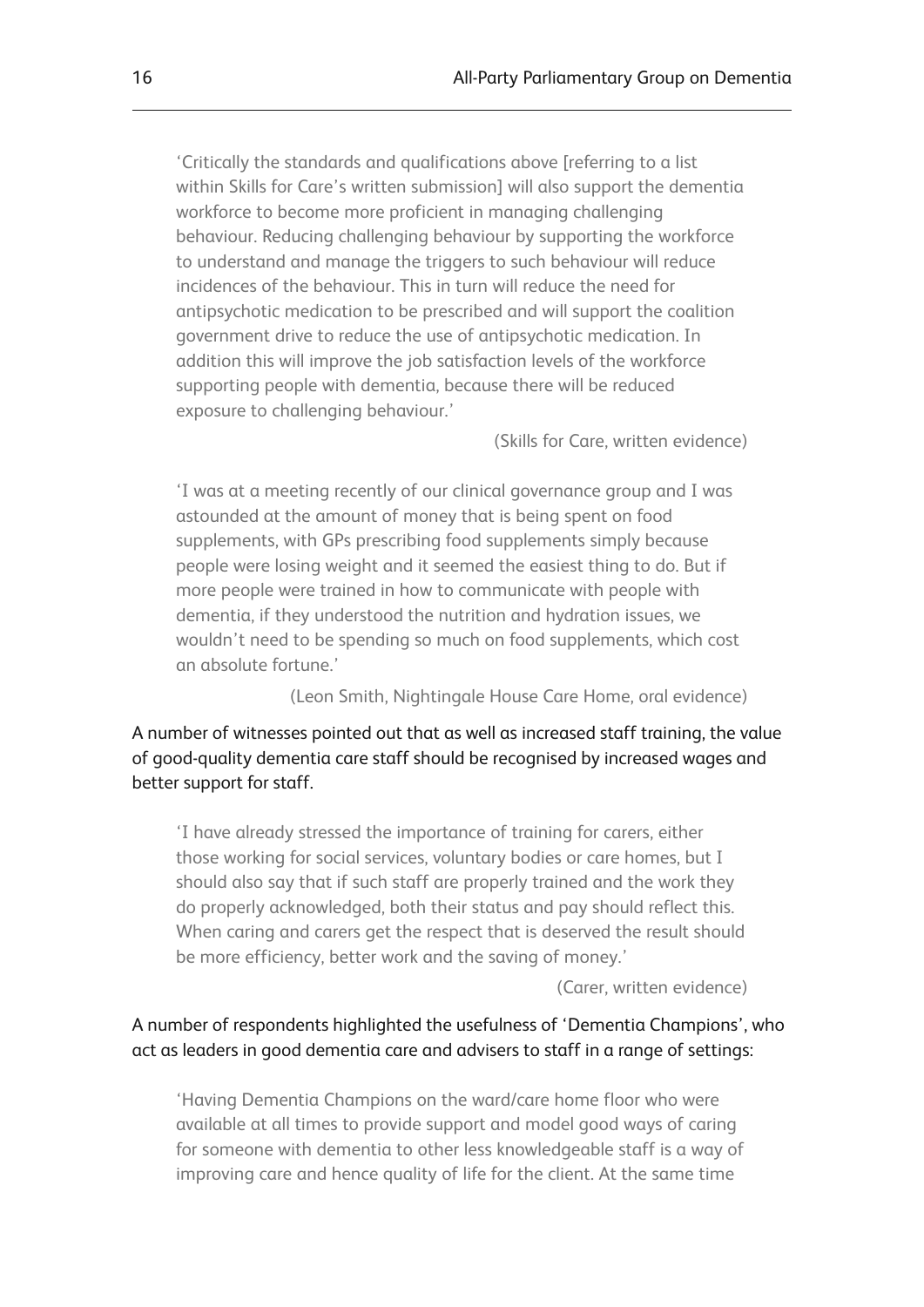money will be saved because there will be fewer complaints and less staff turnover because of greater staff satisfaction.'

(Dr Amanda Thompsell, St Thomas' Hospital, written evidence)

# **Conclusion**

**Staff are much better placed to make a difference to the well-being of people with dementia if they are well-supported and have the attitude and skills necessary to provide good care to people with dementia. They are also likely to be more productive and efficient if they can communicate well with individuals with dementia, identify problems early and know how to most effectively support the person to maintain independence and quality of life. 'Dementia Champions' has worked well as a model of staff development.**<sup>11</sup>

# **2.3.3 Environment**

Improving the care environment to ensure it is suitable for people with dementia can help to improve outcomes for individuals and reduce the risk of avoidable deterioration in abilities and the associated costs.

'It is clear that the wrong environment can have a negative impact, particularly on somebody who has dementia and also delirium. Therefore without costing a lot of money, ensuring that there is adequate signage in the care home/hospital setting for such things as the toilet, will improve quality of life, potentially reducing falls and saving money. This could also improve the chances of somebody of remaining continent.'

(Dr Amanda Thompsell, St Thomas' Hospital, written evidence)

Professor June Andrews of Stirling University pointed out that ensuring the environment was supportive of people with dementia and that technology was available to help people maintain abilities could help to reduce staff costs:

'The cost of care in care homes is significantly weighted towards the cost of staff, and money can be saved by the use of assistive technology and careful design of care homes'.

Stirling University's Dementia Service Development Centre presented many examples of evidence-based materials that demonstrate the effectiveness of improvements in design, including books on lighting, the acoustic environment, balconies and outside places, and a design audit tool.

<sup>11</sup> Dementia Champions act as leaders in good dementia care and advisers to staff in a range of settings.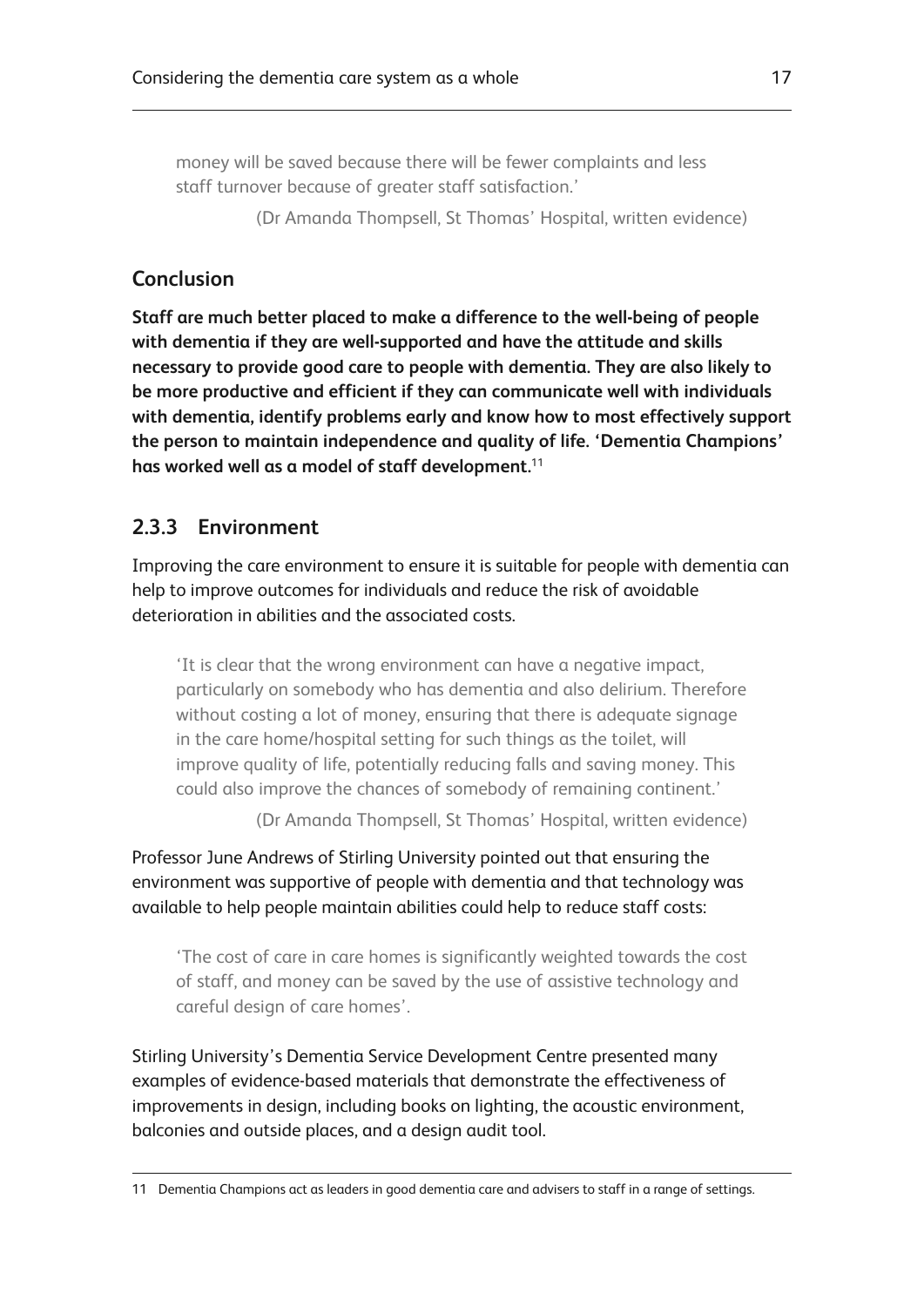The College of Occupational Therapists wrote that, 'Occupational therapists can assess and recommend practical changes, such as improved lighting, which can make a significant difference to the functional ability of a person with dementia and can reduce the risk of falls.'

The King's Fund discussed its 'Enhancing the healing environment' programme, which is working with 22 NHS trusts to improve the care environment for people with dementia. Projects have found that 'an environment specifically redesigned with input from people with dementia, their carers and staff, can… reduce the incidence of agitation and challenging behaviours, encourage meaningful activities, encourage greater carer involvement as well as improving staff morale, recruitment and retention all of which contribute to a reduction in overall service costs.'12

# **Conclusion**

**Evidence shows that the physical environment can directly impact on a person's functional ability and independence. There is potential for improvements to both cost-effectiveness and well-being through careful planning and design of the environment, for example, by preventing falls.**

## **2.3.4 Volunteers**

Many witnesses felt that volunteers could be instrumental in improving the quality and efficiency of dementia care in a range of settings. Volunteers with experience of living with dementia or caring could be particularly helpful.

A range of different volunteer roles was suggested. For example, it was argued that often services are not able to provide the level of one-to-one support that is required for really excellent care. Volunteers could address this gap by involving people with dementia in activities, social engagement or other occupation, and they could assist with one-to-one support at mealtimes in hospitals or care homes:

'Train volunteers, eg, WRVS, to help at mealtimes and with activities that will keep a person with dementia occupied so that they are less demanding on medical staff (eg, help to prevent wandering, calling out).'

(Anonymous county council, written evidence)

'My husband (86) is very sociable but also very deaf; he greatly values a one-to-one visit each month but can't hear in groups. There is a

<sup>12</sup> Information about the King's Fund 'Enhancing the healing environment' programme can be found at http://www.kingsfund.org.uk/current\_projects/enhancing\_the\_healing\_environment/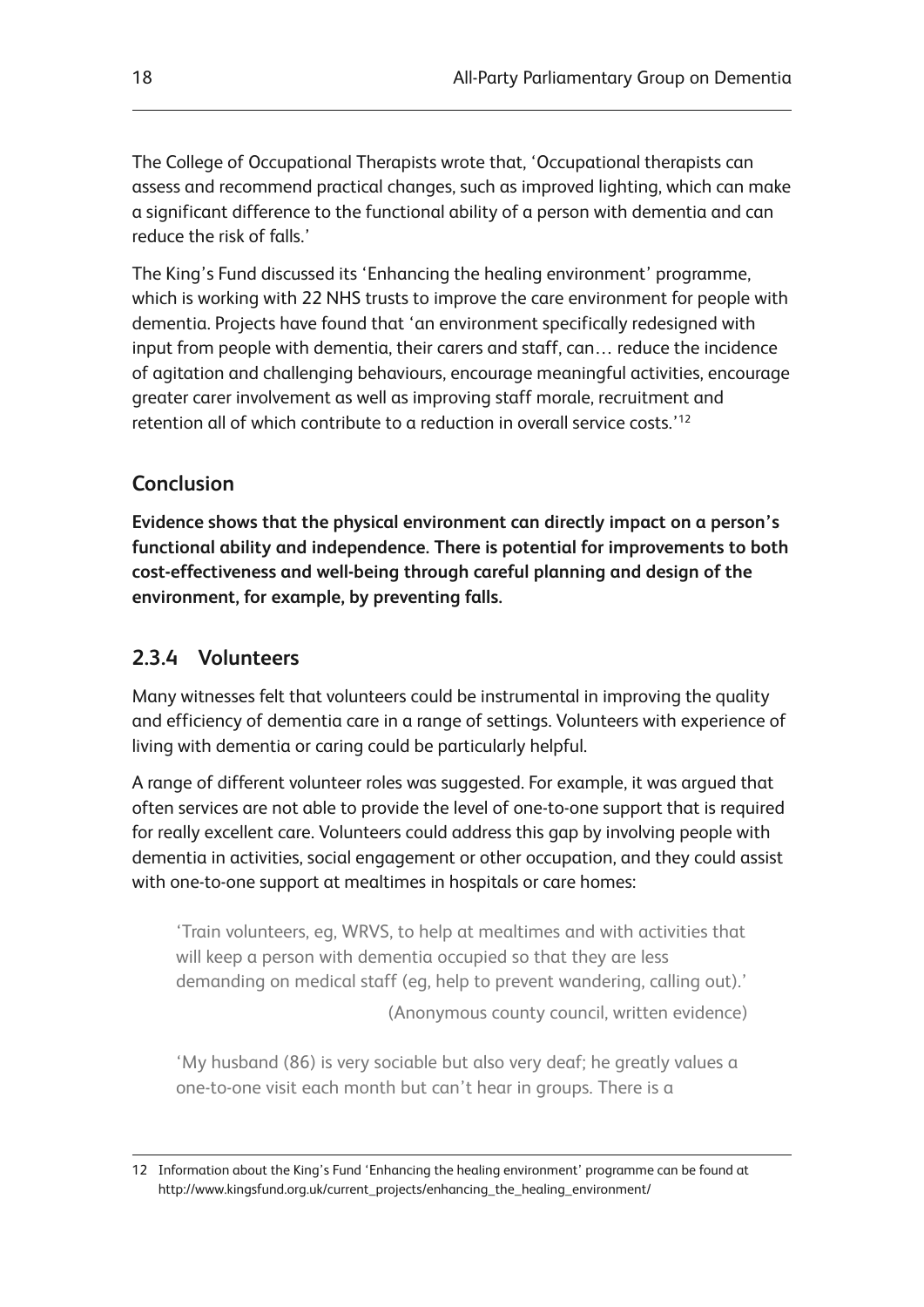considerable need for this sort of flexible provision in which volunteers could be used most usefully.'

(Carer, written evidence)

In the case of Arts and Minds (Cambridgeshire and Peterborough Foundation for the Arts and Mental Health), volunteers supported artists-in-residence who worked with people with mental health conditions in a range of settings on arts projects. The volunteers were mostly students planning a career in nursing, medicine, social work, psychology or arts therapies and therefore gained valuable experience through volunteering.

It was also highlighted that people with dementia could get involved in advising and supporting newly diagnosed people. Experienced carers could also support people new to the caring role.

'In Lambeth and Southwark we have been using volunteer ex-carers as peer supporters to provide advice and reassurance to carers, which in turn helps enable them to manage to care for the individual with dementia. The peer supporters also provide support when the person with dementia is newly diagnosed and is being helped to make decisions about their wishes with regards to their future care while they have the capacity to do so.'

(Dr Amanda Thompsell, St Thomas' Hospital, written evidence)

'"Buddy" support by volunteers and peer support allow us to meet people like ourselves.'

(Carer, written evidence)

#### Other potential roles for volunteers included being involved in the inspection of services and as assistants to social workers, where they were perceived to be over-stretched.

'Social workers have huge caseloads and so their input for the patient is limited or non-existent unless the carer badgers them. There will be a lot of carers of all ages that are experienced without qualifications and these could be used. These people could be under the eye of the social worker or support worker thus lessening their load. In rural areas using people in the community would be beneficial to all concerned. This would cut down the fuel costs and the patient and the carer would probably know them.'

(Carer, written evidence)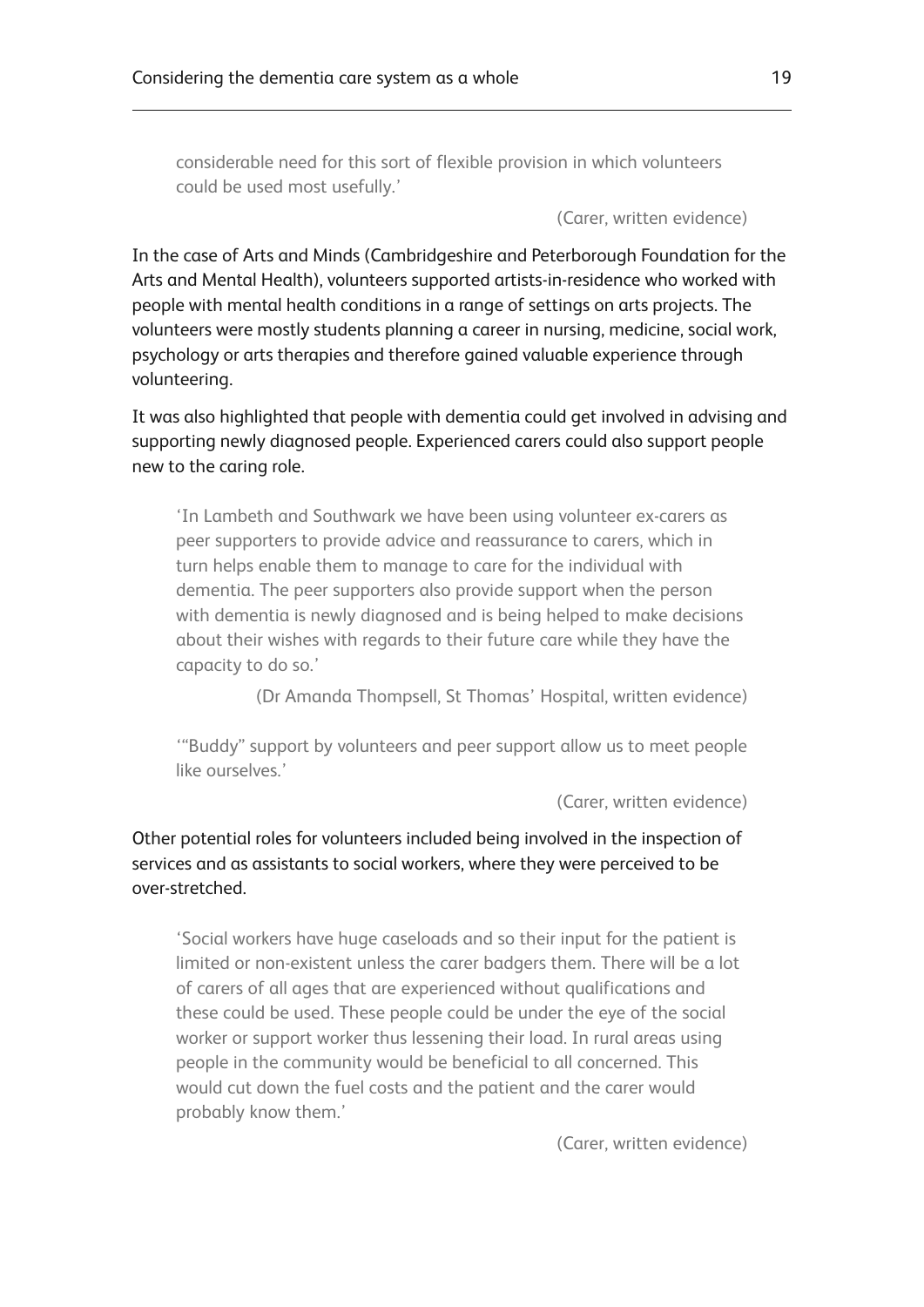## **Conclusion**

**Volunteers have an important role across all dementia care settings in enhancing the quality of care and it would be useful if their numbers could be increased, not least because of the current perception that dementia care staff often do not have the time to provide one-to-one care. The knowledge and experience of people who are living with dementia and who have cared for people with dementia could be particularly useful. There are a number of examples of individuals already giving their time to support others going through a similar experience.**

# **2.4 Barriers to the development of cost-effective services**

## **2.4.1 Dementia services assigned a low priority**

In addition to the overarching opportunities to improve the cost-effectiveness of dementia services, witnesses identified barriers within the dementia care system that act to prevent the development of good-quality, value-for-money services.

Firstly, it was explained that dementia has historically been a low priority for government and those responsible for planning and commissioning health and social care services. The need to improve dementia services has therefore not been treated with any urgency. The Royal College of Psychiatrists, Faculty of Old Age Psychiatry, explained that:

'Although money is often cited as the main reason for inability to develop services poor prioritisation of dementia is the real culprit. The increasing number of people with dementia is not news ... What is noticeable in the evidence base referred to here is not only the wealth of national independent reports citing the poor level of dementia care and inadequate information, but also the number of reports with significant economic arguments on why it can be cost effective to improve care (including reports from the National Audit Office and Department of Health). Despite this, service planners and commissioners stick to shortterm goals during which dementia services might have a temporary raise in their level of priority only to return to the bottom of the pile once the next problem in primary care or acute care surfaces.'

> (Royal College of Psychiatrists, Faculty of Old Age Psychiatry, written evidence)

Karen Taylor, formerly of the National Audit Office, also argued that the lack of priority given to dementia had hampered the development of services: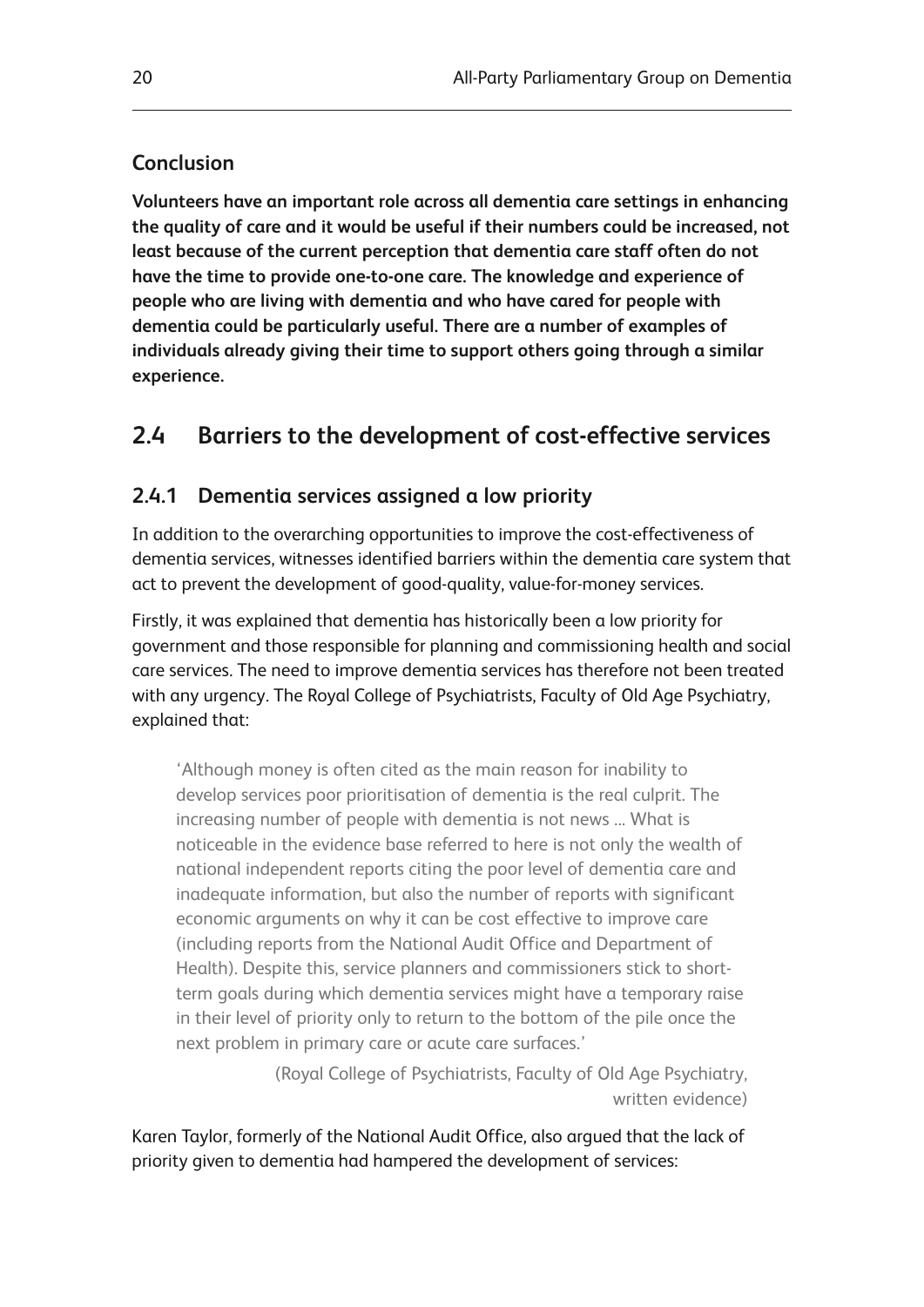'First of all, is the extent to which dementia is really a national priority given the fact that it wasn't afforded the same status and support both in terms of financial support and also in terms of the targets that were the way that things [Health and social care services] were delivered up until the last few year. And the lack of those targets meant that it wasn't being given the same priority by primary care trusts as commissioners, and hospital and others as providers, because they weren't being measured in terms of how well they were implementing improvements.'

## It was stated that the low priority assigned to dementia services has resulted in long-term underinvestment, meaning that problems can now seem insurmountable:

'The chronic under-investment in specialist services for people with dementia has created a culture where those delivering services feel continuously overwhelmed. Encouragement to undertake small 'tests of change' leads to staff dealing with minor operational issues rather than the strategic development of major service overhaul. The concentration on minor operational change allows the key strategy of 'close beds' to dominate service provision. A major rethink of how large-scale change management is undertaken needs to occur. This is unlikely to happen by simply stating that primary care is now "in charge".'

> (Royal College of Psychiatry, Faculty of Old Age Psychiatry, written evidence)

# **Conclusion**

**The low priority that has been assigned to dementia has hampered the development of services for people living with the condition. The available data on the growing numbers of people with dementia and the costs associated with the condition demonstrate the size of the challenge. These data should be used to plan the future development of dementia services, to ensure money is well spent on good-quality, cost-effective services.**

# **2.4.2 Failure to focus on early intervention and prevention services**

A focus on crisis intervention, rather than investing in prevention services was cited as a barrier. There is evidence that investing in early intervention and prevention services can lead to long-term savings, often through reductions to hospital admissions (see chapter 3). Providing low-level support to carers to carry on caring for the person with dementia at home may help avoid the need for more intensive services. But witnesses argued that the 'invest to save' approach was rarely adopted.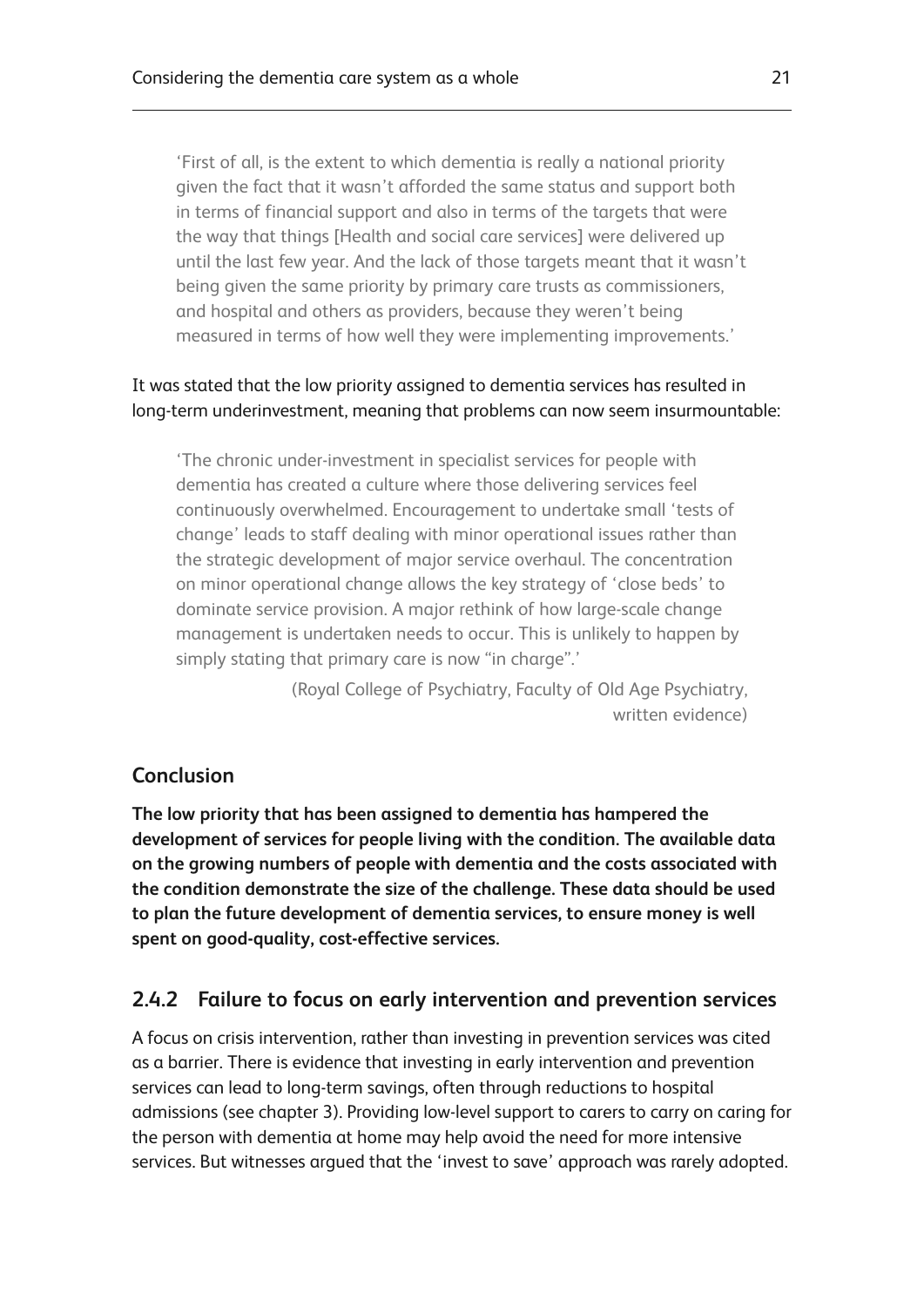'The social care system… will have to incentivise the provision of early support and thus encourage the development of services. We recognise that there may be considerable resource issues during the lag before potential savings resulting from early intervention are realised, so there is an urgent need to inject short-term funding. However, it is important that a long-term perspective is taken given the potential for early intervention to lead to cost savings and improvements in quality of life.' (Alzheimer's Society, written evidence)

'We've heard about the costs, whether it's £20 billion, as is the case now, in our 2010 report it was £15.9 billion, of which £8 billion were direct health and social care costs. So a lot of money is already being spent on this condition, but it's being spent too late and at the time when people are in crisis and therefore on the more costly interventions, such as hospital admissions and admission to care homes and those are the things that need to be addressed if we're going to be able to release resources and provide better support to people earlier on and in the community.'

(Karen Taylor, formerly Director of Health Value for Money at National Audit Office, oral evidence)

'About the need to invest to save approach – we think there needs to be a shift in terms of investing in primary and community care... It is needed so we can help people avoid hospital admissions, only go into care homes when it's appropriate and to have better continuity and coordination of care.'

> (Rachel Thompson, Dementia Project Lead, Royal College of Nursing, oral evidence)

#### There were concerns that pressures to make savings may further discourage an invest to save approach:

'There is significant pressure to make savings now, rather than to consider long-term savings by investing in early intervention. In order for reinvestment in services closer to home to achieve whole systems savings, a political consensus needs to be built which argues the case for scaling back acute services.'

(Age UK, written evidence)

'In the long term changes to social services and the NHS may well be beneficial for patients as we move to more integrated health and social care trusts but in the short term the cuts in social services are already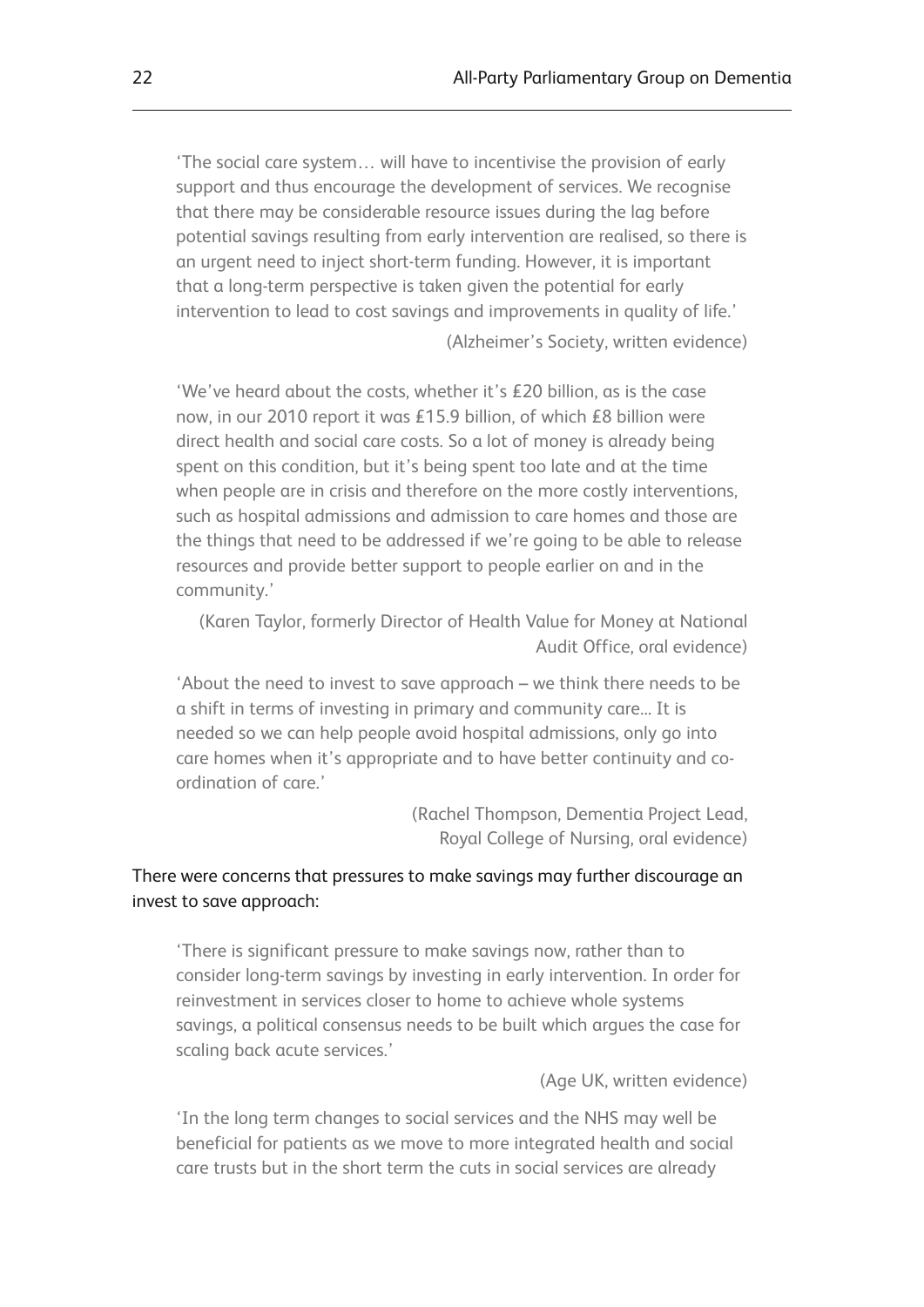affecting services in terms of the care packages which are delivered to patients. Our concern is that the local authorities seem to be cutting their preventative services while retaining their crisis intervention services. In our view if there is limited money to spend it should always be spent on preventative services to prevent crises and reduce expensive admissions.'

(Dr Daniel Harwood, NHS Isle of Wight, written evidence)

The fact that investing in prevention/early intervention services can lead to savings within the acute sector discourages local authorities from making such investments, if costs and savings are not shared. Witnesses argued much more has to be done to promote a whole systems approach. It was felt that reforms need to address the need to move funds from the acute sector and crises intervention to invest in community services. Furthermore, local areas must consider how costs and savings can be shared across the different sectors. It was argued that pooled budgets and mechanisms for releasing money from one sector to another could help to address this.

'Achieving the dementia strategy requires co-ordination and support services that work effectively across and within health and social care, but the system itself mitigates against this and if a strategy is to be implemented effectively something needs to be done to address the silo working and the fact that the cost implications or costs savings in one care setting will likely not benefit that setting but will be realised in another setting.'

(Karen Taylor, formerly Director of Health Value for Money at National Audit Office, oral evidence)

## David Walden from Social Care Institute for Excellence, argued it might be more difficult to encourage organisations to share any benefits in the current climate of budgetary constraints:

'The third point would be about the improvements we have seen around integration and joint working over recent years. There's a bit of a concern that not only the fragmentation that was referred to, but also that at a time of financial stringency we might see a reversion to silobased working and cost-shunting across boundaries rather than costsharing. And often in social care, for example, investments in social care produce benefits, for example, in reduced hospital admissions, but it's sharing the benefits as well as the investment cost which is important there and there is a concern about that in the current climate obviously.'

(David Walden, SCIE, oral evidence)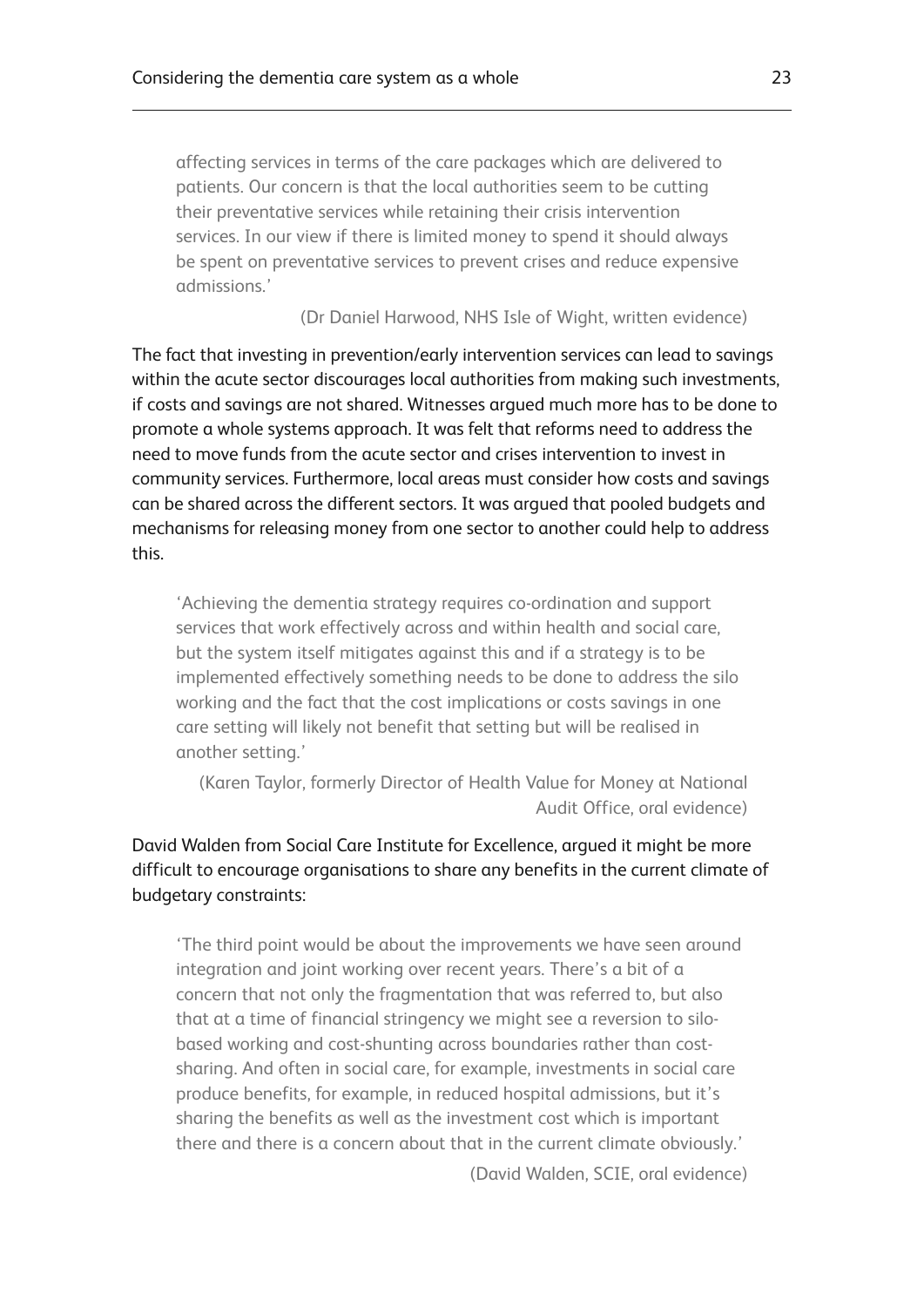Simon Williams, from ADASS (Association of Directors of Adult Social Services), highlighted the potential for the £1 billion of NHS money to support joint working with councils to be used in dementia:

'I have been saying already that the badged funding that's around at the moment, this financial year and next financial year, to get local health systems and social care to work together we should absolutely be seeking to use some of that money in the areas of dementia, because the whole point of that funding is essentially to relieve hospital pressures for the NHS and social care needs to make [a] contribution there. If we're not thinking about how we use that money for people with dementia as part of all that, then we're missing a real trick.'

(Simon Williams, ADASS, oral evidence)

## **Conclusion**

**Services and resources in dementia care have long been focused on people with complex needs and who are facing crises in their situation. This has been to the detriment of early intervention and prevention services. There is evidence that investing in services for people with lower levels of need can prevent crises and the need for costly, intensive services such as beds in acute hospitals. The support provided by early intervention can also improve the well-being of people with dementia and carers. Investing in community services may lead to savings in the acute sector, therefore joint planning and budgeting is required to encourage the sharing of costs and savings.**

## **2.4.3 The evidence base regarding cost-effective services is not utilised**

The authors of the literature review highlight reluctance to implement research evidence as a barrier to achieving better value for money in dementia care. They provide the example of cognitive stimulation therapy (CST). This intervention has fairly good evidence supporting its cost-effectiveness, yet it was reported to the authors that only around 10 per cent of PCTs and mental health trusts commission or deliver CST. In addition, the literature review explained that wider implementation of evidence-based interventions often requires investment by independent sector providers (especially care homes), who already feel they are operating within tight margins because of tough fee bargaining by councils.

Karen Taylor, formerly at the National Audit Office, argued that even where examples of good practice exist, they are not taken up in other locations: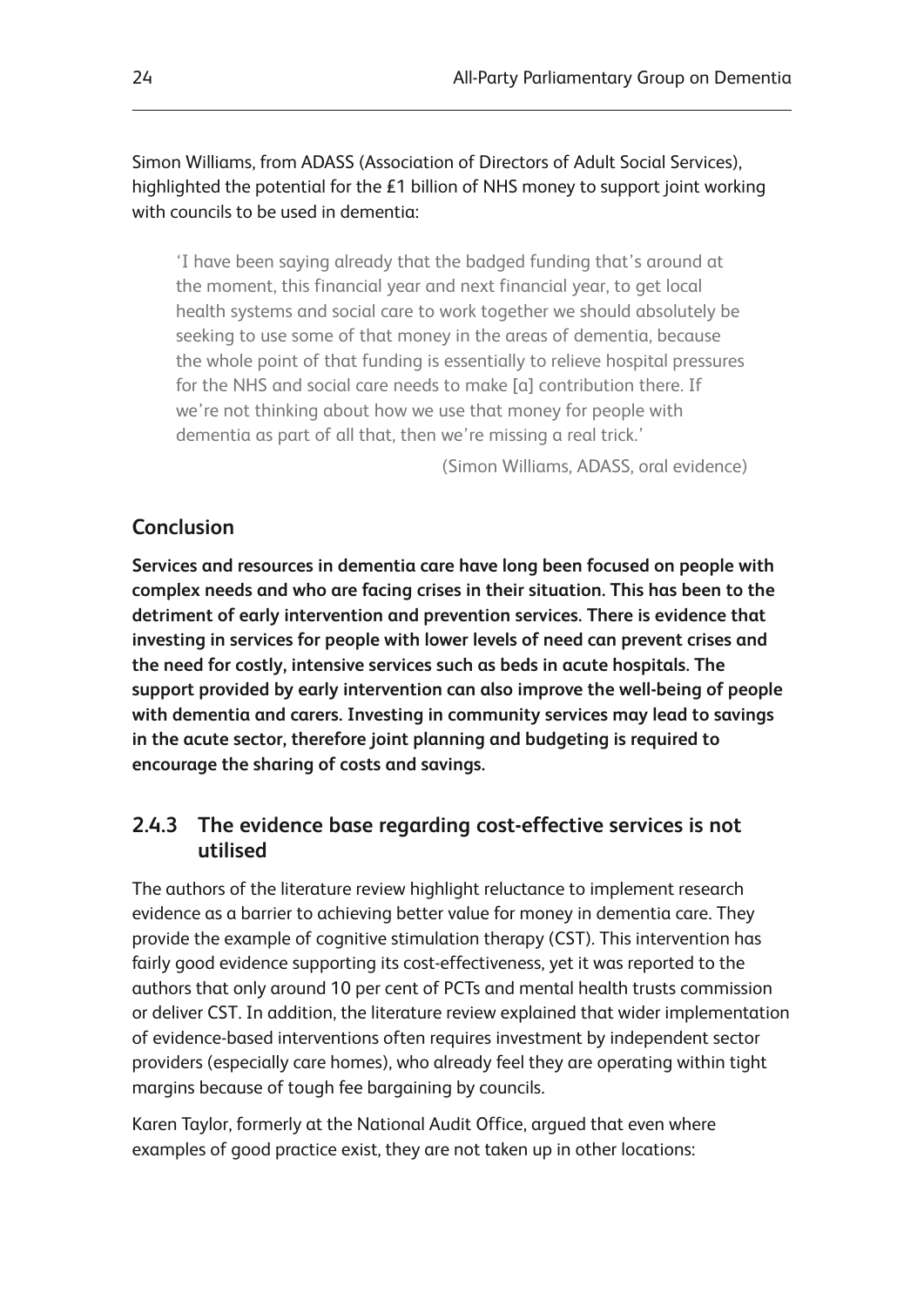'There are 13 examples of good practice in the two reports we published [National Audit Office reports on dementia], both of which – all of which we were able to put some sort of cost effectiveness on. But what we find is very little dissemination and up take of examples even where there is an evidence base, but as Martin [Professor Martin Knapp] mentioned, the evidence base isn't as robust, perhaps, as people would like. So that lack of awareness and understanding and the need to raise it and raise awareness amongst all healthcare professionals across all sectors, both health and social care.'

> (Karen Taylor, formerly Director of Health Value for Money at National Audit Office, oral evidence)

#### Bupa argued in its evidence that this was compounded by a lack of data:

'Without reliable data and sophisticated analytics, it will be impossible to construct a robust business case for the investment required in order to release substantial net savings.'

## **Conclusion**

**Although there is a growing evidence base on cost-effective interventions in dementia care, this evidence has not been used as effectively as it could be to improve the quality and cost-effectiveness of services. Improved use of data would also aid the development of a business case for investing in dementia services.**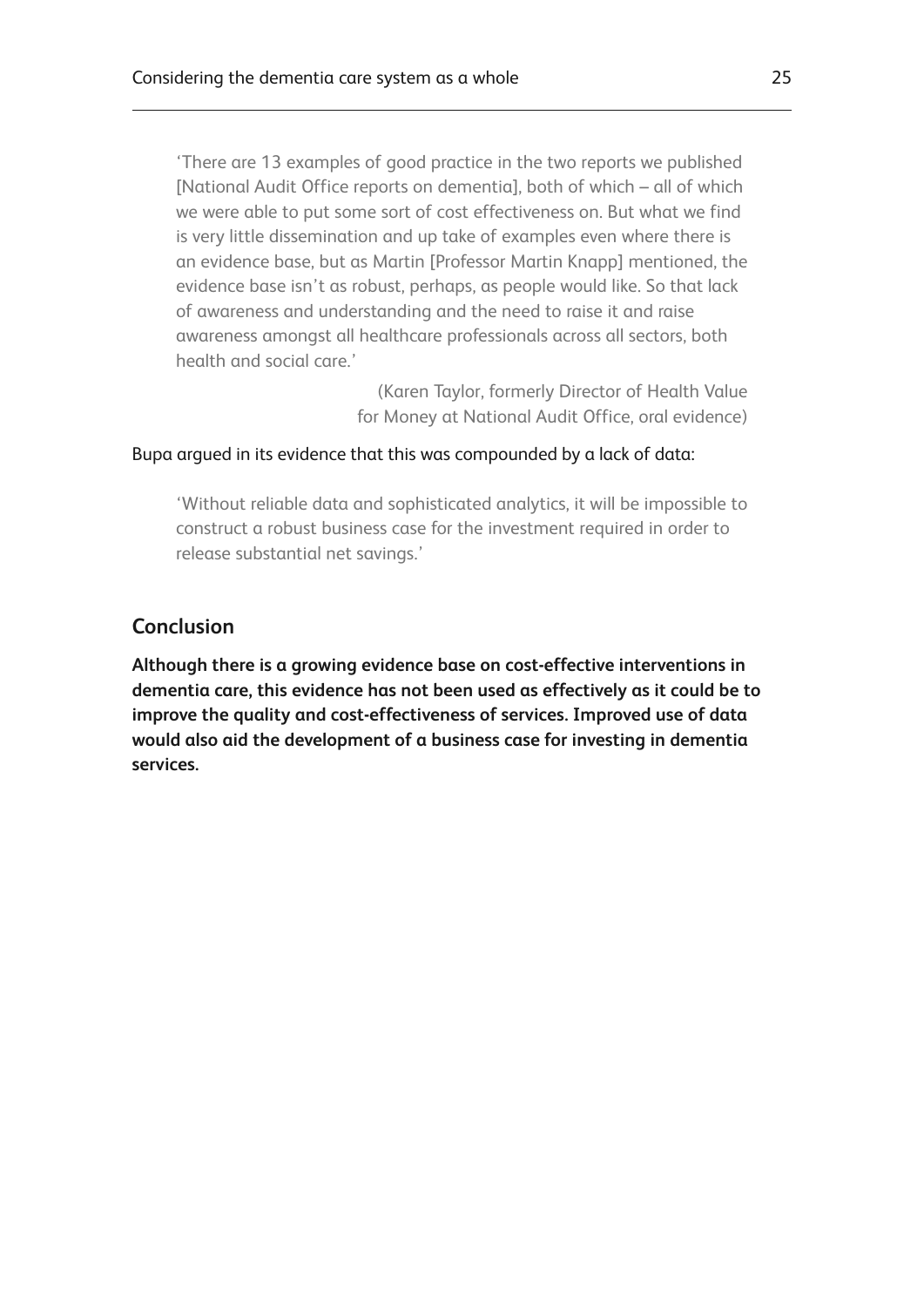# **3 Hospital care**

# **3.1 Introduction**

At any one time, up to one quarter of hospital beds are occupied by people with dementia over 65 years of age.<sup>13</sup> Yet research shows that there is unacceptable variation in the quality of dementia care provided on general wards in hospitals across England, Wales and Northern Ireland.

People with dementia stay far longer in hospital than other people admitted for the same procedure, often unnecessarily. The National Audit Office study in Lincolnshire found that more than two-thirds of people with dementia no longer needed to be there.<sup>14</sup> This represented a total of £6.5 million that could be invested more appropriately in other services.<sup>15</sup> The King's Fund extrapolated from this finding that over the whole of England, this would equate to more than £300 million that could be allocated more productively.<sup>16</sup>

As a whole, the evidence submitted to the inquiry acknowledged that hospital care is expensive to provide, and that some of the money currently spent on caring for people with dementia in hospital could be more effectively invested elsewhere in the care system, helping to prevent hospital admissions and enable earlier discharges. There was also a need to improve the quality of care on hospital wards, which could reduce lengths of stay, so that resources can be used more cost-effectively.

As discussed in chapter 2, hospital care is part of an interconnected system of care, where changes in one sector can often increase or decrease pressure in another. Witnesses said that re-examination of the way that hospital care is provided is a key issue to a whole-systems approach, because:

'The most opportunity to unlock money is in hospital care and together we have to find a way of moving some of that money across into not just non-hospital care but non-health care.'

(Simon Williams, ADASS, oral evidence)

<sup>13</sup> Alzheimer's Society, Counting the cost, 2009

<sup>14</sup> National Audit Office, Improving services and support for people with dementia, 2007

<sup>15 £6.5</sup> million is the community's total expenditure on all patients between April 2006 and January 2007 on excess bed days under Payment by Results. A significant proportion of this spend is on patients with dementia.

<sup>16</sup> King's Fund, Mental health and the productivity challenge, 2010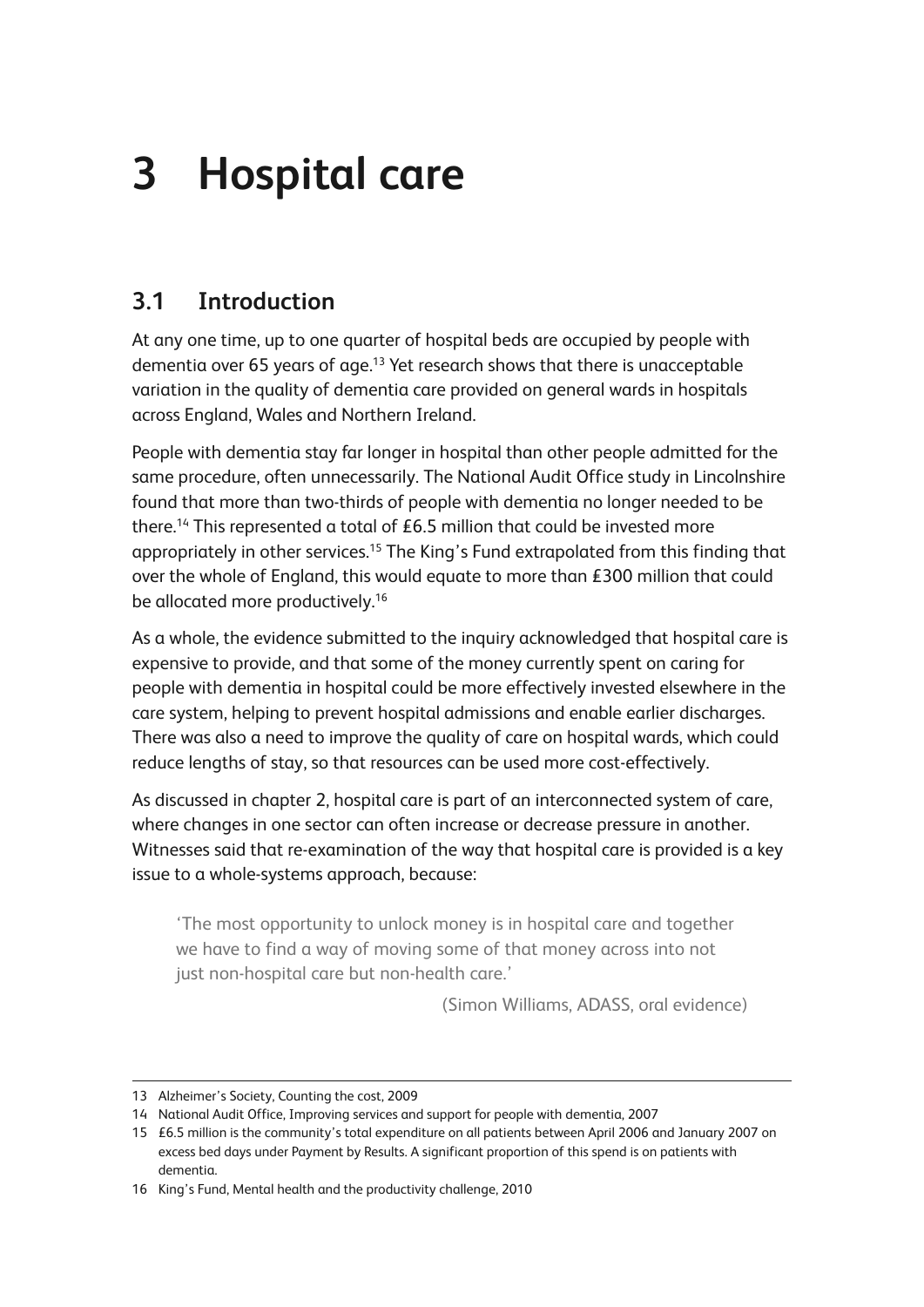Witnesses also identified the need to change hospital care as an urgent challenge, as the current design of hospital care no longer reflects the population it serves. It was emphasised that:

'The population's aged, the incidence of dementia has risen, so more of these people come into hospital. So we've got to fundamentally change the way that we operate hospital care, haven't we… almost the specialty now needs to be the young people with an acute problem and the fact that geriatric medicine is a sub-speciality, well, that seems very outdated. Geriatric medicine is what medicine is now.'

(Dr Daniel Harwood, NHS Isle of Wight, oral evidence)

Witnesses concluded that it is vital that people with dementia do not get admitted to hospital unnecessarily, and that when they do spend time in hospital they receive high standards of care. Reducing the numbers of people with dementia being admitted to hospital and the lengths of time they spend as inpatients in expensive hospital care will not only result in savings, but could also improve outcomes for people with dementia. This chapter discusses how this might be achieved.

# **3.2 The hospital ward as an unsuitable environment for a person with dementia**

There was clear agreement in the evidence that the hospital ward is neither the best care setting for most people with dementia, nor the most cost-effective way to provide care. The evidence stressed that:

'The key aim for hospitals in the future should be to keep people out of hospital wherever possible and this particularly applies to people with dementia, who are especially prone to the complications of admissions such as infection, delirium, falls, etc.'

(Dr Daniel Harwood, NHS Isle of Wight: written evidence)

Evidence emphasised that the hospital ward was 'sometimes physically damaging, often confusing and [a] very disempowering environment' (Barchester Healthcare, written evidence), and 'bad for people with dementia for all sorts of reasons' (Dr Daniel Harwood, NHS Isle of Wight, oral evidence).

It was pointed out that the acute clinical setting can be disruptive for people with dementia and have a negative impact upon their condition as the clinical and institutional nature of hospital stays upsets people's routines, and can have a negative effect on the symptoms of dementia.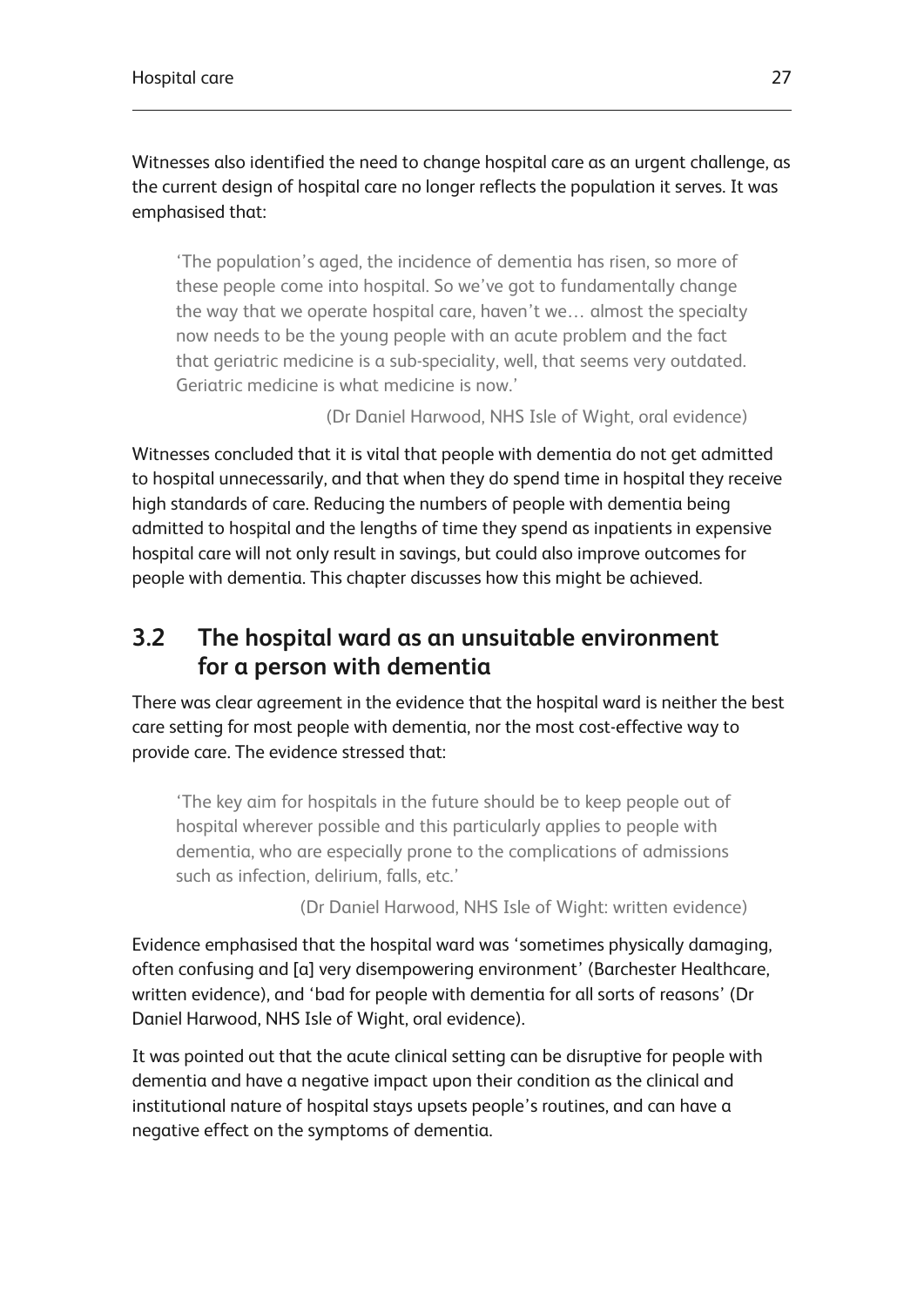Evidence highlighted that the physical environment in hospitals can directly impact on a person's ability and independence. Making changes to the ward could be a cost-effective way of improving the experience of people with dementia while in hospitals as:

'People with dementia can find hospitals confusing and frustrating. Simple changes to the layout of a ward can make hospital easier to navigate, reducing stress, freeing up nursing staff and improving patient safety. Examples of these simple changes include colour-coded doors, simple signs and easy-read menus.'

(Age UK, written evidence)

This has been discussed further in section 2.3.3.

# **3.3 Avoiding unnecessary hospital admissions**

Much of the evidence focused on how to avoid hospital admissions in the first place. Helping to avoid hospital admissions requires having sufficient community support available to people with dementia and their carers, preventing the crises that often force hospital admissions. Such community services should be responsive to need and available 24 hours a day.

In written evidence Dr Chris Clough, an adviser to the Department of Health, suggested that, 'A crisis hospital admission should be seen as a failure of the system'. Despite this, currently:

'The first way we waste money is we force people into crisis and then we manage crises very poorly, whether it's the carer's crisis, an illness, whatever it may be.'

(Simon Williams, ADASS, oral evidence).

It was also emphasised that community services must include adequate support for carers, as the support they provide to the people they care for is key to avoiding crisis admissions to hospitals. The role of community services is discussed further in chapter 4.

## **Conclusion**

**Hospital care is expensive to provide and hospital stays can have a negative impact upon the symptoms of a person's dementia, as well as putting them at risk of complications such as infection and falls. Changes to the hospital environment can help to improve experiences of hospital stays; there should, however, be greater efforts to prevent inappropriate hospital admissions by**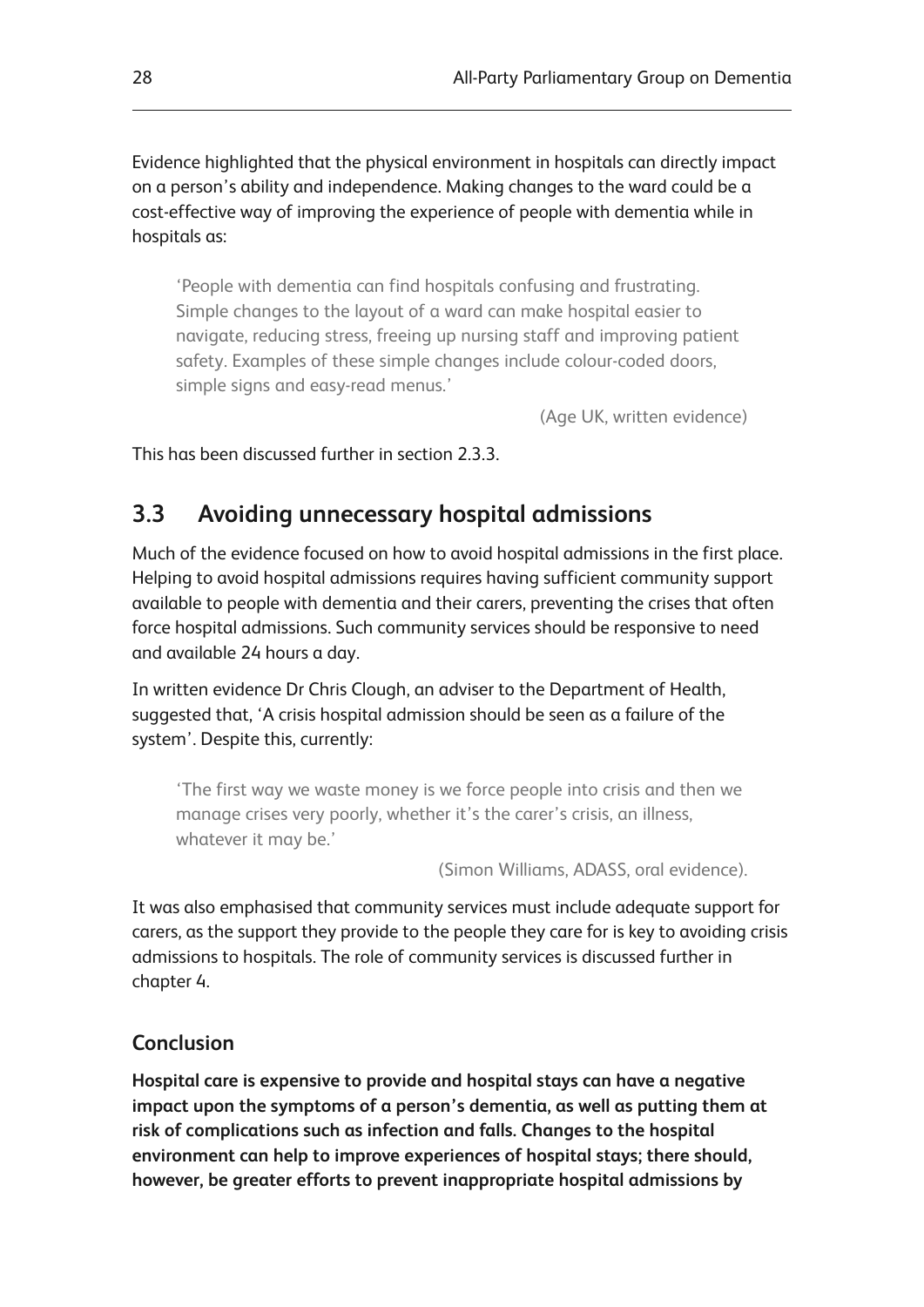**investing in community services, for example carer support. This will be both more cost-effective and better for people with dementia.**

# **3.4 Improving standards of hospital care**

The evidence submitted by people with dementia, carers and organisations identified the quality of care provided to people with dementia in hospital as an area for attention. A carer argued in written evidence that, 'length of stay for people with dementia in the acute hospital is typically extended, sometimes hugely so, by inappropriate dementia care'.

Many of the responses referred to Alzheimer's Society Counting the cost report, which found unacceptable variations in the quality of dementia care provided on general wards in hospitals across England, Wales and Northern Ireland.17 Age UK also pointed to the recent Health Service Ombudsman for England's report on hospital care,18 which was based on the findings of ten independent investigations into complaints about NHS care for people over the age of 65 across England. The Ombudsman drew attention to the stark contrast between the care people received and the stated values of the NHS; yet in these ten cases there had been a failure to meet even the most basic standards of care. Age UK said the Ombudsman's report must act as 'a wake-up call for hospitals' to improve the standards of care for older people, a large proportion of whom have some form of cognitive impairment or dementia.

# **3.4.1 A trained and knowledgeable workforce in hospitals**

Much of the evidence recognised that hospital staff do not have enough understanding or awareness of dementia and need to be properly trained in how to provide care for people with dementia, in order to reduce length of stay. There was consistent agreement that,

'…people who have dementia are not understood therefore hospital stays can become prolonged.'

(National Care Forum, written evidence)

## and that,

'With the growing number of dementia sufferers a greater proportion of the nursing staff need to be trained to cope with them'.

(Carer, written evidence)

<sup>17</sup> Alzheimer's Society, Counting the cost, 2009

<sup>18</sup> Health Service Ombudsman, Care and compassion?, 2010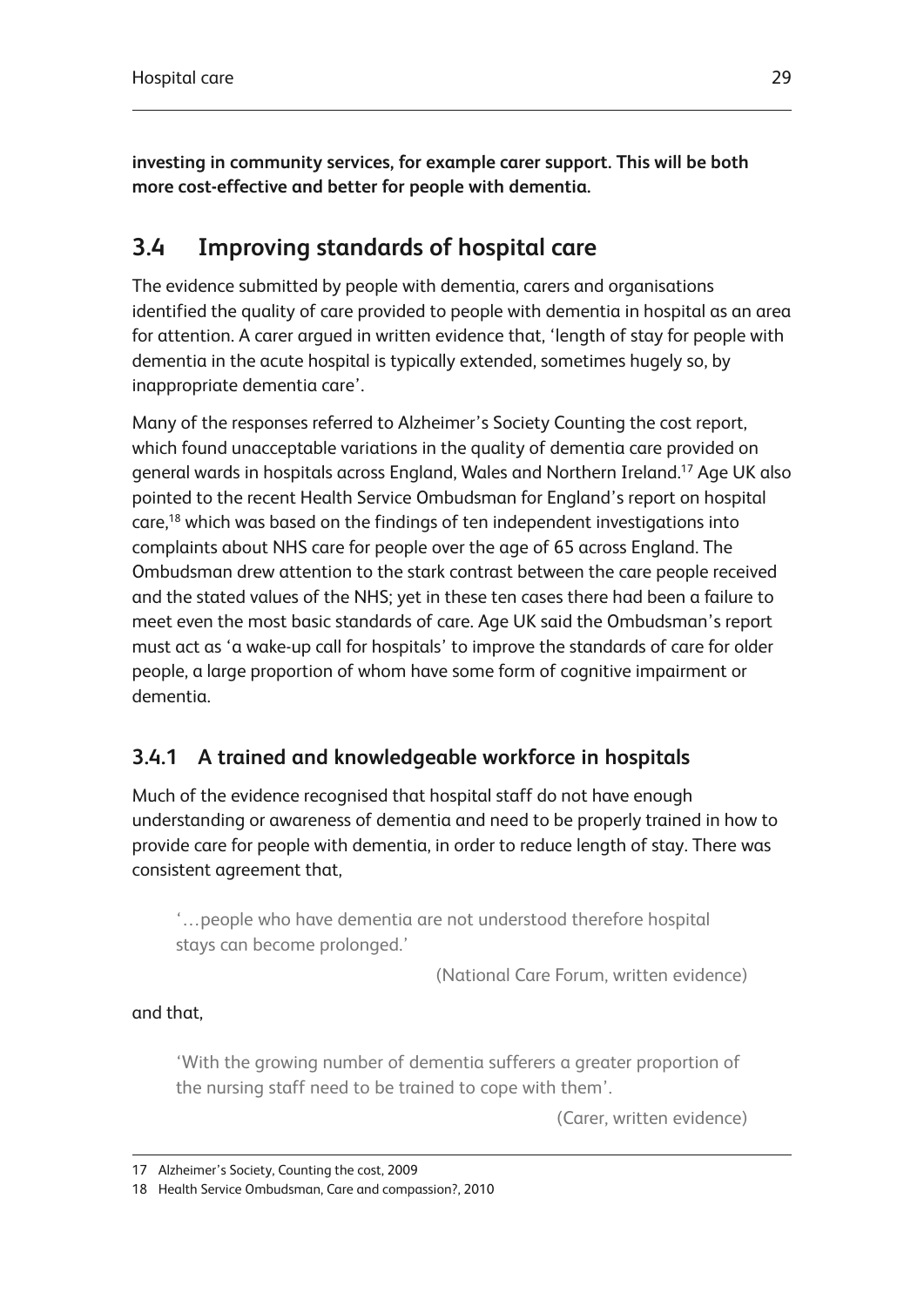The Royal College of Psychiatrists pointed out that despite the growing number of people with dementia being admitted to general hospital wards, basic dementia awareness training was mandatory for staff in less than five per cent of hospital sites.<sup>19</sup> This results in a situation where.

'Staff in general hospital units frequently do not have training in the management of people with dementia and see the problems presented as either overwhelming or "not requiring their care".'

> (Royal College of Psychiatrists, Faculty of Old Age Psychiatry, written evidence)

As discussed in chapter 2, investing in training and developing staff would help to improve outcomes for people with dementia, as well as ensuring better use of resources by reducing lengths of stay. Currently it appears that the numbers of hospital staff receiving training on dementia is limited, with consequences for the standard of dementia care provided on general hospital wards.

# **3.4.2 Improving basic care**

Improving basic care provided on hospital wards was identified as an area that could significantly improve the experience of a hospital stay and reduce the number of complications and the lengths of stay. Examples of basic care include ensuring that people with dementia have regular meals and are given any necessary medication.

Specific aspects of care that required attention included the need to improve pain recognition, delirium and nutritional care. This would not only improve quality of life for people with dementia, but could also reduce complications and some behavioural symptoms that are sometimes poorly managed in a hospital environment.

A number of written submissions focused on the need for improvements in the assessment of nutritional needs, including evidence from Age UK, which referred to its Hungry to be Heard report that highlighted the numbers of older people who were going hungry while in hospital.<sup>20</sup> Evidence submitted by the British Specialist Nutrition Association Ltd (BSNA) drew attention to existing estimates of how better nutritional care could result in significant savings. For example, the National Institute for Health and Clinical Excellence (NICE) has estimated that the delivery of better nutritional care is the fourth largest potential source of cost savings for the NHS.<sup>21</sup>

<sup>19</sup> Royal College of Psychiatrists' Centre for Quality Improvement, National Audit of Dementia Care in General Hospitals, 2010

<sup>20</sup> Age Concern, Hungry to be heard, 2006

<sup>21</sup> National Institute for Health and Clinical Excellence, Nutrition support in adults, 2006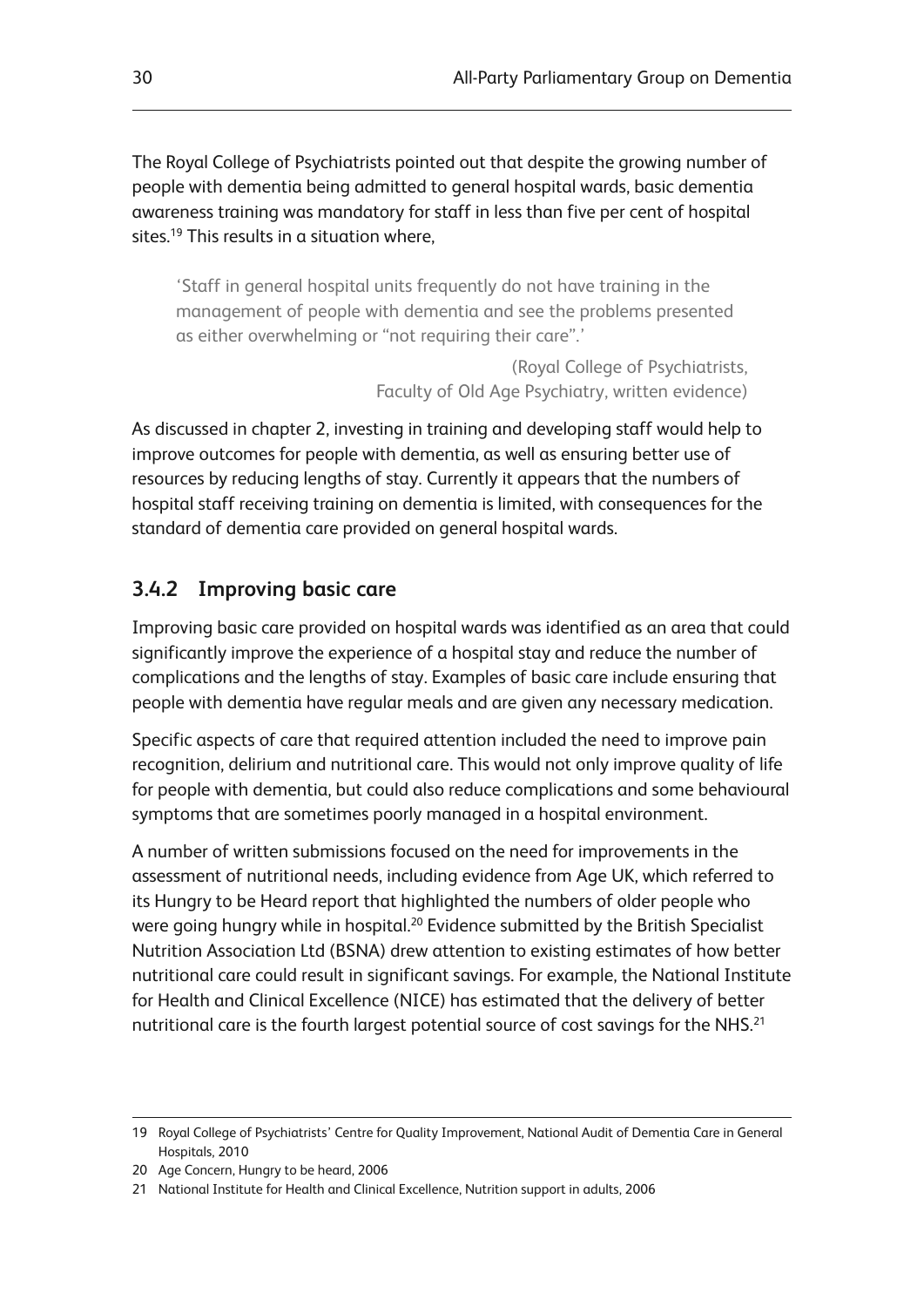The British Association for Parenteral and Enteral Nutrition (BAPEN) has estimated that a saving of one per cent of the annual healthcare cost of malnutrition would amount to annual efficiency savings of £130m (this figure relates to the whole population, not just people with dementia).<sup>22</sup>

BSNA's evidence also pointed to simple cost-effective interventions that could improve nutritional care, such as red-tray schemes, protected meal times, detailed care plans that include required nutritional interventions, and systematic screening and monitoring to ensure that a person's nutritional needs are being effectively managed. It also recommended full implementation of the NICE (2006) clinical guideline on nutrition support in adults to ensure people with dementia are better nourished, and reduce complications such as secondary chest infections, pressure ulcers and cardiac failures.<sup>23</sup>

Programmes for preventing delirium, a common complication of dementia, were highlighted in the evidence submitted by the British Geriatric Society, who pointed out that although patients with dementia are at high risk of delirium, both senior non-clinical hospital managers and clinicians often lack basic knowledge of dementia and delirium, and many hospital staff see these conditions as being the remit of geriatrics and/or psychiatry, rather than a major part of mainstream acute care. They pointed out that there are virtually no UK hospitals with systematic delirium prevention programmes, even though delirium is a serious complication of dementia and adds to risk of death and new institutionalisation. Thus 'addressing delirium prevention and care of delirium if it arises is one of the urgent priorities in hospital care, because prevention is cost effective, and because delirium is so common (one in eight hospital patients)' (British Geriatrics Society, written evidence).

The BMA also highlighted reducing the use of antipsychotic drugs as key to improving care. They argued that reducing the number of inappropriate prescriptions would 'inevitably' lead to cost savings.

## **Conclusion**

**Providing a better standard of care in hospitals will reduce the lengths of stay experienced by people with dementia, by avoiding complications and promoting well-being. There are specific aspects of care that could be addressed, including nutritional care and management of delirium, where simple interventions could be highly cost-effective. This requires an informed workforce which can recognise dementia and understand how to provide high-quality care that meets the needs of people with dementia.**

<sup>22</sup> British Association for Parenteral and Enteral Nutrition, Combating malnutrition, 2009

<sup>23</sup> National Institute for Health and Clinical Excellence, Nutrition support in adults, 2006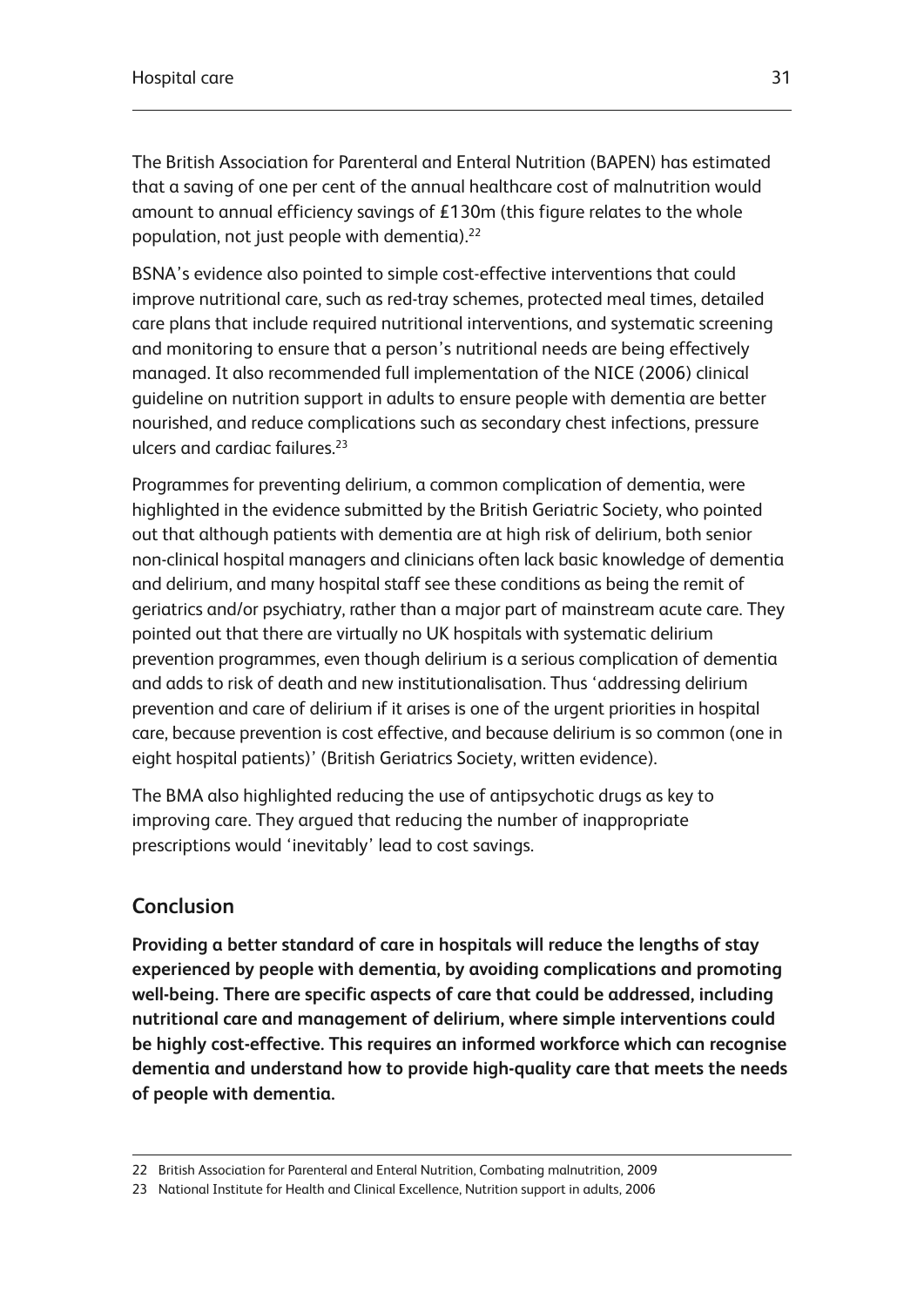# **3.4.3 Improving the diagnosis and identification of dementia**

The need to better identify hospital patients who have dementia was also highlighted. Age UK's response referred to evidence that over 50 per cent of dementia in acute settings is unrecognised. Recognising dementia is important because it ensures that patients' care pathways are clear and that they receive appropriate treatment and care.

Despite this, a diagnosis of dementia can be overlooked in hospitals, as Alzheimer's Society explained:

'Acute hospital staff generally consider it crucial to establish any preexisting physical conditions in a patient, but mental health screening of older patients who appear confused is not routine and a formal diagnosis of dementia is not seen as a priority. Hospital old age psychiatric liaison teams would help support diagnosis in general hospitals but are not always available and vary widely in their approach and resources. Moreover, evidence from the NAO's Lincolnshire case study suggests that dementia diagnoses may not always be given in hospital, as healthcare staff fear it could be a barrier to discharging the patient to suitable rehabilitation or intermediate care.'

(Alzheimer's Society, written evidence)

Even when a patient has had a previous diagnosis of dementia, hospital staff may not know about the diagnosis. The evidence submitted indicated that the lack of diagnosis or lack of knowledge about a diagnosis, prevents optimal care in hospital and adequate discharge planning. This can result in longer lengths of stay and higher rates of institutionalisation than might otherwise occur.

Examples of work to increase awareness of a diagnosis of dementia included the 'Butterfly Scheme', which runs in several NHS trusts, where a person can choose to have a butterfly symbol displayed to indicate to hospital staff that they have dementia. Staff are trained in how to respond to the butterfly symbol via a five-point plan to ensure that appropriate care is provided.

The Royal College of Psychiatrists also drew attention to examples of work in Leeds and Liverpool to improve identification and management of people with dementia. However, the college emphasised that in isolation such strategies are not an adequate response. What is needed is a more integrated approach, as discussed in chapter 2.

'A close link or integration with community based specialist services would ensure that people with dementia in the community would be highlighted at the point of admission and community staff involved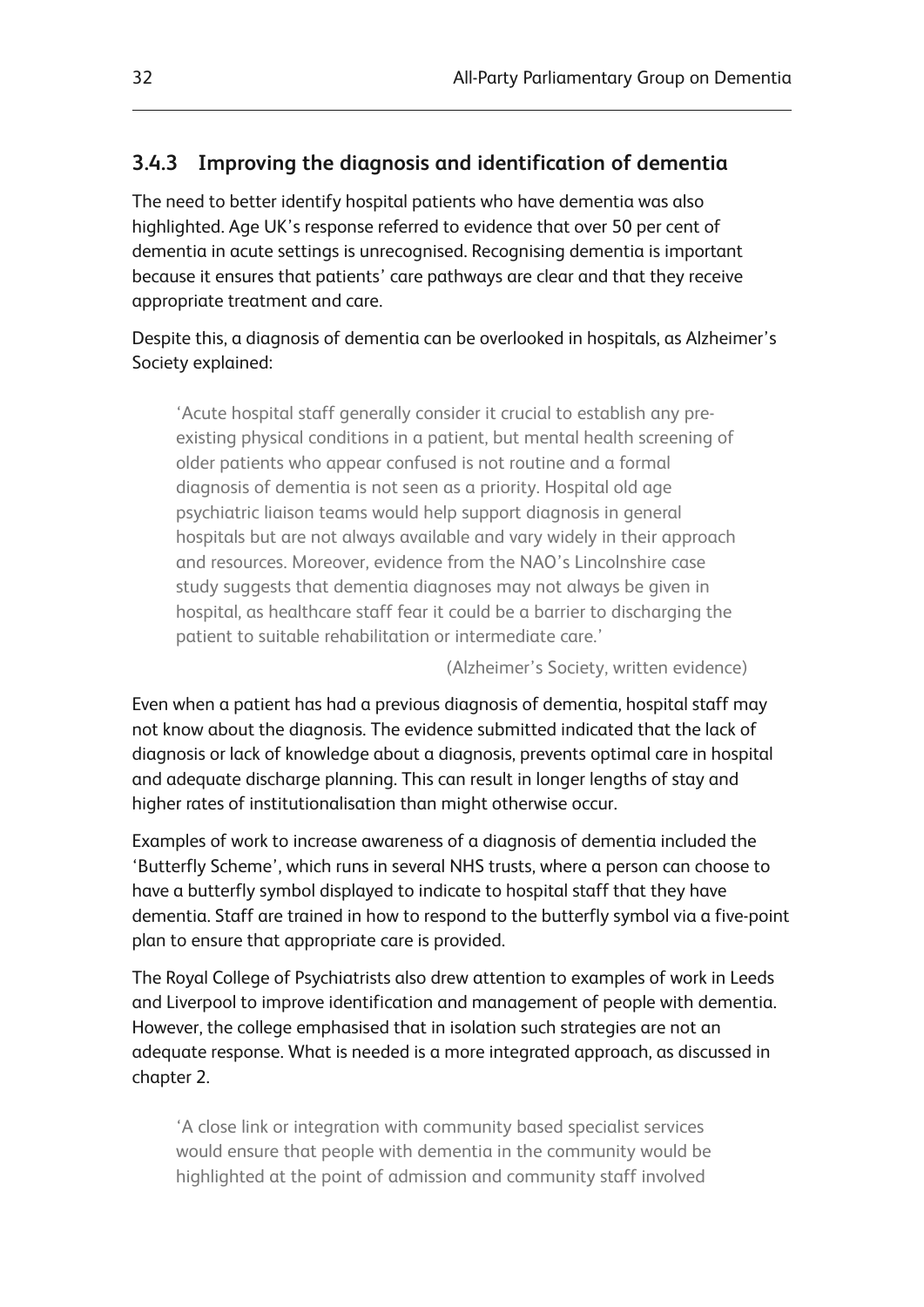intrinsically in the discharge planning process. Not infrequently assumptions are made about a person's ability to manage in the community by hospital based staff who have no direct involvement in the provision of care nor in the assessment and management of risk in the community. Consequently, being admitted to hospital has become a risk factor for entry into care and once in care there is usually no return to the community. Close integration of community-based and general hospital based services would assist the improvement of the risk management process described above.'

> (Royal College of Psychiatrists, Faculty of Old Age Psychiatrists, written evidence)

#### **CASE STUDY**

## **Screening for dementia: work with surgery/anaesthetic departments – Isle of Wight PCT**

In the Isle of Wight, there has been work with the general surgery and anaesthetic departments to carry out screening for dementia, before people are even admitted to hospital. This can happen at pre-assessment clinics, or in the GP's surgery.

If someone is identified as having dementia, it allows there to be individual assessments to decide which type of anaesthetic is most appropriate for a person with dementia. This means that the person can receive targeted interventions, including the use of special anaesthetic agents which might be less toxic and improved analgesia, and allows better discharge planning.

This work is in its early stages and, therefore, there is not yet information about its cost-effectiveness. However, its aim is to avoid the unnecessary complications which can be caused by anaesthesia, and which can result in prolonged lengths of stay for people with dementia. This will allow savings to be made in hospital care.

This work has been possible because there is an anaesthetist who has a special interest in dementia within Isle of Wight NHS. However, the Isle of Wight NHS suggest that all trusts could identify such a lead clinician in the anaesthetic department to be responsible for such work, as this intervention could assist in reducing lengths of hospital stays for people with dementia.

**Contact:** Dr Daniel Harwood, Consultant Psychiatrist in Memory Services and Clinical Director, Isle of Wight NHS. daniel.harwood@iow.nhs.uk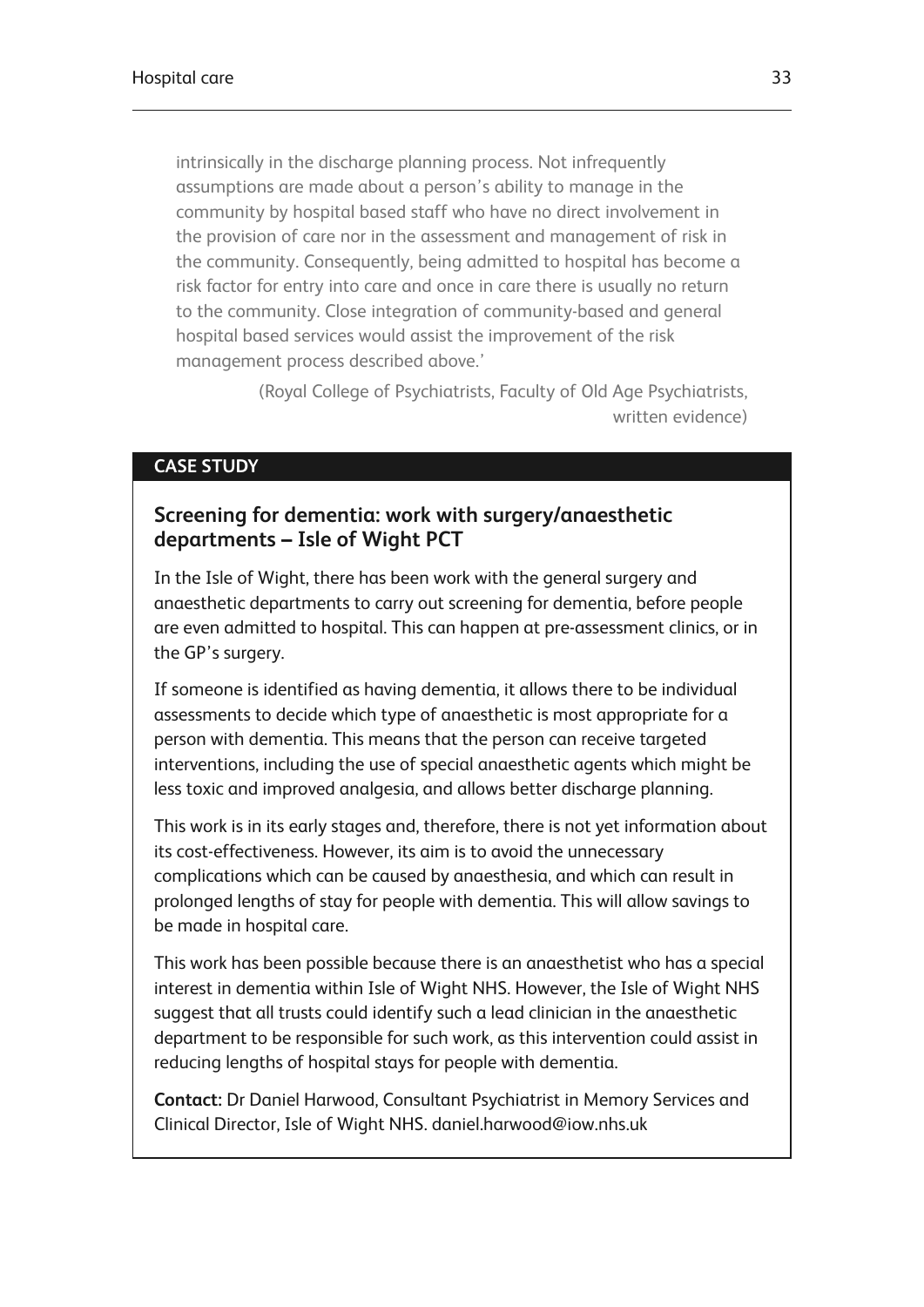## **3.4.4 Greater involvement of dementia care specialists**

Greater involvement of dementia care specialists in care on the hospital ward was seen as important in improving the standard of care and in expediting the diagnosis and assessment of inpatients who have dementia.

Many respondents highlighted evidence demonstrating the cost-effectiveness of old-age psychiatric liaison teams in reducing inpatient stays, documented in the NICE Clinical Guideline on dementia<sup>24</sup> and in the Royal College of Psychiatrists' quidelines – Who cares wins<sup>25</sup>.

'With 300 referrals per annum, there is a potential saving of 1,500 days waiting per acute hospital. If only half of these patients' discharge planning were delayed as a result of waiting for a psychiatric opinion, then this would equate to 750 bed days (County Durham and Darlington primary services NHS Trust, 2004).'

(British Medical Association, written evidence)

## Two submissions argued that psychiatric or specialist liaison need not necessarily involve large numbers of specialists, for example:

'We have one nurse and one support worker who support the general hospital and provide advice, training, support and guidance to general hospital staff looking after patients with dementia. This can facilitate early discharge.'

(Dr Daniel Harwood, NHS Isle of Wight, written evidence)

However, the Royal College of Psychiatrists explained that despite the evidence demonstrating the effectiveness of liaison services, there remain barriers to their development, chiefly relating to a lack of co-ordinated commissioning, and in particular giving the responsibility for delivering these services to either mental health trusts or general hospitals. This underlined the importance of considering the dementia care system as a whole.

<sup>24</sup> NICE and SCIE, Dementia: Supporting people with dementia and their carers in health and social care, 2006

<sup>25</sup> Royal College of Pyschiatrists, Who cares wins, 2005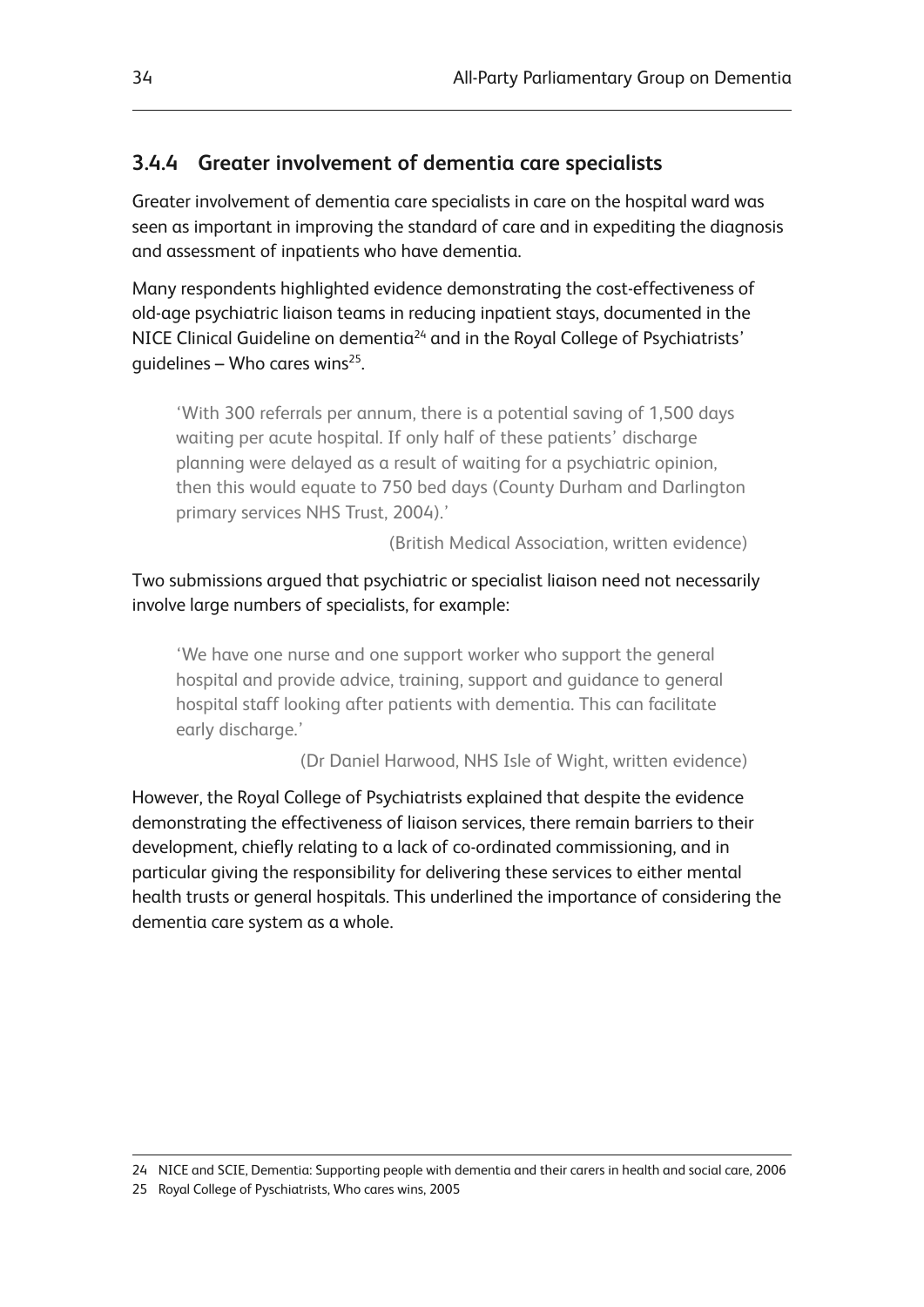#### **CASE STUDY**

## **Hospital liaison in Leeds – Leeds liaison psychiatry service**

The Leeds liaison psychiatry service is a multidisciplinary hospital mental health team based at Leeds General Infirmary, providing a comprehensive service to Leeds General Infirmary, St James's University Hospital and Chapel Allerton Hospital. The team is made up of psychiatrists, psychiatric nurses, an occupational therapist and health support workers, with administrative support. Referrals can be made for any patient aged 65 or over, who is either an inpatient or in the accident and emergency department, where there are concerns about a mental health problem.

The team carries out specialist mental health assessment and follow-up for older people in the general hospital, and plays an important role in care planning meetings in more complex scenarios (particularly involving people with dementia), signposting people with mental health problems and their carers to appropriate community services on discharge. The team meets on a daily basis to discuss referrals, ensuring that all cases are discussed in a multidisciplinary context and a weekly review meeting is held to monitor the progress of patients until they are discharged from the service.

Another important function of the team is to provide training and education for acute trust colleagues of all disciplines and grades in the management of common mental health problems, including a series of sessions on dementia, which focus on person-centred care. This training equips staff with the necessary knowledge and skills to improve the detection and day-to-day management of people with dementia, and, more significantly, challenges the negative attitudes of staff towards people with dementia.

The outcomes of the service confirm the importance of identifying and addressing dementia in the acute hospital setting:

- Up to 500 of the 1,500 referrals seen in one year were people with dementia.
- 90 per cent of hospital referrals were seen the same day, and unplanned admissions with a primary diagnosis of dementia reduced substantially.
- The average length of stay for people with dementia fell by 54 per cent from 30 to 13.9 days, saving 1,056 bed-days per year. Almost half of the people seen by the service were not previously known to mental health services.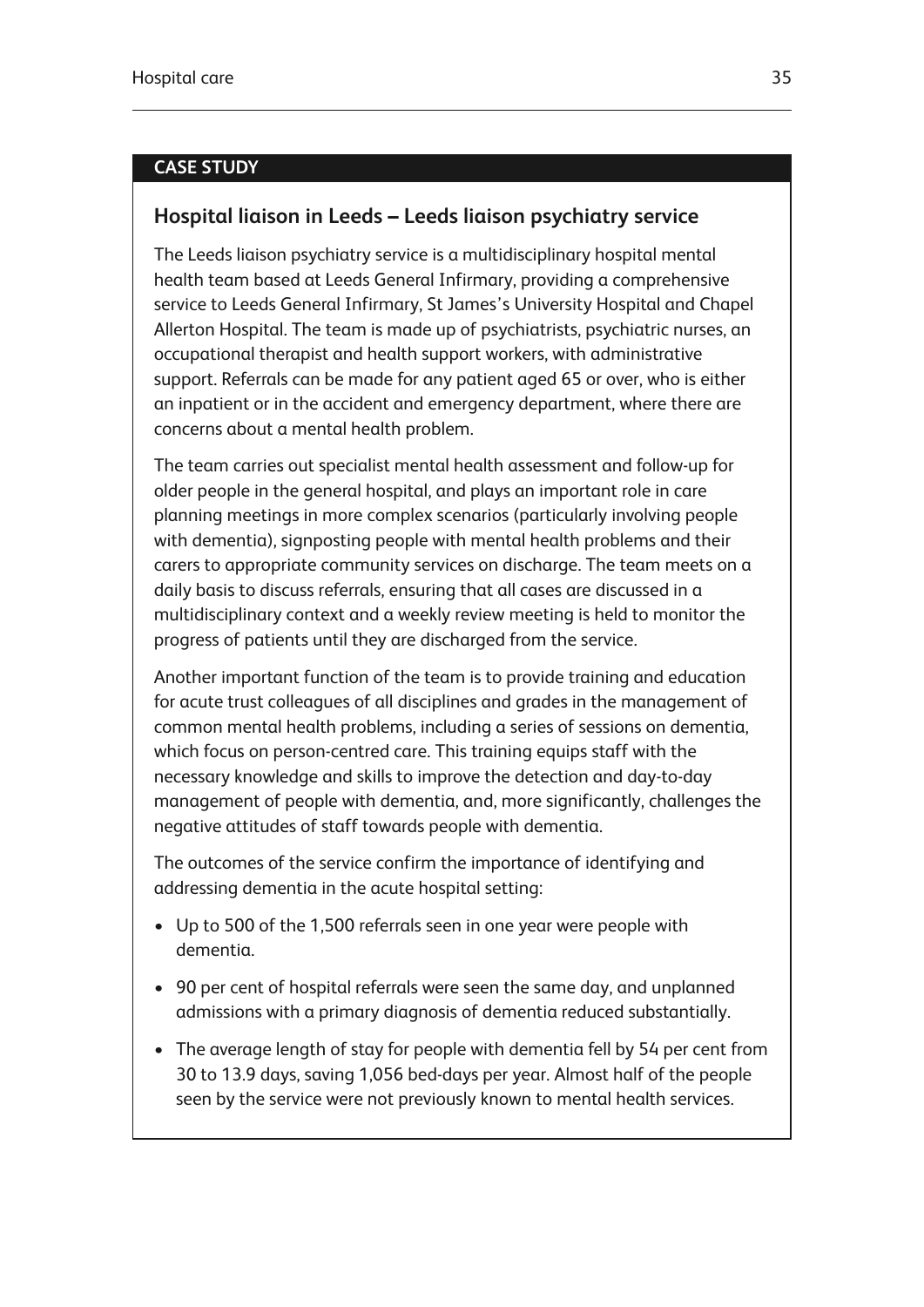There were also suggestions that more joint working across departments within hospitals would be a cost-effective way to improve care quality. The British Geriatrics Society referred to successful examples of this within acute trusts:

'There are also examples of service redesign in acute trusts, eg joint wards run by geriatricians and old age psychiatrists which, if appropriately designed and managed, should reduce the problems in acute trusts. This means a reconfiguration rather than a huge investment to produce more efficient ways of working.'

(British Geriatrics Society, written evidence)

Joint medical-psychiatric wards could enable the best care for medically sick dementia patients, ending the need for patients to be moved between wards, resulting in poor clinical management and repeated assessments. Evidence submitted by the BMA argued that this could be a more cost-effective way to provide high-quality care for people with dementia who have been admitted to acute hospitals.

## **3.4.5 Increasing the use of volunteers in hospitals**

Additional ideas for improving cost-effectiveness in hospitals included greater use of volunteers and involvement of carers to improve the quality of care, as detailed in chapter 2. Within hospitals, suggestions for volunteer roles included volunteers to assist at meal times and with activities in wards to occupy patients, or to spend time with patients.

The Care Quality Commission (CQC), however, stressed that while using volunteers could enhance the provision of person-centred care, volunteers would have to be appropriately trained and supported. CQC added that increasing the use of volunteers must not be based on assumptions that family carers may take on these roles, and family carers must not be over-burdened by this.

## **Conclusion**

**To facilitate better care, there should be increased use of psychiatric liaison services and joint working between departments to ensure that the care people with dementia receive is based on specialist expertise. There is also scope for greater involvement of appropriately trained and supported volunteers on hospital wards, to enhance the care that is provided by paid staff.**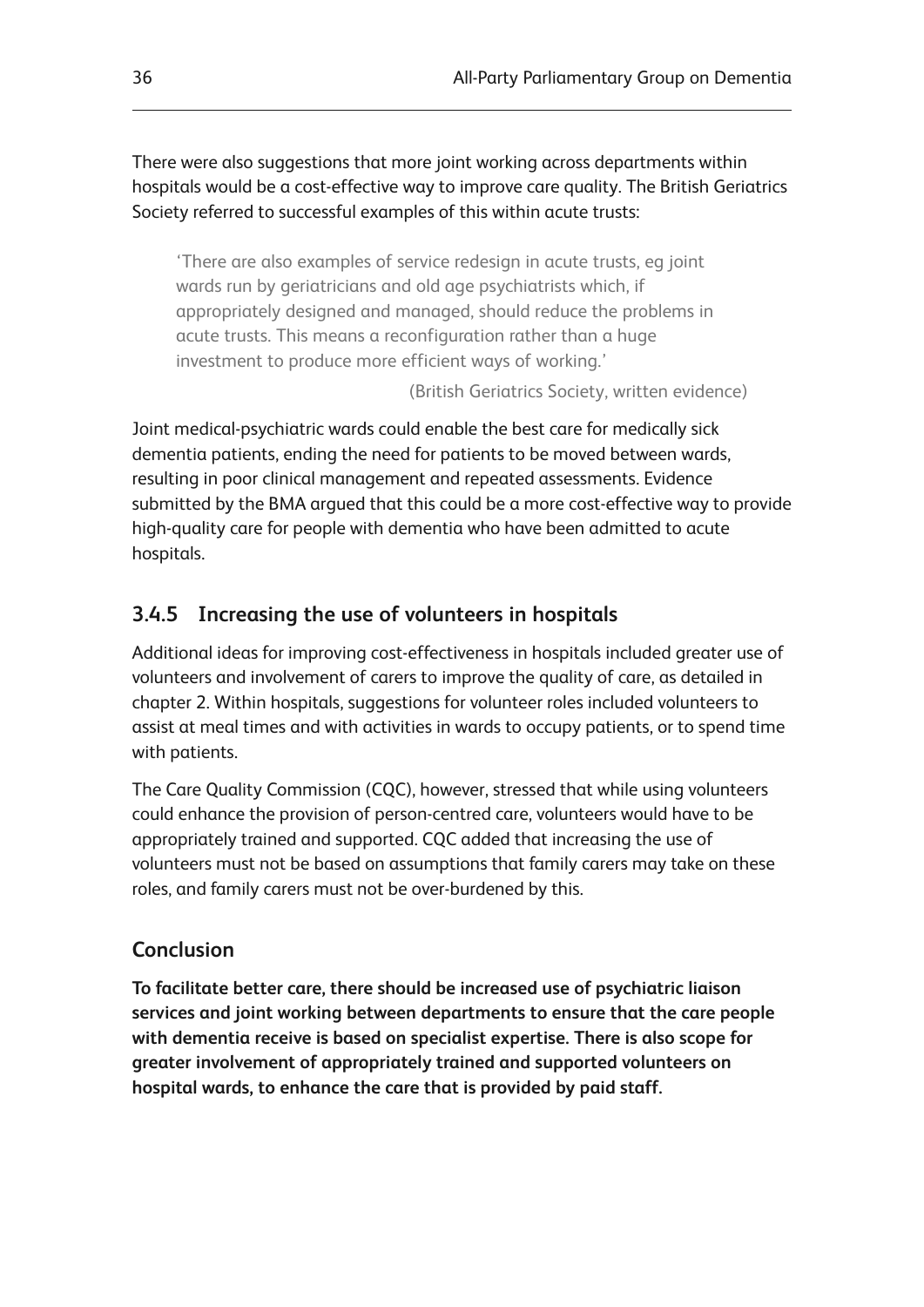# **3.5 Reducing lengths of stay**

Reducing the length of stay in hospital for people with dementia was identified as a key area where savings could be made through improving existing care pathways and discharge planning, as well as accessing care and support in other settings that can enable earlier discharges. Alzheimer's Society summarised the existing evidence about lengths of hospital stay for people with dementia, and the potential scale of savings that could be made:

'There is evidence that it may be possible to reduce the amount of time people spend on hospital wards. The Alzheimer's Society report, Counting the cost, found that people with dementia were staying longer in hospital than was expected. Also, when admitted for the same condition, people with dementia stayed longer in hospital than people without dementia. This is supported by published research..

People with dementia staying in hospital longer than expected will undoubtedly place additional financial pressure on the NHS. Alzheimer's Society believes that as a starting point it would be reasonable for hospitals to work towards supporting people with dementia to leave hospital one week sooner than they currently do. Based on the report's estimate that up to a quarter of people in hospital have dementia (25 per cent), it was estimated that savings of over £80 million could be achieved by reducing hospital stay by one week for just four HES codes (fracture of femur, total prosthetic replacement of hip joint using cement, urinary tract infection, transitory ischemic attack (TIA)).

These figures are supported by the NAO (2007) finding that in just one condition (fractured hip), more effective identification, management of care and discharge could produce savings of between £64 and £102 million a year nationally.<sup>26</sup> These savings could be reinvested in workforce capacity and development, and community services outside hospital.'

(Alzheimer's Society, written evidence)

# **3.5.1 Improving care pathways**

In order to reduce lengths of stay, care pathways for people with dementia need to be improved so that they work more efficiently. It was indicated that even simple changes to care pathways could be beneficial. For example:

'Integrated care pathways in general hospital units infrequently have a

<sup>26</sup> National Audit Office, Improving services and support for people with dementia, 2007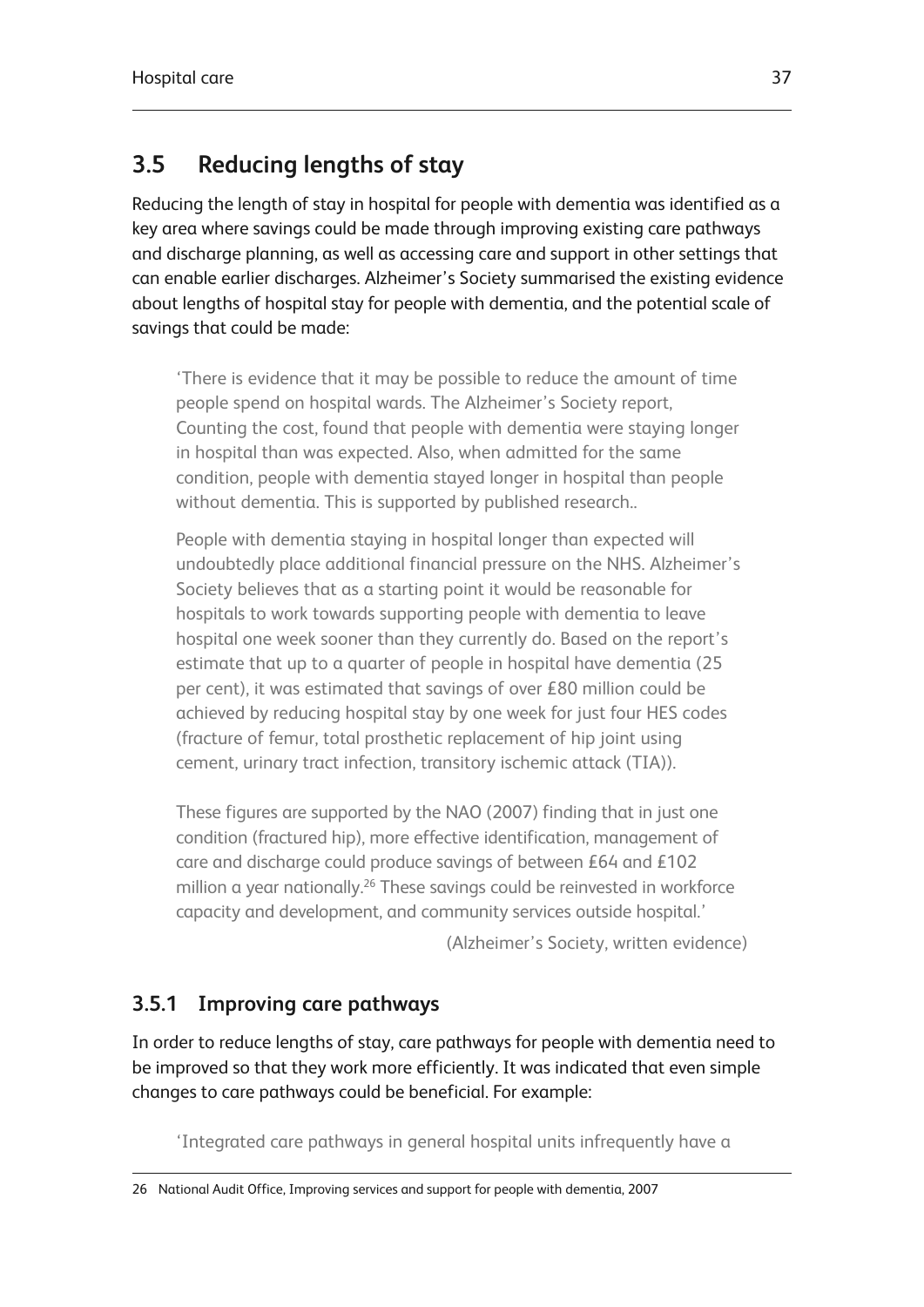check box for dementia in contrast to COPD, cardiac failure, hypertension or other long-term conditions. The addition of a simple box or a simple questionnaire about forgetfulness would undoubtedly raise awareness amongst general hospital staff. Although many units will have a quality standard stating that 100 per cent of people over the age of 65 should have a brief intellectual assessment after admission in many cases less than one-third of patients will actually have this done. The reasons for not doing so include 'at the time the patient appeared lucid'. One wonders how failure to carry out an ECG because 'the patient did not appear in pain' would be interpreted in an audit of medical practice.'

> (Royal College of Psychiatrists, Faculty of Old Age Psychiatry, written evidence)

However, the evidence from Barchester suggested that there may also need to be significant structural change beyond the hospital environment to enable innovation to achieve fully integrated care pathways. This will require:

'...proactive engagement by commissioners with providers and a degree of honesty and trust that must be based not just in the fair market envisaged in the recent health White Paper but in engaged relationships, a continuous exchange of information and conscious construction of strategic partnerships between commissioners and providers. New commissioning arrangements need to be planned with the facilitation of such relationships and a built-in imperative to reduce inappropriate hospital admissions in mind. Joint commissioning across health and social care would be invaluable in this context, binding together responsibilities for managing housing issues and assessment around health, care and support needs generally, allowing for badly needed innovation.'

(Barchester Healthcare, written evidence)

Having a diagnosis of dementia made and communicated was also identified as key to care pathways working well, as discussed in section 3.4.3.

#### **3.5.2 Improving discharge processes**

Some of the evidence submitted discussed the need to improve the discharge process to avoid prolonging stays in hospital and unnecessary readmissions. A detailed explanation was given in Age UK's evidence:

'One of the most effective ways to achieve savings in secondary care is to improve the discharge process. Patients with dementia often stay longer in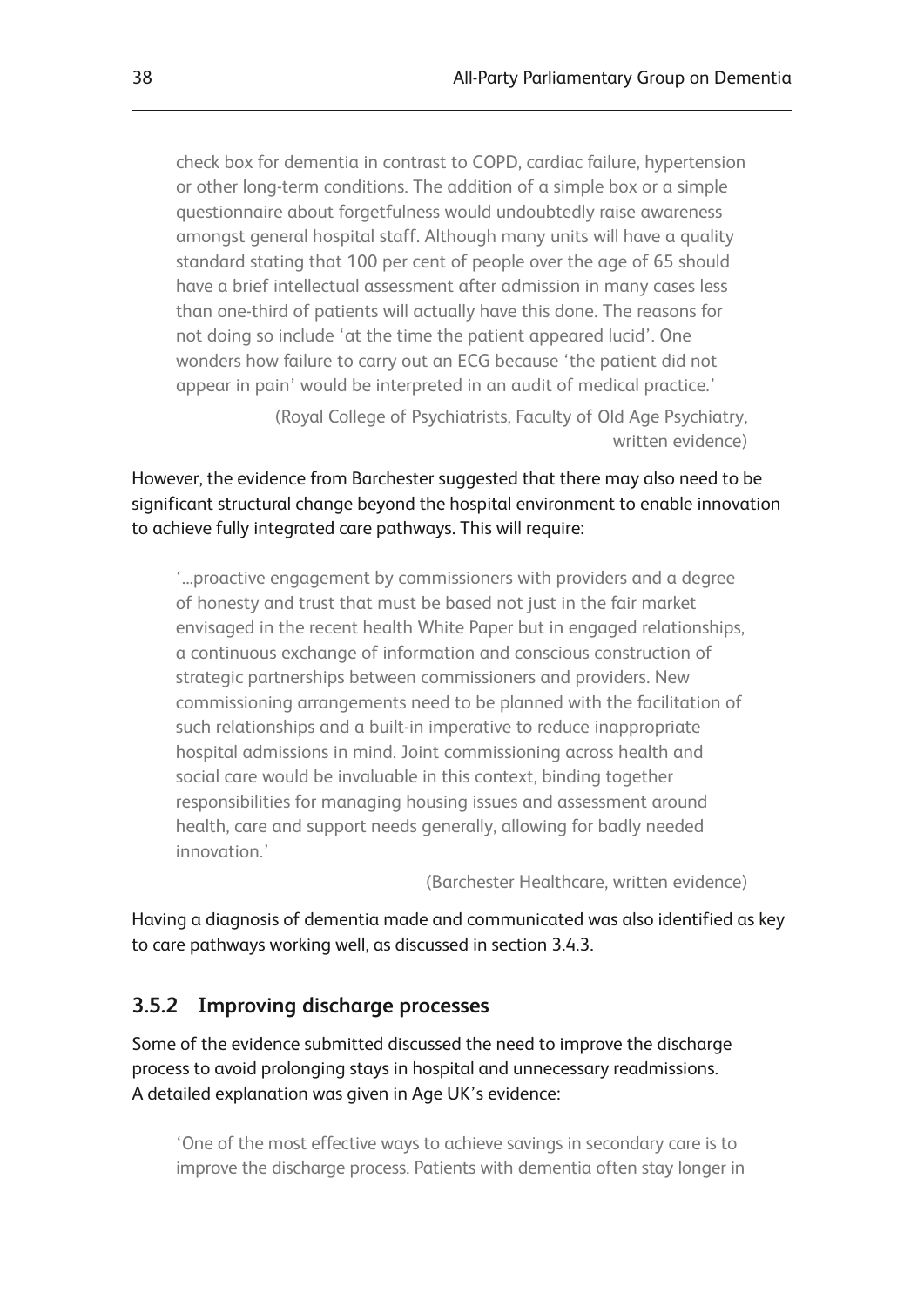hospital or are readmitted following a poorly planned discharge. Many patients living with dementia are unable to be discharged due to poor communication with families and with social care practitioners, and a lack of understanding in hospitals regarding the funding arrangements for patients with complex needs including dementia.

Hospitals and local health economies can save money by introducing a more personalised form of discharge planning, where they work closely with local authorities to ensure that people with dementia are given the best opportunity to stay independent and are not automatically transferred to care homes. The Department of Health published a checklist<sup>27</sup> for hospitals wanting to improve discharge planning for people with dementia.

None of this can effectively be implemented without input from the individuals affected by dementia and their carers. Hospitals cannot expect to design pathways without them and they cannot hope to treat individuals with care and compassion without asking them what that means to them. People living with dementia and their carers are useful resources and should be treated as such, not as obstacles to care. We recommend that acute trusts put the engagement of patients with dementia and their carers at the heart of their efforts to save money while maintaining standards of care.'

(Age UK, written evidence)

The need for early planning to ensure that the right support can be organised was emphasised in other submissions, as there was agreement that if the right services are not put in place for the individual upon discharge, it can frequently result in further admissions. Discharge planning should include the early involvement of occupational therapists to enable discharge to the person's own home, and early identification of people's preferences about the way their care is provided.

## **3.5.3 Intermediate care**

Many of the responses received discussed models of intermediate care in alternative settings as being a more cost-effective way of providing care, as care in non-acute settings is generally cheaper to provide. This opportunity to make savings was identified in several responses:

'What we're seeing is the wasteful use of many of those billions of pounds tied up in general hospital care when you could argue that's not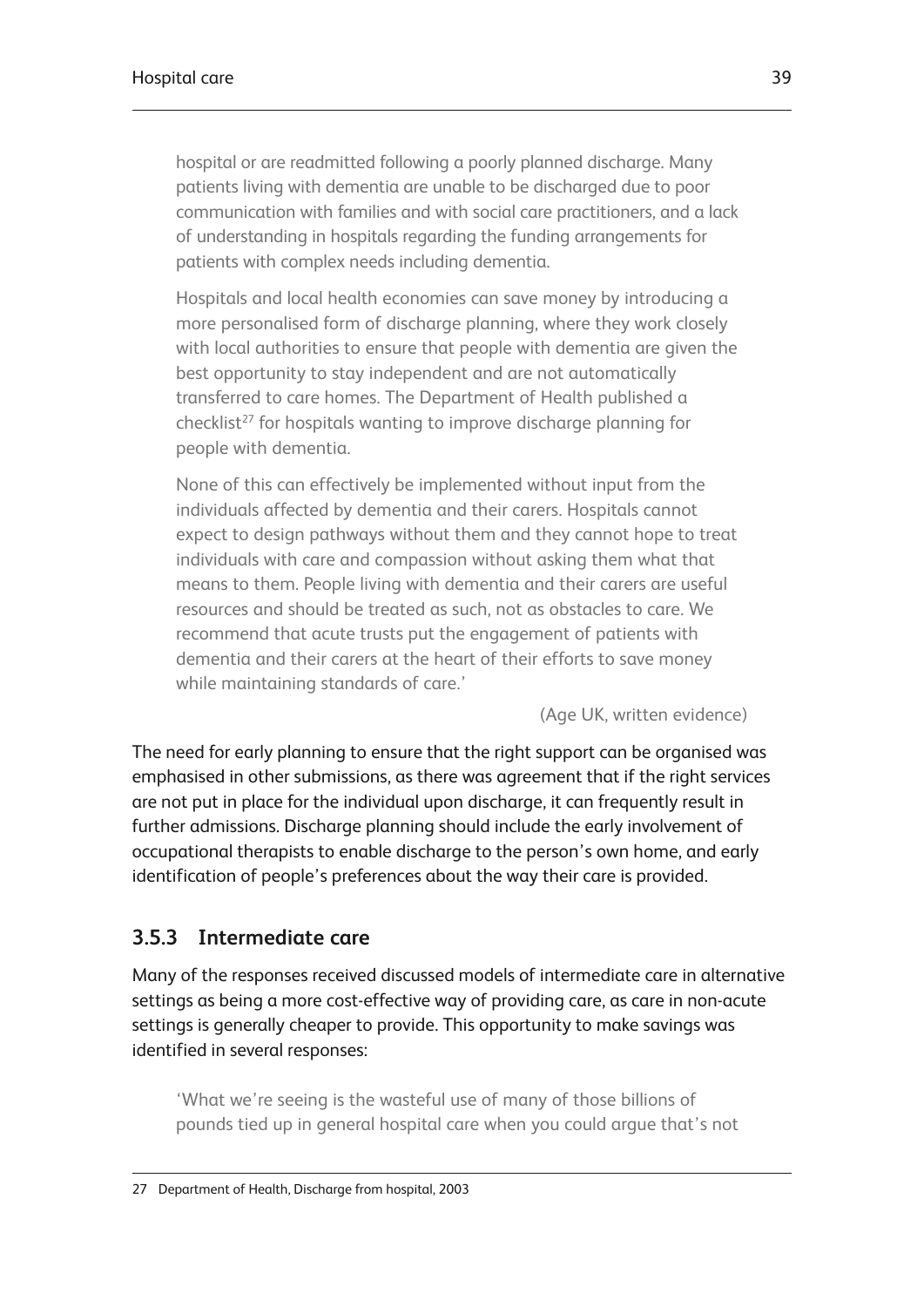where the money would be better spent. You could see that money being utilised far better in step down care arrangements.'

(Dr Graham Stokes, Bupa, oral evidence)

'One significant opportunity to save on the cost of hospital care, while ensuring a good quality of life for people with dementia, is to enable people to leave the hospital environment quickly following illness and to prevent people from going into hospital at all if this is possible. This is achieved by offering appropriate care, support and health interventions for people in their own homes – wherever they live.'

(Housing 21, written evidence)

The provision of intermediate care was discussed at length in many of the written submissions from organisations, as well as in the oral evidence sessions. Key themes were that if intermediate care were made more readily available it could enable quicker discharge from hospital, reduce the number of readmissions, promote independence and result in cost savings as it would be cheaper to provide. It was also argued that people with dementia can benefit greatly from care and support provided in a residential care setting.

Evidence by Roger Davies, Group Chief Executive, MHA, referred to one example of intermediate care that is having positive outcomes: Charnwood House in Coventry, is a partnership between Coventry City Council and the local PCT, which provides 12 intermediate care beds for people with dementia as well as 45 long-term care places. This was designed with the expectation of enabling more older people to return to their own homes rather than stay in hospital or long-term care. It provides specialist assessment and rehabilitation service for people with dementia, reducing waiting lists and delayed discharges from hospital beds, facilitating discharge back into the community wherever possible.

One response identified barriers to the development of intermediate care placements and argued that the development of such services needs to be incentivised in order to facilitate earlier discharges from hospital wards:

'At present many people with dementia cannot access many rehab beds due to their diagnosis, and residential homes often do not have the capacity, (or correct registration) to take people with dementia.'

> (Nurse Consultant for Younger People with Dementia, primary care trust, written evidence)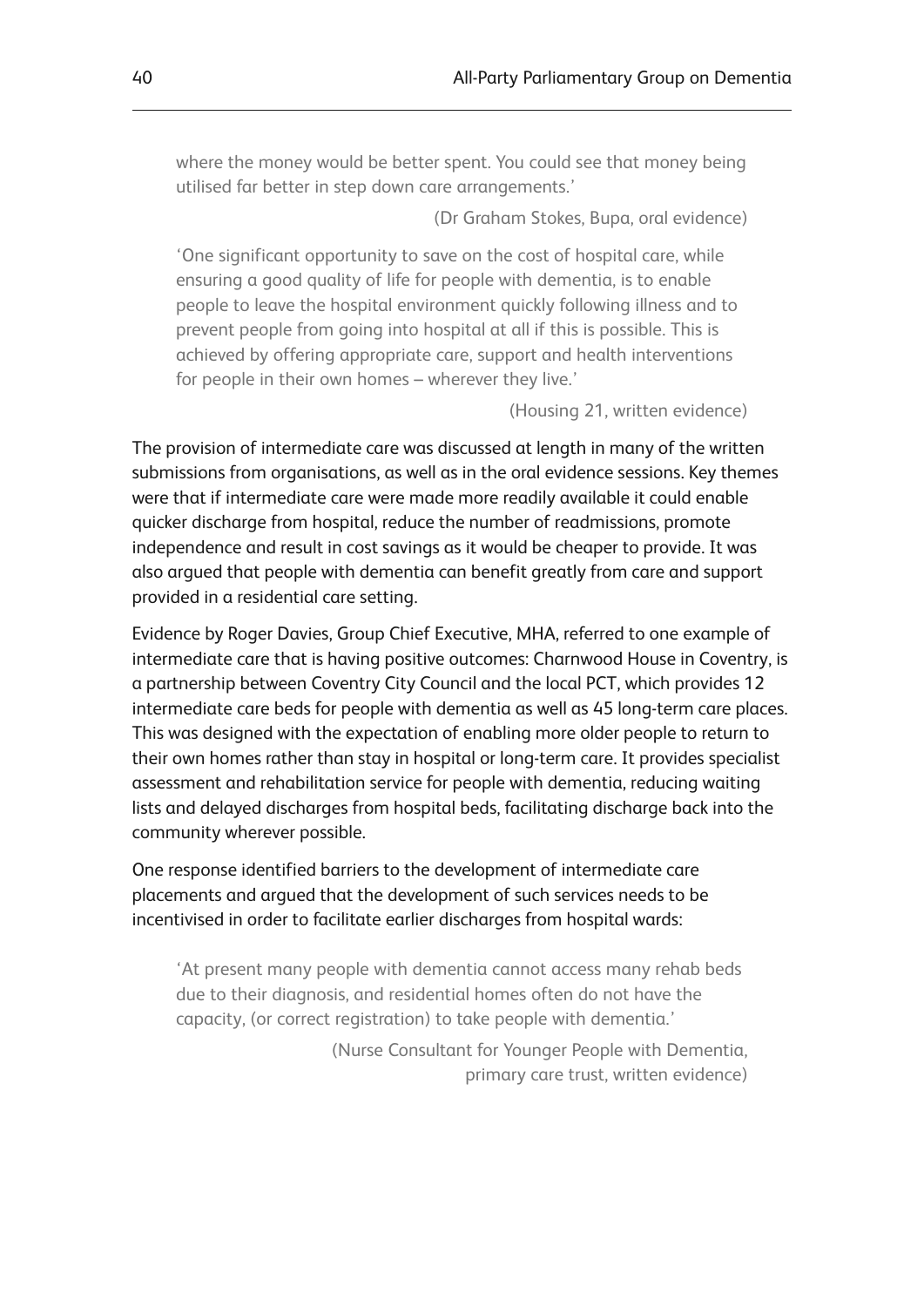## Professor Martin Knapp also highlighted potential problems in intermediate care placements:

'I think the difficulty is often that those sort of stepping stones, halfway places, whether it's to prevent people going into hospital or when they move out, those facilities often become – to use another insensitive term – silted up with people who can't then move on and so quite often those facilities are not having a throughput – again a not very nice term, but they're not allowing people to be discharged because we haven't got the range of support. I think the NHS and local councils are doing fantastic jobs in developing a whole range of new services to try and make the system less clunky so it's easier to make those moves, but it is difficult sometimes with the financial flows to have the right incentives for those things to be used.'

> (Professor Martin Knapp, Institute of Psychiatry, King's College, oral evidence)

## **CASE STUDY**

## **Intermediate care – NHS Harrow**

Greenview Intermediate Care Unit, Harrow, north-west London, provides rehabilitation to people with dementia and/or delirium in order to give them the best opportunity to return home following an acute hospital admission. The unit is made of 12 individual en-suite rooms and is part of Woodland Hall nursing home. Although the unit serves people with other functional mental illness, most people will have a form of dementia.

Harrow NHS commissions the service in conjunction with London Borough of Harrow.

The service was set up because health and social care agencies were concerned about the number of people with dementia who were being placed into care homes following a hospital admission.

The service has been successful in preventing unnecessary admission to a care home and to the acute hospital. Achievements include:

- More than half (58 per cent) of patients in the first year of operation returned to their own home.
- An average 40 per cent improvement in functional abilities of the patient.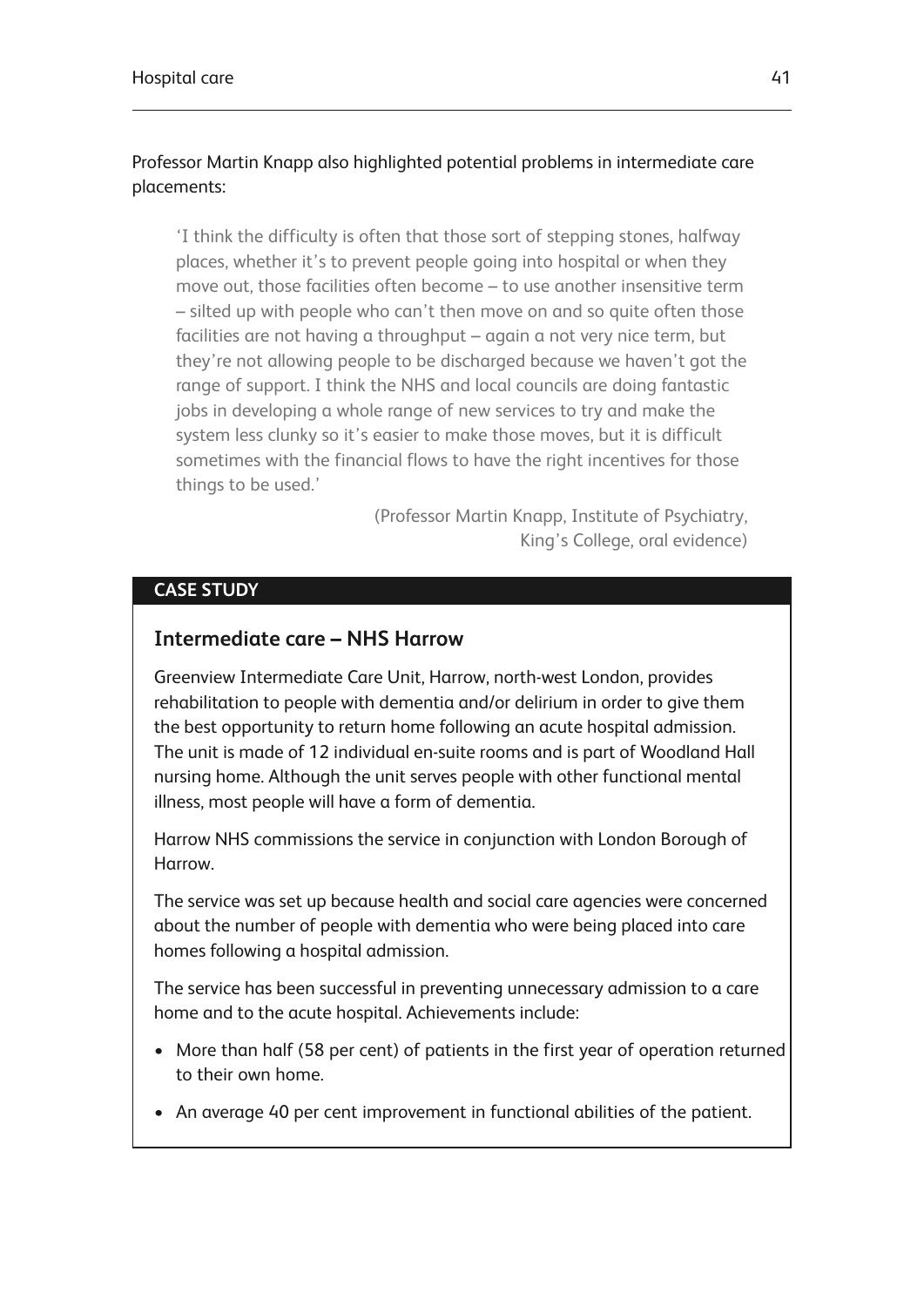Innovative aspects of the service:

- Different agencies working across boundaries to deliver common goals, including the local PCT, social services, Central and North West London NHS Foundation Trust, HART (an intermediate care provider part of the North West London Hospital Trust), Care UK (care home provider responsible for the unit and providing the daily care and nursing staff), and GP.
- A range of professionals, including a registered mental health nurse (RMN), an occupational therapist (OT), a physiotherapist, a psychiatrist and psychologist, working together with the person with dementia and their carer to tailor the individual's goal-setting and care programme.

Following discharge, Greenview staff will follow up the patients at home to check on progress, and will discharge them from the service when satisfied that the patient is safe and supported.

# **Further information**

Read a full description of the project in Department of Health (2011) Living well with dementia: a National Dementia Strategy – good practice compendium http://www.dh.gov.uk/en/Publicationsandstatistics/ Publications/PublicationsPolicyAndGuidance/DH\_123476

**Contact:** Andrew Madaras, RMN, Greenview Intermediate Care Unit Co-ordinator. Andrew.Madaras@nhs.net

# **3.5.4 The need for reablement services**

Some of the evidence also discussed the provision of reablement services. Social Care Institute for Excellence (SCIE) defines reablement services as focusing on helping people to learn or re-learn the skills necessary for daily living.<sup>28</sup> Reablement is typically a 6–12 week intervention, helping people regain skills for activities such as washing, dressing, cooking and climbing stairs. It may also focus on social reintegration. There is a strong emphasis on occupational therapy, regaining physical ability and ongoing assessment.

Traditionally reablement services have focused on physical reablement, and as a result ignored the potential benefits for people with dementia and their families. It was recognised that this needs to change, and that 'good reablement services are badly needed to enable earlier and safer discharges for many' (Bupa, written evidence).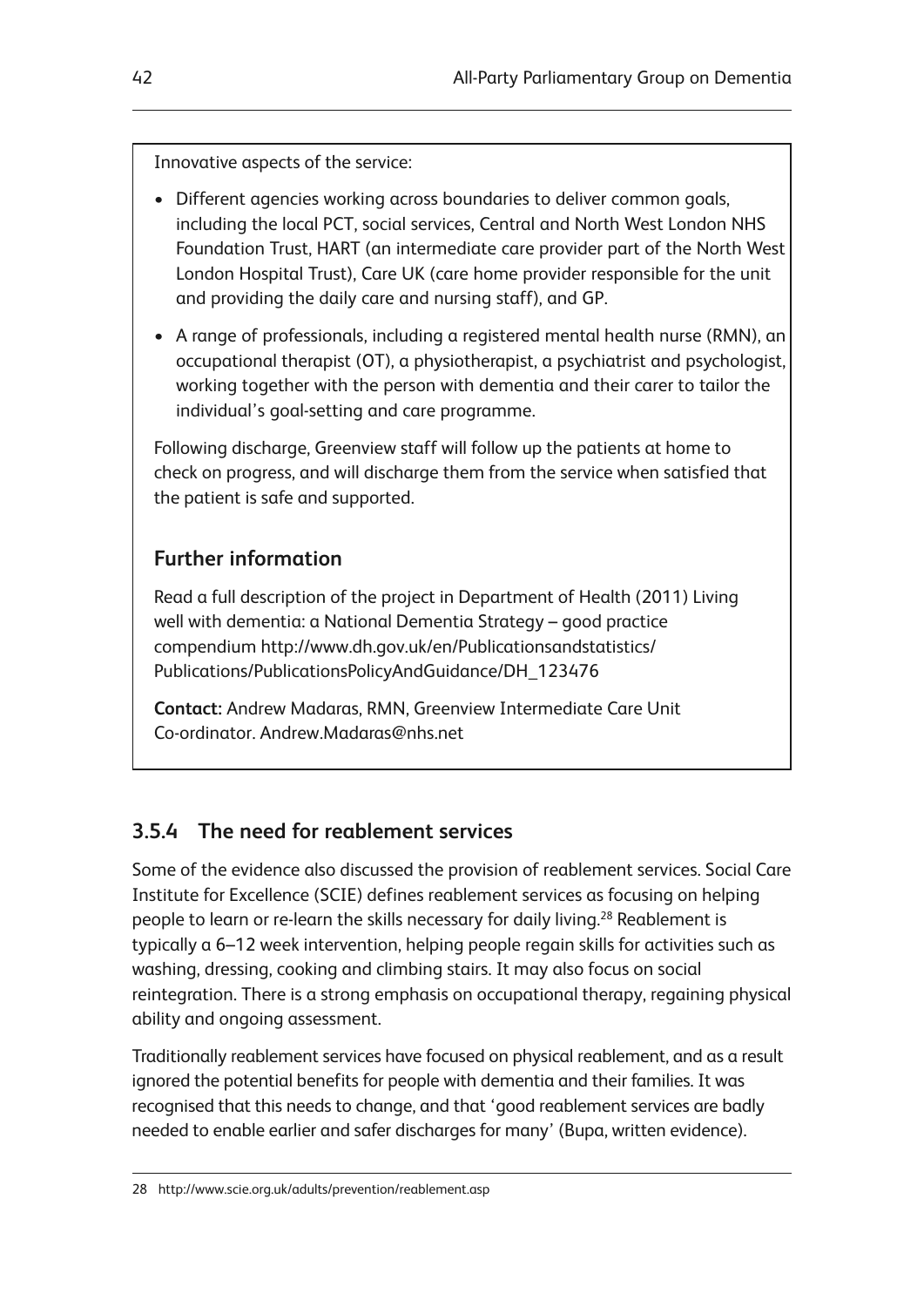#### SCIE's response described ongoing work in this area:

'SCIE is working with reablement teams in five London boroughs, some of which accept all referrals, including people with dementia and those with palliative care needs. It is their view that people with dementia can benefit from a period of reablement. They also maintain that reablement is beneficial for family carers, increasing their confidence and helping them support users with a more 'reabling' ethos. It is conceivable that the benefits to carers could also delay or reduce the need for intensive care and support by avoiding the occurrence of "crisis points".'

(Social Care Institute for Excellence [SCIE], written evidence)

The evidence received suggests that there is significant scope to explore extended access to reablement and intermediate care services for people with dementia to facilitate earlier discharges from hospital, and that these services are likely to be a more cost-effective way of providing care.

## **Conclusion**

**Lengths of hospital stay are too often extended for people with dementia beyond their clinical needs, because of their dementia. Improvements to care pathways and better discharge planning will enable earlier discharges, which will result in financial savings. To enable prompt discharge there needs to be further exploration of models of reablement and intermediate care to establish the most effective ways of supporting people with dementia after discharge, and prevent inappropriate readmissions.**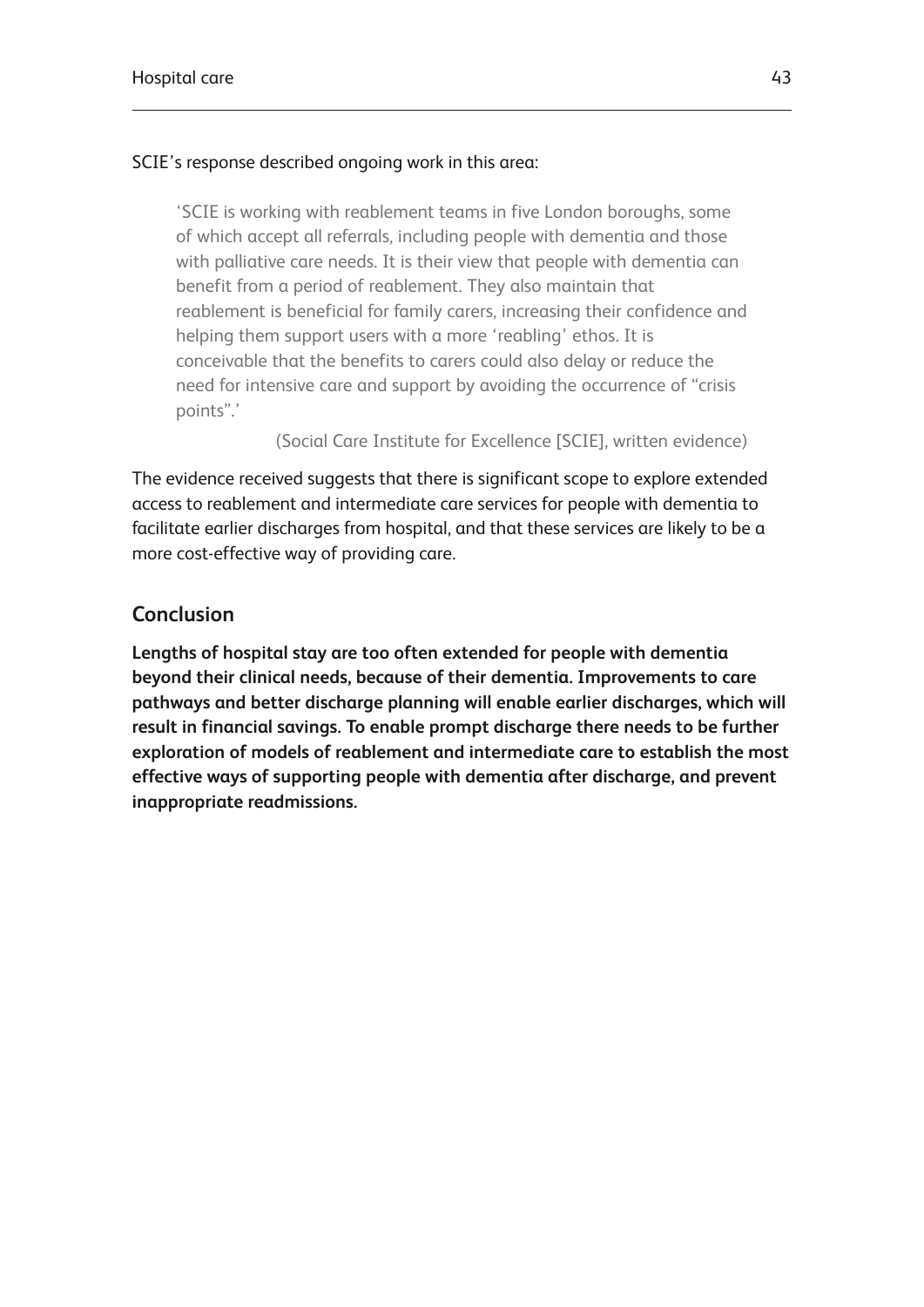# **4 Community services**

# **4.1 Improving community care services to increase cost-effectiveness**

Nearly two-thirds of people with dementia live in private households (the community)<sup>29</sup> and many people report that remaining in their own homes is very important to them.<sup>30</sup> The mainstay of support for most people with dementia at home is from family carers. The importance of the support that carers provide is demonstrated by research which found living with a carer means that people with dementia are 20 times less likely to enter a care home.<sup>31</sup>

However, people with dementia and carers also emphasise that statutory services are vital in supporting the person with dementia in their own home.<sup>32</sup> Good-quality community services are extremely important in providing cost-effective dementia care, because of the potential to support quality of life and reduce hospital admissions and/or length of stay, as well as delaying entry into residential care where appropriate. As well as supporting people with dementia who live alone, community services can provide essential help to carers.

The potential for effective community care services to result in improved quality of life and cost efficiency was demonstrated in the Alzheimer's Society submission. The Society explained that its recent report, Support. Stay. Save, gathered evidence on the care and support of people with dementia in their own homes. It found that:

'Respondents perceived that insufficient support results in the exacerbation of the needs of people with dementia and carers, with reported worsening physical and mental health needs. As a result, people with dementia are most likely to be admitted earlier to long-term care and unavoidably admitted to hospital.'

(Alzheimer's Society, written evidence)

Based on the findings of the report the Society calculated that one in ten of the 500,000 people with dementia living at home will go into long-term care sooner than expected because of insufficient support. This is likely to result in 50,000 people who currently live in their own homes going into a care home earlier than necessary.

<sup>29</sup> Alzheimer's Society, Dementia UK, 2007

<sup>30</sup> Alzheimer's Society, Support. Stay. Save. 2011

<sup>31</sup> Banerjee S, Murray J, et al, Predictors of institutionalisation in older people with dementia, 2003

<sup>32</sup> Alzheimer's Society, Support. Stay. Save. 2011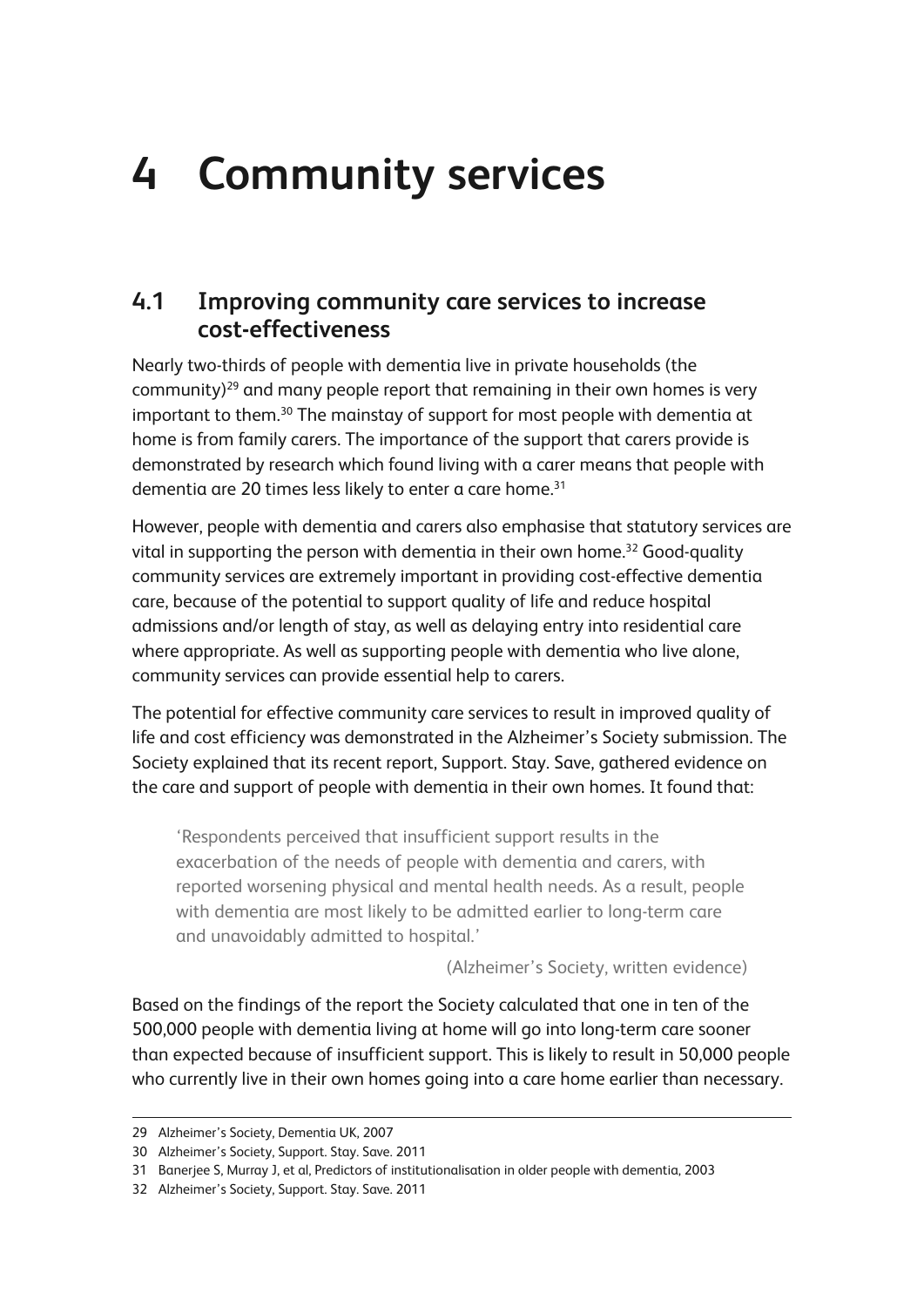Delaying these individuals' entry into a care home would result in savings to the NHS and local government of around £72 million for each month of delay.

A range of opportunities for improving outcomes for people with dementia in the community and also improving cost-effectiveness was identified. Below we describe some of the key themes of the evidence presented and also examples of specific services.

# **4.2 Key themes**

# **4.2.1 Increasing rates of case identification**

A key theme identified by witnesses was low rates of case identification. Not enough people are receiving a diagnosis of dementia or being diagnosed early enough. General practitioners (GPs) are now incentivised to establish dementia registers, as part of the Quality and Outcomes Framework. Figures from these registers suggest that only around 40 per cent of people with dementia are currently receiving a diagnosis and being placed on the registers.<sup>33</sup> This percentage varies depending on the primary care organisation. As noted by a number of witnesses, having dementia diagnosed and recognised is a first step to getting a support package in place which supports a good quality of life and reduces the risk of a crisis requiring high-cost interventions.

'The most important thing is to get early diagnosis – when I went to my GP she immediately referred me to the specialist at the dementia unit at my local hospital where I was assessed, had brain scans, diagnosed and started treatment which amazingly has taken away most of the symptoms of dementia (although I do have side-effects). Without the treatment I was struggling to look after myself at home.'

(Person with dementia, written evidence)

'We perceive that early diagnosis enables the individual themselves to adapt and plan. Furthermore, services and treatments and therapeutic interventions can be commenced earlier which we believe slows deterioration, which delays reliance on higher dependence and costly care. We would note the change in NICE guidance regarding the prescription of dementia medication to be extended to people in early dementia as this was considered to achieve cost saving in care costs.'

(The ExtraCare Charitable Trust, written evidence)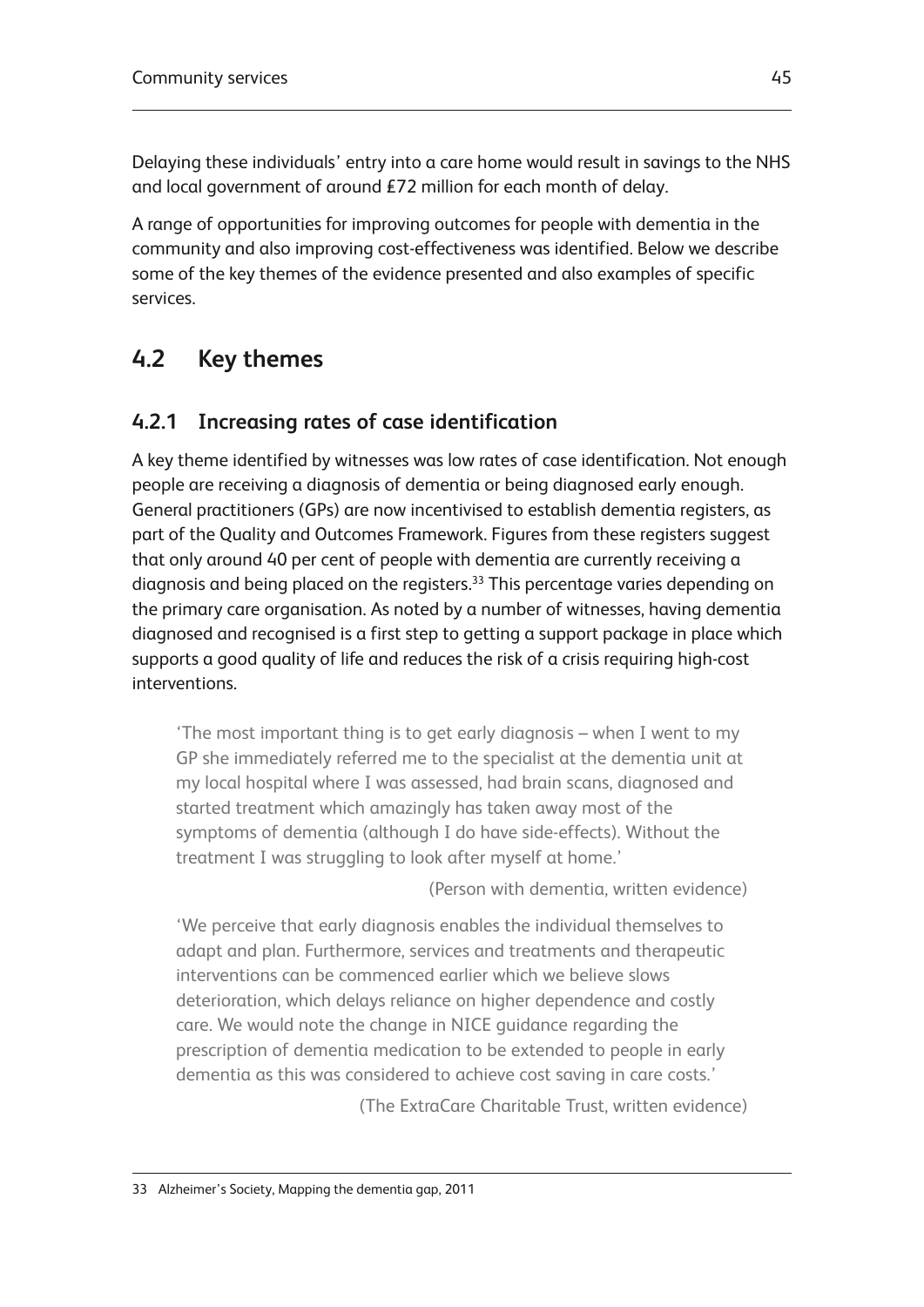'Approximately 40 per cent of people living with dementia in the UK have received a diagnosis and are thus known to the NHS. The remainder are part of a high-risk group, but that risk is not being managed because they are not known to the system. As a consequence, they are much more likely to present with health needs only when a crisis has occurred and consume very costly services in A&E or as an in-patient admission. A small study reported in 2010 that relatively minor health issues and social distress were precipitating hospital admissions and that nearly one-third of patients were only diagnosed with dementia after an admission.'

(Bupa, written evidence)

## **Conclusion**

**Ensuring the right support is in place is essential to maintaining a good quality of life for the person with dementia, supporting carers, and helping to avoid a situation reaching a point of crisis which may require intensive input from services. However, currently less than half of people with dementia receive a diagnosis, meaning there is considerable risk that many people are struggling without the support they need.**

## **4.2.2 Why are rates of diagnosis low?**

A number of factors were identified that potentially explained the low rates of diagnosis and particularly low rates of early diagnosis. It will be important to address these to increase the number of people with dementia being diagnosed and supported. However, a county council's evidence highlighted the impact on dementia services of increased numbers of people receiving a diagnosis. This relates to the point made in section 2.2 that the range of dementia services must be considered as a whole. Changes in one part of the system will increase pressure in others.

'There are significant resource implications for providing a range of interventions for dementia care. For example, if you diagnosis more people we would need more capacity within our already stretched memory clinics, mental health liaison teams and community mental health teams. There are no quick wins in getting this right. Additional investment now would need to be secured for a number of years to see a real change in the care pathway for people with dementia.'

(Anonymous county council, written evidence)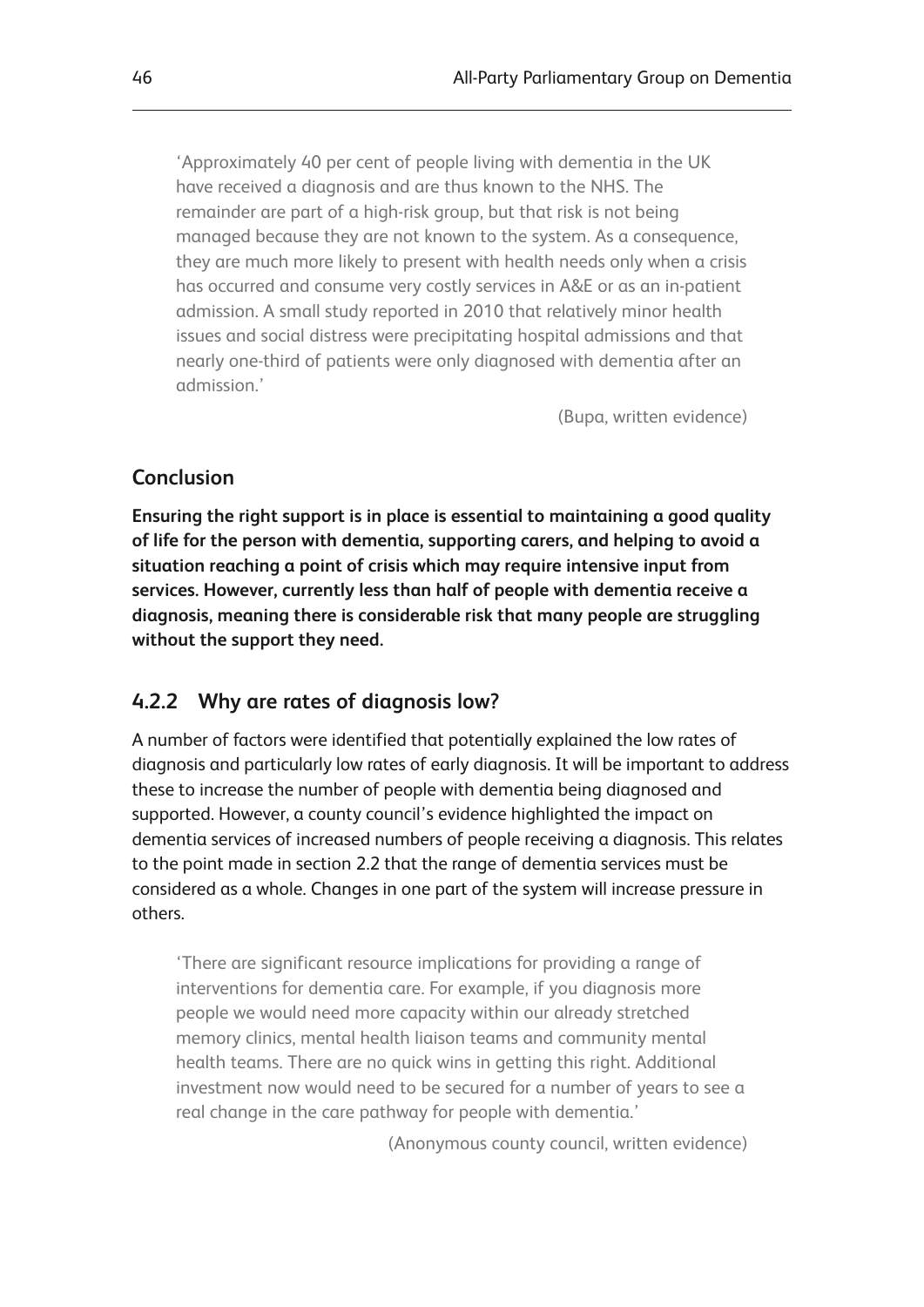# **4.2.3 Lack of awareness about dementia and the stigma attached**

The lack of public awareness about dementia and the stigma that is attached to the condition was highlighted in the evidence as a barrier to increasing diagnosis rates.

'We know that (A National Dementia Strategy, Department of Health 2009)

- people currently wait up to three years before reporting symptoms of dementia to their doctor
- 70 per cent of carers report being unaware of symptoms of dementia before diagnosis
- 64 per cent of carers report being in denial about their relative having the illness
- 58 per cent of carers believe the symptoms to be just part of ageing.'

(National Care Association, written evidence)

'In far too many cases people at home do not understand the importance of recognising symptoms suggestive of early dementia. Even when they do, concerns are dismissed as simple ageing either by the person themselves or by peer group or family. Consequently many people do not disclose their symptoms to a GP.'

> (Royal College of Psychiatrists, Faculty of Old Age Psychiatry, written evidence)

'Early diagnosis can also be delayed by the stigma that surrounds dementia. We would like to see more done to raise people's understanding of dementia and the potential of people with dementia to maintain a good quality of life and contribute to their communities, often for many years. Destigmatising the condition will encourage early diagnosis and early intervention for best health and cost outcomes. Research involving people with dementia undertaken by the Foundation for the Alzheimer's Society found that the experience of people with dementia was not adequately portrayed to the wider public, adding to ignorance of the condition and the stigma that surrounds it. (Alzheimer's society, Dementia: Out of the shadows, 2008).'

(Mental Health Foundation, written evidence)

# **4.2.4 GP response to signs of dementia**

The GP will often be the first point of call for someone concerned about their memory or other symptoms that may indicate the emergence of dementia.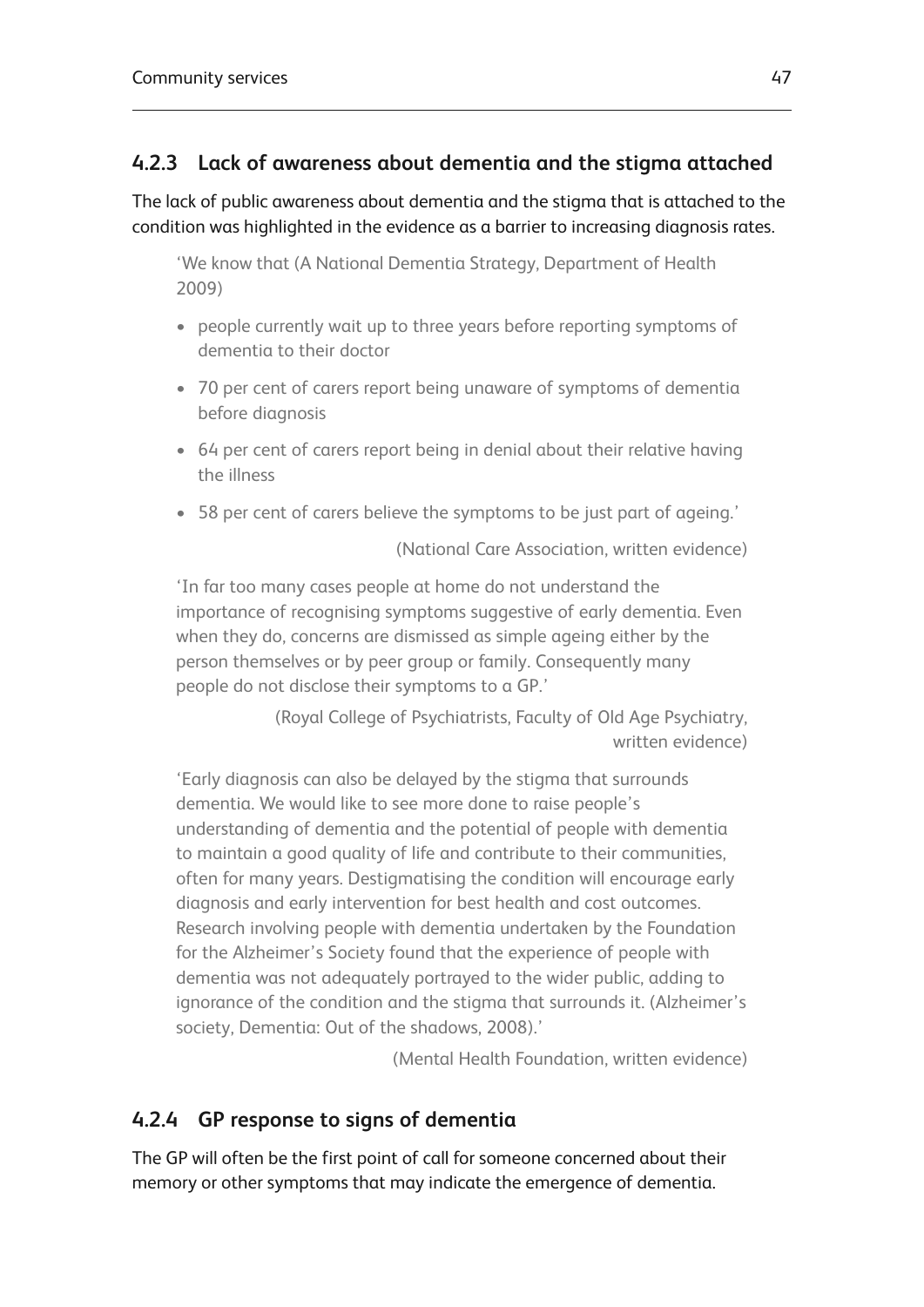Although the responsibility for diagnosis currently lies with secondary care, the GP is responsible for referring people with suspected dementia to specialist services.

There was considerable discussion during the inquiry's oral evidence sessions about the reasons for GPs' reluctance to refer people. There is some evidence that increasing numbers of GPs consider early diagnosis to be beneficial and are more confident in their ability to recognise dementia, but as Helena McKeown, GP and chair of the British Medical Association committee on community care, noted, this is not universal. GPs are very anxious not to get the diagnosis wrong because dementia is such a serious and much-feared condition. Dr McKeown said 'GPs, most of us, we're quite caring really, we don't want to get this wrong, we don't want to tell people this diagnosis and some people, sadly, do not have the skills to do it.'

There is also a perception among GPs that services to support people post-diagnosis are inadequate, thus deterring them from telling patients that they have dementia.

'I think there is still a reluctance among primary care doctors to attach the horrible label, they might see it, of dementia to what might look like quite clear early symptoms. I think they often feel they're being kind, but they're probably not being helpful in those circumstances.'

> (Professor Martin Knapp, Institute of Psychiatry, King's College, oral evidence)

'GPs are concerned about their skills in making a diagnosis and reluctant to refer to specialist services due to concerns about therapeutic nihilism, medicalising what GPs see as a 'natural consequence' of ageing, concerns that specialist services may not provide any input or that they may be overwhelmed. Many GPs consider dementia to be rare yet demographics would suggest that the number of people with dementia or the number of pregnant women in any practice is very similar.'

> (Royal College of Psychiatrists, Faculty of Old Age Psychiatry, written evidence)

'I took this survey [Mapping the dementia gap, which highlighted differing rates of diagnosis around the UK] to the representatives of the Dorset GPs, the Dorset Local Medical Committee, to ask them their views as to why they are so 'bad' at diagnosing dementia… they talked about, "maybe we just have a much older population". And then I talked to the community psychiatric nursing teams near Salisbury and where I work in Dorset and they said, "Well, it's about resource". A lot of doctors will tell you it's about resources. They don't do the diagnosing because they don't feel the resource is there to look after the individuals.'

(Dr Helena McKeown, BMA, oral evidence)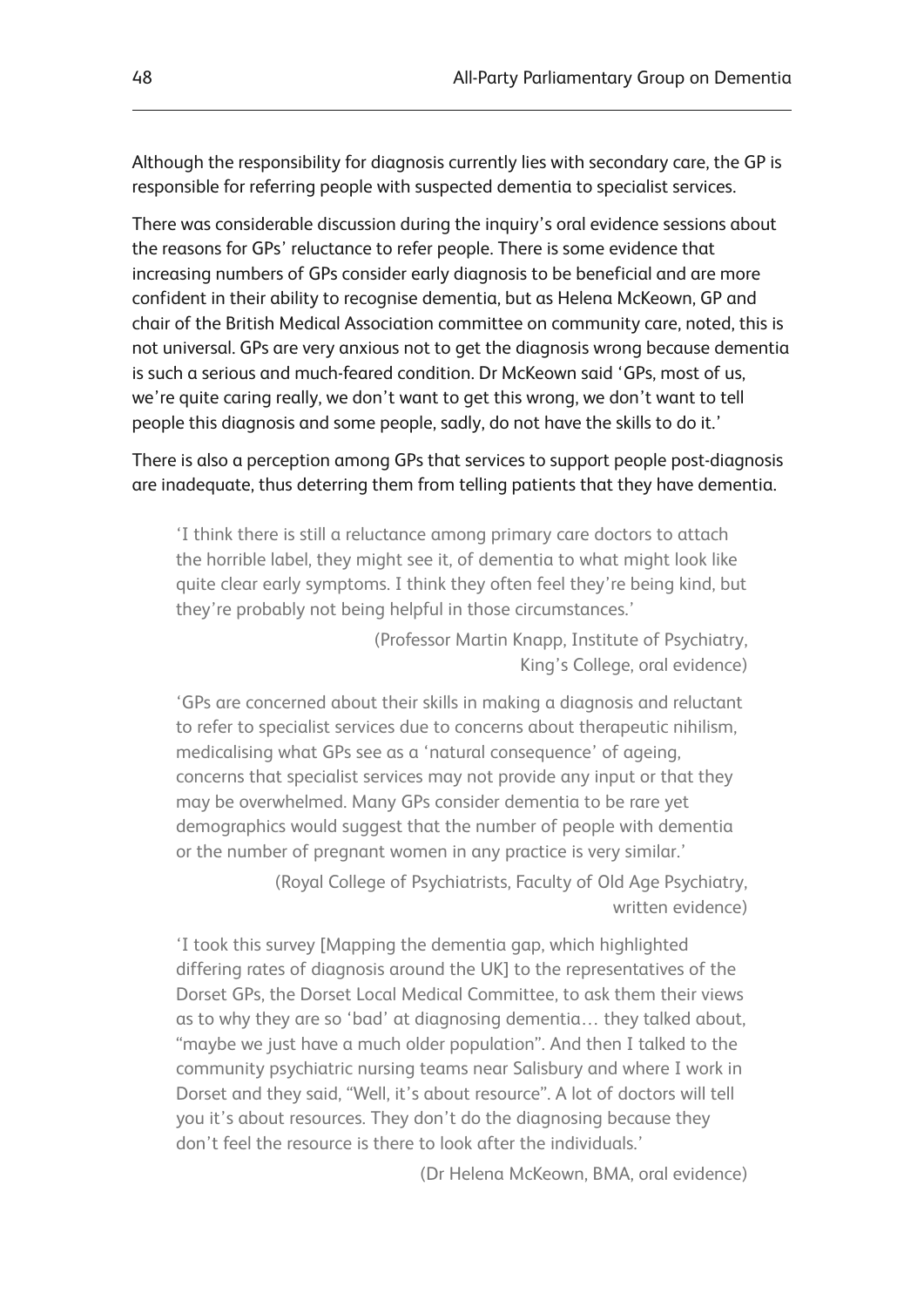# **4.2.5 Training**

Witnesses discussed potential ways of increasing rates of diagnosis. Training GPs was seen as important. Consultant Psychiatrist in Memory Services, NHS Isle of Wight, Dr Daniel Harwood, pointed out that it was important to consider how this was done, as reaching GPs with training initiatives can be difficult. It is important to consider what strategies would work best given local circumstances. Personal approaches from specialist dementia services were suggested as a potentially effective method.

However, in addition to training GPs, witnesses argued that other staff members working with people with dementia should be trained to be able to recognise signs of dementia and refer appropriately. The NICE clinical dementia guideline also makes this point.

'And my colleague, the Chairman of the Royal College of General Practitioners, Dr Gerada, will tell you that they are lobbying for an extension of GP training, a bit like our nursing colleagues, from three years to five years or maybe four, because the place to learn about dementia in the community is not an acute hospital setting as a doctor, but to learn about it in the community, in the care homes, in people's flats and bungalows and homes from an experienced GP.'

(Dr Helena McKeown, BMA, oral evidence)

'So I would just advocate very pragmatic training and I just think it's – we live in difficult times. We're not going to have hours and hours to do this, so it's about people in specialist teams going in there for half an hour to a practice meeting with GPs, circulating information, keeping the pressure up and doing it in dribs and drabs.'

(Dr Daniel Harwood, NHS Isle of Wight, oral evidence)

'Better GP awareness and training is crucial, but so also is a higher level of awareness and training among other staff who are in contact with older populations, such as housing staff and day centre staff, who should be able to detect early signs of dementia and signpost people and families to appropriate support.'

(Mental Health Foundation, written evidence)

# **4.2.6 GPs as commissioners**

There was discussion about the likely changes to commissioning arrangements in England that will give GPs much greater responsibility. There was some concern that the lack of knowledge about dementia amongst some GPs did not bode well for improved commissioning of dementia services. Dr Daniel Harwood argued that the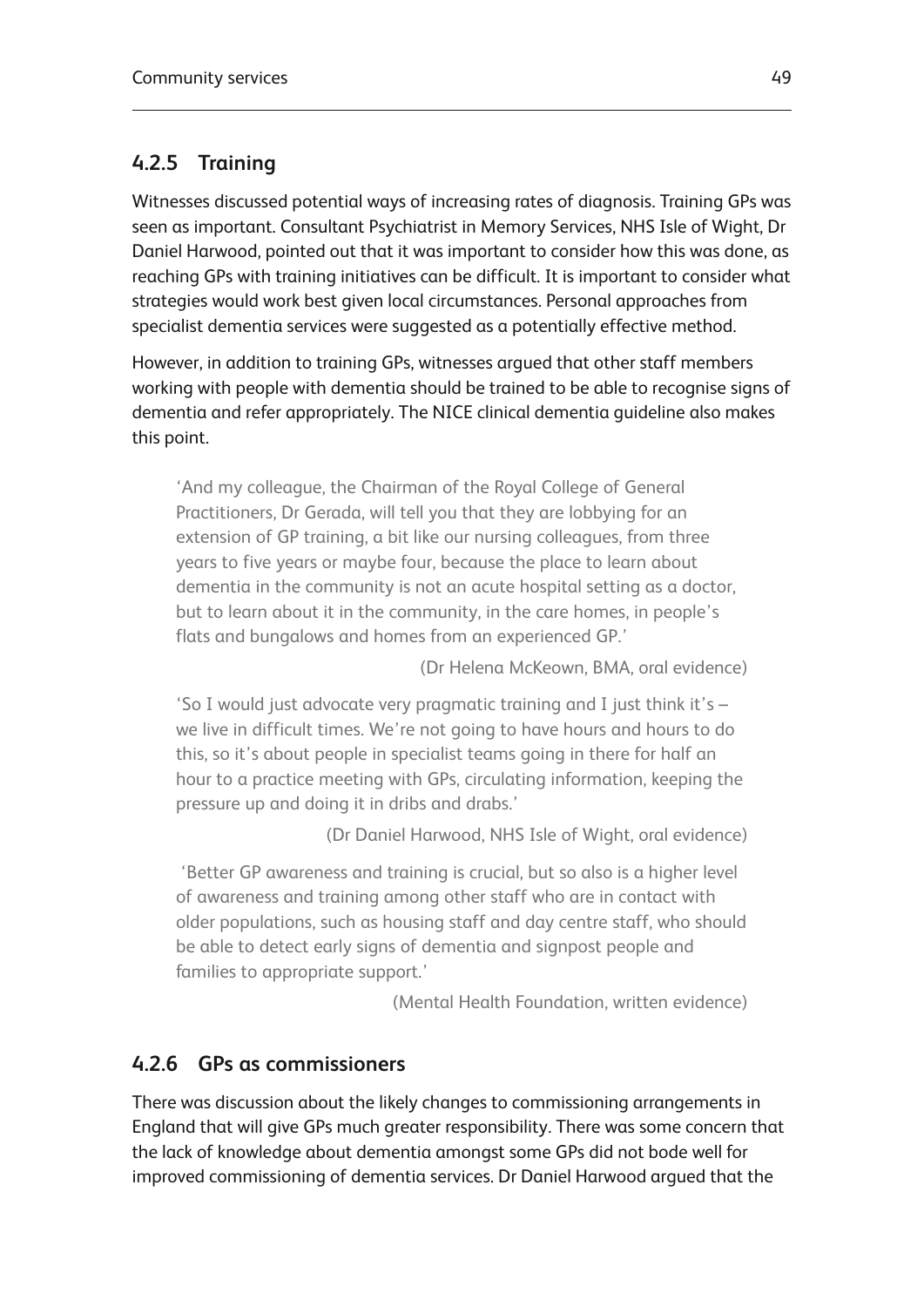## responsibility lay with dementia specialists to ensure GP commissioners were well informed.

'It's up to us, isn't it, and the provider arms to start discussing with our GP commissioners now and start negotiating now and putting our views across. We can't just sit back and then complain. We've got to take an active role and it's not just about the providers, it's about voluntary groups, charitable sector, patient groups, service user groups actually getting on and making contact with the GP consortia and putting their views across, because commissioners need to be listening to a wide range of people, particularly the people who use the services.'

(Dr Daniel Harwood, NHS Isle of Wight, oral evidence)

# **Conclusion**

**There are a number of reasons behind the low rates of diagnosis, including the low levels of public awareness and understanding of dementia. The confidence and skill of some general practitioners in recognising dementia continues to be inadequate. Increasing the length of GP training so that it is equivalent to other specialisms would allow for improved coverage of dementia within the GP curriculum. But local areas should also consider how best to develop ongoing training, for example brief, targeted sessions run by specialist dementia services at GP practices. This type of intervention may also support GPs as they take on new commissioning responsibilities.**

# **4.2.7 Diagnosis must be accompanied by comprehensive early intervention**

A clear theme that emerged from the evidence was that diagnosis had to be accompanied by a package of follow-up support. The previous experience of some people with dementia has been abandonment following diagnosis until their needs become complex.

As Bupa explained, providing a comprehensive package of support 'almost certainly result[s] in the person with dementia and those who care for them feeling better supported and more self-sufficient, preventing unnecessary admissions to hospitals and care homes' (Bupa, written evidence).

'Really importantly is picking up, following that assessment and following a diagnosis, if a diagnosis is made, with what we call post-diagnostic counselling. So it's a series of support sessions delivered by a community nurse or a care manager to the carer and followed then,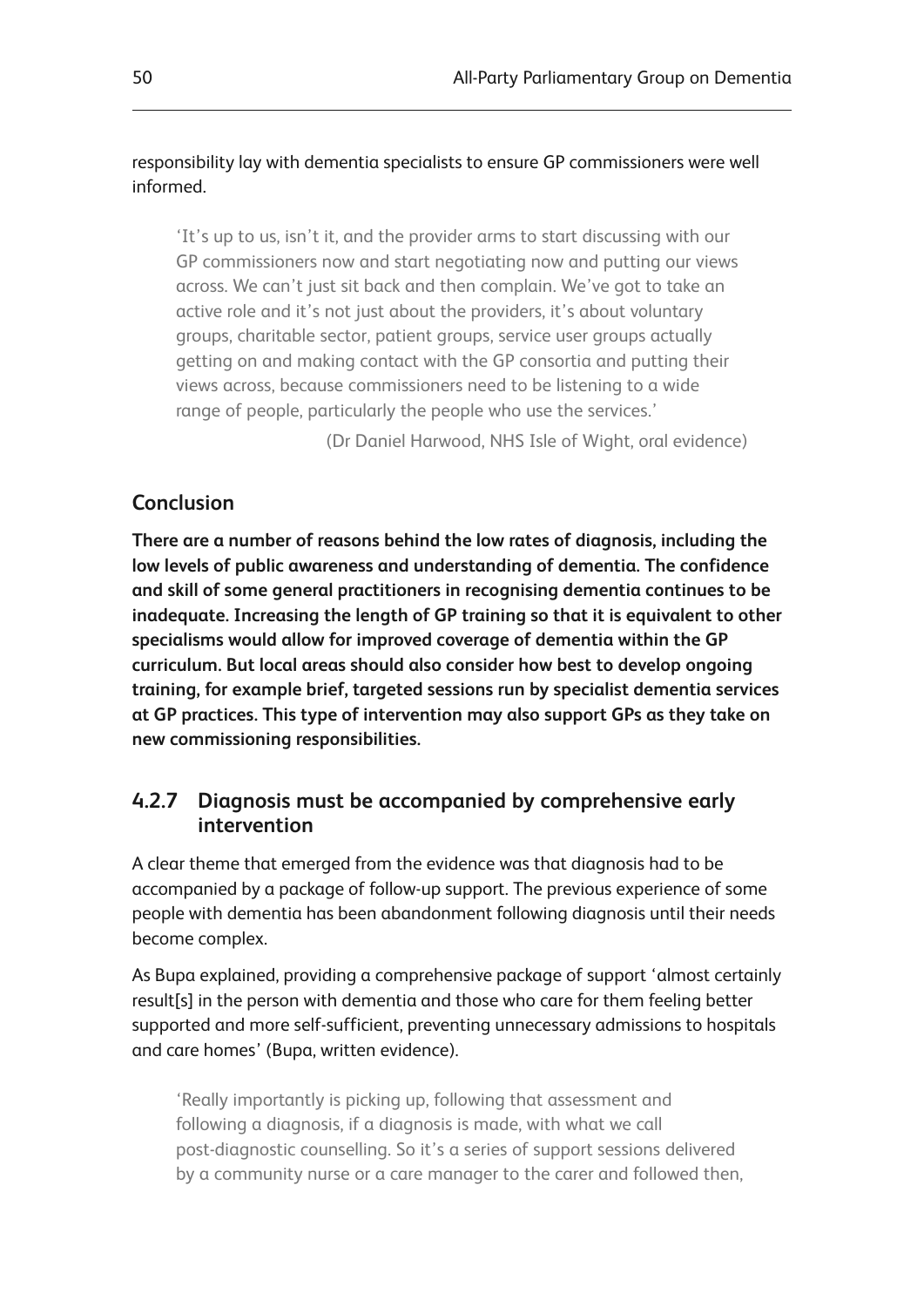perhaps, by going into a community day service or accessing helplines or accessing voluntary groups. So it's not diagnosis and then go, which was the old memory clinic model. It's about a whole assessment and then a treatment service being joined up and that's what the memory services I think should be doing. It's much, much more cost-effective and cheaper and time effective to do that rather than just spend your time running around spending hours dealing with complex crises that should have been avoided, and that's the message we need to get across to GPs.'

(Dr Daniel Harwood, NHS Isle of Wight, oral evidence)

A number of witnesses referred to Professor Sube Banerjee's paper, written as an appendix to the National Dementia Strategy for England, which made that case that early intervention is cost-effective because it delays the move into residential care. This package consists of a national network of memory services, support for existing community mental health teams for older people and the enhancement of social services for older people with mental health problems. The cost of this would be an estimated £220 million per year. Professor Banerjee's report predicted a reduction in residential care by the fourth year. It found that a reduction in the use of residential care of 10 per cent would result in annual savings for £120 million in health and social care expenditure and £125 million in private expenditure. The net present value (NPV) over 10 years would be around (minus) £950 million. However, once a modest improvement in quality of life was factored in the NPV would be positive.

# **4.2.8 Crisis support**

In addition to early and ongoing support to help people manage symptoms and avoid crises, a number of witnesses highlighted how services provided at times of crises or strain can help people to stay at home and avoid hospital admission.

## **CASE STUDY**

## **Flexible enhanced domiciliary care for people with dementia – Waveney, Suffolk**

In Waveney Suffolk, the county council and the local PCT commissions a flexible domiciliary care service for people with dementia at times of crisis. This short-term service aims to give an opportunity to stabilise situations, and allow for assessment as to people's ongoing needs.

The service is provided by a domiciliary care agency that recruited staff to work with referrals to it from the older people's mental health social work team. The social care staff have received dementia specific training and benefited from the experience, support, mentoring and supervision of a mental health nurse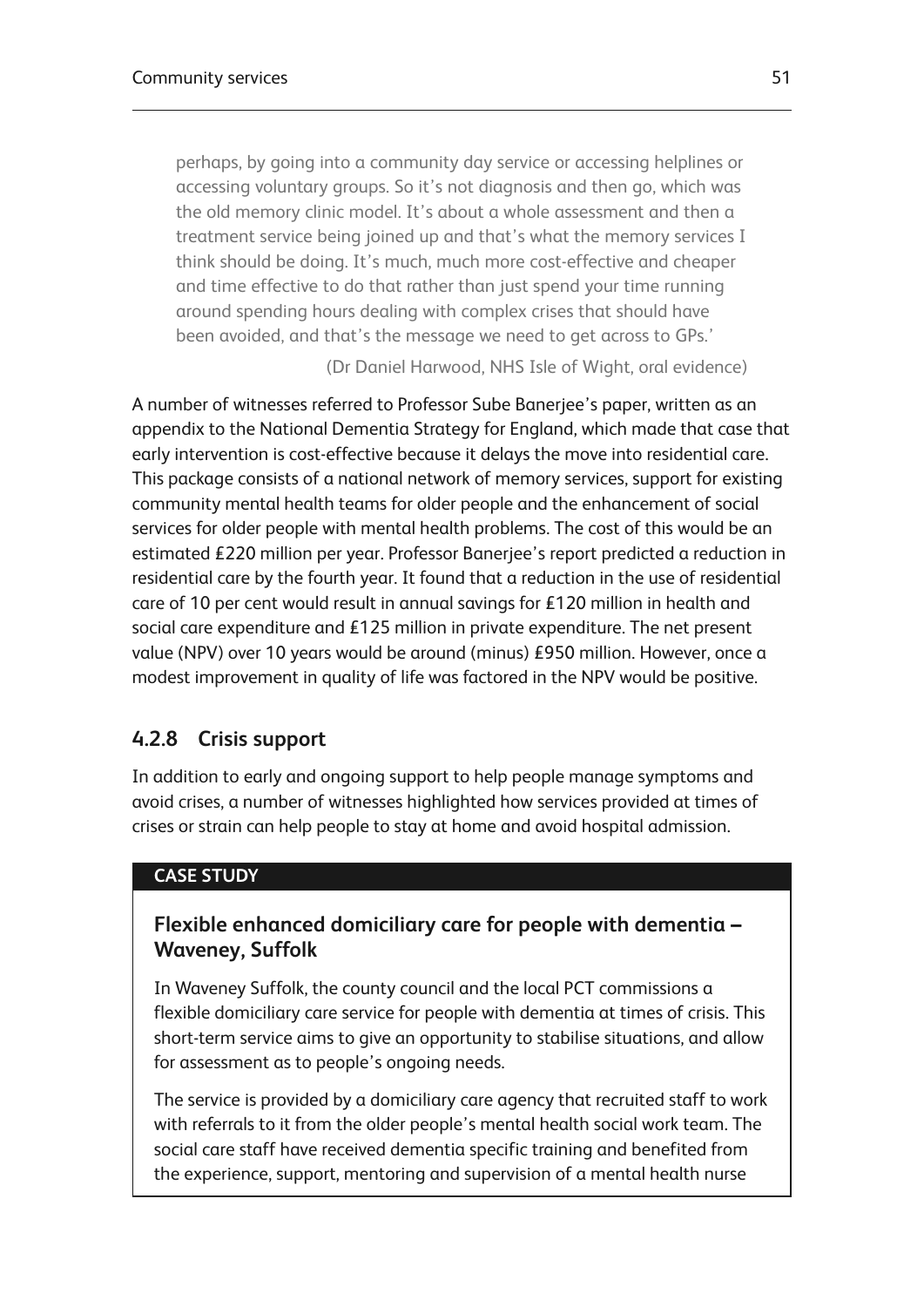line-managing staff and assessing the clients. They also enjoy providing enhanced care to the person with dementia.

The service was established to relieve budgetary pressures on the costly residential care budget. This has been achieved, along with a reduction in hospital admissions. In 18 months it worked with 110 people and:

- supported a number of people to maintain their independence, before returning them to mainstream domiciliary care services
- avoided 46 hospital admissions
- avoided 16 placements into residential care
- avoided at least 25 breakdowns in family care arrangements.

Outcomes from the service are continually monitored and have demonstrated the links between effective support in the community and reductions in hospital admissions.

Funding of the service within the Waveney locality is secure, however, the county council is currently working on a business case for it to be available across the county.

# **Further information**

Read a full description of the project in Department of Health (2011) Living well with dementia: a National Dementia Strategy – good practice compendium http://www.dh.gov.uk/en/Publicationsandstatistics/Publications/ PublicationsPolicyAndGuidance/DH\_123476

**Contact:** John Lambert, Suffolk Adult Community Services. John.Lambert@suffolk.gov.uk

# **Conclusion**

**The process of receiving a diagnosis is a means to an end, not an end in itself. It is a first step to getting a comprehensive package of support in place. It is this package, tailored to the individual's needs and circumstances, which will help people to maintain their quality of life and cope with the symptoms of dementia. There are also number of case studies of services which provide support at times of crises which have helped to avoid hospital admission and breakdown in family support.**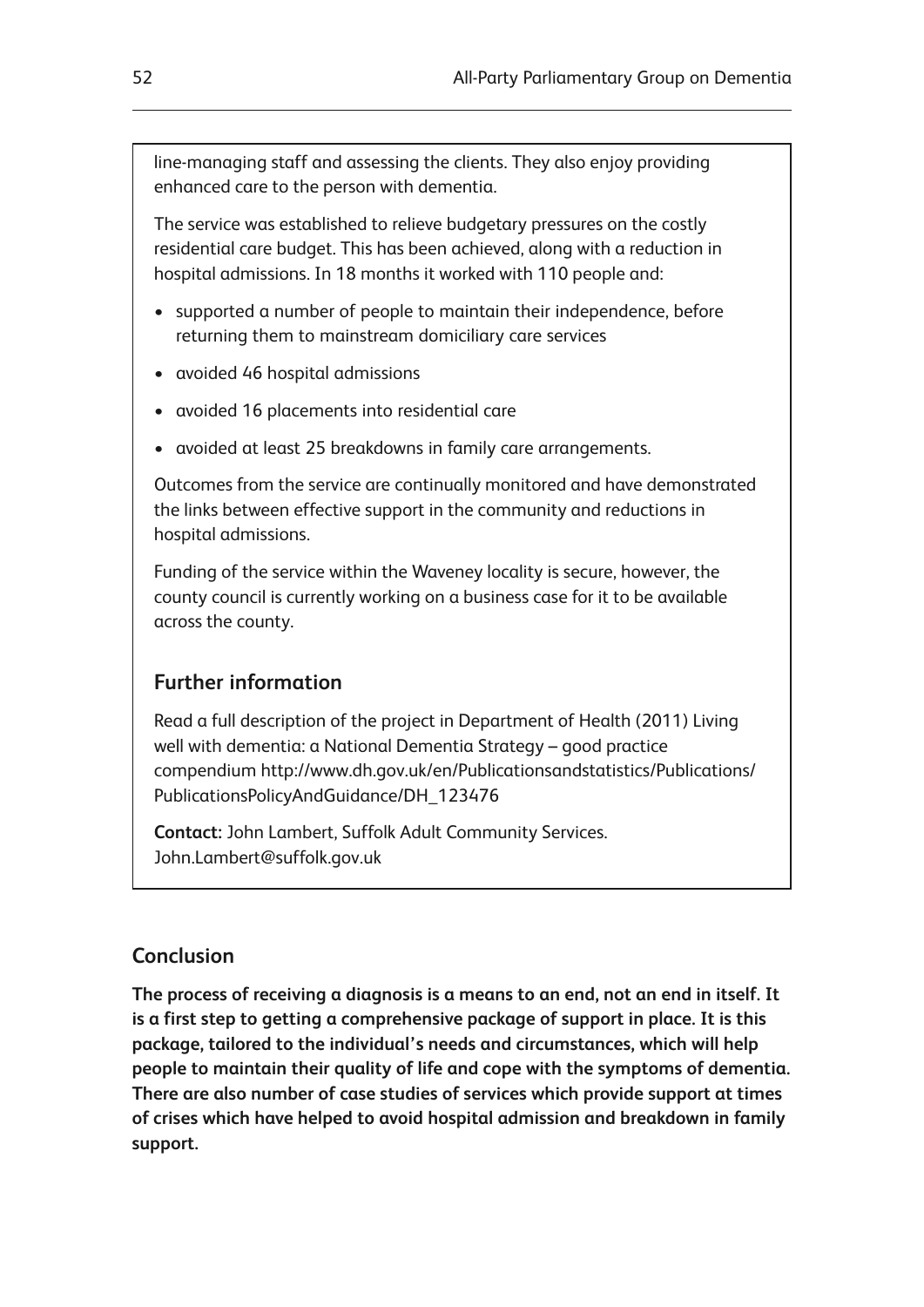# **4.2.9 Pharmacological and non-pharmacological therapies**

In terms of specific therapies, a number of witnesses highlighted the new NICE guidance on the drug treatments for Alzheimer's disease. These have been found to be cost-effective and clinicians should consider one of the three anticholinesterase drug treatments for people newly diagnosed with mild to moderate Alzheimer's disease. Ebixa should be considered as a treatment for people with severe Alzheimer's, or moderate Alzheimer's if the anticholinesterase treatments are not suitable.

In addition, psychological therapies such as cognitive stimulation therapy were highlighted as useful and cost-effective treatments. The literature review concluded that there was a small but fairly positive body of evidence regarding the cost-effectiveness of cognitive stimulation therapy (CST):

'If we were to see similar investment in some of the alternative psychological therapies as we've seen in adult mental health that would be a really good thing for dementia. So including very basic things that people can do through to CST [cognitive stimulation therapy] and more structured interventions.' (Rachel Thompson, Dementia Project Lead, Royal College of Nursing, oral evidence)

'There's a thing called cognitive stimulation therapy, which has been around now for a few years. It seems to work quite well for people with mild to moderate dementia. It's delivered in groups in day centres or care homes. It looks broadly promising in terms of outcomes and looks broadly promising in terms of cost-effectiveness. It's not yet been tested as delivered to individuals, but in group settings it works quite well.'

> (Professor Martin Knapp, Institute of Psychiatry, King's College, oral evidence)

However, there is evidence that psychological therapies, such as cognitive stimulation therapy, are not widely available, despite evidence of their benefit. As discussed in 2.4.3, Professor Martin Knapp cited reluctance to take up evidence-based interventions as a barrier to improving the overall cost-effectiveness of dementia services:

'And cognitive stimulation therapy, I had an email from somebody this morning who had done a freedom of information request and found that 10 per cent of PCTs and mental health trusts commissioned or delivered cognitive stimulation therapy, but evidence has been around for 10 or more years that it works. So even when we've got the evidence we don't seem to be very good as a system in putting it into place.'

> (Professor Martin Knapp, Institute of Psychiatry, King's College, oral evidence)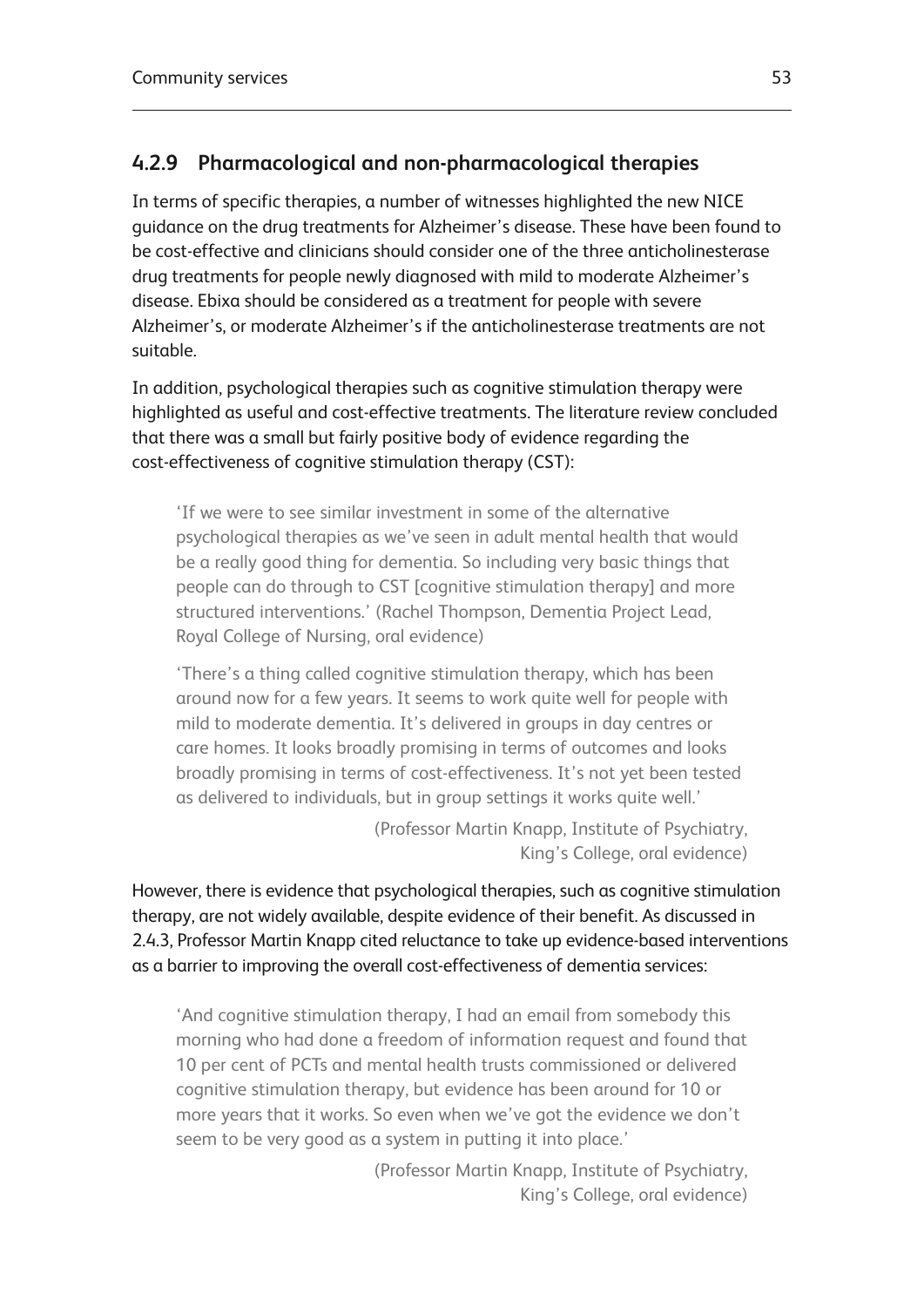## **4.2.10 Physical healthcare**

The British Geriatric Society noted that the review and maintenance of individuals' physical health was important to the effective management of people with dementia. Early intervention in physical health problems can prevent deterioration and potentially avoid hospital admission.

'The key to successful management lies in early diagnosis and there should be attention to optimisation of physical health. Comprehensive geriatric review, review of medication and ensuring that health is optimised will ensure that any tendency for accelerated cognitive decline, emergence of behaviours and functional decline will be minimised. This point is very often not considered. Early management of intercurrent illness is also critical to avert decline. These need not represent additional costs.'

(British Geriatric Society, written evidence)

#### Bupa also pointed out the potential for treating many conditions in the community:

'Some of the most common causes of the admission of people with dementia to hospital may be prevented or can be treated effectively in the community, whether in the family home or in their care home. This is the case for urinary tract infections, falls and hip fractures and will often be the case for stroke and end of life care. A combination of regular and effective GP review, good community care pathways, rapid response teams, effective nursing in care homes and specialist out-patient clinics will deliver more timely and cheaper care as well as greater satisfaction for service users.'

(Bupa, written evidence)

## **Conclusion**

**Evidence suggests people with dementia can benefit from both pharmacological and non-pharmacological interventions and NICE (National Institute for Health and Clinical Excellence) recommends both should be offered from the early stages of the illness. In addition, maintaining people's physical health can help to avoid a decline which could precipitate the need for hospital treatment or residential care.**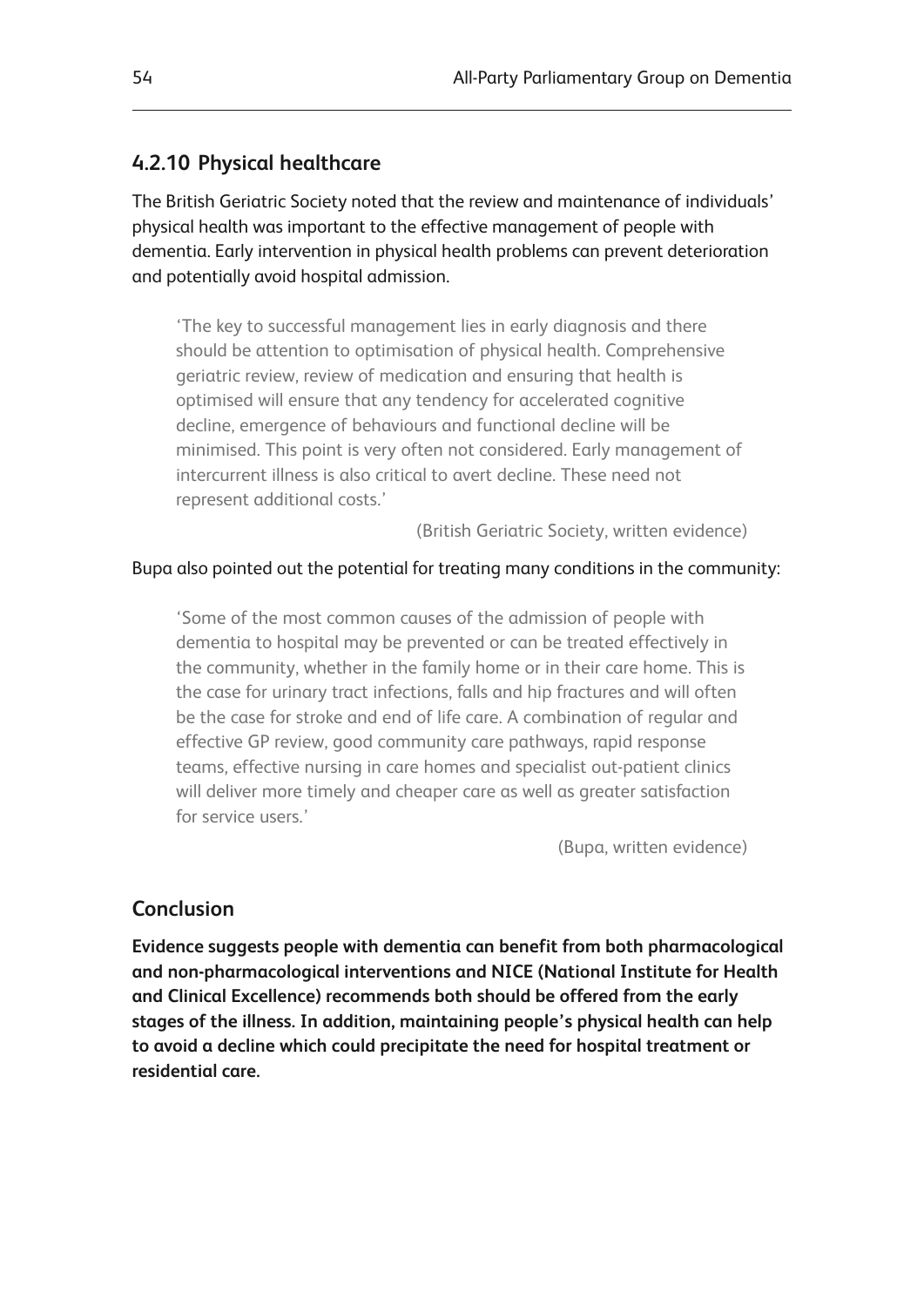# **4.3 Services that could improve quality of life and represent value for money**

Witnesses discussed a range of specific community services that improved quality of life and also represented a good use of money. The services identified should be accessible to people in the early and also later stages of dementia.

As noted in section 2.3.1, it is vital that services are tailor-made for the individual. Assumptions that 'one size fits all' run the risk of wasting resources on services that may make no difference or are detrimental to quality of life. As one carer noted, 'If services were offered that "suit" people's needs/wants, services would be availed of and appreciated and subscribed to.'

# **4.3.1 Support to continue hobbies and interests**

Services that enabled people to maintain their interests and hobbies, for example befriending services, were mentioned by a number of carers. They were felt to be helpful in meeting individual needs and supporting quality of life:

'Being able to do, in some way and with help, things they have always enjoyed doing: eg, my husband has a carer who "learns" violin with him – it's invaluable for his morale.'

(Carer, written evidence)

'Sometimes the only offer is to fit in with a service such as a day centre. This was totally inappropriate for my father who wanted to be outside. Any service should be appropriate to the needs of the individual and not that they should fit in with what is available. Be flexible and responsive to the individual person. I was not able to find a service or volunteer who would simply go out with my father on his regular walks, even if we paid for it.'

(Carer, written evidence)

# **4.3.2 Support for carers**

As noted, most of the care provided to people with dementia comes from family carers. Many witnesses noted that supporting carers to carry on caring at home was vital if the cost-effectiveness of dementia services was to be improved. Unfortunately, the literature review found that evidence on what works is fairly limited. The authors explained that

'The shortage of high-quality evidence on interventions to support carers may be due in part to methodological limitations in some of the studies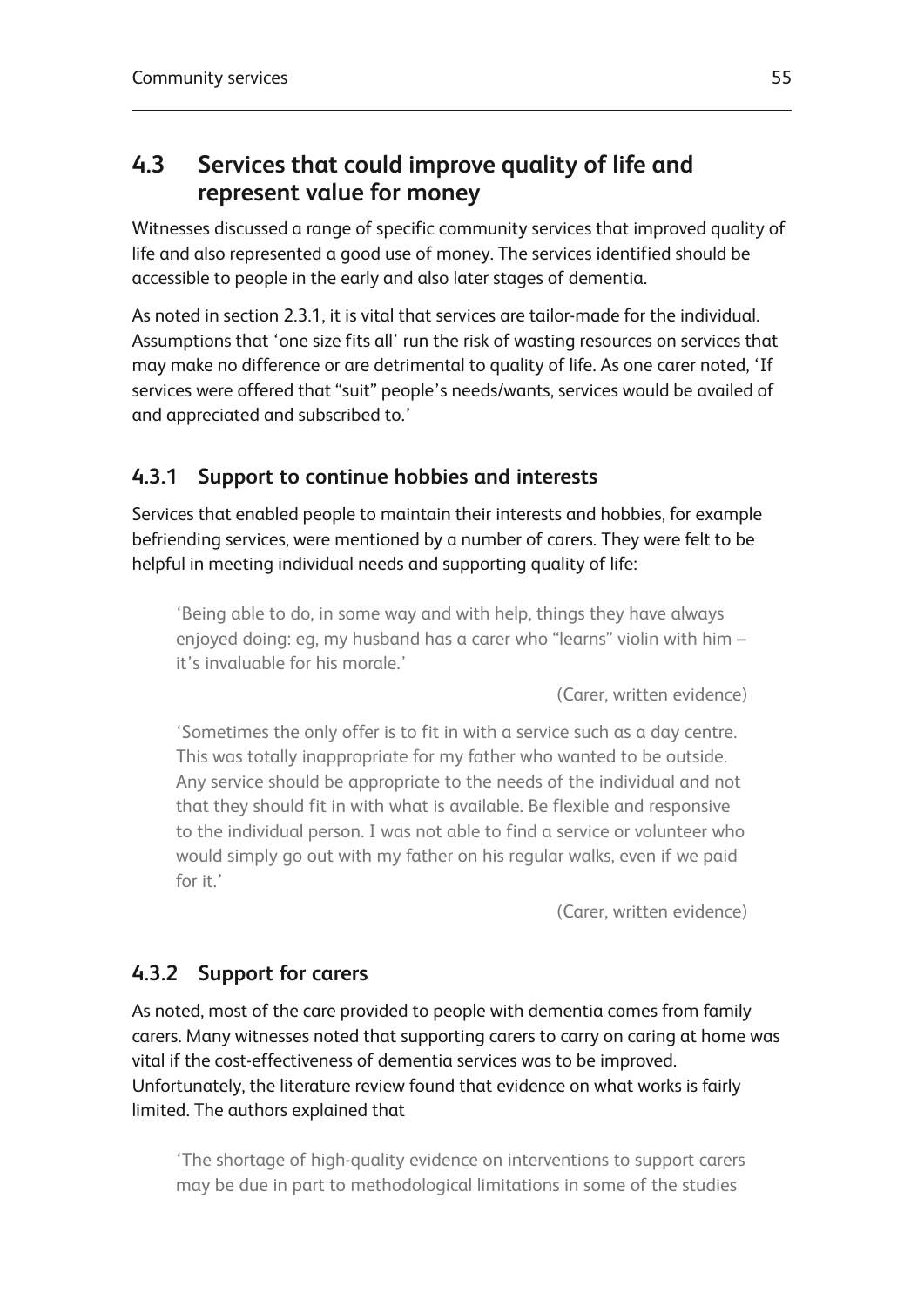that have been conducted, the definition of respite care and the wide range of interventions, the variety of needs both for people with dementia and their carers, and the range of outcome measures employed across the literature.' (Literature review, p21)

Respite care is seen by many carers and other witnesses to be essential. It was argued that this must include night respite care. Many people with dementia are active during the night, meaning carers experience significant sleep deprivation.

'Respite care is very important for the carer and should be available on a regular basis to enable them to wind down and recuperate. (Dementia often leads to not recognising the difference between day and night, putting great strain on the carer) If no breaks were made available the costs to the NHS would escalate as carers broke down and were hospitalised, leaving both in care. The government is right to increase the amount of money for respite as they have done for the coming year as it will save a lot of money in the long term. I should also wish to see more help in the home made available to carers. This would enable them to keep the patient at home for longer once again bringing down costs in the long term. (I had to put my wife into care as I could no longer cope on my own and extra help was not available at that time. All that I had was a care person for 30 mins in the morning to wash and dress her).'

(Carer, written evidence)

'The BMA believes that providing carers with adequate support would lead to effective cost savings as well as significant improvements in the physical and mental health of people with dementia, thereby leading to a reduction in the number of admissions to permanent care (which is also the single intervention most likely to produce a significant saving). The BMA believes that the poor availability of respite care hastens the move to permanent care, as does social isolation of the carer. Many patients can be managed during the day but day/night disorientation resulting in disrupted sleep for carers can rapidly cause a crisis. The availability of help at night is crucial. It is usually pressure on carers, who are often elderly themselves, which precipitates admission.' (BMA, written evidence)

## **4.3.3 Information and education**

It was noted that information and education should form part of the package of support for carers, but also for people with dementia.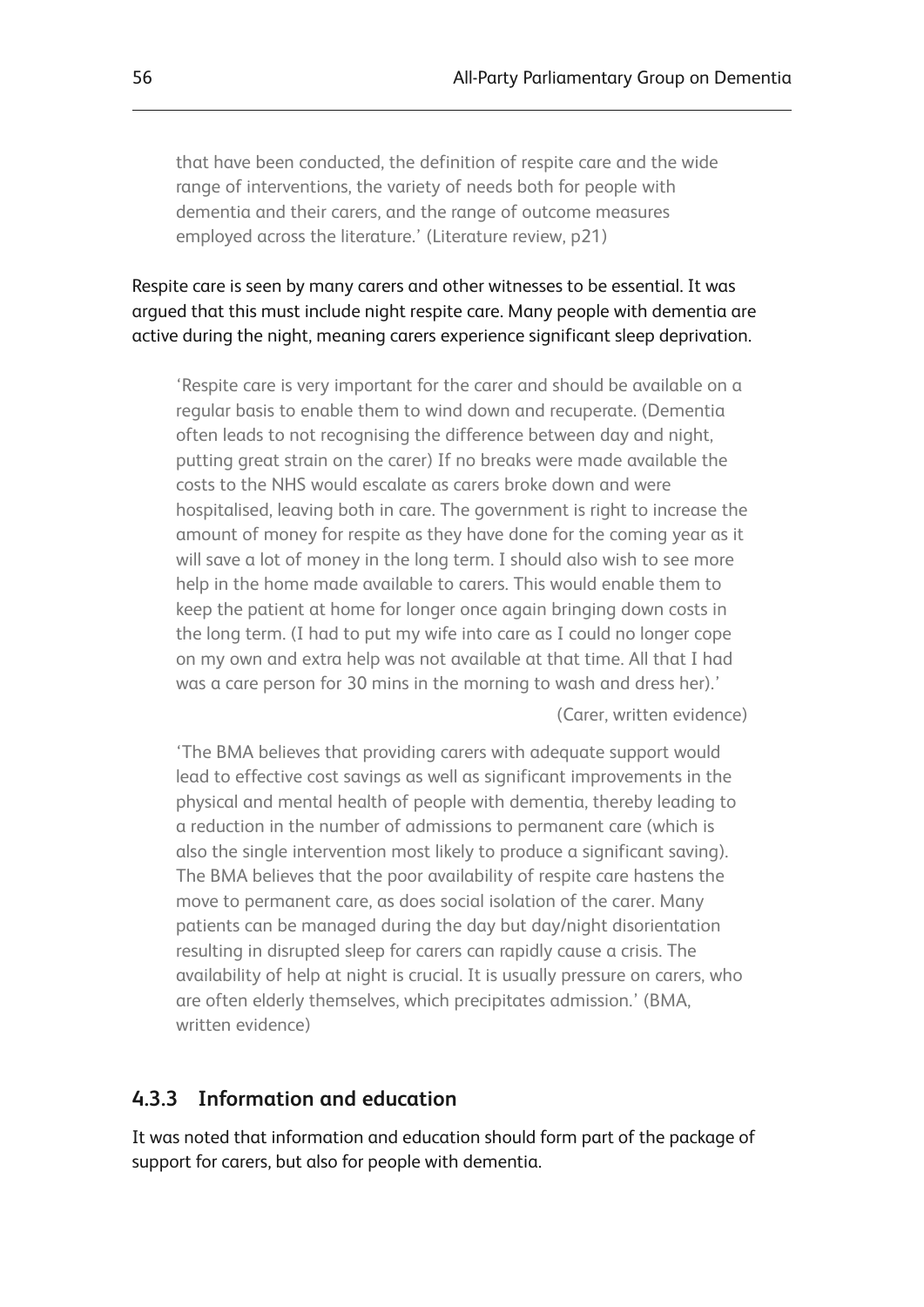'A key problem is that people have to ask for information, rather than it being provided proactively. Most people do not know what they have to ask for. Carers also reported how lack of information at the appropriate time exacerbated problems and led to unnecessary interventions. The example was given of pressure sores. The individual caring for his wife at home was not made aware that pressure sores were a potential risk or of how to reduce that risk or spot the early signs. A pressure sore did develop and took intensive support from district nurses to treat. That could have been avoided if information on pressure sores had been provided in a timely way.'

(Alzheimer's Society, written evidence)

'In the person's own home the main barriers are:

- 1 Lack of diagnosis of dementia and information about the person and his or her cognitive function. Improved diagnosis and a register would improve this.
- 2 Caregivers' lack of knowledge about dementia and its features. This leads to a culture of "if in doubt call an ambulance".'

(Ealing and Harrow service provider, written evidence)

Volunteer carers and people with dementia are working in some areas to provide advice and information to people in similar situations. In its written submission ADASS referred to the 'EDUCATE' project in Stockport, which is enabling volunteers in the early stage of dementia to help raise awareness and educate others.

One carer described how helpful he had found learning about the Specialised Early Care for Alzheimer's (SPECAL) approach to caring for people with dementia and recommended that it be taught more widely to people caring for individuals with dementia.

### **4.3.4 Peer support services**

Peer support services can be a useful way of providing information, as well as being an opportunity for relaxation and enjoyment. It was noted that this type of support need not be costly.

'Social activities with others such as a pub lunch club and memory cafes where they can socialise without feeling demeaned or stared at and which provides a safe environment for them in which the carer too can relax and chat to others in the same situation. Memory cafes are particularly good for this as the person with dementia can mix in and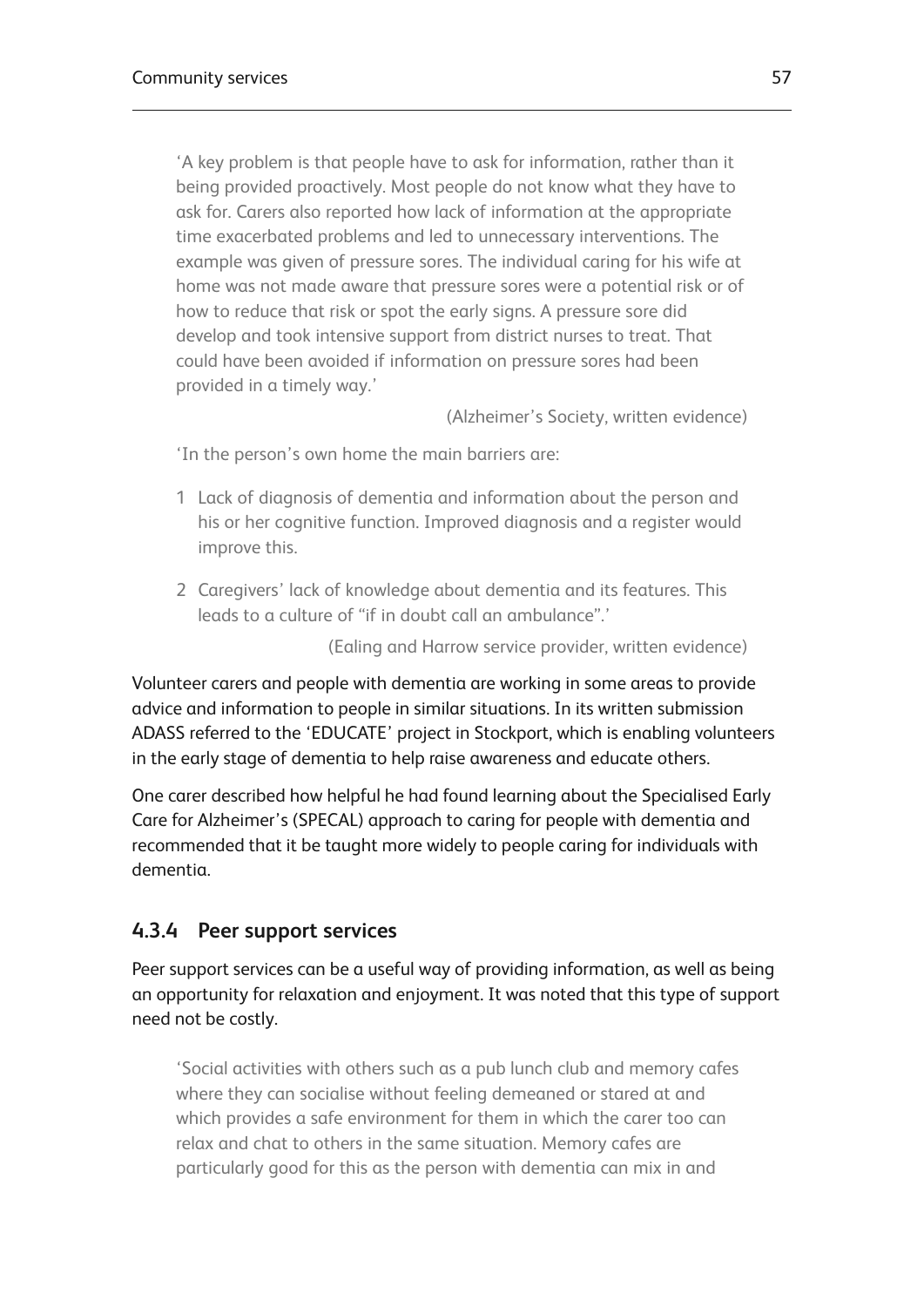participate and be listened to by people who understand and have the patience to listen and talk and discuss things with them.'

(Carer, written evidence)

'In Lambeth and Southwark we have been using volunteer ex-carers as peer supporters to provide advice and reassurance to carers which in turn helps enable them to manage to care for the individual with dementia. The peer supporters also provide support when the person with dementia is newly diagnosed and is being helped to make decisions about their wishes with regards to their future care while they have the capacity to do so.'

(Amanda Thompsell, St Thomas' Hospital, written evidence)

#### Alzheimer's Society explained that peer support groups can allow valuable pieces of information about coping with the symptoms of dementia to be shared. It wrote:

'As noted, many people report difficulties in accessing the information they need to live well with dementia and it is often a case of having to ask, which is impossible if you do not know what you should be asking about. Peer support groups enable information to be shared in an informal way. Examples provided by carers include the best methods of dealing with night time incontinence.'

#### **4.3.5 Telecare and assistive technology**

A number of pieces of written evidence referred to the potential for greater provision of assistive technology and telecare to increase the cost-effectiveness of dementia services. Examples of telecare services include GPS systems and medication dispensing tools.

'Exploration of the greater use of telecare. Occupational therapists can act as facilitators of telecare. Evaluations from local telecare interventions reveal savings around emergency hospital and residential care admissions ie £85,837 as a result of saved bed days.'

(College of Occupational Therapists, written evidence)

'Staff costs could be saved with the use of more assistive technology and possibly the service user would benefit from increased privacy and ability to stay at home or self-care for longer periods.'

(National care home provider [anonymous], written evidence)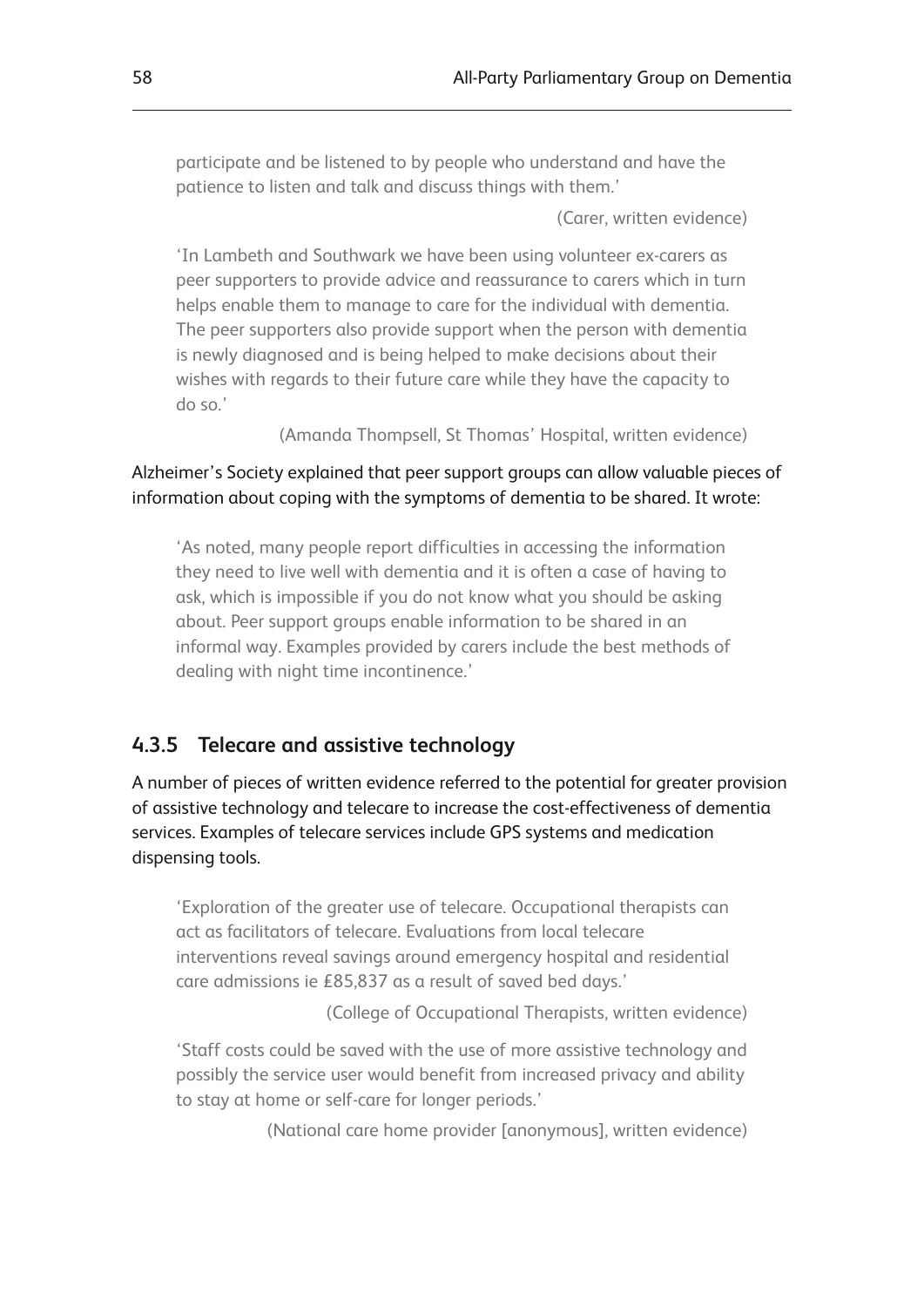## **4.3.6 Good-quality home care**

A number of witnesses reported that in some areas that money was being wasted on community services that were of poor quality and therefore not able to effectively meet people's needs. For example, staff may not have a good understanding of dementia:

'Inexperienced care workers who provide "useless" sitting services – that are not stimulating, ie do no meaningful activities etc. These services fail to provide suitable respite for family carers.'

(Carer, written evidence)

Other problems with the provision of home care were highlighted, which detracted from their usefulness.

'Yes – I hear often of the dissatisfaction on receiving home care ie not arriving or arriving very early or very late and are rushed to complete the task required – surly and too many different helpers. Meals delivered for oven and not microwave – ie metal containers and [food] of poor quality.' (Dementia support worker, written evidence)

The poor time-keeping of home care staff and the frequent changes in personnel were also highlighted as reducing the effectiveness of the service.

'Mental health home treatment teams rarely arriving in the chosen 2 hour slot and so many different members of the team visiting, no continuity, causing anxiety to patient.'

(Carer, written evidence)

The Mental Health Foundation noted a recent research study, which concluded the quality standard of the community support was the key determinant of the cost effectiveness of a service, rather than whether it was a specialist dementia service or a generalist service:

'The APPG will also be aware that the Personal Social Services Research Unit (PSSRU) at the University of Manchester has recently published its Expert Briefing Paper 2 on Community support services for people with dementia: The relative costs and benefits of specialist and generic domiciliary care services... Overall it did not matter in terms of cost or effectiveness whether it was specialist of generalist care model. What mattered more was conforming to good practice or quality standards for dementia care – picking up the point we made earlier about quality of care not necessarily depending on cost or location.'

(Mental Health Foundation, written evidence)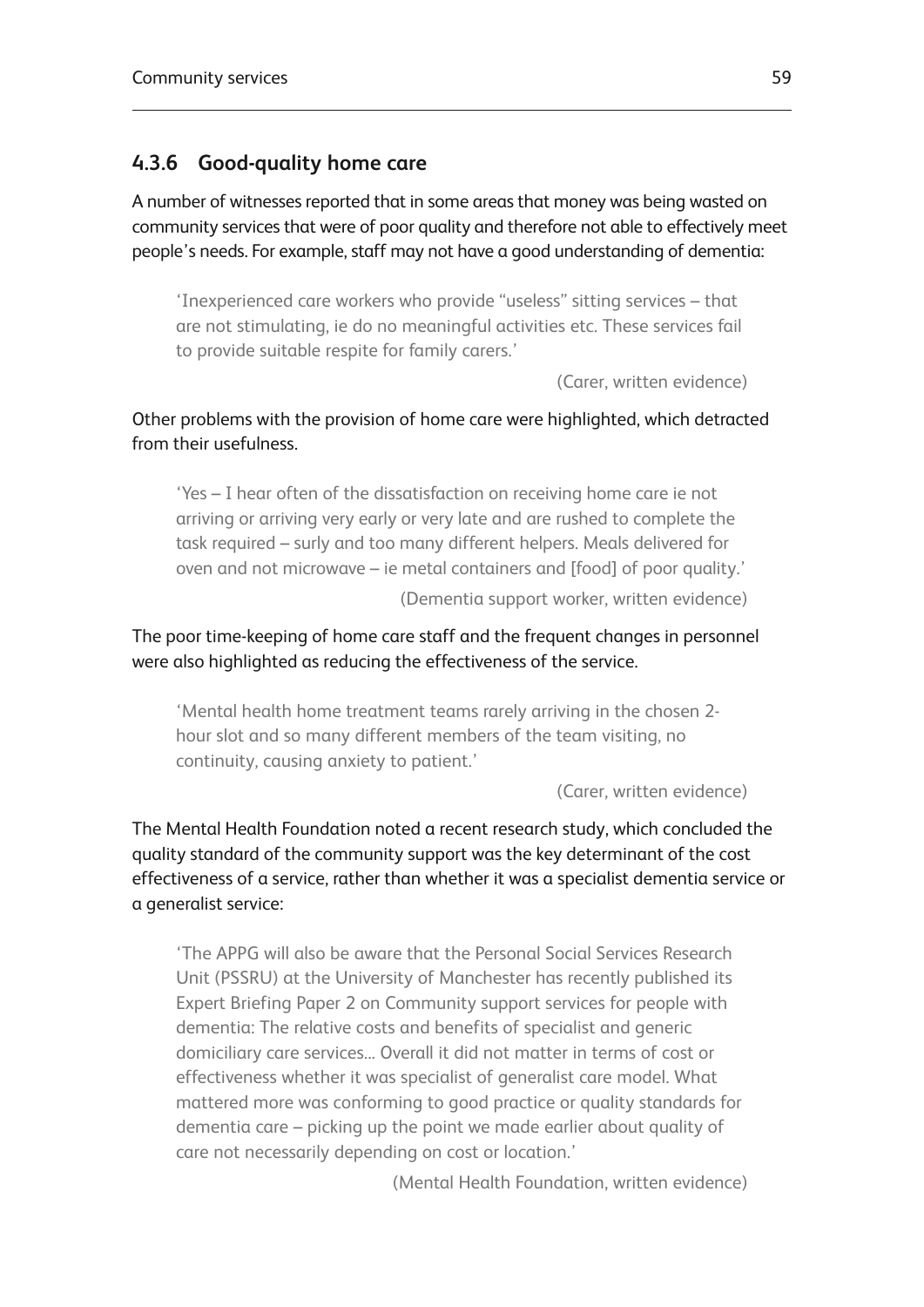A number of witnesses also raised the quality of day services as an issue. It was noted that a well-run day service could be a very good use of resources that improved quality of life, while poorly run services were very unhelpful. It was argued that it need not cost any more to run a service well.

'Day services can be appalling if they're run badly or they can be brilliant if they're run well and the secret to running them well is having structured meaningful activity and in our day services we use a form of cognitive stimulation therapy, but it doesn't stop there. The providers of the service also provide carer support and information for people attending and provide monitoring for people on anti-dementia drugs, reducing the need for outpatient clinic appointments and CPN visits and so on. So if they're run properly, they can be a very cost-effective way of delivering a service, but they have to be run effectively.'

(Dr Daniel Harwood, NHS Isle of Wight: oral evidence)

'My mother has for years been enabled to do this [live life to the full] via a wonderful day centre, Bay Tree Resource Centre in Moor Allerton, Leeds, where the joy meets you at the door and embraces you. I've seen some dreadful, miserable day centres and yet it's clearly quite possible to run them well and with emphasis on what people CAN do, rather than what they can no longer do. We should be sharing best practice and ensuring that resources are used to fund joyous day care, not simply a minding service (crucial though it is to offer carers essential respite). Doing it well costs no more than doing it badly!'

(Carer, written evidence)

#### **Conclusion**

**There are a number of specific types of services that have the potential to improve quality of life and the overall cost-effectiveness of dementia services. These include day centres and services that enable people to carry on with interests and hobbies. Support that enables carers to carry on caring for people at home is also essential. This should include day and night respite care, as well as information and education.**

**Peer support for both people with dementia and carers was also valued and recommended. The quality of the services provided is of paramount importance. Individuals reported receiving poor-quality services that were wasteful and of no benefit, sometimes with potentially harmful results.**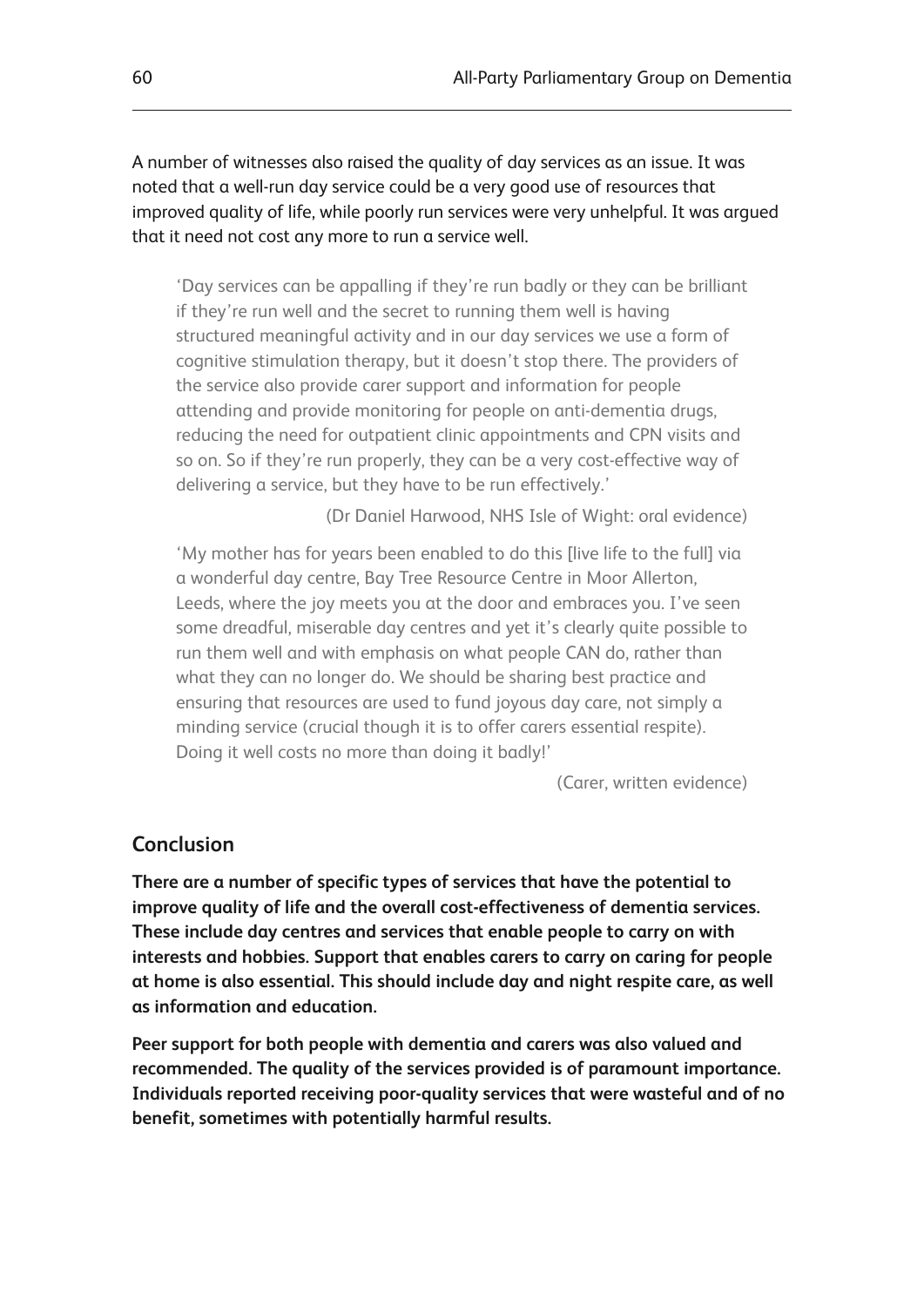### **4.3.7 Key worker**

Several pieces of written evidence noted how the provision of a key worker would be an effective use of resources. It was perceived that one individual co-ordinating care would improve the organisation of a care package, enable problems to be spotted and dealt with early on and also reduce the duplication of assessments. The literature review also found that evidence on case or care management is quite encouraging, particularly with suggestions of longer-term cost-effectiveness.

'The duplication of assessments could be reduced. Accessibility of information and support could be achieved by having Admiral Nurses. Greater co-ordination between services and clearer paths could save money.'

(Carer, written evidence)

'Provision of a key worker. At the moment there is little cohesion between services. It all seems very random.'

(Carer, written evidence)

#### The particular usefulness of key workers for those that live alone was highlighted.

'A person who lives alone with dementia could deteriorate in many ways and become seriously neglected or ill. No "key worker" has been assigned to our friend to carry out regular checks on her health and well-being. Such a person could help to prevent serious illness or accident and keep people out of hospital. "A stitch in time saves nine" applies here; keeping people with dementia well at home is an important cost saving measure.'

(Carer, written evidence)

'But I would agree with the co-ordination and I think it's a message that we hear constantly from people with dementia and families saying … you trust them and they are the people who can almost protect you and guide you and help make sure that you get the right care and the right access. Because when you're struggling with an illness or struggling with caring, actually it's difficult just to get through the daily thing, never mind having to work out what the system offers. So I think co-ordination is crucial.'

> (Rachel Thompson, Dementia Project Lead, Royal College of Nursing, oral evidence)

The issue of which professional would be best placed to act as a key worker was discussed at the oral evidence sessions. The view tended to be that this should depend on individual circumstances.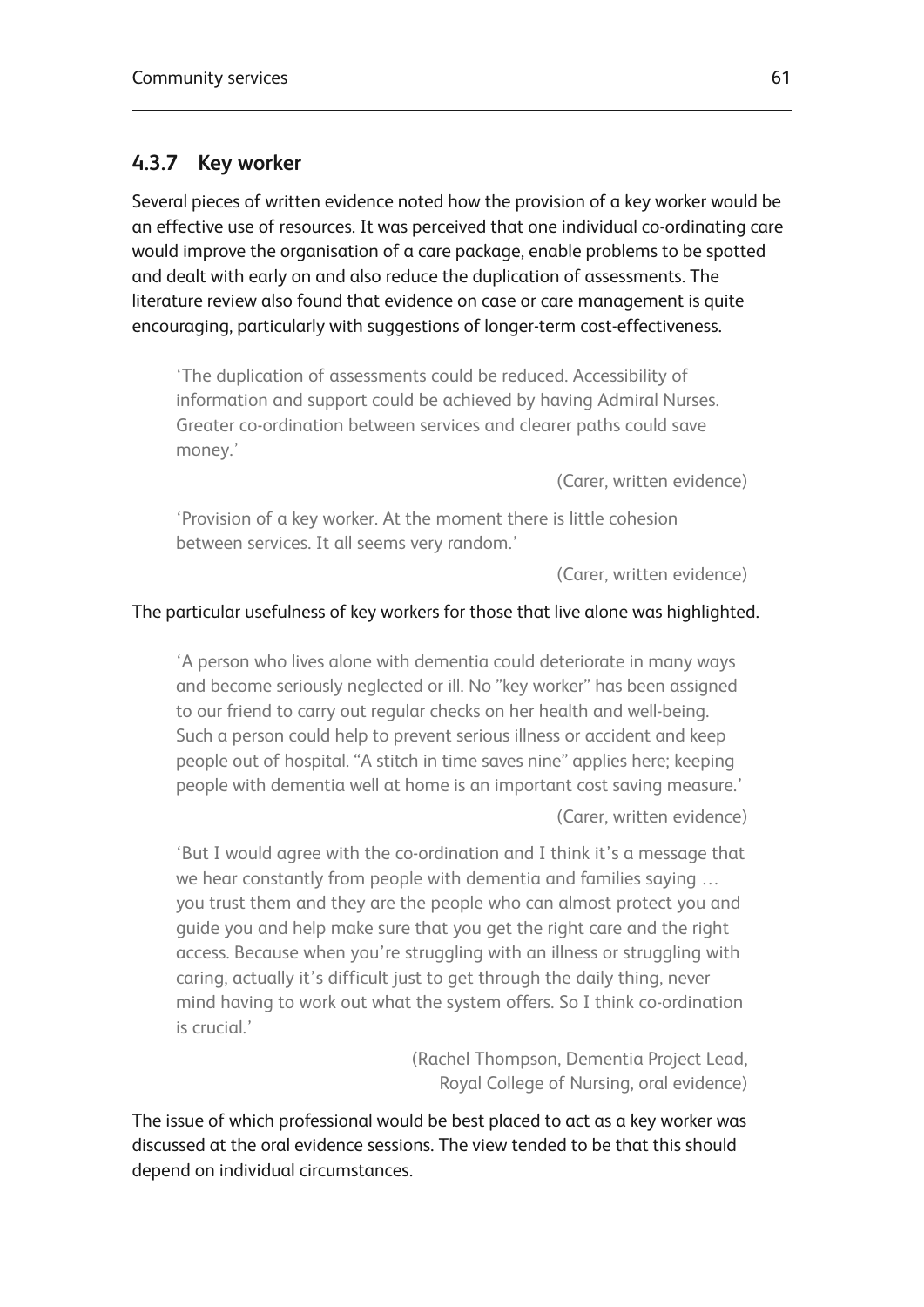'But I think it may depend on what the predominant stability of the condition is or whatever, because I can see a social worker acting as a co-ordinator if the primary need is for social care support, support for the carer and so on, and episodic need for health care input. But it might be that the reverse is true, in which case I'm not sure a social worker would be the right co-ordinator. So it might be more about working out what the role is, what the functions of the co-ordinator role might be and then I think it will probably vary from individual to individual as to who is best placed to take up that particular role.'

(David Walden, SCIE, oral evidence)

'It might be that at different stages of the journey there might be a different person who's better around the co-ordination. I think nurses certainly have a good part to play and I'm sure economics and costs will come into whoever that co-ordinating role is.'

> (Rachel Thompson, Dementia Project Lead, Royal College of Nursing, oral evidence)

'Without being clever, I think very much it depends on what stage of the journey you are. I would ask the patient or the carer who they would see as their one individual. I think the idea of being that individual with the illness or being their carer and having one person to look to is a very, very good idea. If they have a usual doctor, if they have a GP who really is their GP who they have continuity with, that's quite well placed in parts of the illness, without a doubt.'

(Dr Helena McKeown, BMA, oral evidence)

#### **CASE STUDY**

#### **Care navigation – Barnsley**

Barnsley Dementia Service have piloted a 'care navigators' role to guide the person and their carer through their journey with dementia. The role of the care navigator is to provide a central point of contact for the person and their carer in accessing health and social care services and third sector organisations. The underpinning philosophy of the care navigators is to empower individuals and provide choice to sustain independence and optimum levels of functioning.

Evaluations showed:

- reduced isolation and increased confidence for the person with dementia
- increased carer support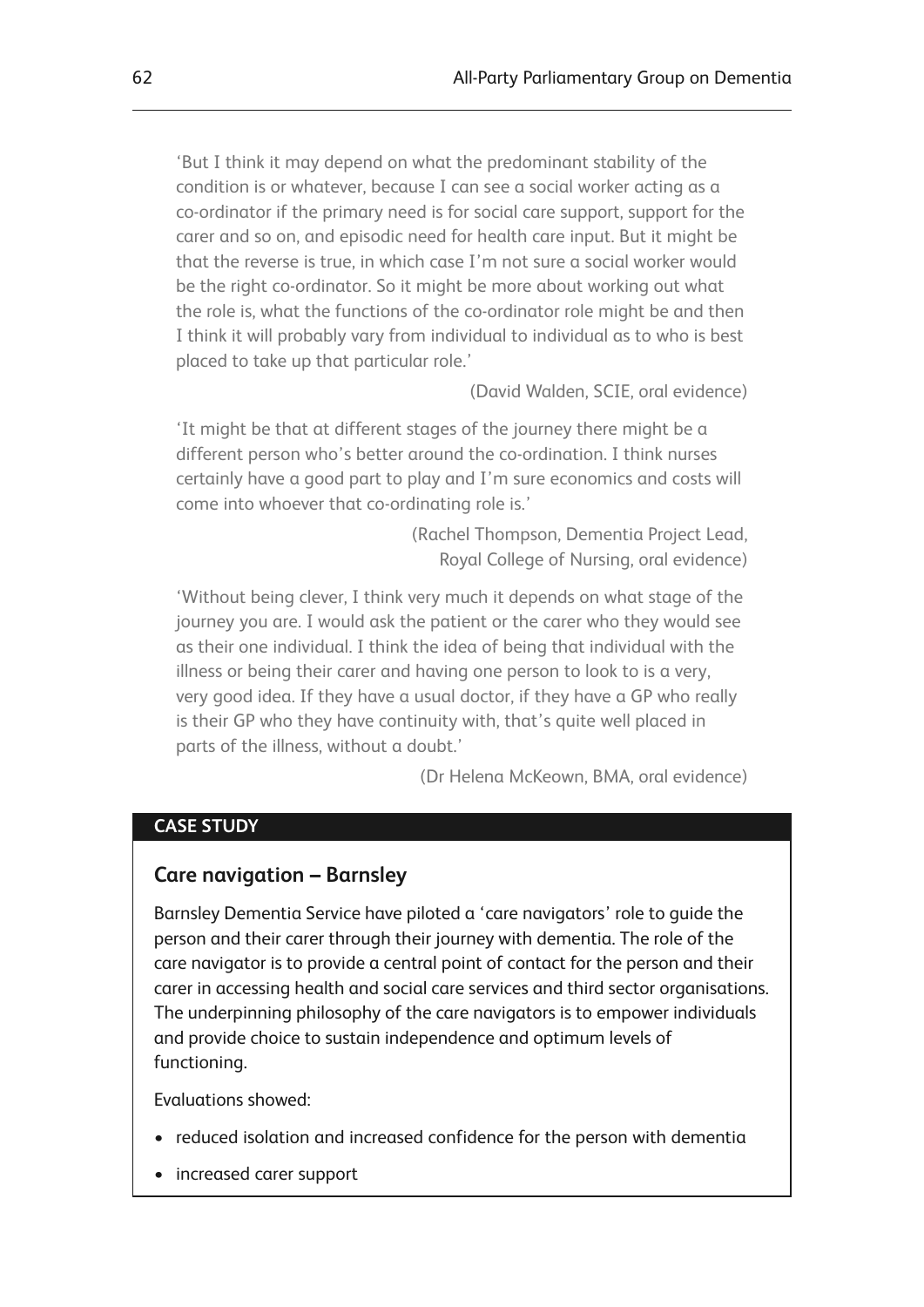- improved access to information
- half of people reduced their contact with their GP by 50 per cent
- a 20 per cent reduction in admissions to dementia assessment ward from the two GP practices
- earlier discharge from the dementia assessment ward with care navigator involvement
- reduced length of time on memory staff caseload.

Following the pilot, Barnsley Dementia Service has undergone a service redesign in line with the National Dementia Strategy targets. The role of the dementia care navigator has been retained and is currently being tested in both the diagnostic and the enduring care pathways. Early feedback from people with dementia and their carers is that it is an invaluable service giving timely advice, support and encouragement to live well with dementia.

## **Further information**

Read a full description of the project in Department of Health (2011) Living well with dementia: a National Dementia Strategy – good practice compendium http://www.dh.gov.uk/en/Publicationsandstatistics/Publications/ PublicationsPolicyAndGuidance/DH\_123476

**Contacts:** Philippa Slevin, South West Yorkshire Partnership NHS Foundation Trust. philippa.slevin@swyt.nhs.uk

Andrew Stones , South West Yorkshire Partnership NHS Foundation Trust. Andrew.stones@swyt.nhs.uk

## **Conclusion**

**The ability of a 'key worker' system to improve the quality and cost-effectiveness of care was supported by research findings, as well as the views of professionals and people living with dementia. The co-ordination of the disparate parts of the dementia care system would be welcomed by carers and people with dementia, who find the current system confusing and difficult to navigate. The care management role could be taken on by a range of professionals, depending on the individual circumstances of the person with dementia.**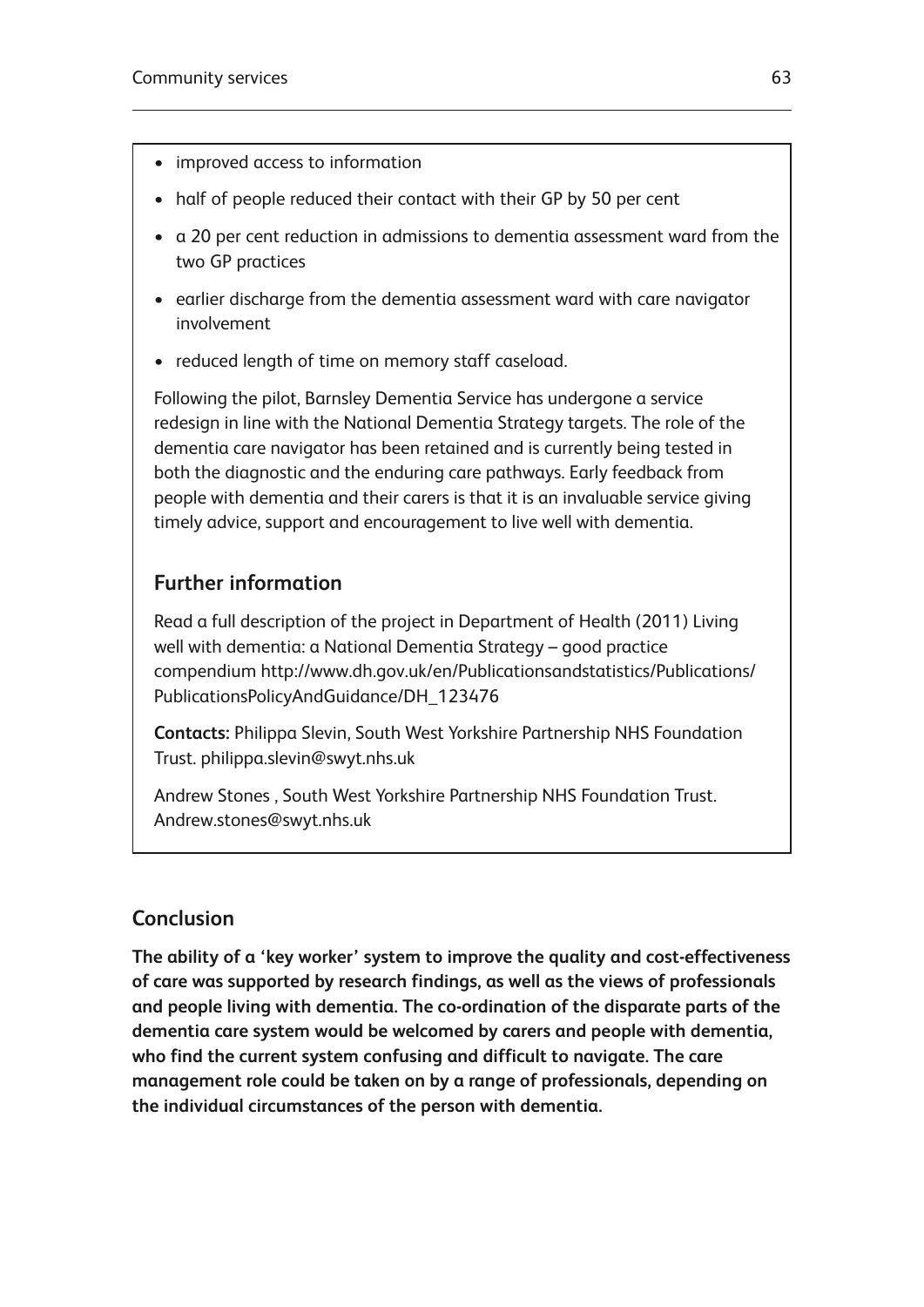#### **4.3.8 Personal budgets**

There were mixed views on whether the move to increase personal budgets would significantly improve cost-effectiveness of dementia services and the quality of life of people with dementia. The current evidence is mixed and there appear to be different outcomes for particular groups of people.

'I think that individual budgets, direct payments, personal budgets I think are one of the most promising developments we've seen in this area. There's a long way to go and, of course, many people who get those budgets are not receiving support from every pocket, but I think if we give that freedom to individuals to choose what services they want those individuals do not have a bit of their bank account called 'health', another bit of their bank account called 'social care' and we just need to break that down. Now, I know it's not easy and we haven't got the solution yet, but moving in that direction I think is the most promising from my point of view.'

> (Professor Martin Knapp, Institute of Psychiatry, King's College, oral evidence)

'I think I would be a bit more concerned about how effectively that would work for people with dementia and who might not have as much say in what services they get. And also, I think it's been looked at from end of life care and the view was that it wasn't really appropriate for end of life care. So I think there's not enough yet known. Where it's worked it's tended to work for the relatively fit and younger people.'

> (Karen Taylor, formerly Director of Health Value for Money at National Audit Office, oral evidence)

'We [SCIE] published a report recently on personalisation and efficiency and whether personalisation as such is a way of saving money. And the conclusion is that there's not enough evidence to date to be able to claim that, but there are good examples of where, for example, personal budgets for people with dementia, administered often by their family carer, can make savings because they can keep them at home for longer rather than, as I say, having an admission into a care home. There's a case study in that report about one gentleman who, because he had a personal budget, there was a saving overall to the system of £12,500 a year compared to the alternative of residential accommodation. So that's just one example.'

(David Walden, SCIE, oral evidence)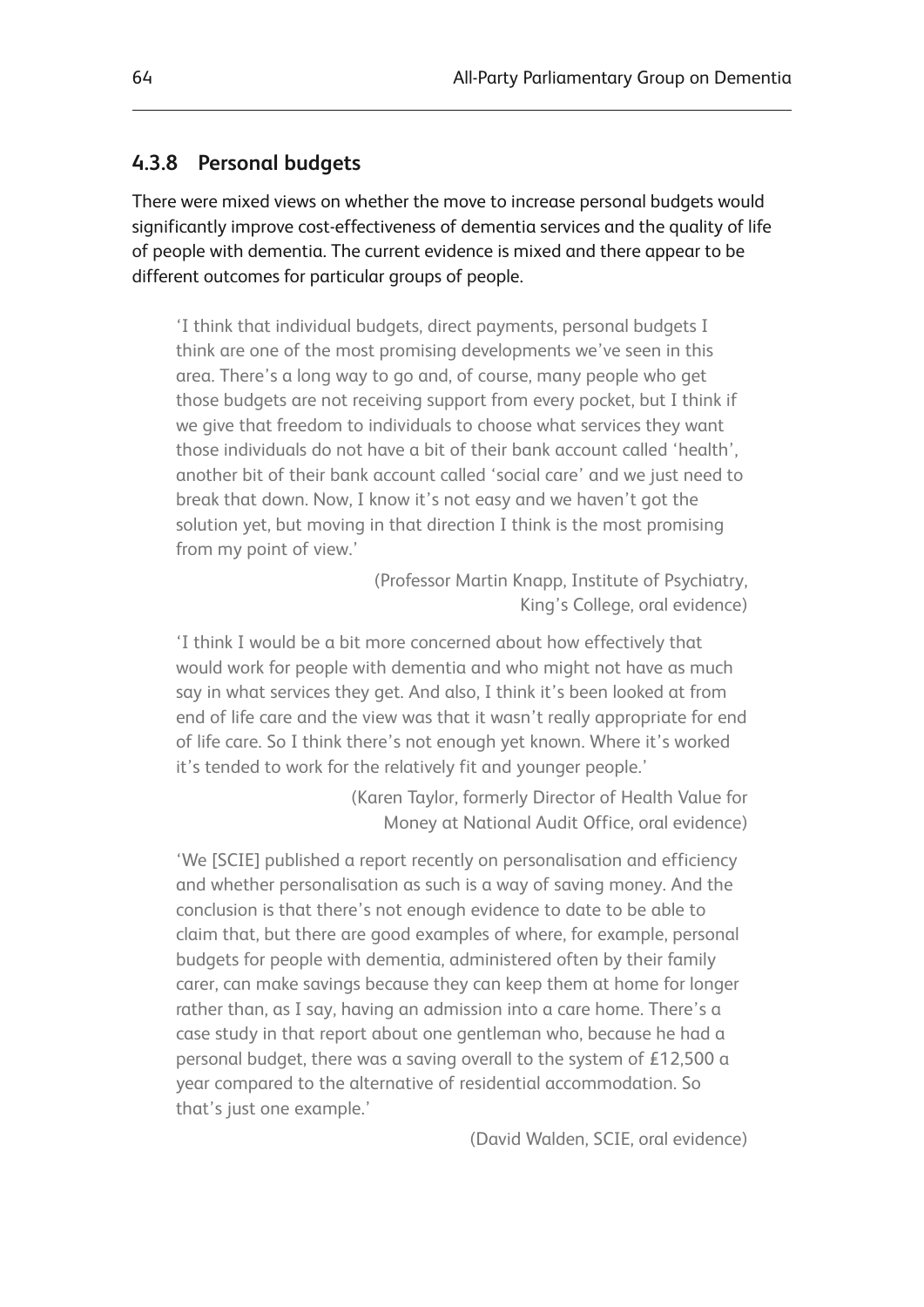#### There is evidence of a very low uptake of personal budgets among people with dementia, as the Mental Health Foundation explained:

'There are a number of reasons for this including low levels of awareness and understanding among people with dementia and their families, as well as social care staff working with them, social services systems not being well designed to support people with dementia wanting personal budgets, and there being a lack of variety in the services available to purchase with a personal budget.'

(Mental Health Foundation, written evidence)

## **Conclusion**

**Although personal budgets have been found to be very helpful for some individuals, there is little evidence that they would help everyone at the moment. Their use is currently not widespread. There are a number of reasons for this, including a lack of services for people to purchase. The market will need to be developed if personal budgets are to be most effective, so that choice is available. However, it is unlikely that increased use of personal budgets will be sufficient to stimulate the market; other measures are required.**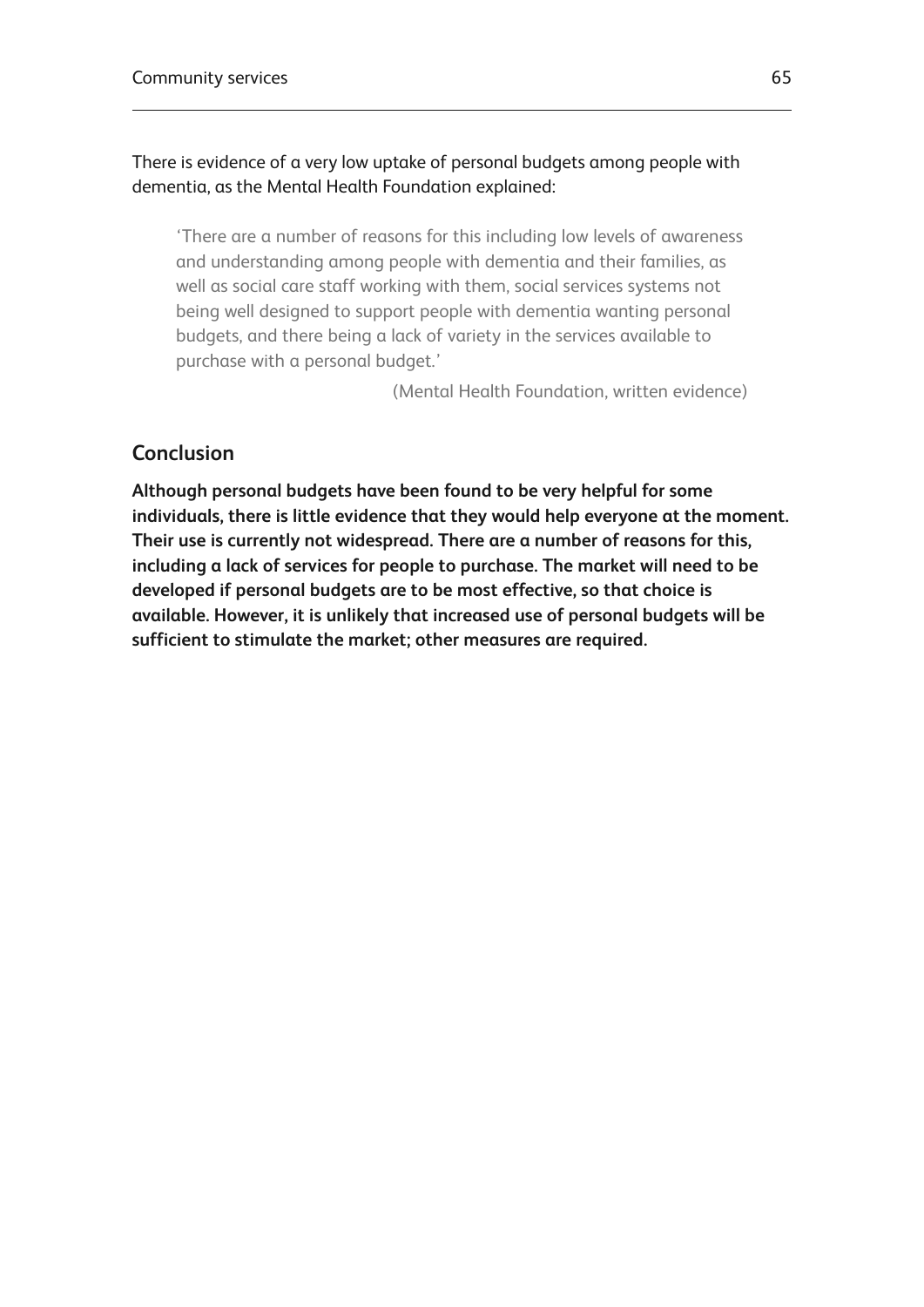# **5 Care homes**

# **5.1 Introduction**

At least two-thirds of care home residents have dementia.<sup>34</sup> While supporting people to live in their own homes has been a focus for policy in recent years, it is likely that many people with dementia will eventually need to move to residential care as their symptoms progress. One witness observed that, 'for some time we have recognised that the future demand for admissions to care homes will come primarily from those living with dementia.' (Nightingale House Care Home, written evidence). It is therefore vital that this sector is organised and supported so that it can help people with dementia to achieve a good quality of life, while also adding to the cost-effectiveness of the dementia care system overall.

This chapter considers how the quality of life of people with dementia can be promoted within care homes and what measures are required to attain this. It also looks at how care homes can play their part in promoting the cost-effectiveness of the dementia care system, particularly by reducing the need for more expensive types of care.

## **5.2 Improving quality of life within care homes**

A number of reports have shown that, while some care homes are excellent and much valued by residents and relatives for the high standard of care they provide, there are still too many that are not good enough.35,36 In addition, there are many reports, training guides and other publications that support care homes to improve the care they provide. A number of witnesses discussed some of the problems within homes and also what is required to ensure homes support good outcomes for people with dementia. Recurring themes were the provision of enjoyable activities and also a suitable physical environment.

'Care homes for people with dementia should be purpose–built, with space and light and the provision of safe areas to wander and be outside. Quiet areas for peace and activity areas that relate to the person and their life memories. This could include day-to-day activities that men and women would have done with their families and at home.

<sup>34</sup> Alzheimer's Society, Dementia UK, 2007

<sup>35</sup> Alzheimer's Society, Home from Home, 2007

<sup>36</sup> Commission for Social Care Inspection, See me, not just the dementia, 2008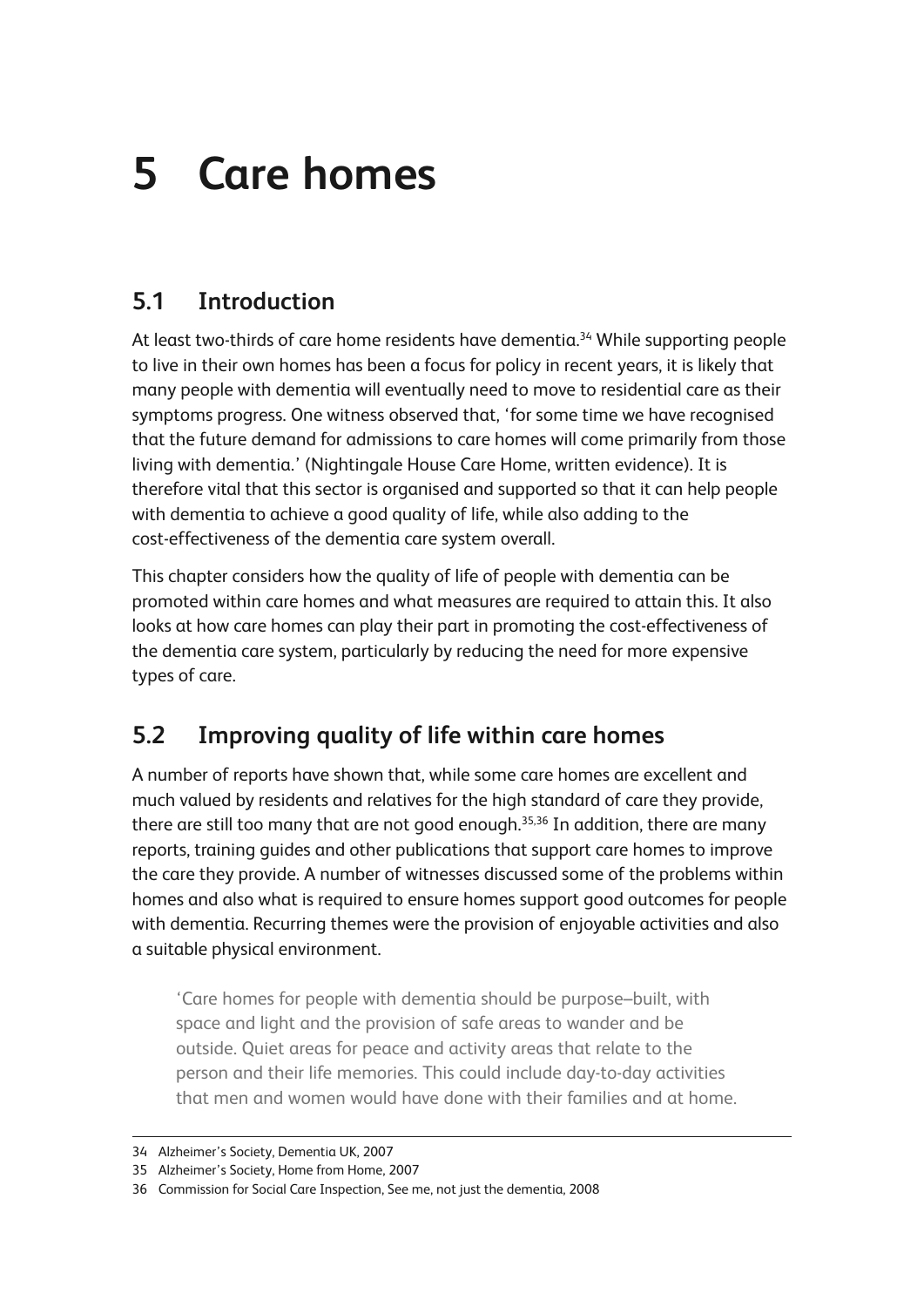Staff would need to be trained to allow a certain amount of risk, within a carefully agreed care plan for individuals.'

(Age UK, written evidence)

'Once a person with dementia is admitted to a residential facility, the means for family to come and go at will at whatever time of the day or night, to join in meals and/or other activities, to take the person out – in other words, to treat the care unit as a true home – is very positive. Time and efforts made by the (well-trained and experienced) staff to get to know and 'socialise' with their charges made, in my view, a significant difference to the quality of life experienced by my father and others. The home where my father lived his final years was sufficiently relaxed to permit his nightly tot of whisky, one example of a number of small but helpful elements for him in retaining something of his personal choices and routines.'

(Carer, written evidence)

Nightingale House Care Home described the new purpose-built dementia facility that it is building. It was designed using specialist architects and Nightingale is also working with the Dementia Centre at Bradford University to ensure the philosophy of care changed from task-orientated to person-centred care. Leon Smith, Chief Executive, Nightingale House Care Home explained, 'It needn't be more expensive. It's just a question of staff being trained that every single simple interaction with a resident is an activity and even taking somebody from their chair to the loo can be a quality moment. It needn't be more expensive; it's just different.'

## **5.2.1 Staff training and support**

The importance of training and supporting staff to provide good-quality, cost-effective care is an overarching issue and is discussed in chapter 2. The evidence made clear that the skills and attitudes of staff were of paramount importance in promoting the quality of life of care home residents. In light of this, many witnesses argued that staff must be better trained, supported and valued.

The Royal College of Psychiatrists also pointed out that, in addition to training and education, more work needs to be done on understanding and addressing high stress levels experienced by care home staff:

'In care homes we find some of the most vulnerable people in society and yet staff involved in their management are readily demonised by the media and the general public. In many cases staff work in conditions which would not be accepted in the NHS. Turnover is rapid and training opportunities limited. The Alzheimer Society report, Home from home, and the Mental Welfare Commission for Scotland's report, Remember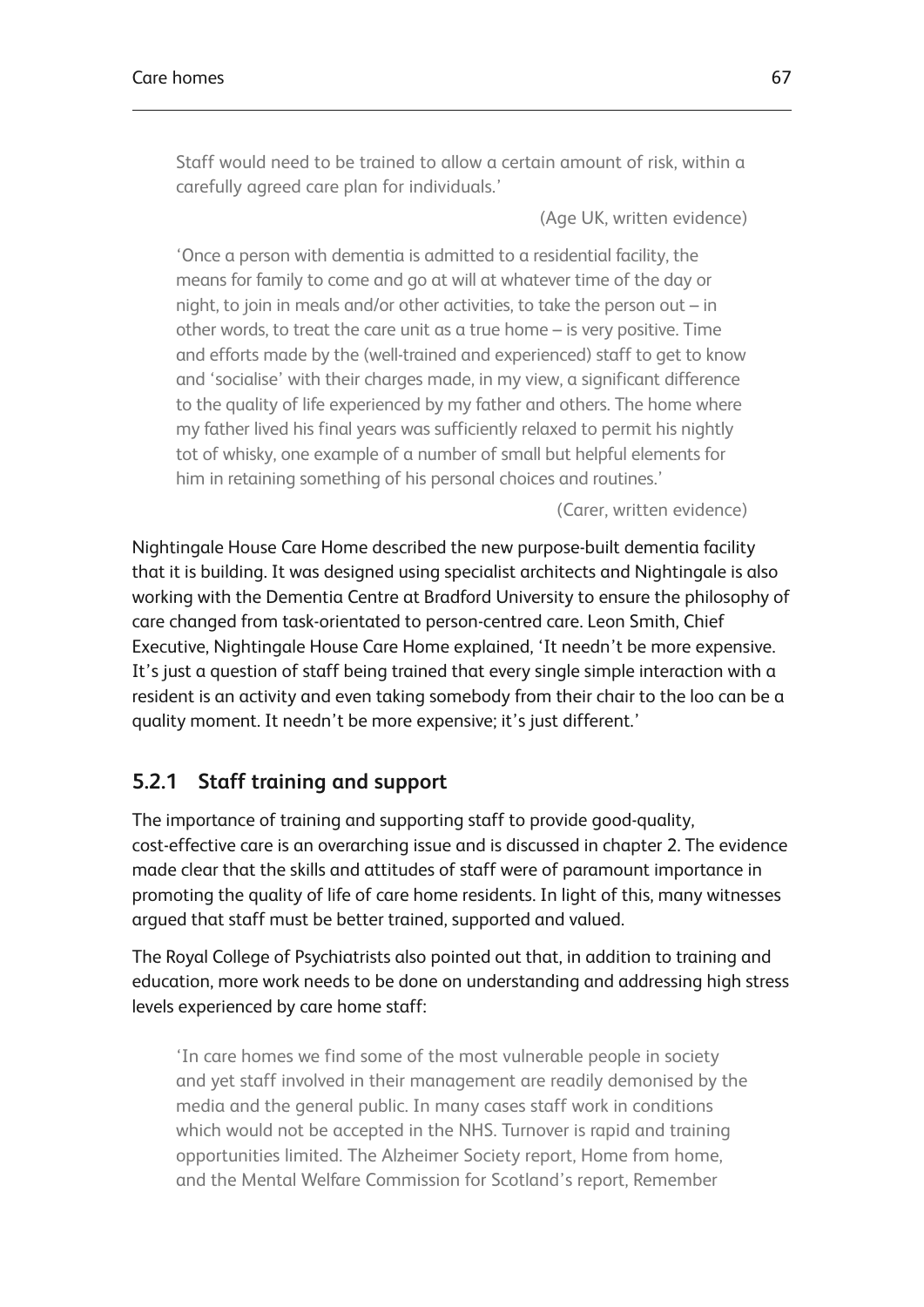I'm Still Me, highlight many of the problems associated with the alienation of care homes within society and the viewpoint that residents have become a 'forgotten tribe'. Antipsychotic use is higher in care homes than in hospitals or in the community … If we are to improve quality of life in care homes the answer lies not simply in "training and education", but in gaining a clearer understanding of staff stress and burden and a clearer understanding of how interpersonal interaction influences behaviour in a long-term enclosed environment.'

> (Royal College of Psychiatrists, Faculty of Old Age Psychiatry, written evidence)

The college argues that by reducing the number of care homes and 'tackling societal over-dependency on care homes as a "solution"', we could increase the staff ratio in the care homes, thus improving care without increasing cost.

## **Conclusion**

**It is vital that care homes are able to provide a good quality of life for people with dementia, given that most care home residents will have some form of dementia. Well trained and supported staff are essential to the provision of good-quality care. The support for staff must to go beyond training sessions and should respond to the stress experienced by care home staff.**

## **5.3 Care homes as part of the community**

Evidence received discussed work to encourage care homes to become a more integral part of the community and of the local dementia care system. This was considered to be an effective way of improving quality of life of residents. Barchester Healthcare explained that:

'Homes for people living with dementia should also move to a greater role as a part of local communities and as community resources. Greater community involvement would improve the quality of life for residents through better opportunities for social interactions. Providing a community resource from an existent residential home saves money by working with marginal costs to provide services for people in need of help. Examples current within Barchester would include use of homes for dementia cafés and for partnership working with Admiral Nurses. However, the scope of care home involvement could be broadened to include provision of memory clinics, 24-hour advice and emergency support, advocacy,'

(Barchester Healthcare, written evidence)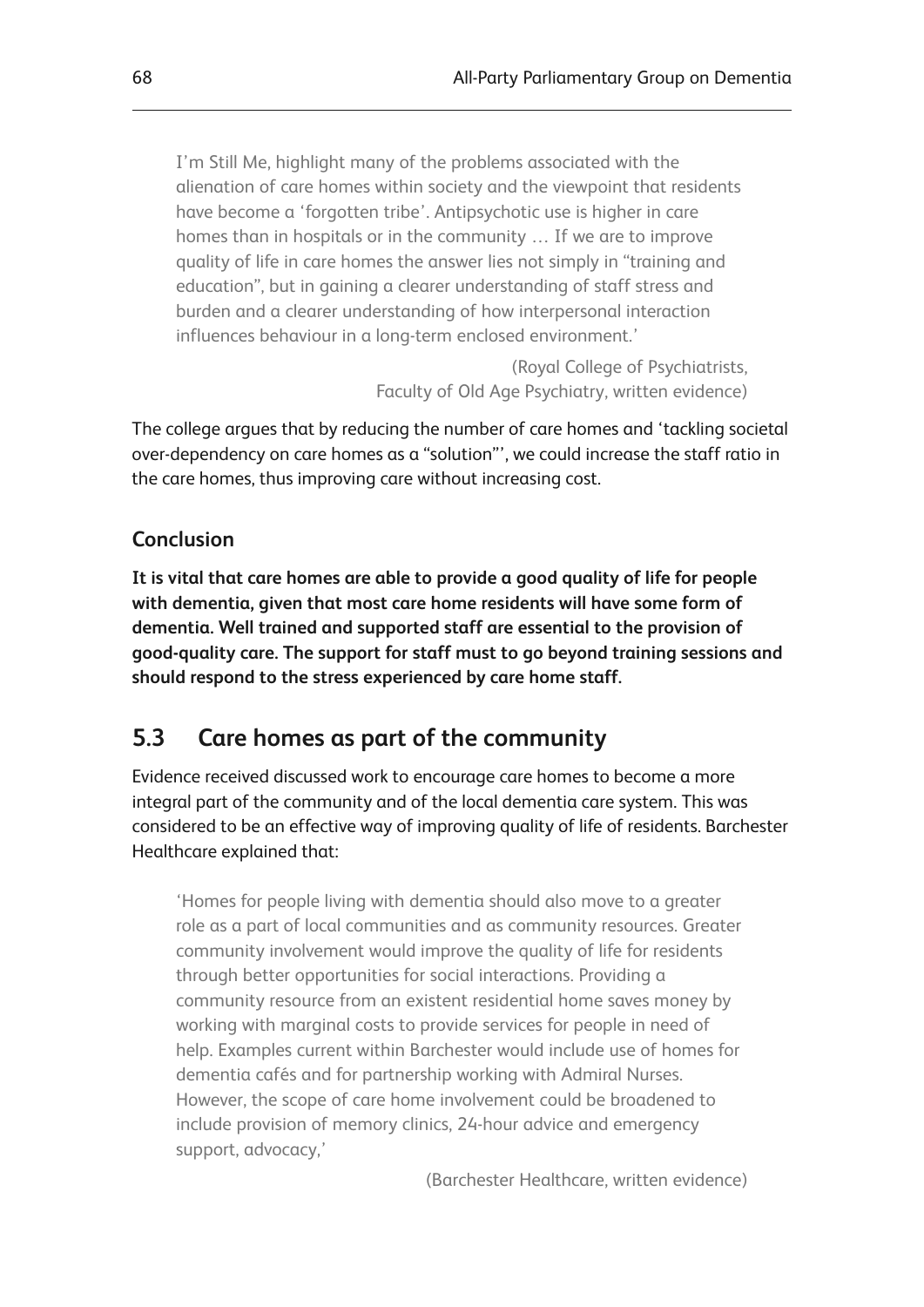#### The potential for care homes to provide a range of services beyond residential care was highlighted by witnesses:

'Nightingale currently has a satellite audiology clinic operating on its own premises from the team based at St George's Hospital, [London]. It may well be that there are other such areas which are dementia-related, which could take place in the community and/or in a care home setting, thereby reducing the number of people attending out-patient clinics and saving unnecessary cost of transport.'

(Nightingale House Care Home, written evidence)

#### The National Care Association provided the example of Quarry Mount, a residential home in Stroud, Gloucestershire. The home is developing

'...an outreach service, which offers members of the older community the change to have a meal at the care home with the residents and/or make use of the bathing facilities. The person will have the option of joining in with any of the activities while they are visiting the home. This is an excellent development opportunity, which once again takes the residential home into the community and brings the community into the home, thus providing cost-effective care for people with dementia who are living at home or being cared for by relatives.' (National Care Association, written evidence)

#### This service has not yet been evaluated as it is still in its infancy.

#### A number of respondents also discussed the provision of short-term care in care homes. This could include night respite to give carers a much-needed break, or as intermediate care to avoid hospital admission or reduce length of stay.

'The BMA would support the use of nursing home respite places for interim placement of those in hospital who cannot go home, as an interim move while substantive placement is achieved. In this instance, dementia patients should be allowed to queue jump to nursing homes because extending their stay in acute hospitals would simply cause them harm and is very expensive.'

(BMA, written evidence)

### Bupa highlighted the potential cost savings of using care home beds to expedite the discharge from hospital of people with dementia.

'An example of expediting the discharge of people with dementia from hospital is provided by a specialist reablement service in a Bupa care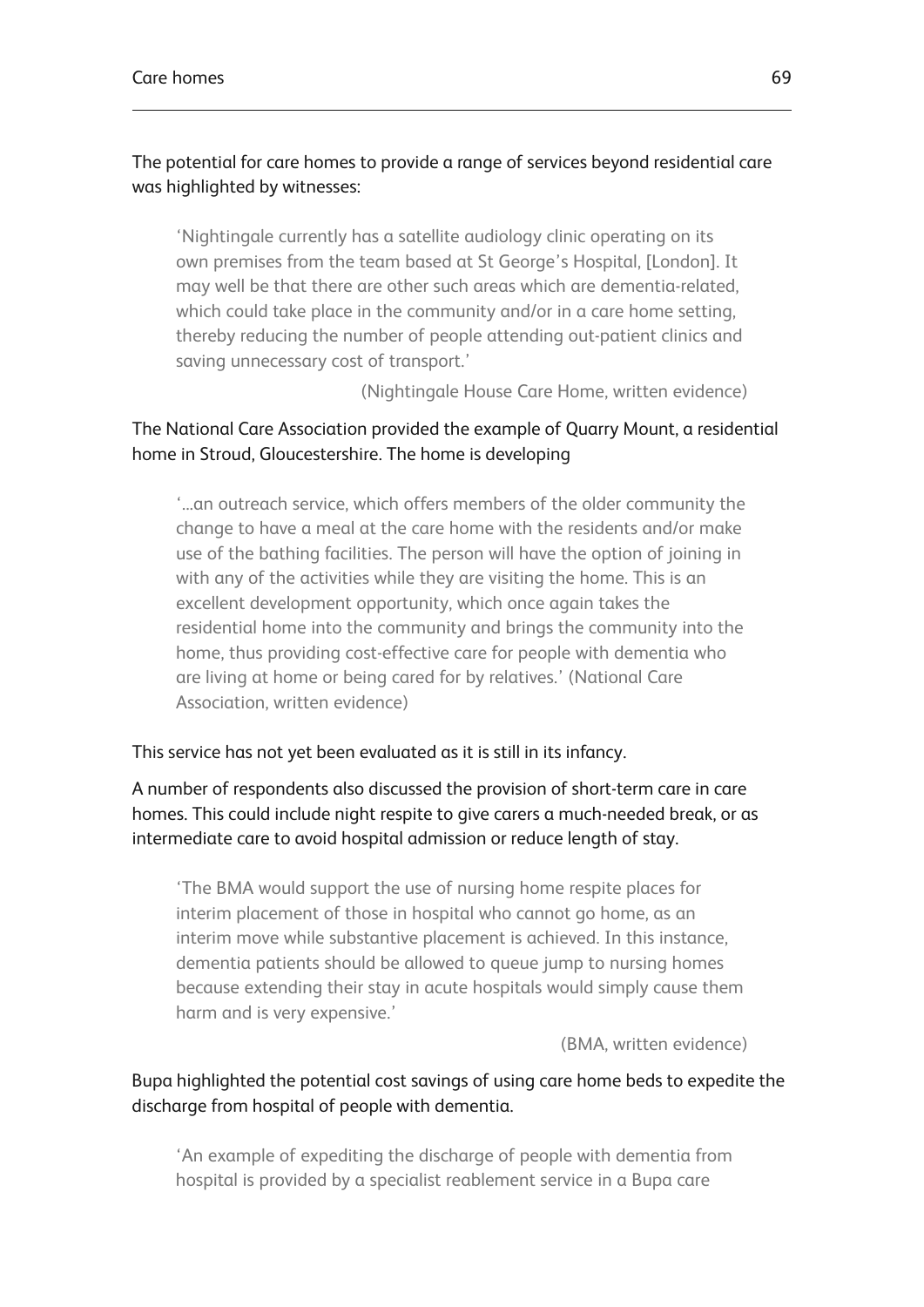home in Stoke-on-Trent. Beds were commissioned, originally by social services and the PCT jointly, and detailed processes have been developed both to expedite discharge from hospital and then from the care home. Specialist staff from the home visit the hospital daily to assess the suitability of referred patients for any available beds, ensure continuity of medication and treatment and make immediate contact with the family, GP and other professionals involved. A plan and target date for discharge from the home are created within the first week after admission and a multi-disciplinary team (including a social worker, physiotherapist and occupational therapist) work closely with the care staff to deliver this.'

(Bupa, written evidence)

Bupa described the cost savings achieved by using care home beds rather than hospital beds. 'This year's NHS tariffs for each additional bed day in hospital vary from £200-280, depending on the specific condition being treated, so are likely to average a minimum of £1,500 per patient week, compared with the care home's current contract rate of £718 per week.'

#### **Conclusion**

**It is important that people living in care homes are not isolated from the rest of the community. Opportunities to get involved in the wider community and inviting non-residents into the home could enable residents to have a wider social network and maintain enjoyable activities. Providing services within the care home to non-residents with dementia could represent an effective use of existing resources and encourage the embedding of the care home into the wider dementia health and care system.**

## **5.4 Joint working between care homes and other dementia services**

A key theme of the evidence was improving quality of care and also value for money by increasing the amount of joint working between care homes and other sectors within the dementia care system.

A number of witnesses discussed the value of outreach teams from local specialist dementia services working with care homes. Not only was this seen as a way of improving the quality of dementia care provided to care home residents, but it could also reduce the risk of people with dementia being admitted to hospital because, for example, they were experiencing behavioural symptoms that the home was not equipped to avoid or respond to appropriately. Supporting care homes to better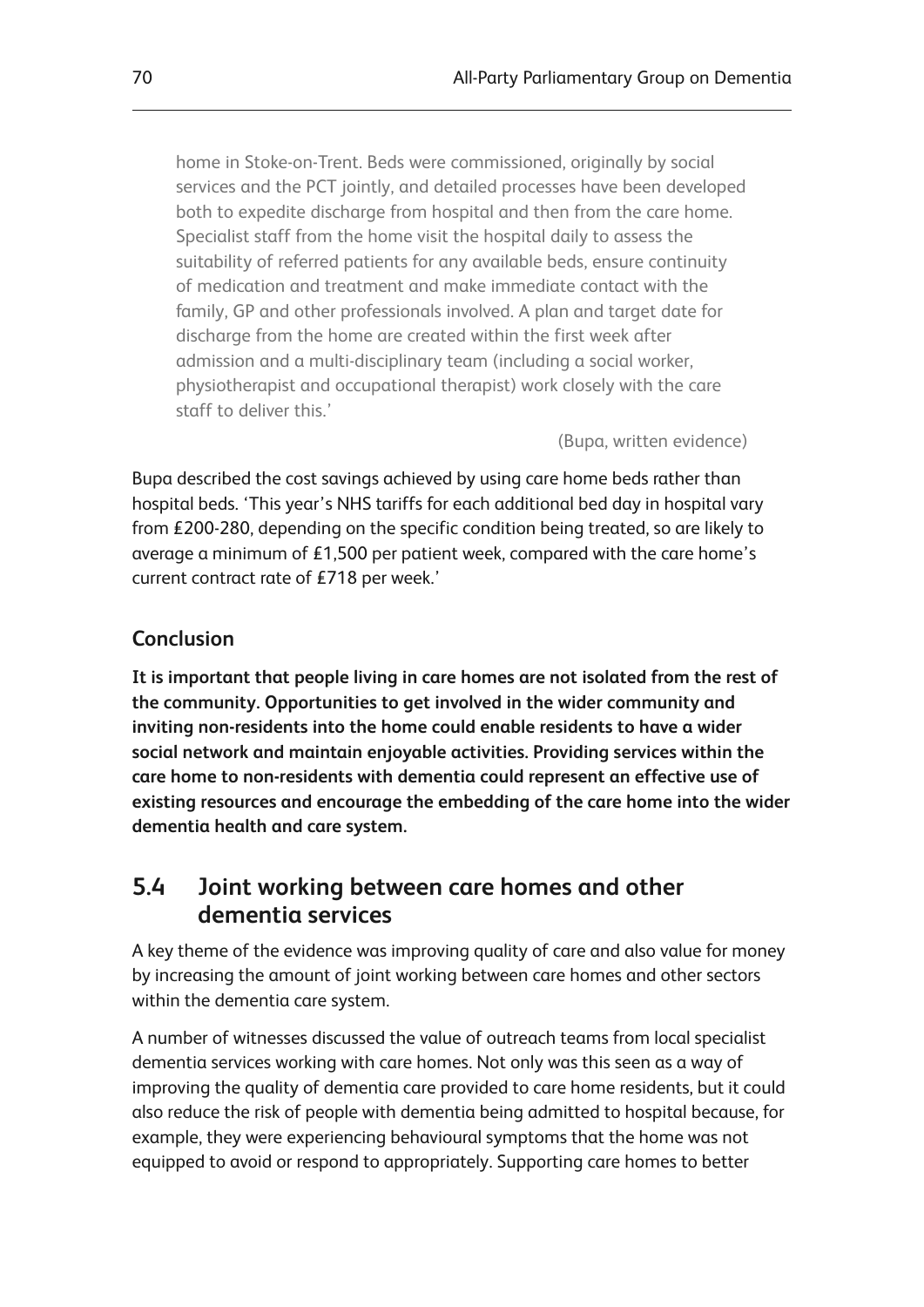prevent and respond to behavioural symptoms could also reduce the inappropriate use of harmful antipsychotics.

Witnesses cited evidence that care home liaison services could reduce hospital admissions and were cost-effective:

'A specialist liaison team was established in Doncaster in 2006 to provide mental health support to local care homes. After the first year, admissions from care homes to hospital had been reduced by 75 per cent. The team has also been highly active in delivering training to care home staff and co-ordinating the work of care homes, mental health services and social services.'

(King's Fund, written evidence)

Oakbridge Retirement Village in Lancashire described its residential/housing based care environment for adults experiencing dementia who have had a history of exhibiting challenging behaviour or require section 117 aftercare following a section under the Mental Health Act. With the close support of local GPs and community mental health teams the service is able to provide care for people with dementia who might otherwise find themselves being readmitted to hospital or moved between several homes.

### **CASE STUDIES**

### **Dementia outreach service for care homes – Isle of Wight PCT**

Isle of Wight PCT has reduced the number of inpatient dementia units and used the money released to provide a Dementia Outreach Service (DOS), staffed by nurses, to support people with dementia with behavioural and psychological symptoms in care homes.

The DOS can be accessed by staff working in care homes, and they can:

- obtain telephone advice
- request an assessment and/or follow up appointment
- involve another member of the memory service for advice or support, such as an occupational therapist, community psychiatric nurse or old age psychiatrist.

Isle of Wight PCT believes the DOS offers a cost-effective approach to reducing admission and preventing readmission to hospital; reducing the inappropriate prescription of antipsychotic drugs; and reducing the incidence of depression among people with dementia. The PCT plans to reduce inpatient beds even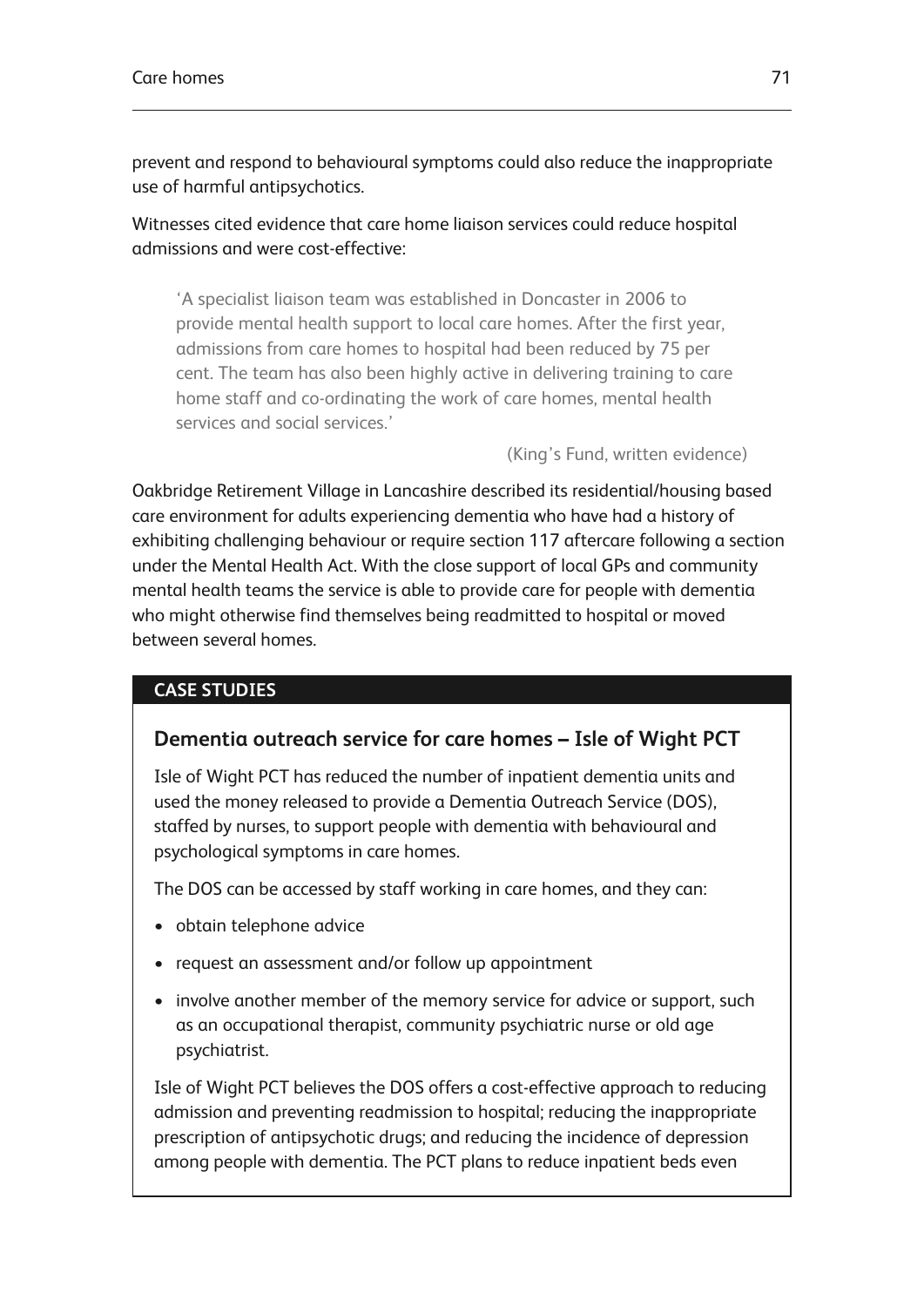further over the next year, which will free more resources to provide more outreach support.

Isle of Wight PCT argues that the key to better care in care homes is improving the attitude and the skills of the care home staff. To this end, the DOS provides an informal education and training programme for staff. This usually involves a member of care home staff approaching the DOS if they are concerned about an individual displaying intense behavioural and psychological symptoms of dementia and the DOS will then work with them to write up an appropriate care plan. The ethos is very much based on empowering staff and helping them to consider possible solutions in response to the symptoms in order to adopt similar strategies for other people. The DOS is at a very early stage in its development and, therefore, there is a lack of data on outcomes.

## **24-hour support line for care home staff – Isle of Wight PCT**

Isle of Wight PCT runs a 24-hour helpline for residential care home staff, which provides staff with advice on how to manage a person's behavioural symptoms without calling the GP. This service is intended to lead to a reduction in the inappropriate prescription of antipsychotic drugs for people with dementia and the use of alternative treatment strategies.

**Contact:** Dr Daniel Harwood, Consultant Psychiatrist in Memory Services and Clinical Director, Isle of Wight NHS. daniel.harwood@iow.nhs.uk

#### **Conclusion**

**Care homes are a core part of the dementia care system and they must be given the necessary support to provide high-quality dementia care. Care homes can benefit significantly from the support and advice of older people's mental health teams, particularly in relation to responding to behavioural symptoms. A well supported home could mean reduced use of antipsychotics and avoidance of unnecessary hospital admissions, thus savings costs and improving quality of life.**

**There are also examples of care homes that work in partnership with local health services to provide much needed specialist support for people with high-level needs, who may otherwise experience multiple moves and hospital admissions.**

## **5.5 Supporting physical healthcare**

The point was made that support to enable residents' physical healthcare to be managed better within the care home would also represent a sensible use of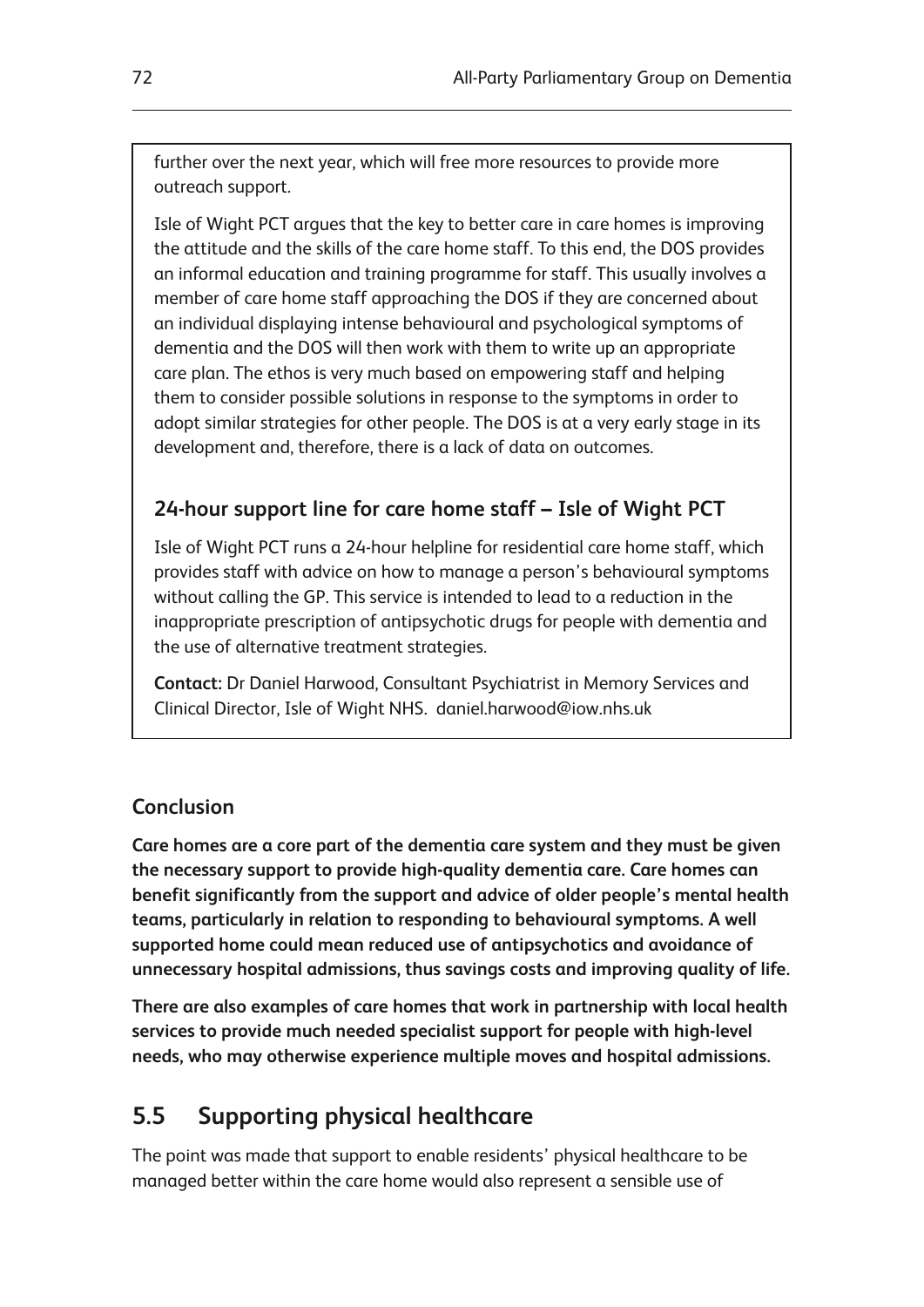resources. Preventing deterioration in physical health would again support residents' quality of life, but also potentially avoid hospital admission. Support from GPs was perceived to be important. The British Geriatric Society also discussed the potential for geriatricians to work more closely with nursing homes, to improve the physical healthcare they receive within the home and thus help to avert hospital admission.

'Having regular input into care homes by GPs who have an interest in this particular area we have found increases the confidence of staff to manage medical issues.'

(Dr Amanda Thompsell, St Thomas' Hospital, written evidence)

'Support for care homes and general practitioners either through improved interface between hospital and care home and/or community geriatricians. With the emergence of community geriatric medicine as hospital beds close and management moves more and more to the community, a key to success will be the utilisation of the skills of geriatricians appropriately in the community and it could be that an increasing role in nursing homes might be the best value for money. Often admission to hospital occurs from care homes because of [a] relative lack of GP input. These are very frail old people with dementia where input at the right time from a geriatrician in terms of decisions about intervention for physical illness can be critical. This could avert significant numbers of hospital admissions.'

(British Geriatric Society, written evidence)

Alzheimer's Society referred to the use of elderly care physicians within care homes in Holland. Their support with the healthcare of residents contributes to the very low rates of admission from care homes to hospitals in Holland.

It was emphasised that while initial investment may be required to instigate new ways of working, the potential for geriatricians working within care homes to reduce hospital admission would result in substantial savings.

## **Conclusion**

**Support to enable care homes to provide physical healthcare can help to avoid the financial cost of hospital admission, as well as the cost to health and well-being. Initial investment may be required, in addition to a willingness to try new ways of working – for example geriatricians working closely with care homes. However, the benefits of reduced hospital admission could be substantial. Residents' well-being will also be better maintained if their physical health and comfort is well supported.**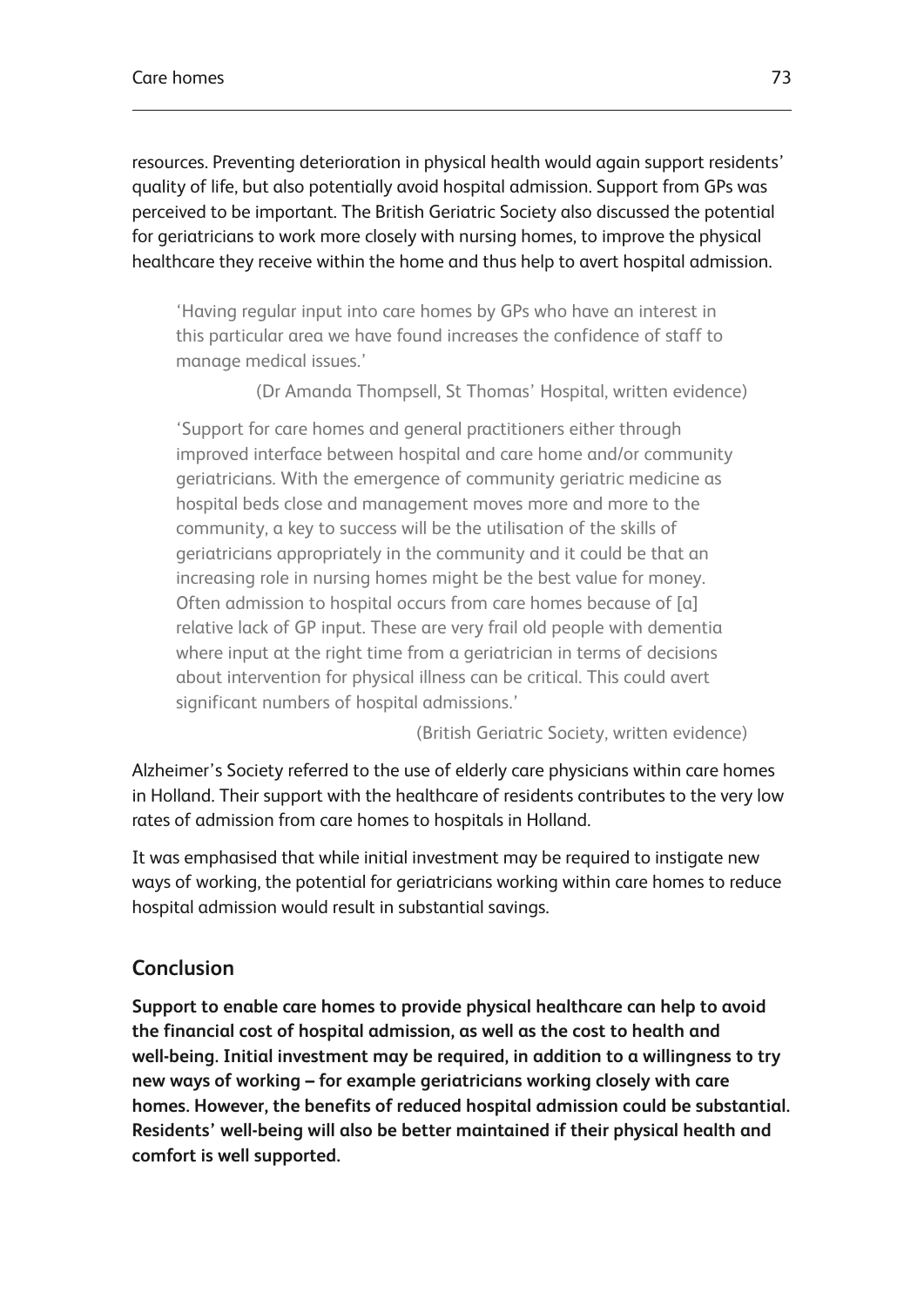## **5.6 Providing palliative care in care homes**

The potential for care homes to provide better palliative care, through support from specialist palliative care services was also highlighted. The National Council for Palliative Care stated that 59 per cent of people with dementia die in care homes. It pointed out, 'Investment in end of life training for care home staff will not only improve the quality of care a person receives but also help equip staff to avoid emergency hospital admissions.'

A range of witnesses described how they had improved the care homes' ability to provide palliative care:

'There is evidence from the St. Christopher's project in Croydon that palliative care input can reduce inappropriate hospital admissions and improve quality of end of life care for people with dementia and their families. We have developed the role of nurse facilitator in end of life care for people with dementia. This role is best described using the liaison mental health model. The liaison approach is proactive and not limited to direct patient contact. It aims to integrate the assessment and treatment of advanced dementia end of life care into routine practice. This is done by role modelling, facilitation and training to enable care staff to deliver care themselves with support.'

(Dr Amanda Thompsell, St Thomas' Hospital, written evidence)

It was argued that families can have an expectation that a person will be transferred to hospital if their condition seriously deteriorates, so supporting the family to understand when this is appropriate and how it can safely be avoided, will also be important.

#### **CASE STUDY**

### **Dementia specialist care home providing palliative care – Bupa**

A Bupa dementia specialist care home in Cambridgeshire has won two national awards for its work in providing palliative care. This is overseen by the Peterborough Group for Palliative Care in Dementia, a multidisciplinary group drawn from primary and secondary care and the care home sector.

Bupa identifies two key elements making the service successful:

- early and close family involvement and support
- a highly developed partnership with local GPs, with agreed and detailed protocols for every stage of the pathway.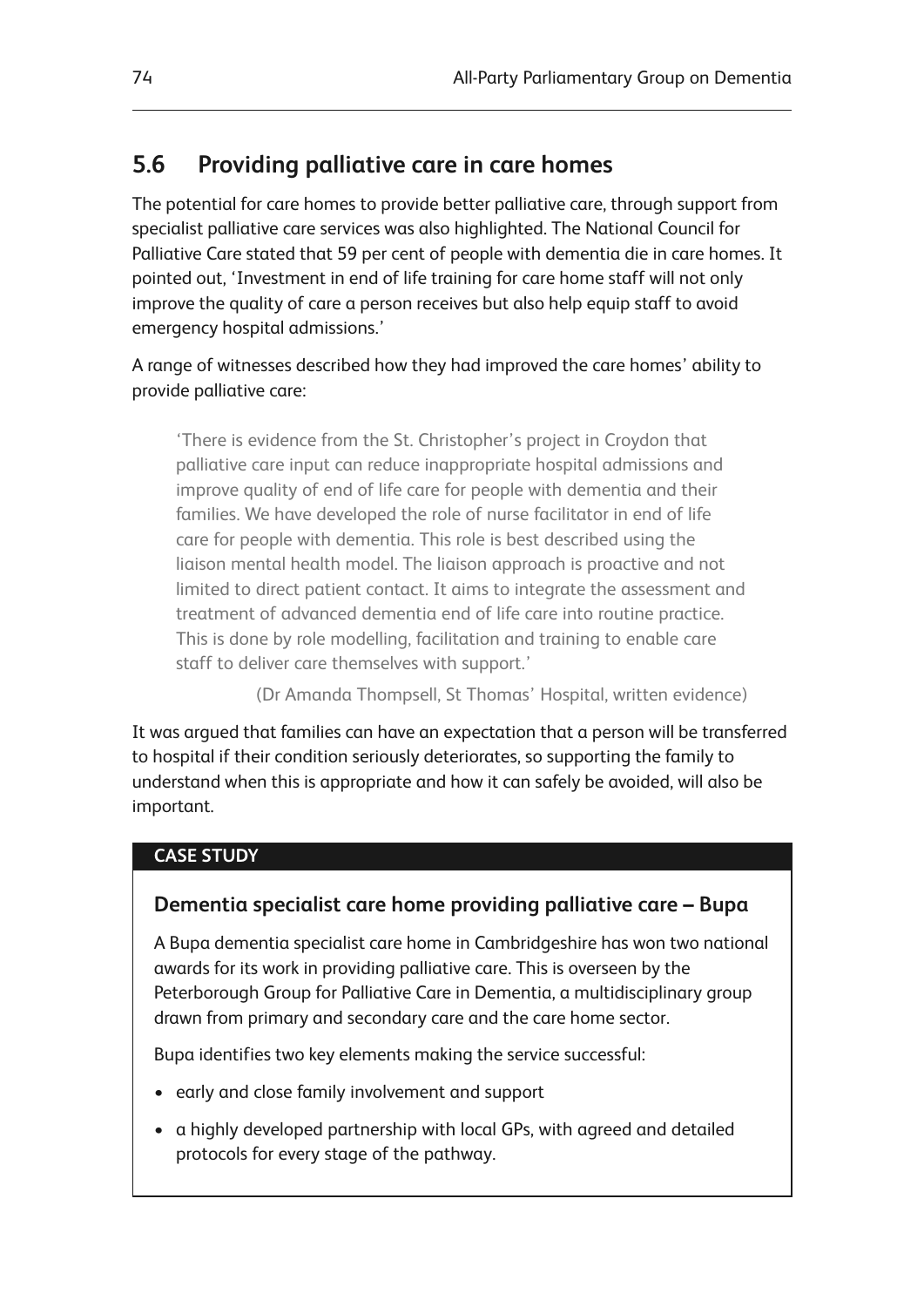The Cambridgeshire care home introduced an adapted version of the Liverpool Care Pathway – an integrated care pathway, which provides guidelines for looking after people when they are dying. In Cambridge this adapted pathway is in use, supported by a specialist GP who holds regular reviews and offer guidance on palliative care to care home staff.

Regular reviews happen every month at a significant event meeting. At this meeting, all developments over the previous month are reviewed for a person nearing the end of their life and, if possible, pre-emptive advance care interventions are introduced into the care plan. Any acute issues are reviewed weekly, often turning to daily at the end of life. The specialist GP will attend at all times towards the end of life to review a range of issues, for example medicines, prescriptions, medical interventions, family support and resident's wishes about end of life. At least once yearly a 'gold standards framework prognostic indicator' is completed to capture all of the above information as well as documenting trends in weight and a resident's ability to perform activities of daily living.

Bupa has found that by assigning a named GP to a care home and ensuring the GP has responsibility for the health care of its residents has the potential to enable better medical care and improve relationships with care home staff. In turn care home staff are trained in end of life care for people living with dementia.

Families predominantly express a preference for hospital admission over remaining in a care home at the final stage of a person's life. Bupa argues this service provides continuity within a dignified and homely environment, for the resident and for their family.

End of life care in hospitals can be very costly and often not the most appropriate setting for the person with dementia. Bupa's analysis shows the cost of this service in a care home may be as little as 10 per cent of the tariff in a hospital's critical care unit and would rarely, if ever, exceed 20 per cent of that rate.

**Contact:** Dr Graham Stokes, Director of Dementia Care, Bupa Care Services. Graham.Stokes@Bupa.com

## **Conclusion**

**A significant proportion of people with dementia will be living in a care home at the end of their lives. Support for care homes to provide good palliative care can avoid the need to move people to hospitals in their last days. Outreach support**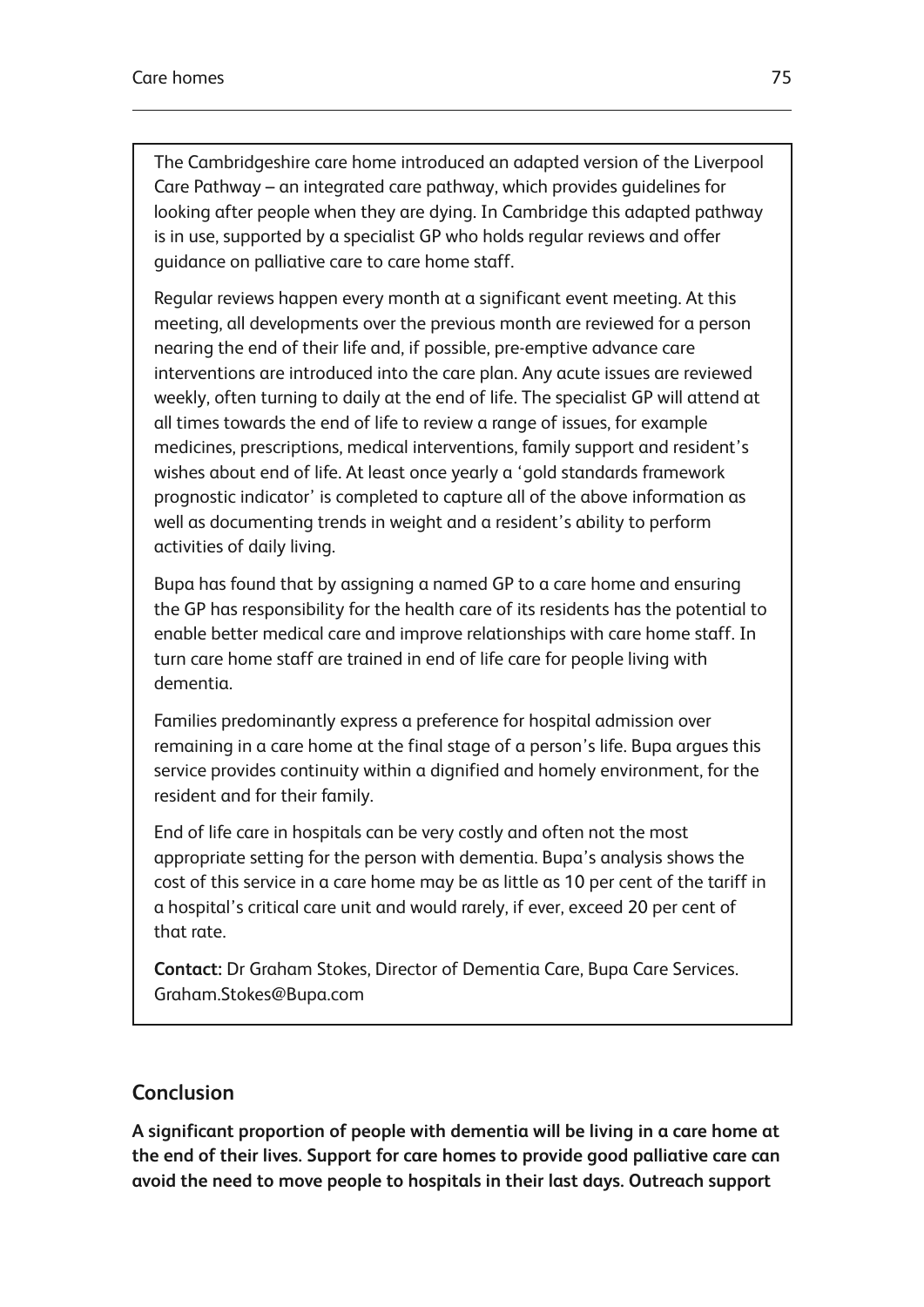**teams can enable this to happen. Many people would choose to die in the care home that has become their home, rather than be moved to a hospital, and families may also prefer this. Directing money to facilitate this, rather than to fund hospital admissions, appears to be a more effective use of resources and could also be cost-saving.**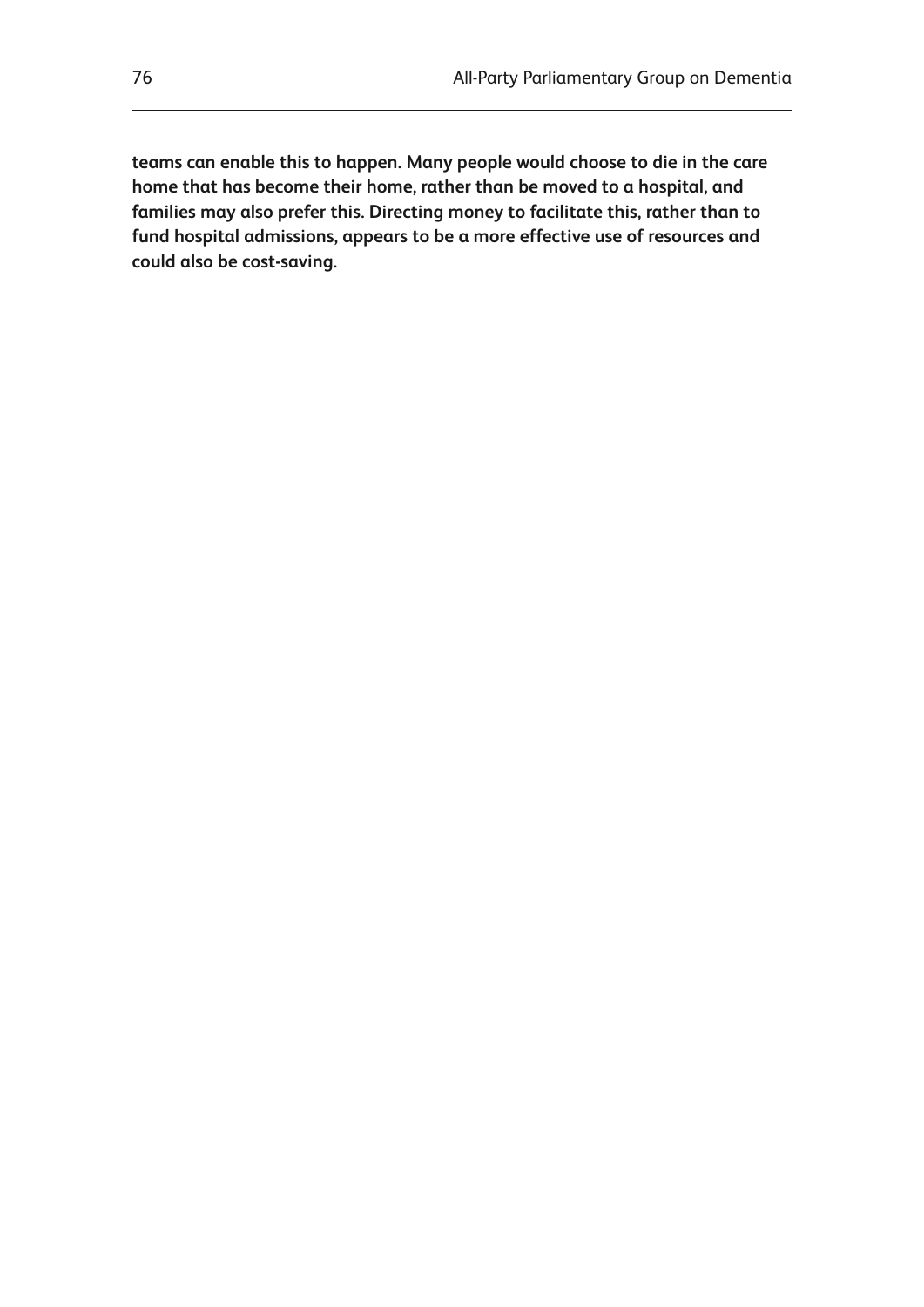# **Appendix 1: Further policy context**

At the time of publication there are several initiatives and developments in the UIK relevant to delivery of dementia care services and the quality of care for people with dementia.

## **National Dementia Declaration for England**

In October 2010 an alliance of organisations published commitments to deliver better quality of life for people with dementia and their carers. This Dementia Action Alliance now exists as a coalition of over 50 organisations, including the APPG on Dementia. Each organisation in the alliance has signed up to the National Dementia Declaration, setting out its commitment to radically change quality of life for people with dementia by 2014 and has published an action plan describing its role and commitments.

## **Commission on funding of care and support in England**

The Commission on the Funding of Care and Support has been set up as an independent body to advise the government on a range of funding options for social care in England following the commitment in the coalition government agreement.

Launched in July 2010, the commission is chaired by Andrew Dilnot, with Lord Norman Warner and Dame Jo Williams as fellow commissioners. The commission is building on the body of work that has already been done in this area and is to provide recommendations and advice to government on how to implement the best option of funding by July 2011. The government will consider the report and then decide how to proceed, with an expectation that there will be a White Paper and legislation to follow.

The current system of charging for care in England often hits people with dementia and their families hardest, as they often rely on social care for help with essential daily activities such as eating, using the toilet and bathing. This is because most of this kind of care is provided by care staff from social services, which in England is means-tested and generally not provided free of charge by the NHS. This happens even though people with dementia have a physical disease of the brain, and many people with other medical conditions receive NHS funded care.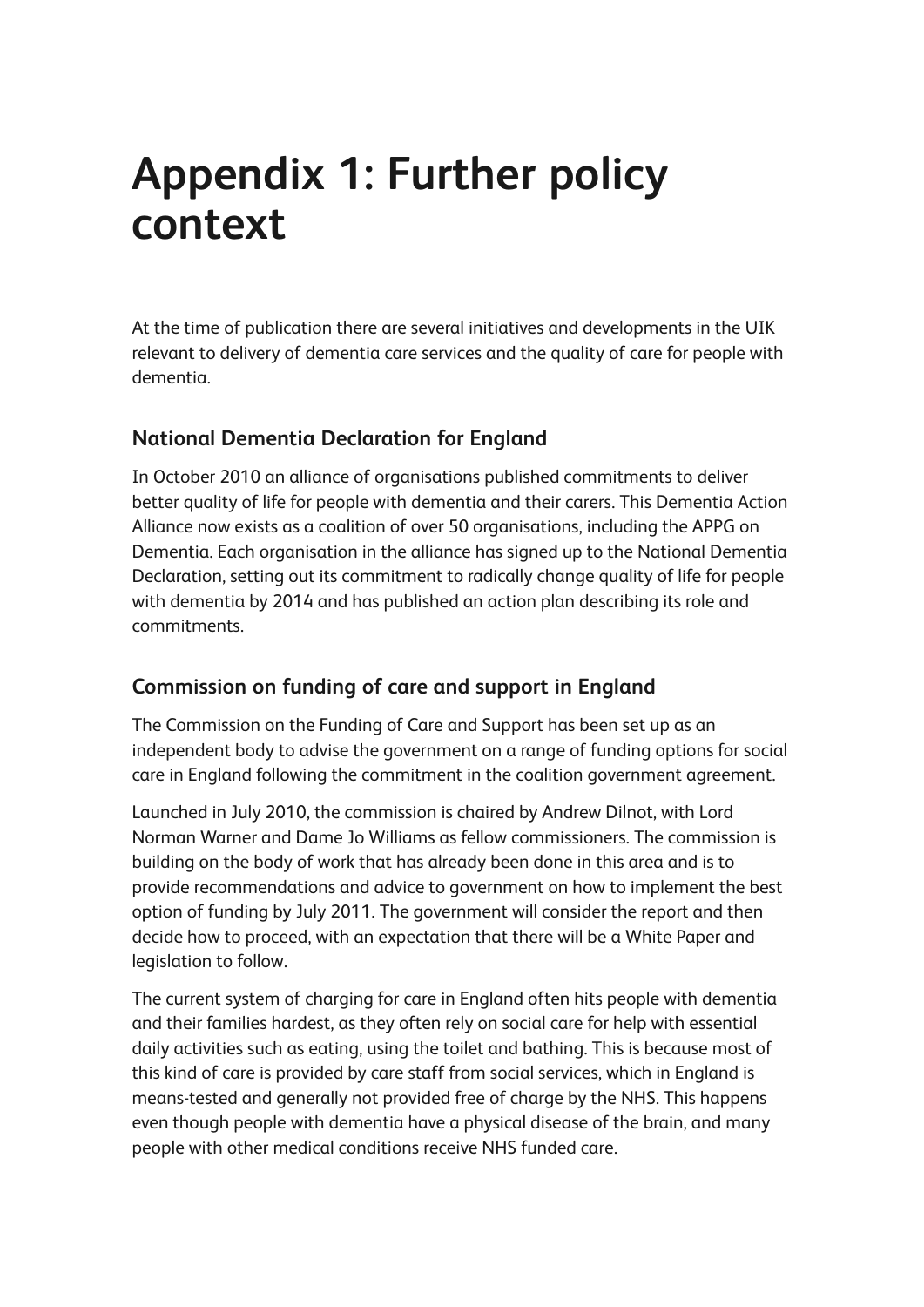The report from the commission will look to offer solutions for England only, but it may have an impact on Wales and Northern Ireland,.

## **The 2011 Health and Social Care Bill for England**

The Health and Social Care Bill, introduced to Parliament on 19 January 2011, explains the government's intentions to reform the NHS and gives new responsibilities to local authorities to join-up working between health and social care. Following a public listening exercise between April and May 2011, the government announced substantial changes to the bill. Key proposals in the bill, which reflect these changes, include:

- The creation of clinical commissioning groups, which will commission services on behalf of their local communities. These will be made up of groups of GPs practices but will also involve patients, carers and the public and a range of doctors, nurses and other health and care professionals.
- The creation of the NHS Commissioning Board the bill will abolish primary care trusts and strategic health authorities and this new board will be responsible for the provision of primary health services and holding commissioning groups to account.
- Local authorities must establish health and well-being boards (HWB), which will have a role in promoting joint commissioning and integrated working between health and social care. HWB will be involved in the developing commissioning plans with clinical commissioning groups.
- The creation of national and local 'healthwatch', which will promote and support patient and public involvement in care and health services.
- There will be duties on the NHS Commissioning Board and clinical commissioning groups to involve patients, carers and the public in commissioning decisions.

The bill provides a range of opportunities to strengthen integration between health and social care, which is important for people with dementia and their carers who are heavy users of both health and care services. It is also significant that clinical commissioning groups, which will involve a range of health and social care professionals, will be responsible for commissioning dementia care services in the future.

#### **Vision for adult social care**

In November 2010 the government launched, A vision for adult social care: Capable communities and active citizens. The document sets out how the government wishes to see services delivered for people in England: more personalised, more preventative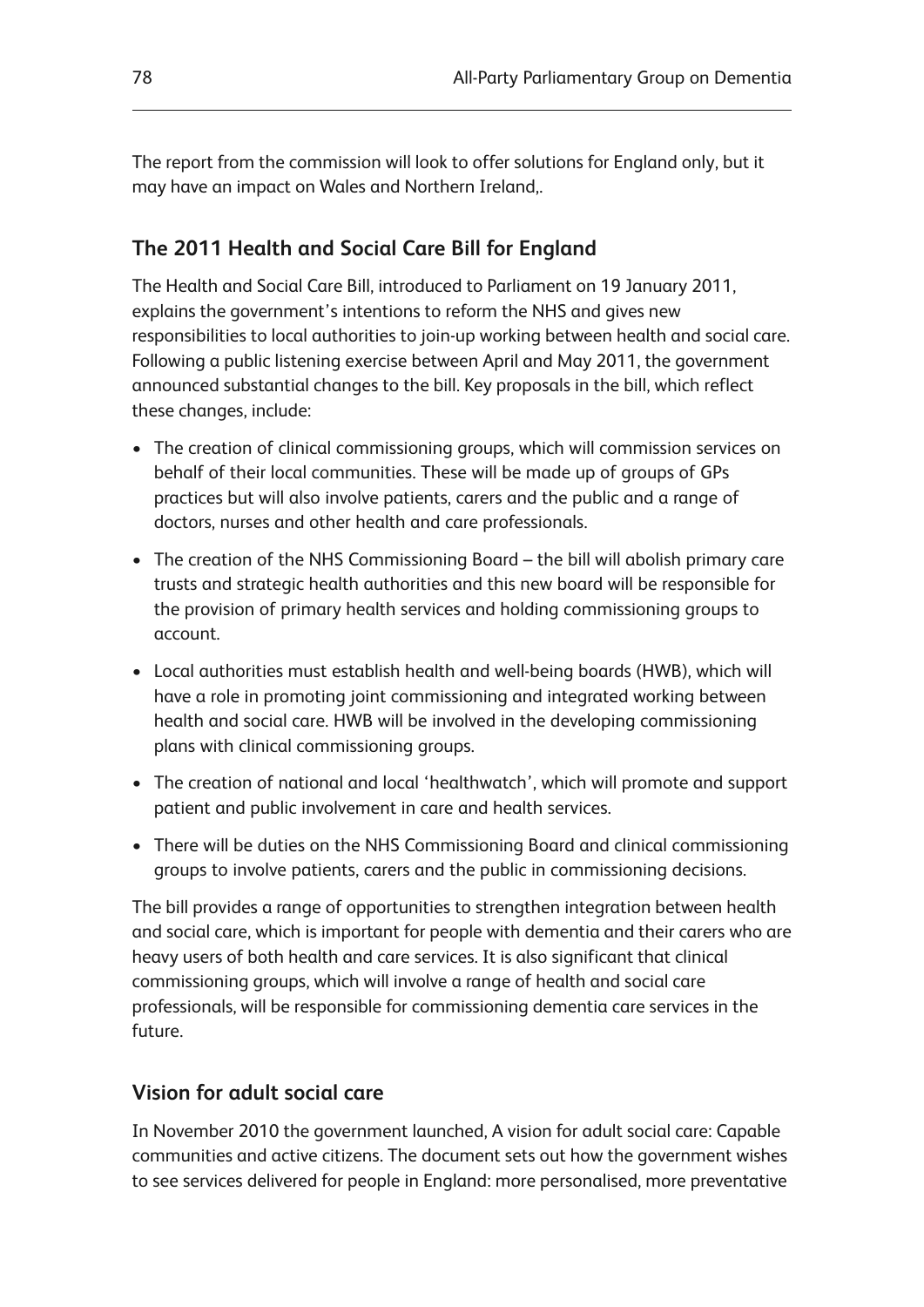and more focused on delivering the best outcomes for those who use them. It also aims to give frontline workers and carers the freedom and responsibility to improve care services and support people in new ways.

The vision for adult social care emphasises that the Spending Review prioritised resources for social care and partnership working with the NHS. It places responsibility with councils working with their local communities and those who already provide care as a carer, family member or neighbour, to make a reality of this vision.

### **Transparency in outcomes: a framework for quality in adult social care (2011)**

The Adult Social Care Outcomes Framework (ASCOF), published for consultation in England in November 2010, aims to promote a broader, more transparent outcomes-based approach to social care in England. The framework is based around four broad domains, which set out the major desired outcomes for social care. Local authorities' performance against these domains will be assessed against a series of indicators or 'measures'. The 2011/12 ASCOF is not an end point, but is still developing.

People with dementia are significant users of social care which makes this framework particularly relevant to them, though it currently includes no measures specific to dementia.

## **'Big society'**

The Government's 'big society' is a radical new vision for the delivery of public services. Schools, hospitals, police forces and welfare providers will be given greater freedom from central control and become more accountable.

Public services are to be run by the private sector, new mutuals, charities and social enterprises with providers rewarded for the outcomes they achieve. This is a huge challenge for those wishing to be involved in the delivery of services.

People with dementia are significant users of public services, which indicates that the development and potential failure or success of this initiative could directly affect families living with dementia.

## **Wales Assembly Government social services paper: Sustainable social services for Wales: a Framework for action, 2011**

This paper was published in February 2011 following, From Vision to action, a report by the Independent Commission on Social Services, published in November 2010.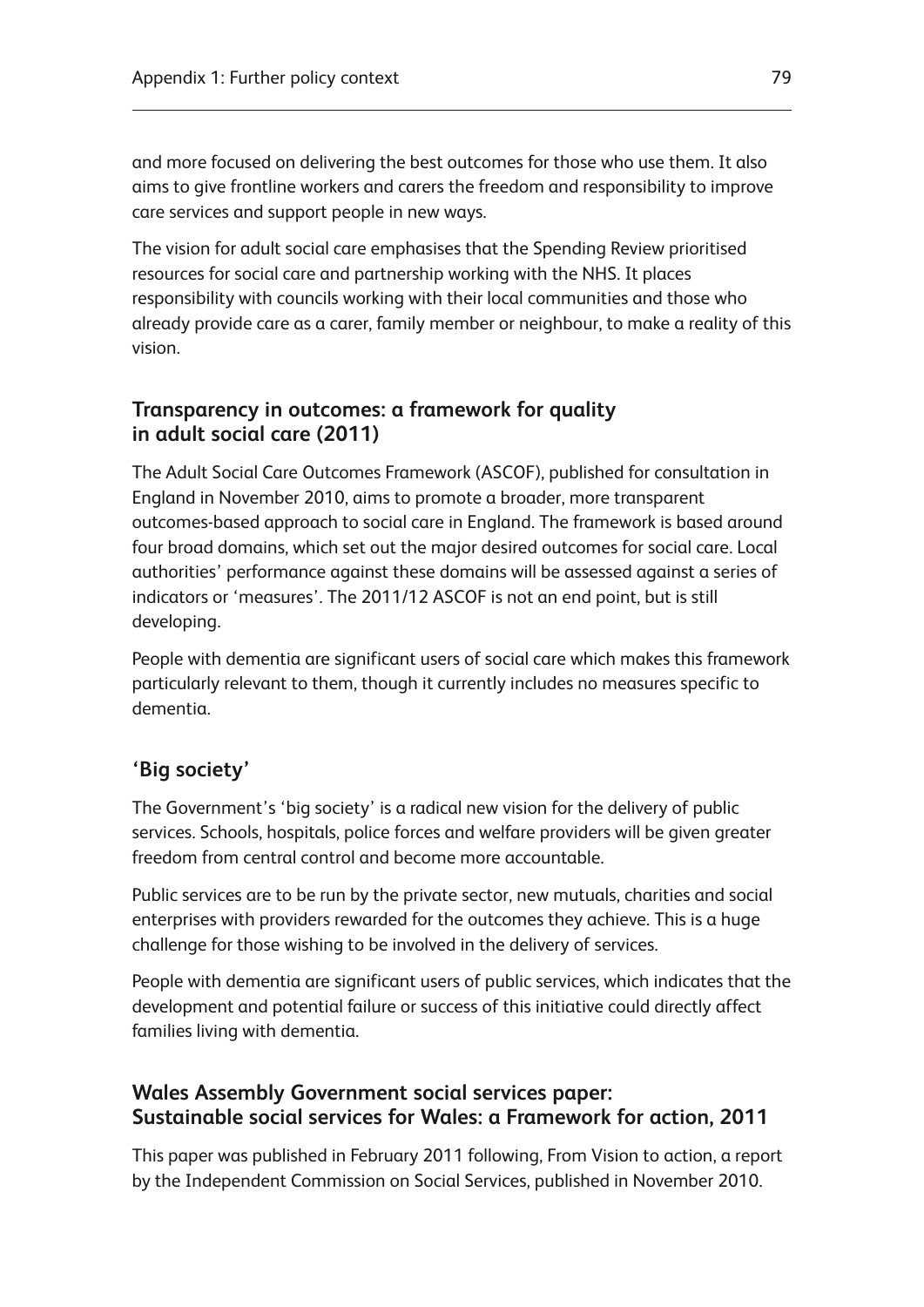It sets out the priorities for action for the future of social services and social care in Wales, one of which is creating integrated services. To add momentum to this priority, three areas of work have been prioritised, one of which is frail older people. Within this one of the biggest issues to address has been identified as dementia, and the implementation of the Dementia Vision for Wales.

A programme of policy and legislation will be brought forward to implement these actions. Implementation of the first stage of commitments will be by December 2011.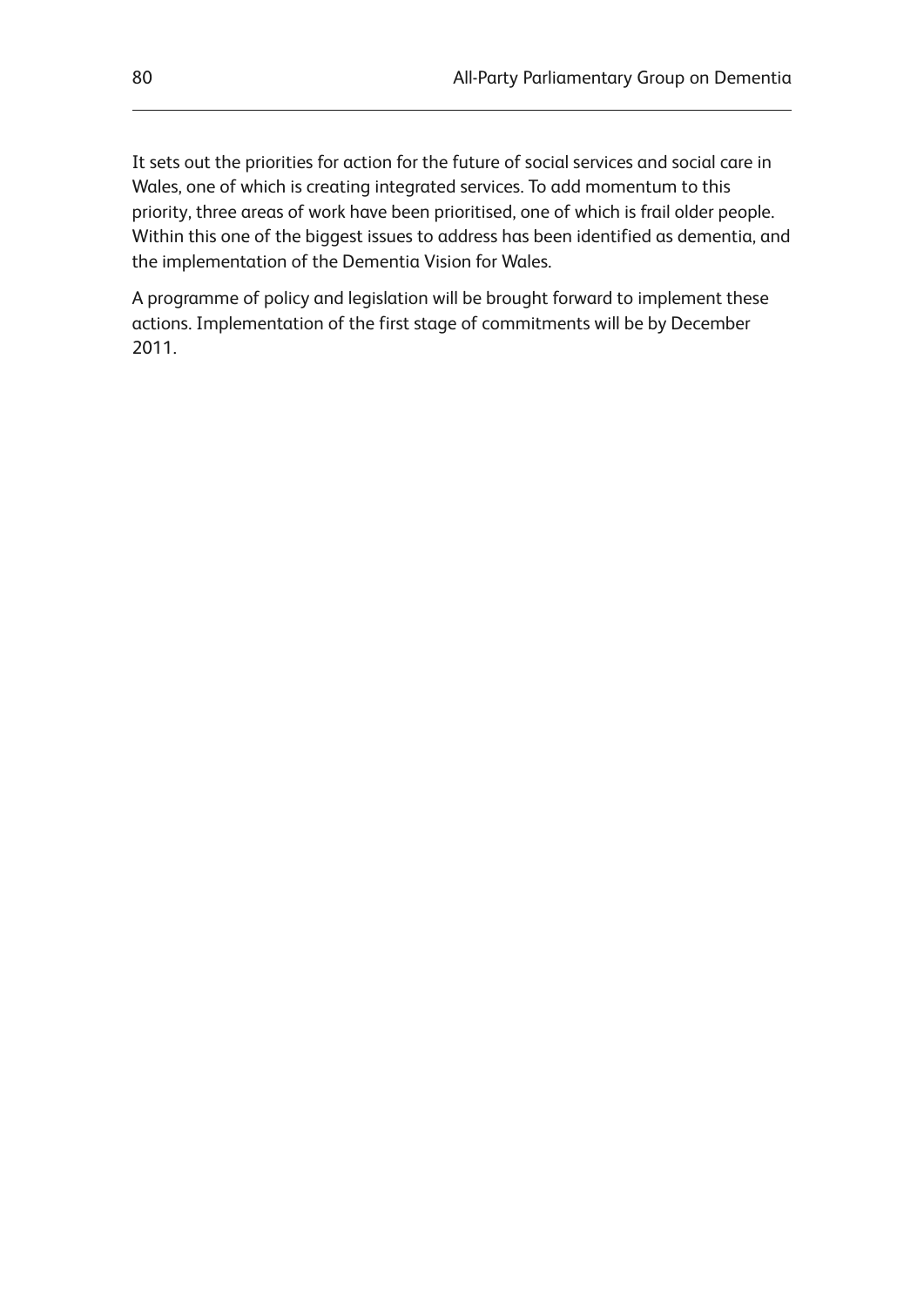# **Appendix 2: Organisations that submitted written evidence**

- 1 Association of Directors of Adult Social Services
- 2 Age Concern Essex
- 3 Voluntary provider (anonymous)
- 4 Age UK
- 5 Alzheimer's Society, Bedfordshire and Luton
- 6 Alzheimer's Society, Cambridge
- 7 Alzheimers Society, Carlisle
- 8 Alzheimer's Society, National response
- 9 Arts and Minds
- 10 Barchester Healthcare
- 11 British Geriatrics Society
- 12 British Medical Association
- 13 British Specialist Nutrition Association (BSNA)
- 14 Local authority (anonymous)
- 15 Bupa
- 16 Cheshire East Council
- 17 College of Occupational Therapists
- 18 Counsel and Care
- 19 Care Quality Commission (CQC)
- 20 Cumbria Care Adult and Local Services/ Cumbria County Council
- 21 Department of Health Good Practice Compendium (a)
- 22 Department of Health (b)
- 23 Ealing and Harrow Provider Services
- 24 ECCA
- 25 Elizabeth House & Moorfields Care Homes, Bury
- 26 Great Western Ambulance Service NHS Trust
- 27 Housing 21
- 28 Humphrey Booth Resource Centre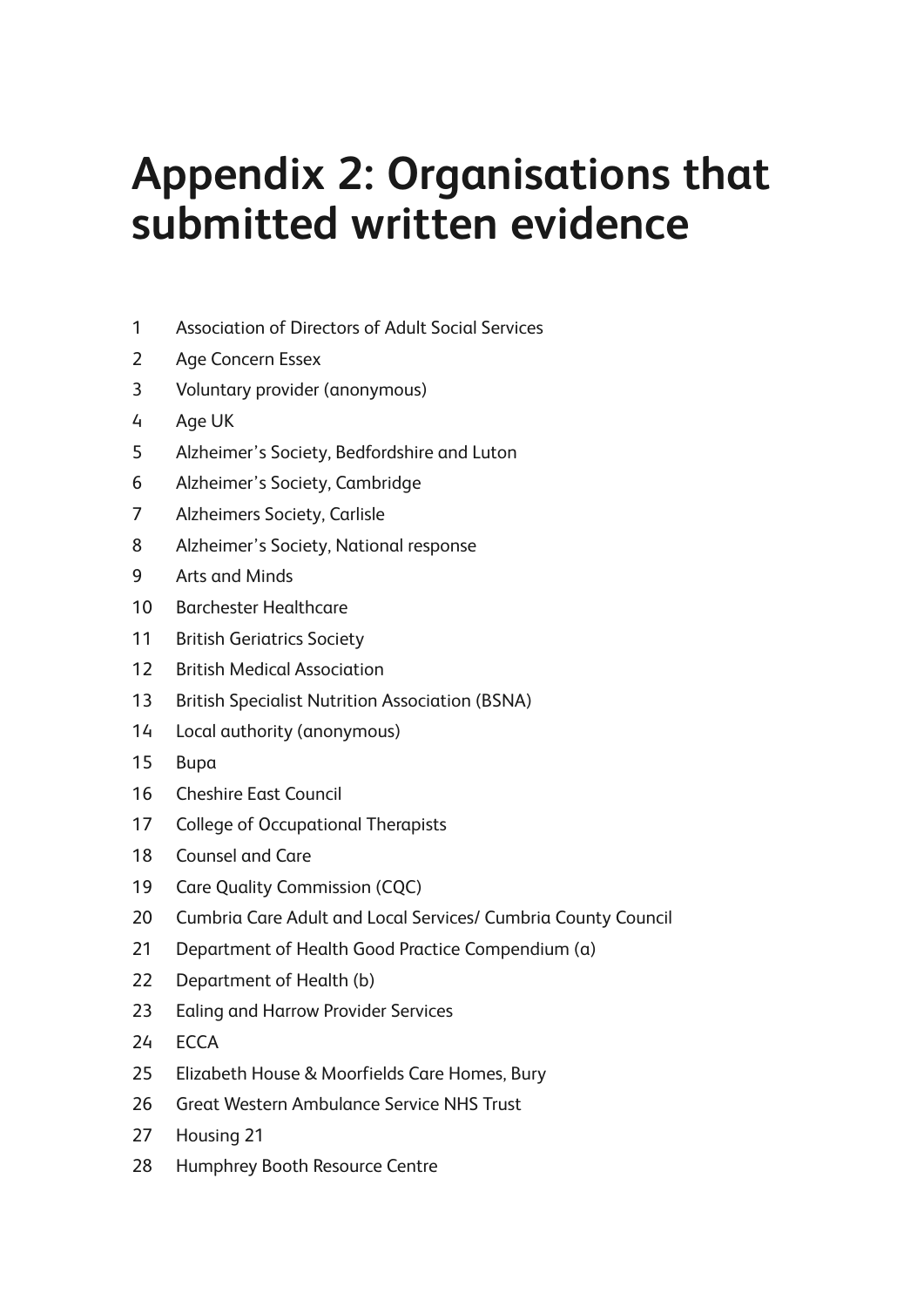- 29 Independent consultant nurse
- 30 Independent consultant
- 31 Independent paid live-in carer (anonymous)
- 32 Isle of Wight PCT
- 33 James Paget University Hospital
- 34 Liverpool PCT
- 35 Manchester Mental Health & Social Care Trust
- 36 Mental Health Foundation
- 37 MHA Care Group
- 38 National Care Association
- 39 National Care Forum
- 40 National Council Palliative Care
- 41 National Institute for Health and Clinical Excellence
- 42 NHS Eastern and Coastal Kent
- 43 NHS Great Yarmouth and Waveney
- 44 Primary care trust (anonymous)
- 45 NHS North Somerset
- 46 Nightingale House Care Home
- 47 County council (anonymous)
- 48 Local authority and pct (anonymous)
- 49 Oakbridge Retirement Villages
- 50 Old Age Faculty of the Royal College of Psychiatrists
- 51 Oxford and Bucks Mental Health Trust, Dept. of Spiritual and Pastoral Care.
- 52 Royal College of Nursing (RCN)
- 53 Redbridge Respite Care Association
- 54 Social Care Institute for Excellence
- 55 Skills for Care
- 56 Skills for Health
- 57 National care home provider (anonymous)
- 58 St. Thomas' Hospital, Modernisation Initiative, London
- 59 The ExtraCare Charitable Trust
- 60 The King's Fund
- 61 The Laurels Care Centre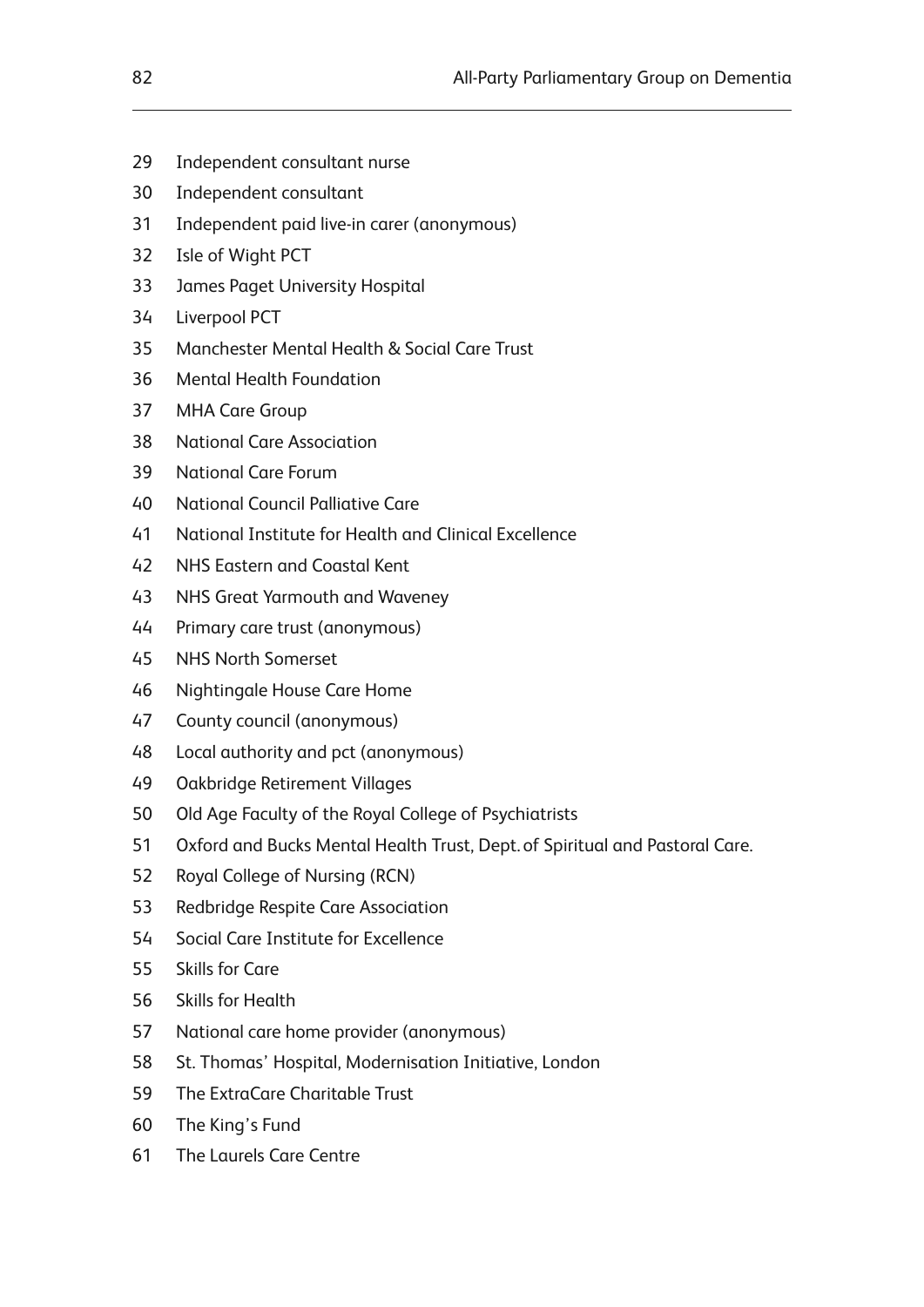- 62 Thomas Pocklington Trust
- 63 Tunstall Healthcare
- 64 Uniting Carers
- 65 University of Stirling, Dementia Services Development centre
- 66 Unnamed evidence
- 67 360 Forward

All of the written evidence is available at:

**http://www.alzheimers.org.uk/site/scripts/download\_info.php?fileID=1061**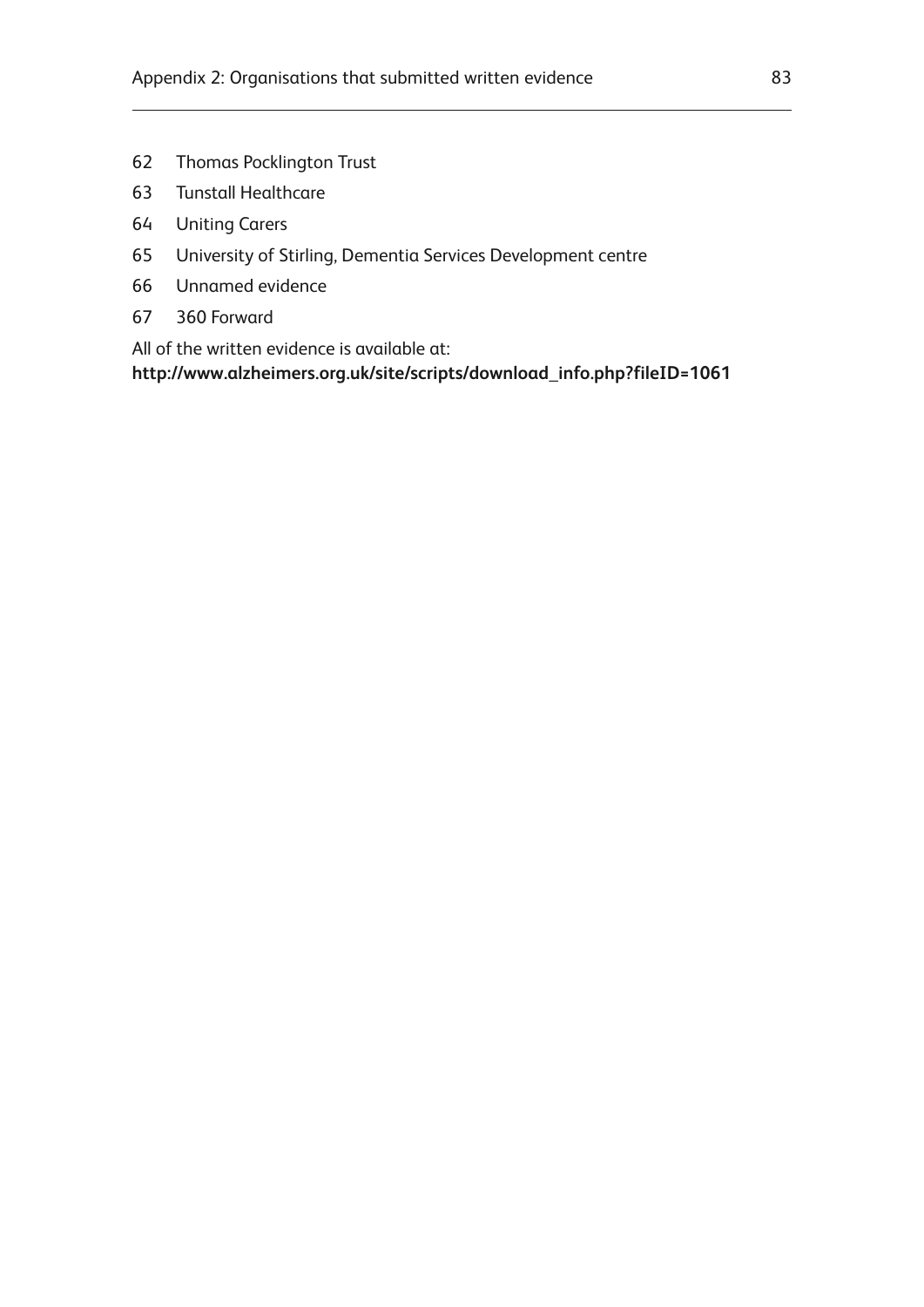# **References**

Age Concern (2006). Hungry to be heard. London: Age Concern.

- All-Party Parliamentary Group on Dementia (2010). A misspent opportunity: Challenging the dementia skills gap. London: Alzheimer's Society.
- Alzheimer's Society (2007). Dementia UK: The full report. London: Alzheimer's Society.
- Alzheimer's Society (2007). Home from Home. London, Alzheimer's Society.
- Alzheimer's Society (2009). Counting the cost: caring for people with dementia on the hospital ward. London: Alzheimer's Society.
- Alzheimer's Society (2011). Mapping the dementia gap. London: Alzheimer's Society.
- Alzheimer's Society (2011). Support. Stay. Save. London: Alzheimer's Society.
- Banerjee S, Murray J, et al (2003). Predictors of institutionalisation in older people with dementia. Journal of Neurology, Neurosurgery and Psychiatry, 74, 1315-6.
- British Association for Parenteral and Enteral Nutrition (2009). Combating malnutrition; Recommendations for action, London: BAPEN.
- Commission for Social Care Inspection (2008). See me, not just the dementia. London: Commission for Social Care Inspection.
- Care and Social Services Inspectorate Wales and Wales Audit Office (2009). Reviewing social services in Wales 1998 – 2008: Learning from the journey. Cardiff: Care and Social Services Inspectorate Wales.
- Department of Health (2003). Discharge from hospital getting it right for people with dementia a supplementary checklist to help with planning the discharge from acute general hospital settings of people with dementia. London: Department of Health.
- Department of Health (2009). Living well with dementia: A national dementia strategy. London: Department of Health.
- Department of Health (2010). Quality outcomes for people with dementia: Building on the work of the National Dementia Strategy. London: Department of Health.
- Health Service Ombudsman (2011). Care and compassion? Report of the Health Service Ombudsman on ten investigations into NHS care of older people. London: The Stationery Office.
- Knapp M (2011). Personal communication. London: King's College London.
- King's Fund (2008). Paying the price: the cost of mental health in England to 2026.